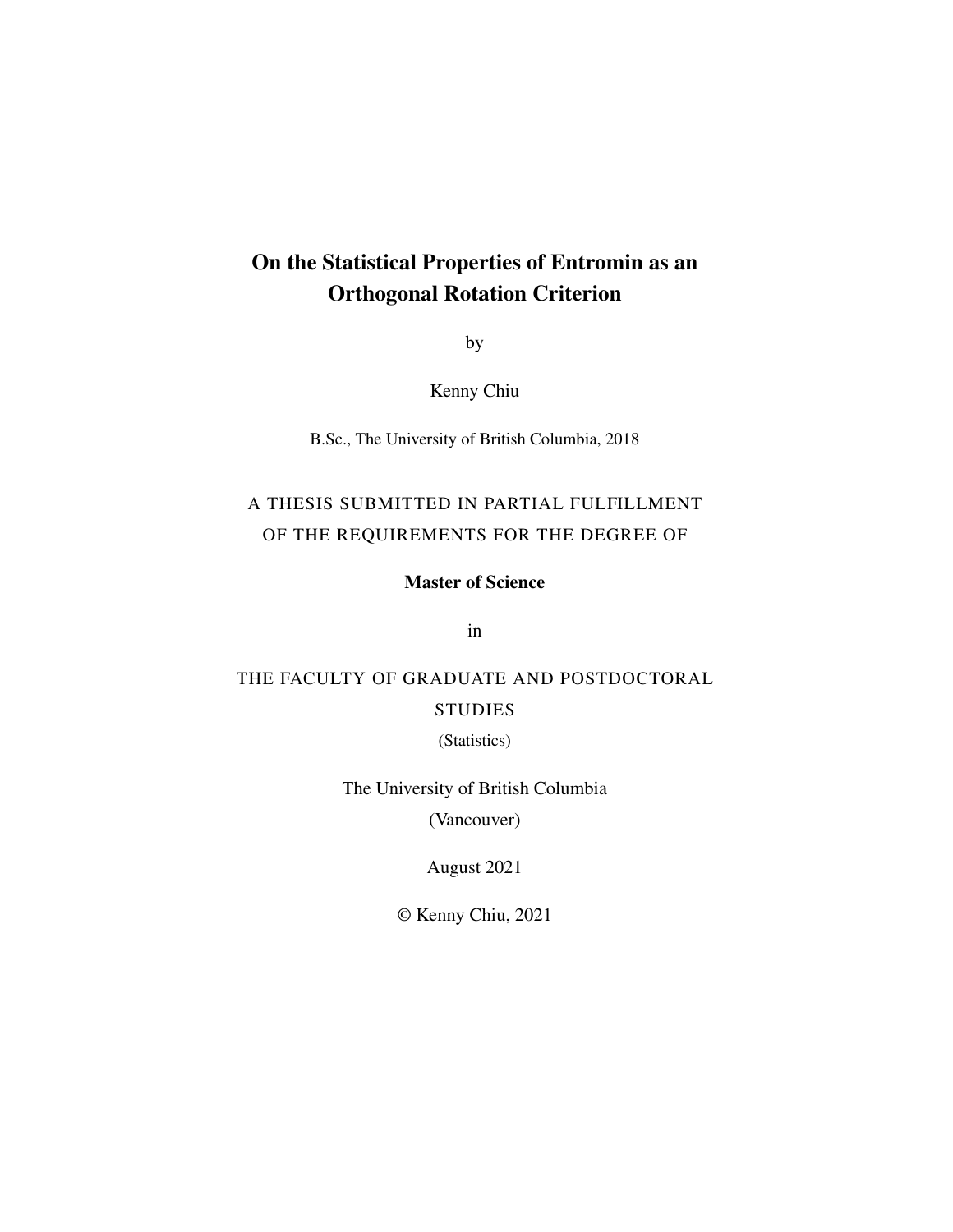The following individuals certify that they have read, and recommend to the Faculty of Graduate and Postdoctoral Studies for acceptance, the thesis entitled:

### On the Statistical Properties of Entromin as an Orthogonal Rotation **Criterion**

submitted by Kenny Chiu in partial fulfillment of the requirements for the degree of Master of Science in Statistics.

#### Examining Committee:

Benjamin Bloem-Reddy, Statistics *Supervisor*

Daniel J. McDonald, Statistics *Supervisory Committee Member*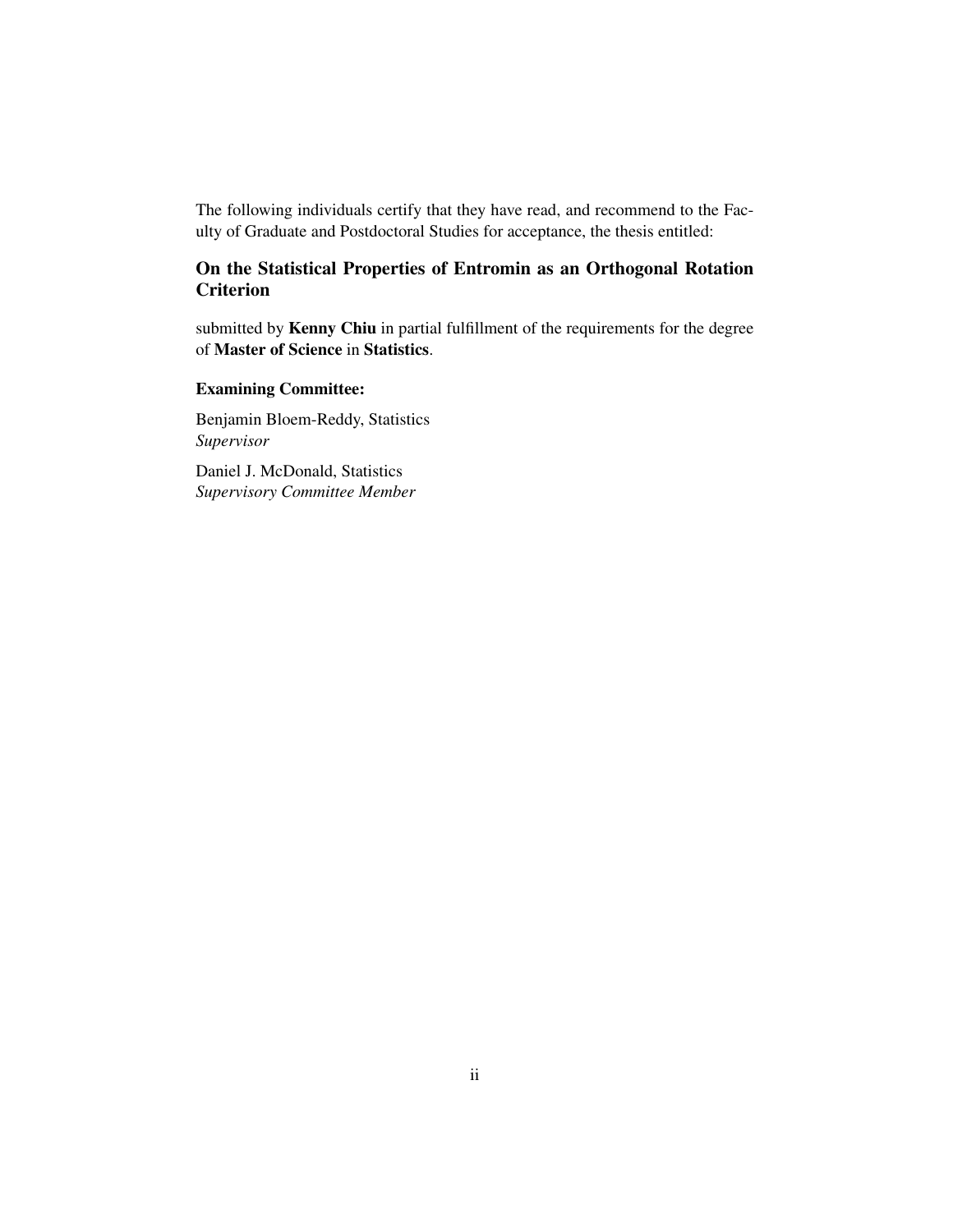### <span id="page-2-0"></span>Abstract

The primary goal of factor analysis is to uncover a set of latent factors that can explain the variation in the data. Principal Component Analysis is one approach that estimates the factors by a set of orthogonal vectors. However, it may be difficult to interpret the factors as-is, and so it is common to rotate the estimated factors to make their coefficients as sparse as possible to improve interpretability. Varimax is the most popular method for factor rotations, and its statistical properties have been studied in recent literature. Entromin is another factor rotation method that is less commonly used and not as well-studied, but there exists conventional wisdom that Entromin generally finds sparser rotations compared to Varimax.

In this thesis, we aim to explain the sparsity claim for Entromin by studying its statistical properties. Our main contributions include several theoretical results that take steps towards this aim. We show that Varimax is a first-order approximation of Entromin, and that generalizing this connection leads to a family of Entromin approximations. We derive the conditions under which the second-order approximation can be viewed as performing statistical inference in a latent factor model. We then make the connection between optimizing the Entromin criterion and recovering sparsity in the factors. Other contributions of this thesis include novel connections to statistical concepts that have not been made in the literature to our knowledge, and an empirical study of Entromin on a dataset of New York Times articles.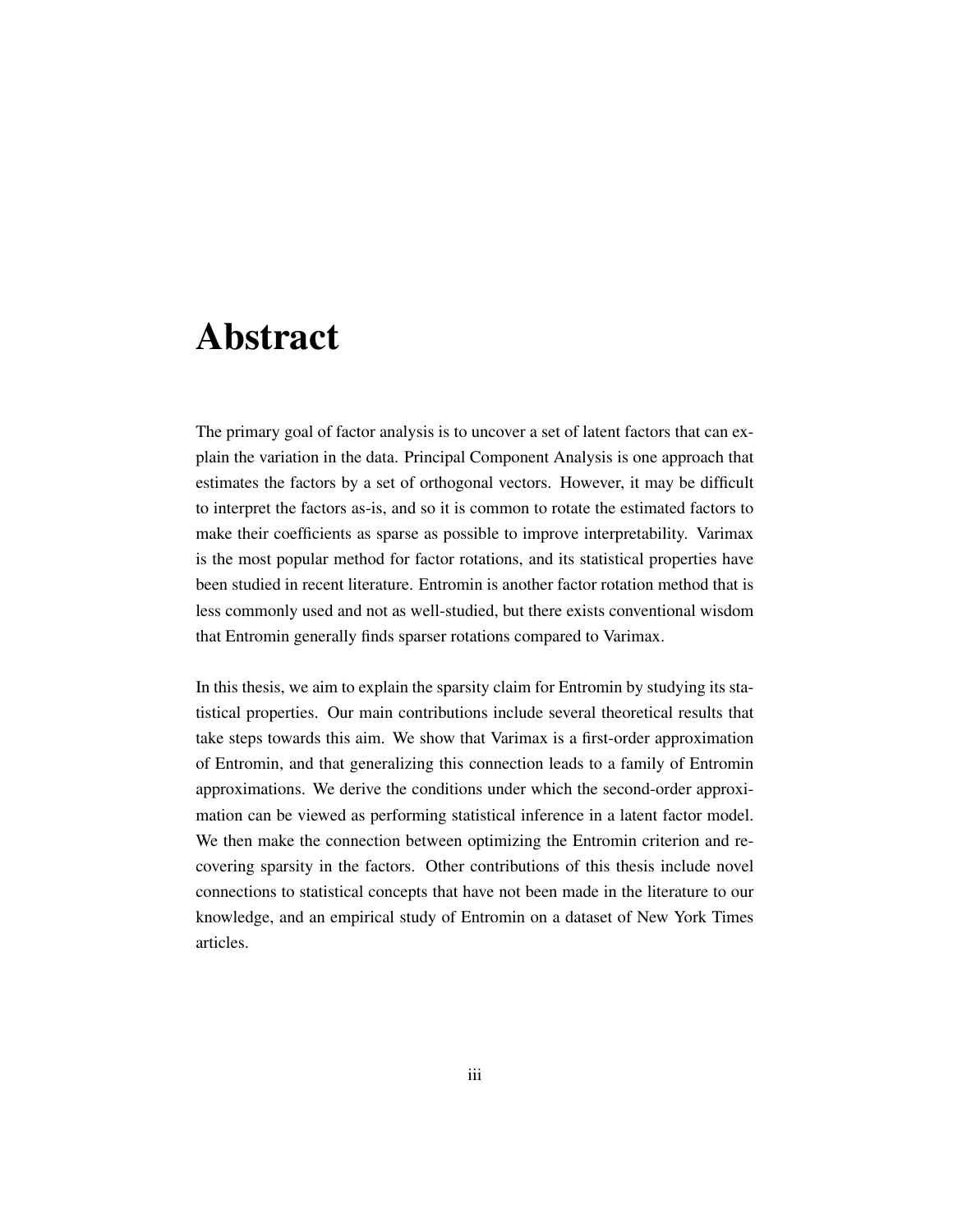## <span id="page-3-0"></span>Lay Summary

The primary goal of factor analysis is to find a set of unobserved factors that can explain the observed data. A factor is typically represented by a vector of numbers. It is common to rotate the factors to make as many numbers zero as possible to improve interpretability. Varimax is the most popular method for factor rotations and has been studied in the statistical literature. Entromin is another factor rotation method that is less popular and not as well-studied, but it is said that Entromin generally returns factors that have more zeros compared to Varimax. In this thesis, we aim to statistically explain this claim for Entromin. Our main contributions consist of several theoretical results that take steps towards this aim, including the mathematical connection between Entromin and Varimax. Other contributions include an empirical study of Entromin on a dataset of New York Times articles.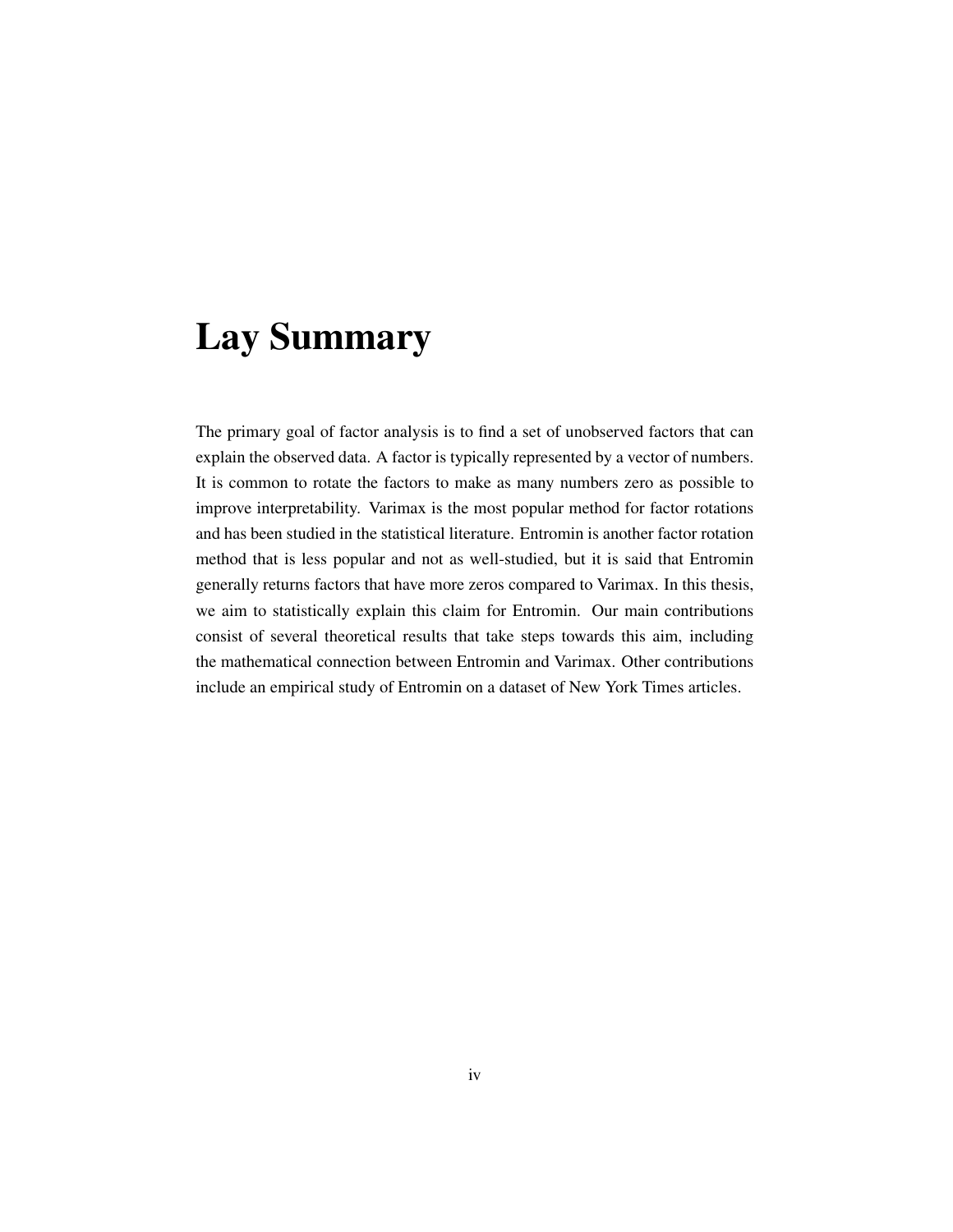## <span id="page-4-0"></span>Preface

This thesis is original and unpublished work by the author, Kenny Chiu, under the supervision of Professor Benjamin Bloem-Reddy. The statement and proof techniques of [Theorem 4,](#page-40-0) [Proposition 5,](#page-43-0) [Corollary 6](#page-44-0) and [Proposition 7](#page-44-1) are based off of similar results by [Rohe and Zeng](#page-75-0) [\(2020\)](#page-75-0). The empirical analyses in [Chapter 5](#page-57-0) make use of the code by [Rohe and Zeng](#page-75-0) [\(2020\)](#page-75-0) available on their public [GitHub](https://github.com/RoheLab/vsp-paper) [repository](https://github.com/RoheLab/vsp-paper) (accessed June 7, 2021). [Proposition 1](#page-36-0) is a well-known result that is included only for convenience. All other results, code and analyses were primarily contributed by the author.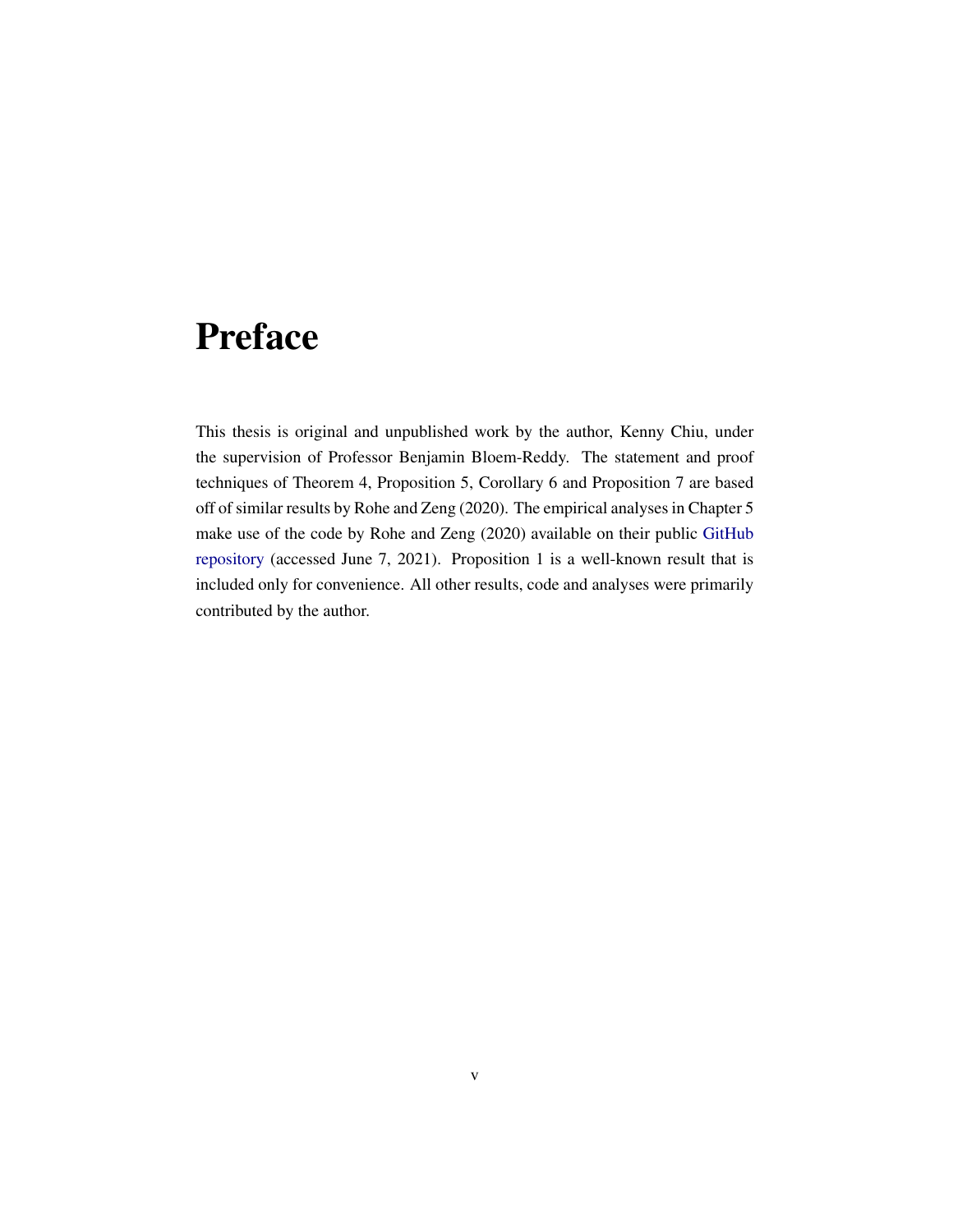## <span id="page-5-0"></span>Table of Contents

|              | iii                    |
|--------------|------------------------|
|              | iv                     |
|              | $\mathbf{v}$           |
|              | vi                     |
|              | ix                     |
|              | xi                     |
|              | xiii                   |
|              |                        |
|              | $\mathbf{X}\mathbf{V}$ |
|              | xvi                    |
|              |                        |
| $\mathbf{1}$ |                        |
| $\mathbf{2}$ |                        |
| 2.1          |                        |
| 2.2          | 6                      |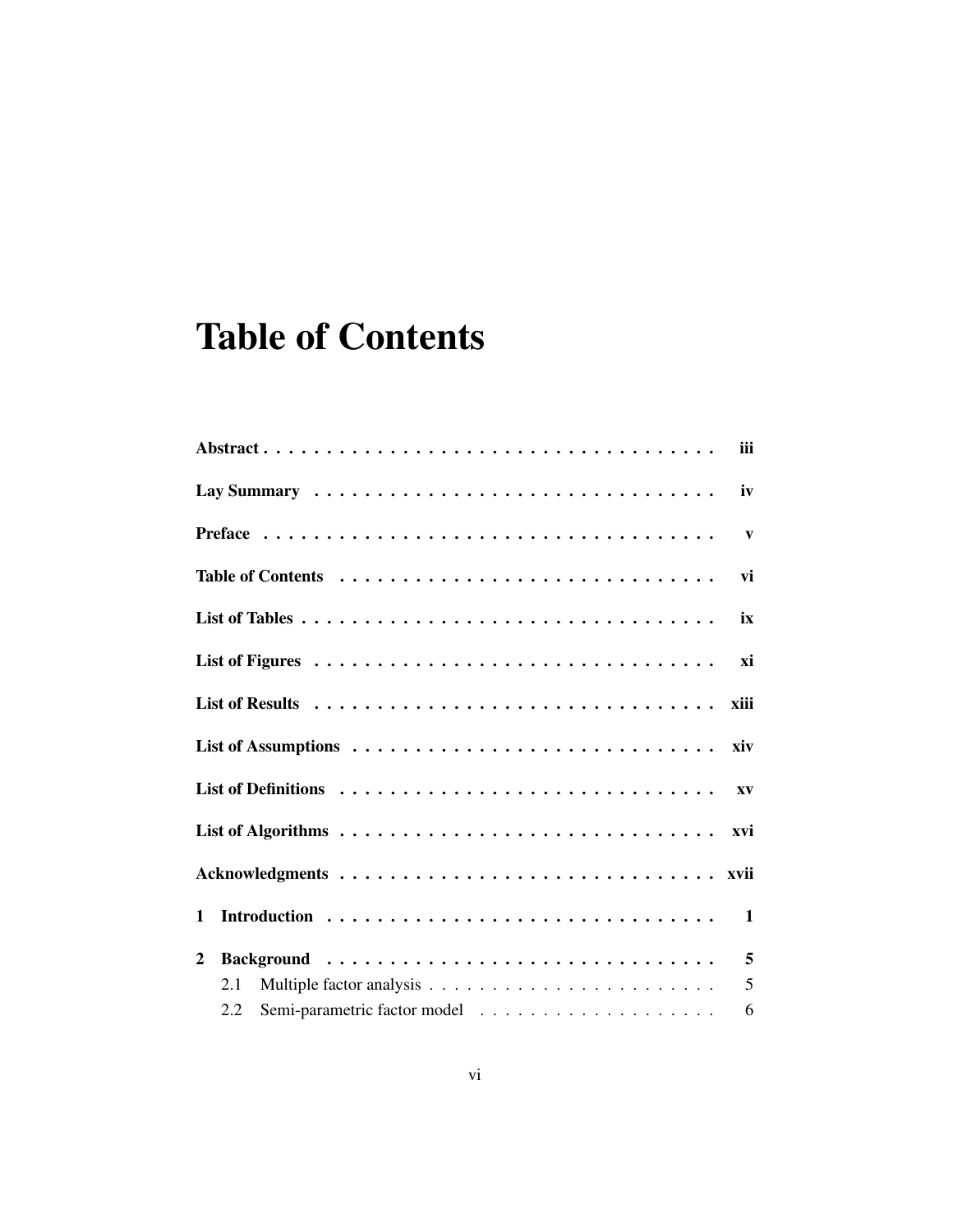|   | 2.3 |                                                                  | $\overline{7}$ |
|---|-----|------------------------------------------------------------------|----------------|
|   | 2.4 |                                                                  | 10             |
|   | 2.5 |                                                                  | 13             |
|   |     | 2.5.1                                                            | 13             |
|   |     | 2.5.2                                                            | 14             |
|   |     | 2.5.3                                                            | 15             |
|   | 2.6 |                                                                  | 16             |
| 3 |     | Entromin from a statistical perspective                          | 17             |
|   | 3.1 | Varimax as a first-order approximation of Entromin $\dots \dots$ | 18             |
|   | 3.2 | Second-order approximation of Entromin                           | 20             |
|   | 3.3 | Expressing conditions in terms of cumulants                      | 23             |
|   | 3.4 |                                                                  | 26             |
|   | 3.5 | Recovering sparsity through Entromin                             | 28             |
|   | 3.6 | Higher-order approximations of Entromin                          | 30             |
| 4 |     | Algorithms for orthogonal factor rotations                       | 33             |
|   | 4.1 |                                                                  | 33             |
|   | 4.2 |                                                                  | 35             |
|   | 4.3 |                                                                  | 37             |
|   | 4.4 |                                                                  | 39             |
| 5 |     |                                                                  | 40             |
|   | 5.1 |                                                                  | 40             |
|   |     | Convergence criterion analysis<br>5.1.1                          | 41             |
|   |     | 5.1.2                                                            | 42             |
|   |     | 5.1.3                                                            | 44             |
|   | 5.2 |                                                                  | 46             |
|   |     |                                                                  | 52             |
|   |     |                                                                  | 56             |
|   |     |                                                                  | 60             |
|   | A.1 | Proof of Proposition 1                                           | 60             |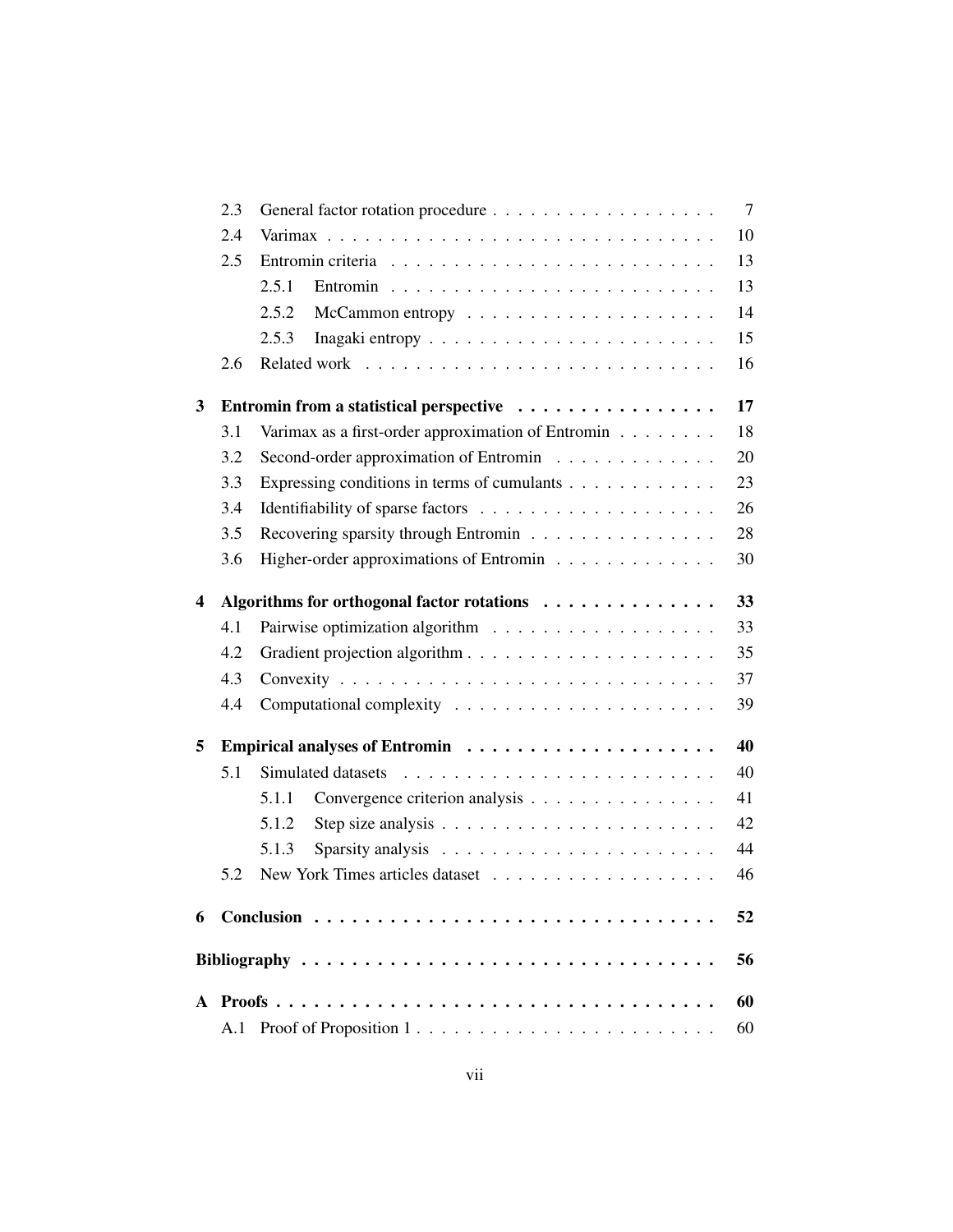|             | A.2 |                                                                                             | 61 |
|-------------|-----|---------------------------------------------------------------------------------------------|----|
|             | A.3 |                                                                                             | 62 |
|             | A.4 | Proof of Proposition 5                                                                      | 71 |
|             | A.5 | Proof of Proposition 7                                                                      | 72 |
|             | A.6 | Proof of Lemma 11, Theorem 9 and Lemma 12                                                   | 73 |
|             |     | A.6.1                                                                                       | 73 |
|             |     | Proof of Theorem 9<br>A.6.2                                                                 | 74 |
|             |     | A.6.3                                                                                       | 77 |
|             | A.7 |                                                                                             | 77 |
| B           |     | Derivations of finite-order approximations of Entromin                                      | 79 |
|             | B.1 | Second-order approximation of Entromin                                                      | 79 |
|             | B.2 | Expected finite-order approximation of Entromin                                             | 80 |
| $\mathbf C$ |     | Theorem 9 and maximum entropy distributions                                                 | 82 |
| D           |     |                                                                                             | 84 |
|             | D.1 |                                                                                             |    |
|             |     |                                                                                             | 84 |
|             |     | D.1.1                                                                                       | 85 |
|             |     | D.1.2                                                                                       | 86 |
|             |     | D.1.3<br>$\text{Entromin}_2 \ldots \ldots \ldots \ldots \ldots \ldots \ldots \ldots \ldots$ | 86 |
|             | D.2 |                                                                                             | 87 |
|             |     | D.2.1                                                                                       | 87 |
|             |     | D.2.2                                                                                       | 88 |
|             |     | D.2.3<br>$\text{Entromin}_2 \ldots \ldots \ldots \ldots \ldots \ldots \ldots \ldots \ldots$ | 88 |
| E           |     |                                                                                             | 89 |
|             | E.1 | Additional results from convergence criterion analysis                                      | 89 |
|             | E.2 | Convergence results from sparsity analysis                                                  | 90 |
|             | E.3 | Additional plots from NYT articles analysis                                                 | 91 |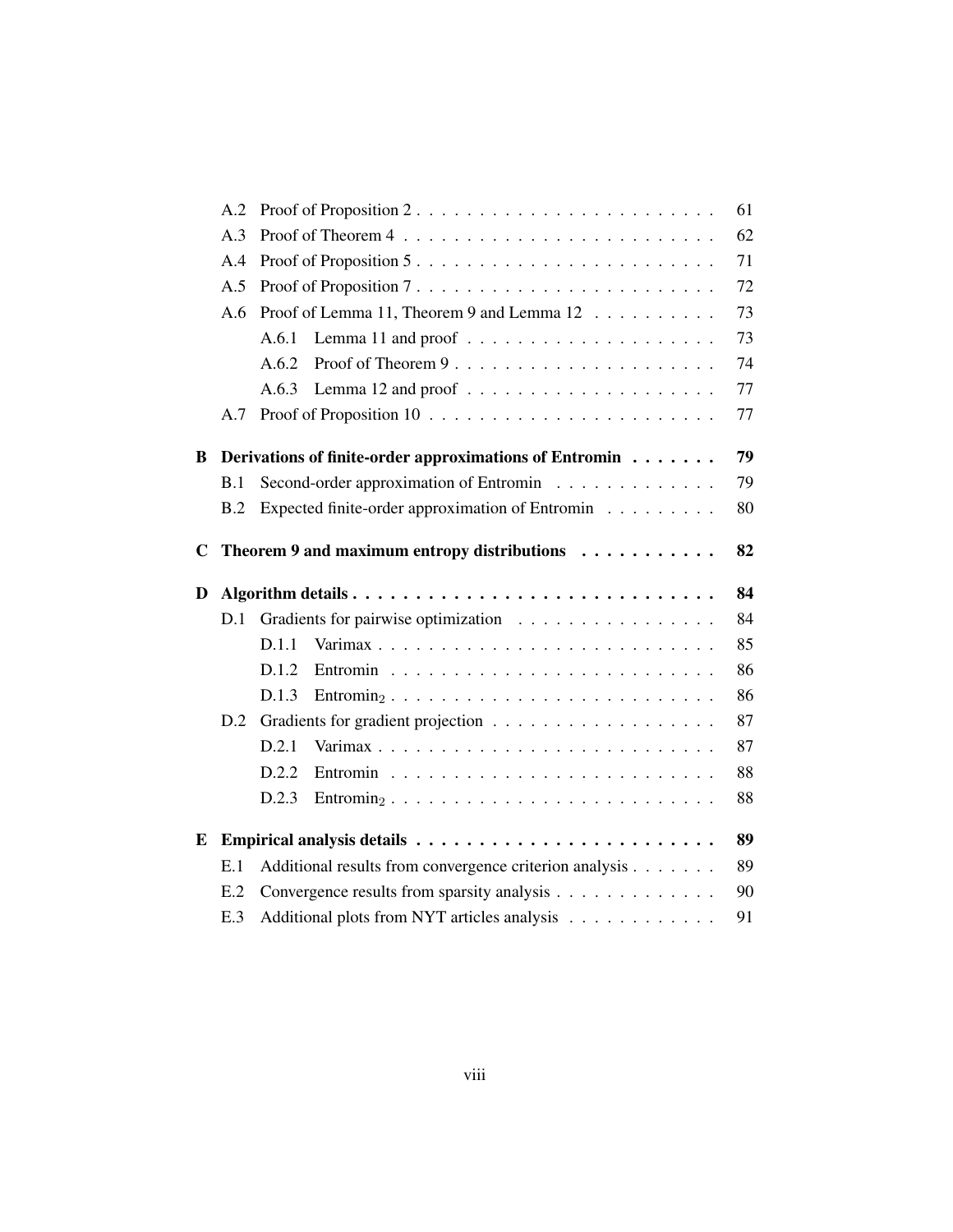# <span id="page-8-0"></span>List of Tables

| Table 1 | Conditions on the moments of the latent factors $Z_{\ell}^o, \ell \in \{1, \ldots, k\},$ |    |
|---------|------------------------------------------------------------------------------------------|----|
|         | under which Entromin <sub>2</sub> is able to recover them. Yes (No) de-                  |    |
|         | notes a condition under which the factors are always (never)                             |    |
|         | identifiable. An equation denotes an inequality that must be                             |    |
|         | satisfied in order to have identifiability.                                              | 22 |
| Table 2 | Results from the convergence criteria analysis over 100 sim-                             |    |
|         | ulated sparse Gaussian datasets $A \in \mathbb{R}^{50,000 \times 20}$ . $C_1$ and $C_2$  |    |
|         | are the sum of singular values and the relative objective in-                            |    |
|         | crease criteria, respectively. The mean values of the Varimax,                           |    |
|         | Entromin <sub>2</sub> and Entromin criteria with constant terms dropped                  |    |
|         | are denoted by $v'$ , $h'_2$ and h, respectively. (Standard deviations                   |    |
|         | are not shown due to being orders of magnitude smaller.) The                             |    |
|         | rounded mean $\pm$ one standard deviation number of soft zeros                           |    |
|         | (threshold $10^{-5}$ ) in the 20 rotated principal components and                        |    |
|         | number of iterations until convergence are also shown                                    | 43 |
| Table 3 | Results from the analysis of the New York Times articles dataset.                        |    |
|         | The Varimax, Entromin <sub>2</sub> and Entromin criteria are denoted by                  |    |
|         | $v, h2$ and h, respectively. The number of soft zeros (thresh-                           |    |
|         | old $10^{-5}$ ) in the eight rotated principal components is shown.                      |    |
|         | The number of iterations and the total runtime (in seconds) un-                          |    |
|         |                                                                                          | 51 |
|         |                                                                                          |    |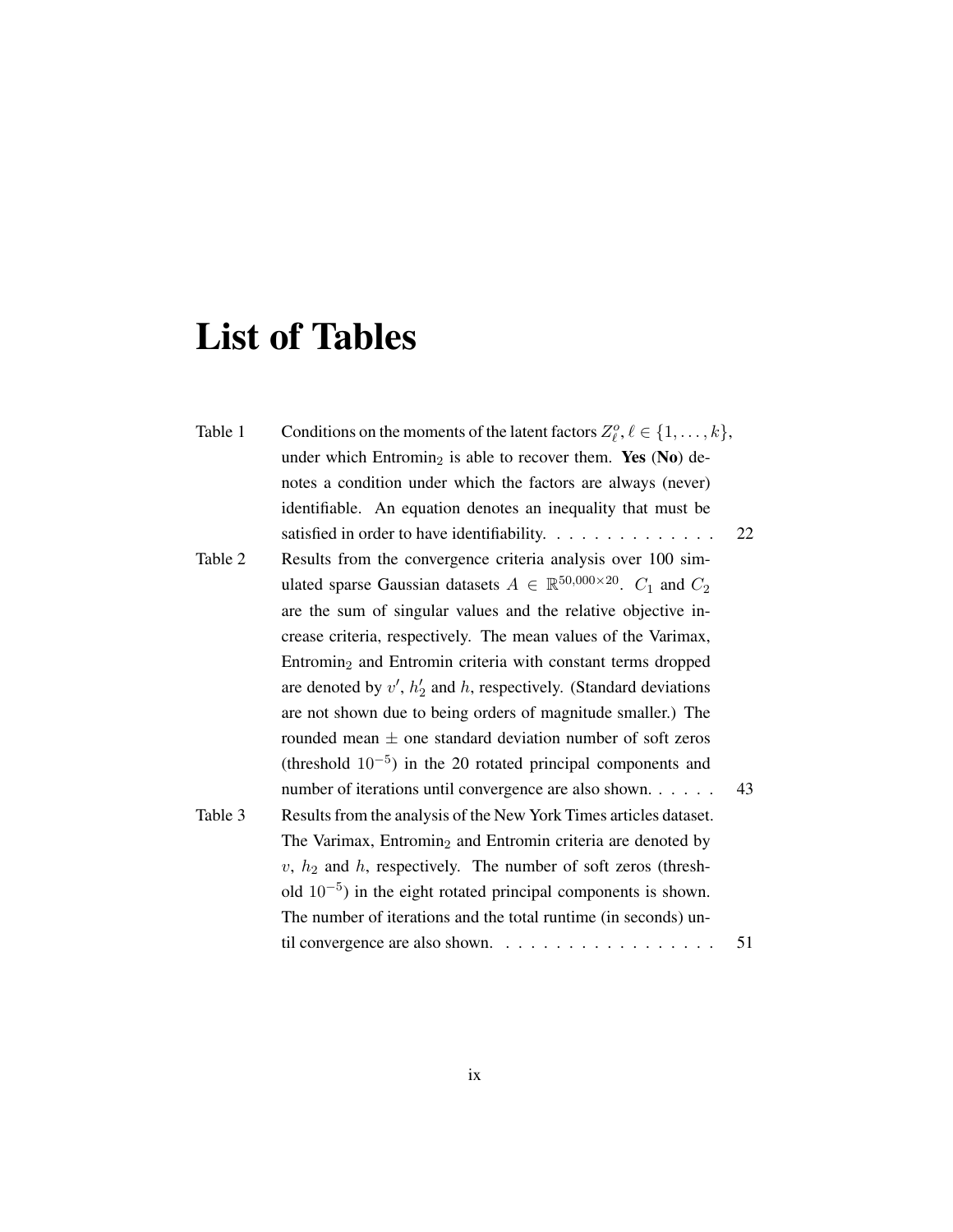| Table 4 | Results from the convergence criterion analysis on a simulated                                  |    |
|---------|-------------------------------------------------------------------------------------------------|----|
|         | sparse Gaussian dataset $A \in \mathbb{R}^{50,000 \times 20}$ . $C_1$ and $C_2$ are the         |    |
|         | sum of singular values and the relative objective increase con-                                 |    |
|         | vergence criteria, respectively. The Varimax, Entromin <sub>2</sub> and                         |    |
|         | Entromin criteria are denoted by $v$ , $h_2$ and $h$ , respectively. The                        |    |
|         | number of soft zeros (threshold $10^{-5}$ ) in the 20 rotated princi-                           |    |
|         | pal components and the number of iterations until convergence                                   |    |
|         |                                                                                                 | 90 |
| Table 5 | Results from the sparsity analysis on the simulated sparse Gaus-                                |    |
|         | sian dataset $A \in \mathbb{R}^{1000 \times 3}$ . The Varimax, Entromin <sub>2</sub> and Entro- |    |
|         | min criteria are denoted by $v, h_2$ and h, respectively. The num-                              |    |
|         | ber of soft zeros (threshold $10^{-4}$ ) in the two rotated principal                           |    |
|         | components and the number of iterations until convergence are                                   |    |
|         |                                                                                                 | 91 |
|         |                                                                                                 |    |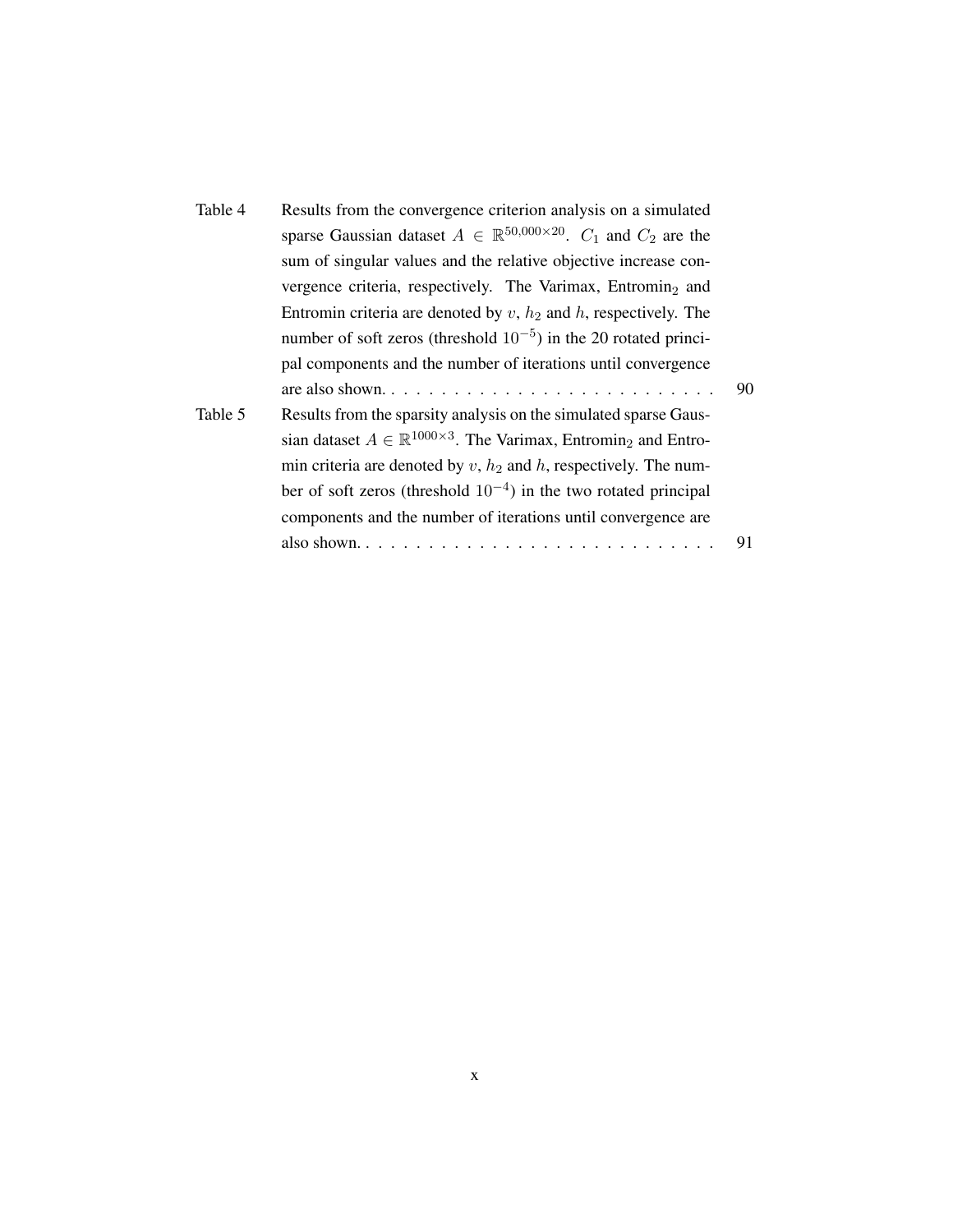# <span id="page-10-0"></span>List of Figures

| Figure 1 | Pairwise plots of eight unrotated principal components (blue)                                |    |
|----------|----------------------------------------------------------------------------------------------|----|
|          | and Varimax-rotated components (orange) for the New York                                     |    |
|          | Times articles dataset. See Section 5.2 for more details about                               |    |
|          | the dataset. (Best viewed in colour.) $\ldots \ldots \ldots \ldots$                          | 3  |
| Figure 2 | The expected Inagaki entropy for a sparse, <i>i.i.d.</i> standard nor-                       |    |
|          | mal vector $Y$ for several numbers of factors $k$ and varying lev-                           |    |
|          | els of sparsity controlled by $\mathbb{P}(Y_j \neq 0), j \in \{1, , k\}$ . The               |    |
|          | expected entropy is equal to that of a non-sparse vector when                                |    |
|          | $\mathbb{P}(Y_j \neq 0) = 1. \ldots \ldots \ldots \ldots \ldots \ldots \ldots \ldots \ldots$ | 29 |
| Figure 3 | The upper bound restriction on $\mathbb{P}(Z_i^o \neq 0)$ that must be sat-                  |    |
|          | isfied for Theorem 9 to hold as the number of latent factors $k$                             |    |
|          |                                                                                              | 31 |
| Figure 4 | The value of the Entromin criterion $h$ and the step size (colour)                           |    |
|          | in the gradient projection algorithm as they change across iter-                             |    |
|          | ations for two Entromin runs on a simulated sparse Gaussian                                  |    |
|          | dataset $A \in \mathbb{R}^{50,000 \times 20}$ . Run 1 (dashed line) starts with an           |    |
|          | initial step size of $\alpha_0 = 1$ and Run 2 (solid line) starts with an                    |    |
|          | initial step size of $\alpha_0 = 0.1$ . (Best viewed in colour.)                             | 44 |
| Figure 5 | Plots of two randomly rotated and method-rotated principal                                   |    |
|          | components for the simulated sparse Gaussian dataset $A \in$                                 |    |
|          | $\mathbb{R}^{1000\times3}$ with varying levels of sparsity. Sparsity is controlled           |    |
|          | by the parameter $p = \mathbb{P}(A_{ij} = 0)$ for $i \in \{1, , 1000\}$                      |    |
|          | and $j \in \{1, 2\}$ . The observed radial streaks are roughly high-                         |    |
|          | lighted in red. (Best viewed in colour.) $\ldots \ldots \ldots \ldots$                       | 46 |

xi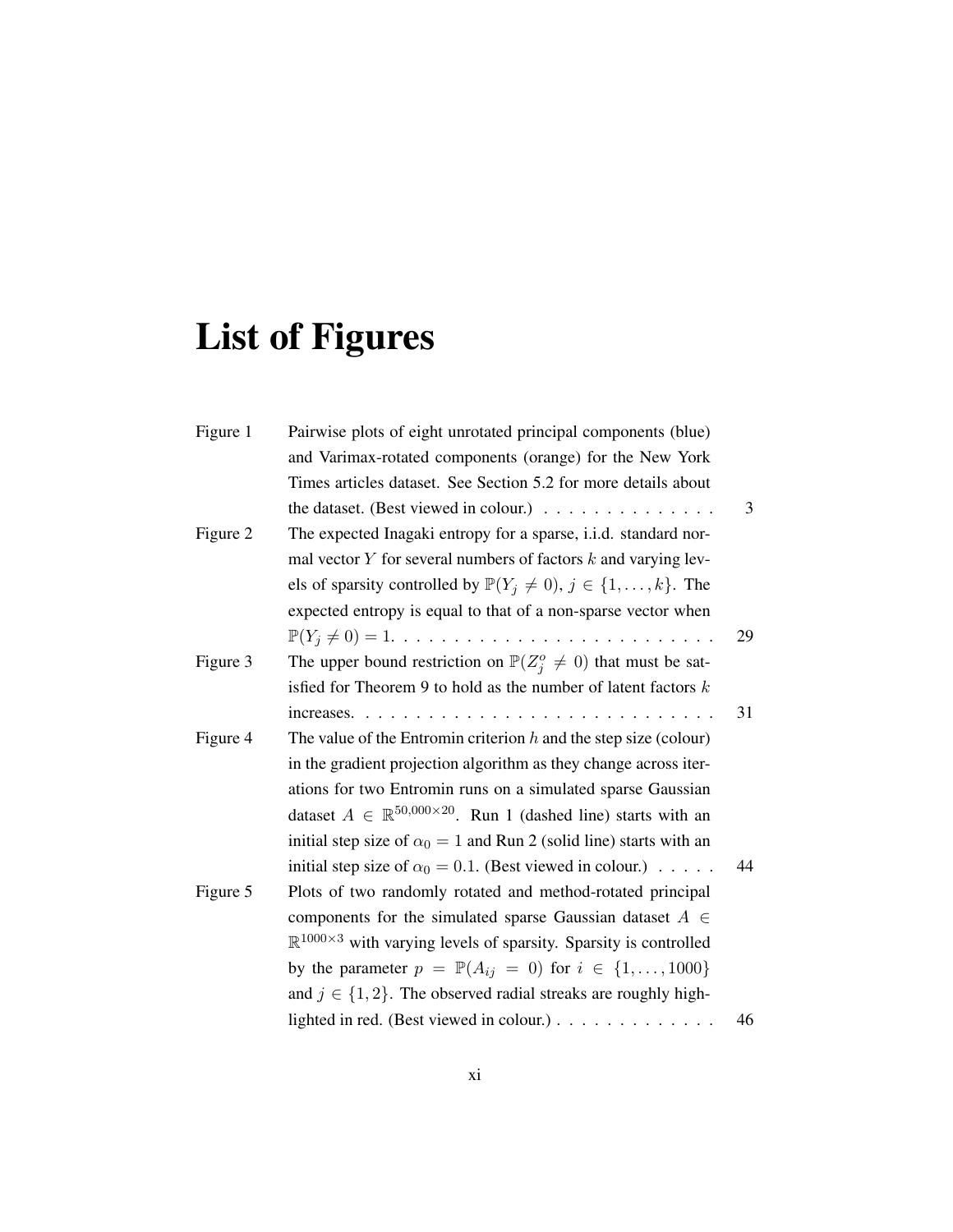| Figure 6  | Mean $\pm$ one standard deviation number of soft zeros (thresh-                                  |    |
|-----------|--------------------------------------------------------------------------------------------------|----|
|           | old $10^{-5}$ ) in the rotated principal components over 100 simu-                               |    |
|           | lated sparse Gaussian datasets $A \in \mathbb{R}^{1000 \times 3}$ for each $\mathbb{P}(A_{ij} =$ |    |
|           | 0) $\in \{0, 0.1, \ldots, 0.9\}$ where $i \in \{1, \ldots, 1000\}, j \in \{1, 2\}.$              |    |
|           |                                                                                                  | 47 |
| Figure 7  | Pairwise plots of the principal components rotated by Varimax                                    |    |
|           | (blue) and Entromin <sub>2</sub> (orange) for the New York Times arti-                           |    |
|           | cles dataset. Each plot on the diagonal (green) shows one of                                     |    |
|           | the Varimax-rotated components plotted against its manually                                      |    |
|           | matched Entromin <sub>2</sub> -rotated component. Of the 300,000 ele-                            |    |
|           | ments in each component, only 5000 are randomly sampled                                          |    |
|           | and shown. (Best viewed in colour.)                                                              | 49 |
| Figure 8  | Pairwise plots of the principal components rotated by Varimax                                    |    |
|           | (blue) and Entromin (orange) for the New York Times arti-                                        |    |
|           | cles dataset. Each plot on the diagonal (green) shows one of                                     |    |
|           | the Varimax-rotated components plotted against its manually                                      |    |
|           | matched Entromin-rotated component. Of the 300,000 ele-                                          |    |
|           | ments in each component, only 5000 are randomly sampled                                          |    |
|           | and shown. (Best viewed in colour.)                                                              | 50 |
| Figure 9  | The $L_4$ -norms of the first 50 principal components from the                                   |    |
|           | New York Times articles dataset. Principal components with                                       |    |
|           | norms greater than 0.15 are considered to be localized.                                          | 92 |
| Figure 10 | The leading singular values of the remaining 38 principal com-                                   |    |
|           | ponents from the New York Times articles dataset after 12 lo-                                    |    |
|           | calized components were discarded. There is a notable eigen-                                     |    |
|           |                                                                                                  | 93 |
|           |                                                                                                  |    |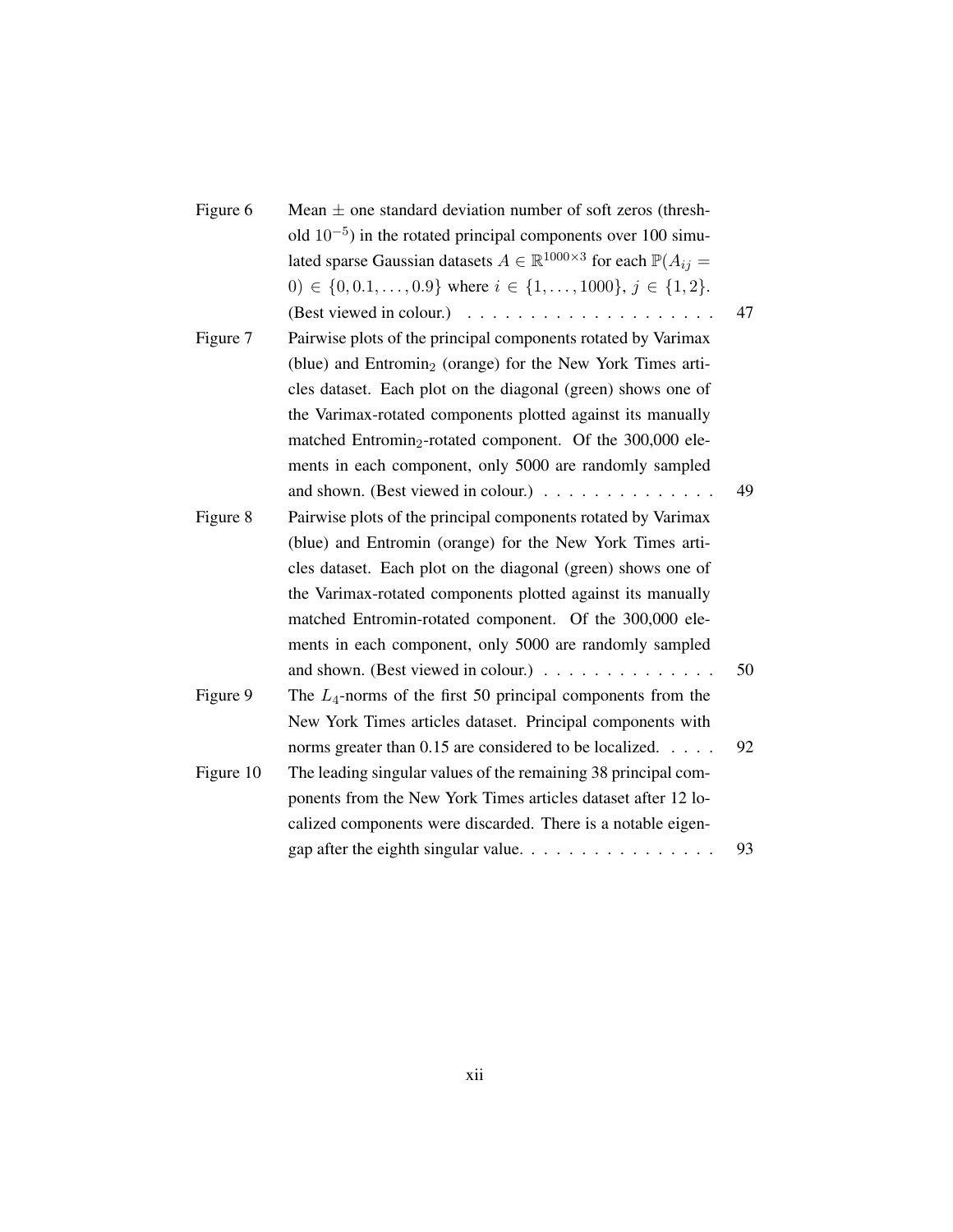## <span id="page-12-0"></span>List of Results

| Proposition 1  | Varimax objective is equivalent to Quartimax objective.              | 19 |
|----------------|----------------------------------------------------------------------|----|
| Proposition 2  | Objective for first-order Entromin approximation is equiv-           |    |
|                | alent to Quartimax objective $\ldots \ldots \ldots \ldots \ldots$    | 20 |
| Corollary 3    | Varimax objective is equivalent to objective for first-order         |    |
|                | Entromin approximation $\ldots \ldots \ldots \ldots \ldots$          | 20 |
| Theorem 4      | Identifiability for second-order Entromin approximation              | 23 |
| Proposition 5  | Leptokurtosis of random variable depends on sparsity and             |    |
|                | kurtosis of non-zero part $\ldots \ldots \ldots \ldots \ldots$       | 26 |
| Corollary 6    | Sparse random variable is leptokurtic                                | 27 |
| Proposition 7  | Moderately sparse random variable satisfies sixth cumu-              |    |
|                | lant condition $\ldots \ldots \ldots \ldots \ldots \ldots \ldots$    | 27 |
| Corollary 8    | Sparsity leads to smaller expected Inagaki entropy for               |    |
|                |                                                                      | 28 |
| Theorem 9      | Expected Inagaki entropy of sparse factors is less than              |    |
|                |                                                                      | 29 |
| Proposition 10 | Objective for second-order Entromin approximation is                 |    |
|                | convex                                                               | 38 |
| Lemma 11       | Expected Inagaki entropy of Gaussian factors                         | 73 |
| Lemma 12       | Expected Inagaki entropy of sparse Gaussian factors<br>$\sim$ $\sim$ | 77 |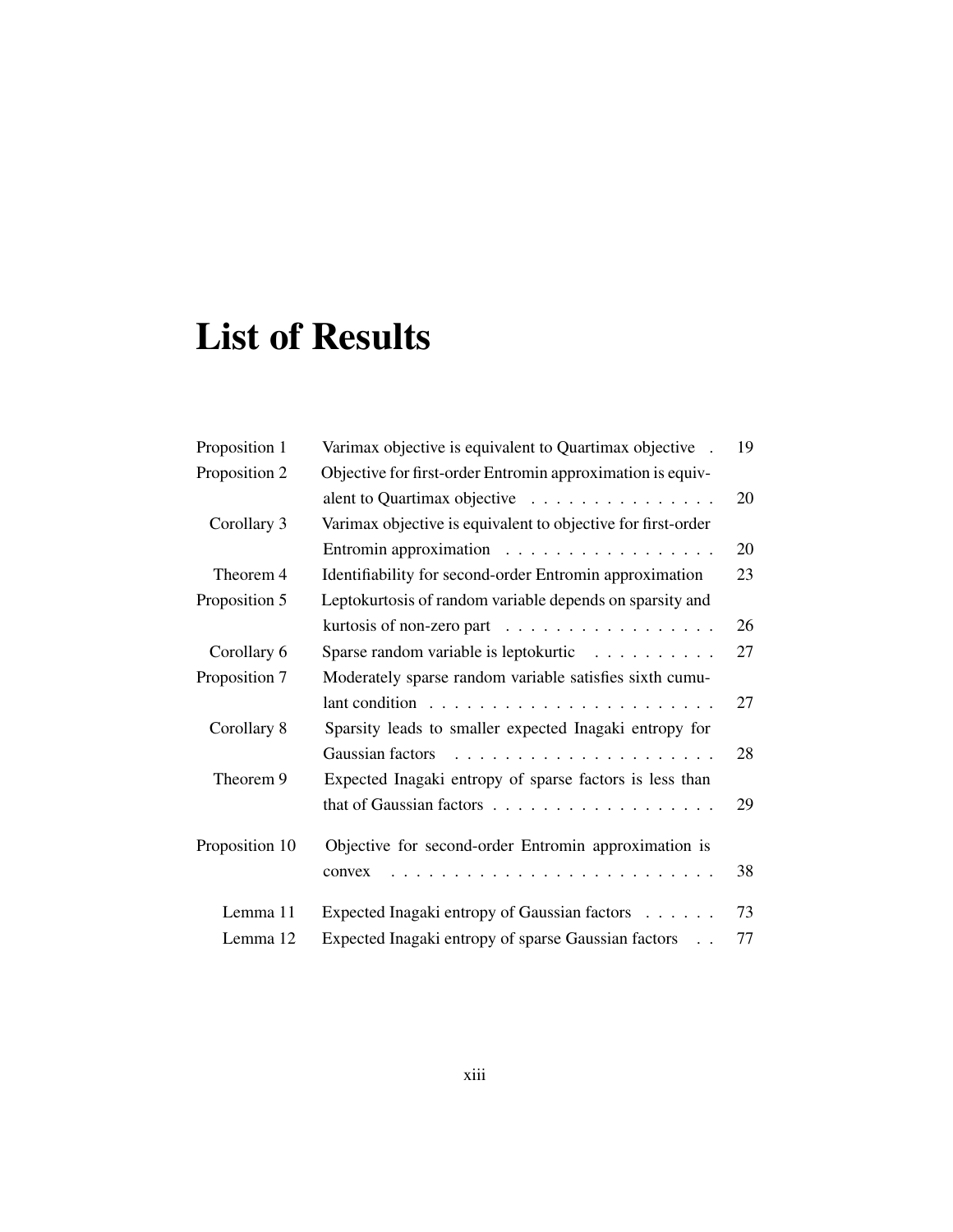# <span id="page-13-0"></span>List of Assumptions

| Assumption 1 Identification assumptions for Varimax 12                |  |
|-----------------------------------------------------------------------|--|
| Assumption 2 Identification assumptions for second-order Entromin ap- |  |
|                                                                       |  |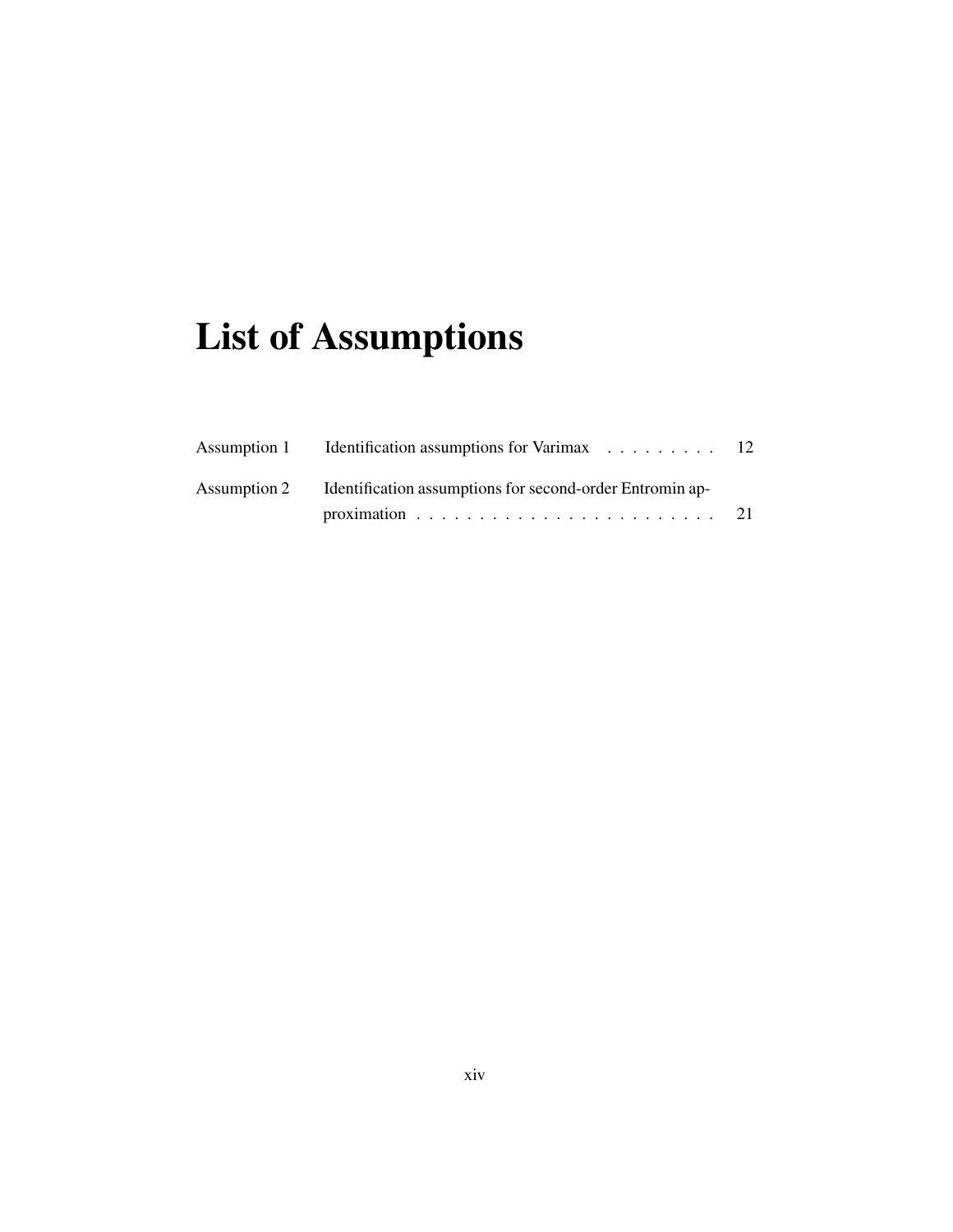# <span id="page-14-0"></span>List of Definitions

| Definition 1  | Semi-parametric factor model 6                                                      |  |
|---------------|-------------------------------------------------------------------------------------|--|
| Definition 2  |                                                                                     |  |
| Definition 3  | Central and standardized moment 11                                                  |  |
| Definition 4  |                                                                                     |  |
| Definition 5  |                                                                                     |  |
| Definition 6  | Inagaki entropy $\ldots \ldots \ldots \ldots \ldots \ldots \ldots \ldots \ldots$ 15 |  |
| Definition 7  | Finite-order Entromin approximation 18                                              |  |
| Definition 8  |                                                                                     |  |
| Definition 9  |                                                                                     |  |
| Definition 10 | Maximum entropy distribution 82                                                     |  |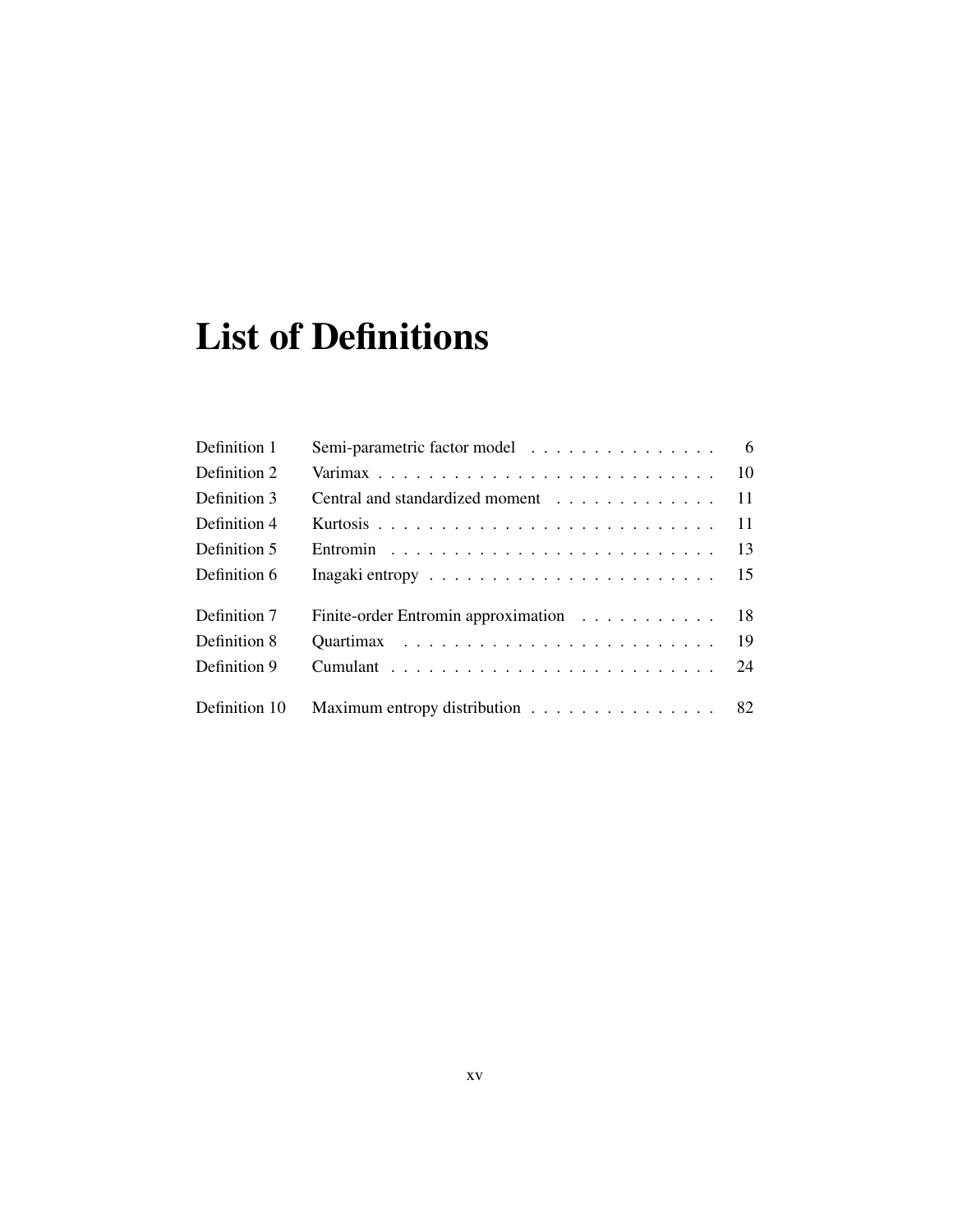# <span id="page-15-0"></span>List of Algorithms

| Algorithm 1 (Naive) pairwise optimization $\dots \dots \dots \dots \dots \dots \dots$ 34 |  |
|------------------------------------------------------------------------------------------|--|
| Algorithm 2 Pairwise optimization $\ldots \ldots \ldots \ldots \ldots \ldots \ldots$ 36  |  |
|                                                                                          |  |
| Algorithm 4 Gradient projection for convex objective $\ldots \ldots \ldots$ 38           |  |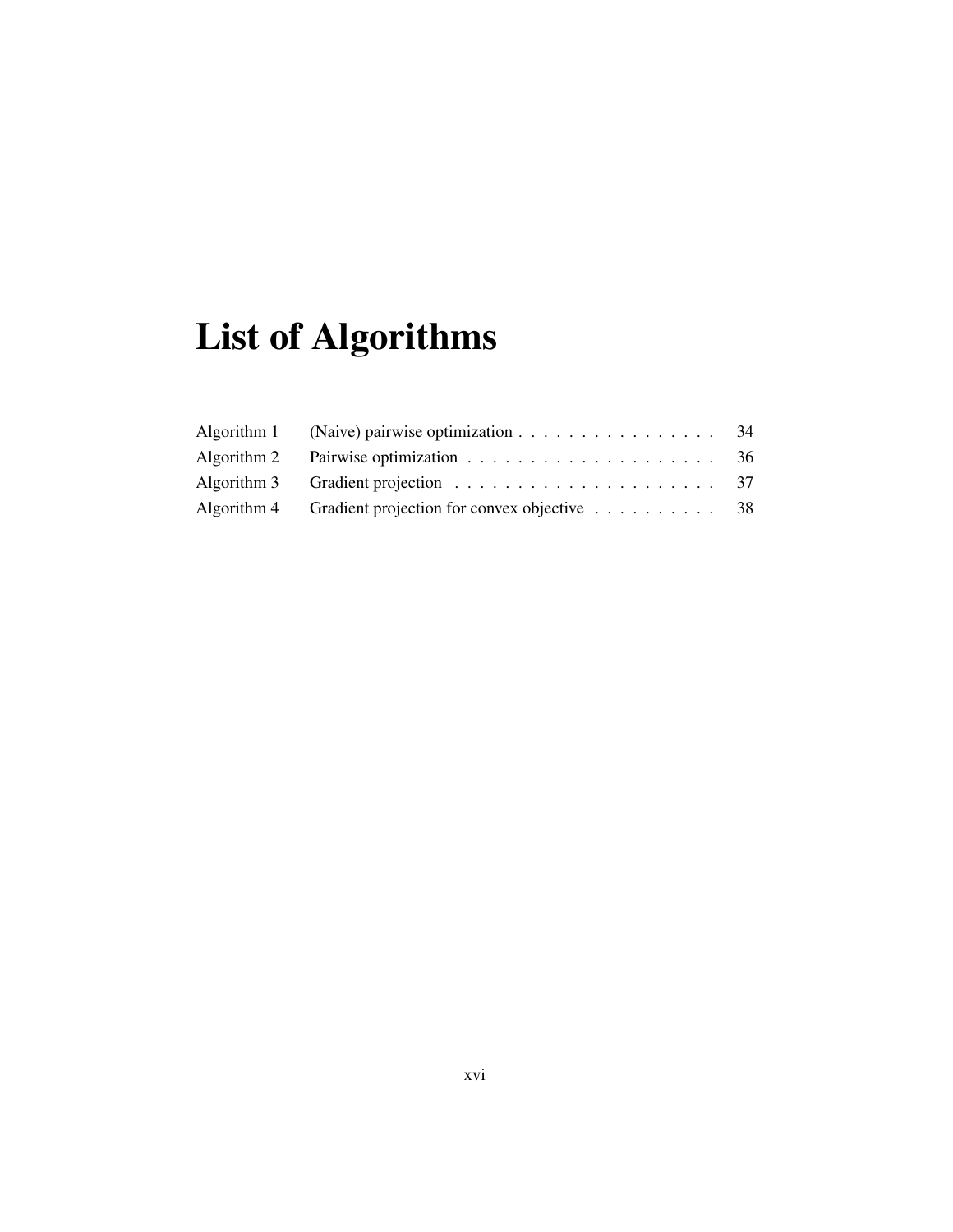## <span id="page-16-0"></span>Acknowledgments

I must express my sincere appreciation to my supervisor, Professor Benjamin Bloem-Reddy, without whom this thesis would not be possible. Ben has provided me invaluable guidance over the course of my M.Sc., extended his empathy and offered me words of wisdom during challenging times, and motivated me to continue in academia and to pursue a Ph.D. I am excited for what the future has to bring as we continue our research on various interesting statistical topics.

I would like to thank my second reader, Professor Daniel J. McDonald, who has taken the time to thoroughly review this thesis. I would also like to acknowledge the various members of the UBC Department of Statistics who have played a key role during my M.Sc. To the faculty and ASDa consultants whom I have learned much from, to the staff whom I could always count on to take my matters into their own hands, and to my fellow peers whom I have bonded and made memories with—thank you all.

I would like to acknowledge the UBC Faculty of Science STAIR grant program and NSERC for funding my research assistantship with Ben. I am also grateful to my director, Seyed Ali Mussavi Rizi, at the Provincial Health Services Authority as well as to the rest of the Data Analytics Research and Evaluation team who have supported my return to academic studies and provided the opportunity to work throughout my M.Sc. and onwards.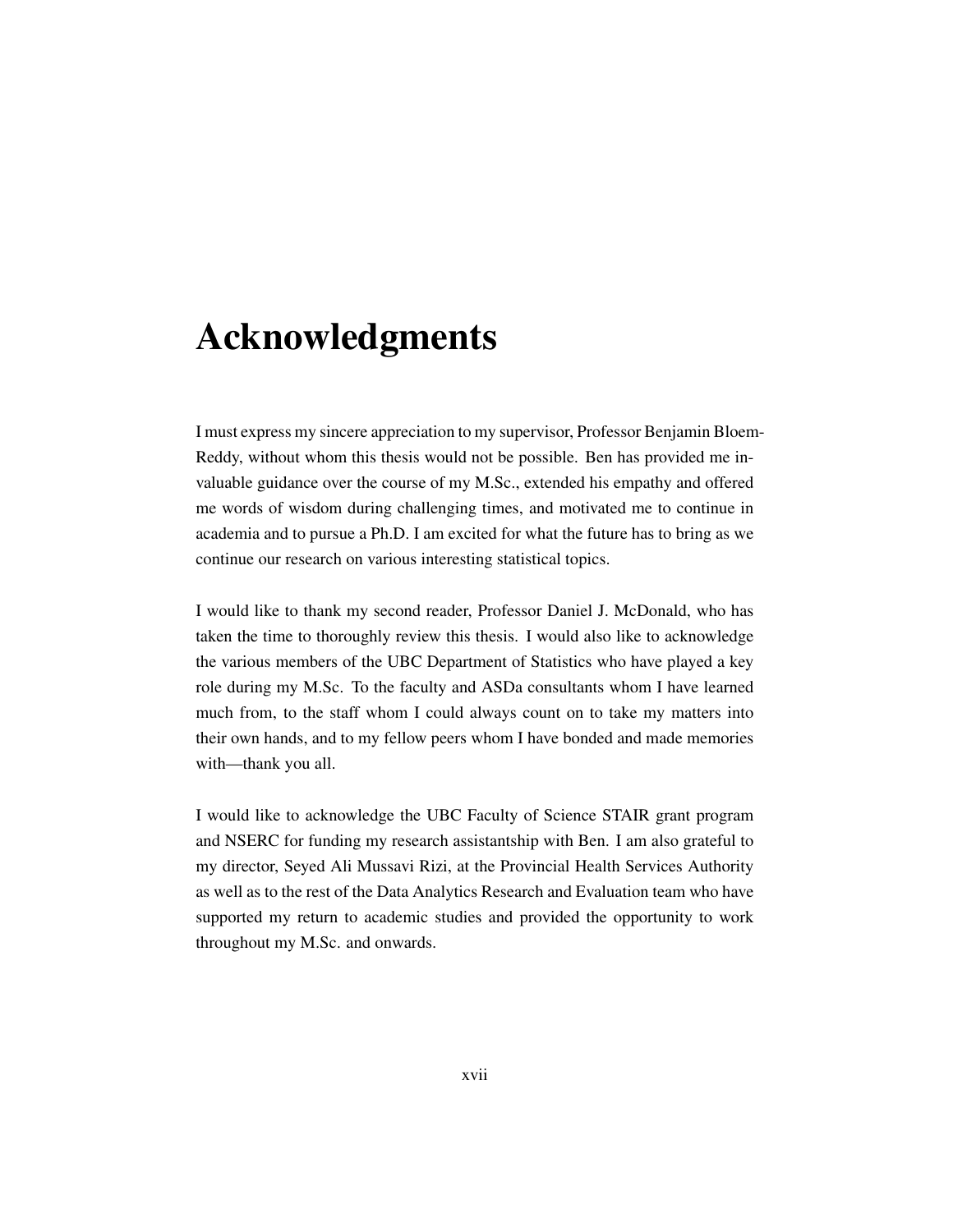Finally, I would like to give a shoutout to my friends and family for their continual support. This thesis is dedicated to my friends and their pets who have kept me sane—and to my mom, my dad, and my sister for their unconditional love.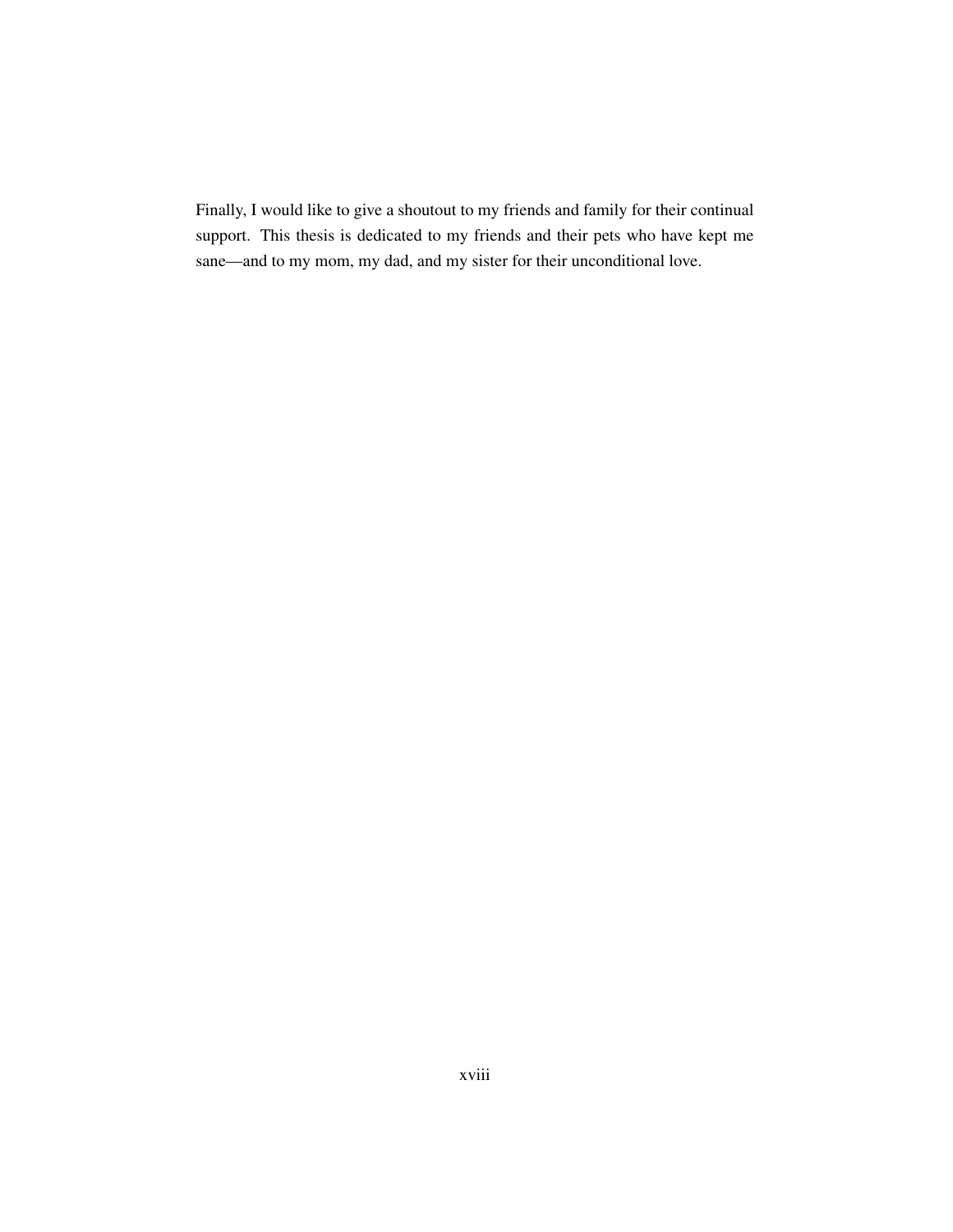### <span id="page-18-0"></span>Chapter 1

## Introduction

In factor analysis, it is assumed that a set of latent factors generates the observed data. The goal is to then infer and estimate some representation of the latent factors that can explain the observed variation in the data. As the inferred factors need to be interpretable for them to be useful to the analyst, the representation is generally restricted to be low-dimensional in order to ease interpretation.

*Principal Component Analysis* (PCA) is one common method for performing factor analysis where the factors are estimated by a small set of orthogonal vectors. Given a data matrix  $A \in \mathbb{R}^{n \times d}$ , PCA finds the transformation

<span id="page-18-1"></span>
$$
S = AV
$$
 (1)

where the columns of  $V \in \mathbb{R}^{d \times d}$  (the eigenvectors of  $A^T A$ ) are the scaled *loadings* and the columns of  $S \in \mathbb{R}^{n \times d}$  are the *principal components*. The principal components are chosen sequentially such that each successive component explains the most variation that remains unexplained by the previously chosen components. For example, the loadings for the first two principal components are

$$
V_{(1)} = \underset{\|v\|=1}{\arg \max} v^T A^T A v ,
$$
  

$$
V_{(2)} = \underset{\|v\|=1, v^T V_{(1)}=0}{\arg \max} v^T A^T A v .
$$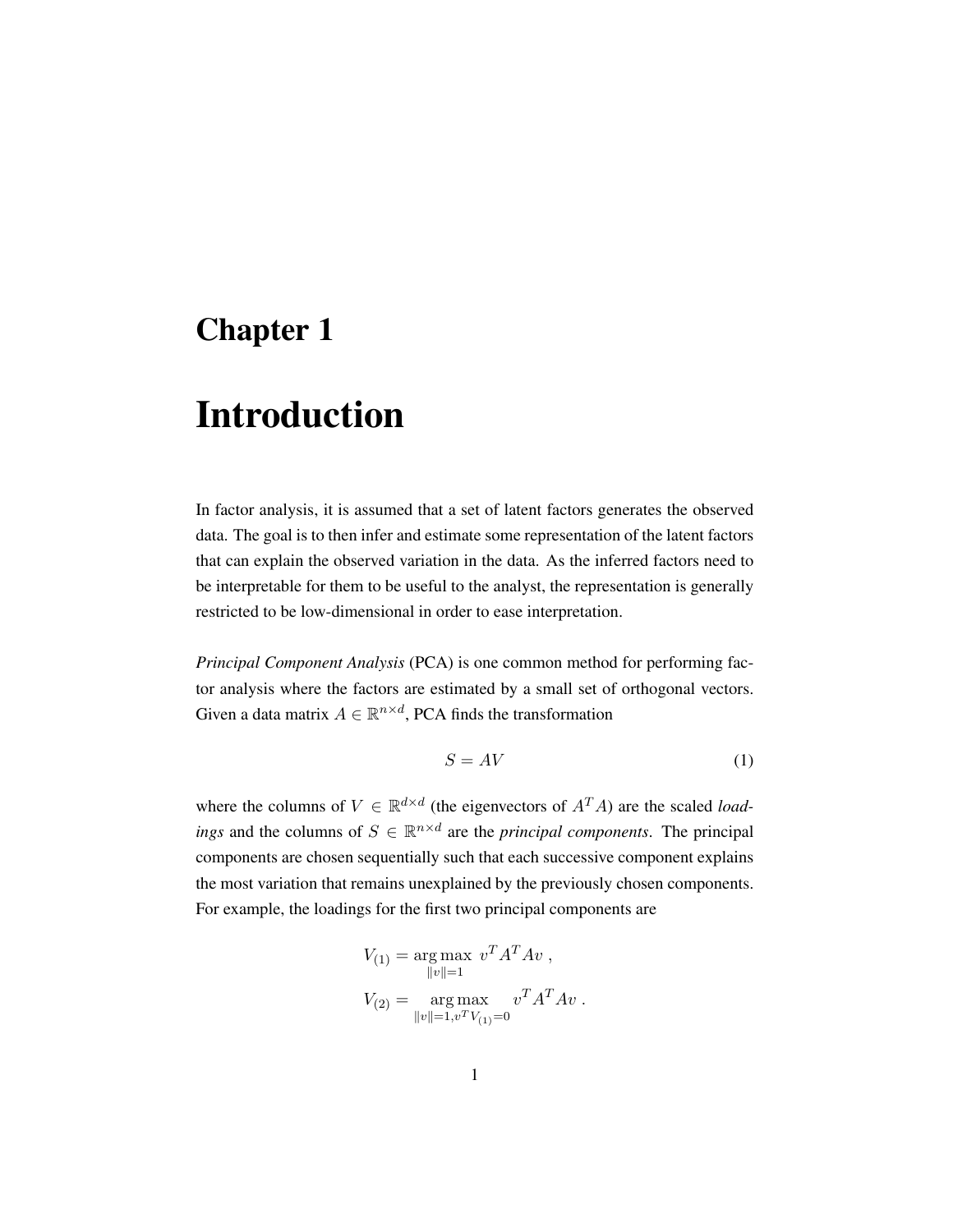The factors are represented by the leading  $k$  principal components. However, interpreting each factor without further adjustments may still be a challenge if all of its coefficients are non-trivial. For this reason, a natural post-processing step after performing PCA is to rotate the principal components to make as many coefficients zero or as small as possible. The representation of the data can be made invariant to rotations of the principal components by rotating the loadings accordingly, but a change of basis may make the individual factors sparser and thus easier to interpret [\(Thurstone,](#page-75-1) [1935\)](#page-75-1).

Finding the rotation that leads to the sparsest factors is typically done through a procedure in which some criterion is optimized. One popular method for factor rotation is *Varimax* [\(Kaiser,](#page-74-0) [1958\)](#page-74-0). Varimax finds the rotation of the principal component matrix that maximizes the sum of column variances, and it can be shown that maximizing this criterion correlates with promoting sparsity in the factors [\(Kaiser,](#page-74-0) [1958\)](#page-74-0). [Figure 1](#page-20-0) shows an example of eight unrotated principal components from the New York Times articles dataset examined in [Section 5.2](#page-63-0) and the same principal components rotated by Varimax. Visually, Varimax attempts to align the observed "radial streaks" with the axes which corresponds to making a coefficient of one principal component (close to) zero when a coefficient of another is large. While Varimax is simply finding the rotation that maximizes its particular criterion, [Rohe](#page-75-0) [and Zeng](#page-75-0) [\(2020\)](#page-75-0) showed that under certain conditions, Varimax can be viewed as performing statistical inference on the assumed latent factors.

In this thesis, we study the *Entromin* factor rotation method [\(McCammon,](#page-74-1) [1970;](#page-74-1) [Inagaki,](#page-74-2) [1993\)](#page-74-2), which uses a form of entropy from information theory as a criterion. Entromin is seemingly less popular than Varimax, with fewer dedicated works in the literature and no base R implementation in contrast. However, there appears to exist conventional wisdom that Entromin tends to recover sparser factors compared to Varimax [\(McCammon,](#page-74-1) [1970\)](#page-74-1). The goal of our work is to explain this claim and to take steps towards a statistical understanding of Entromin. Our theoretical results suggest that there is indeed a connection between Entromin and Varimax, and that there may be some truth to the claim that Entromin recovers sparser factors from a statistical perspective. The results from our empirical anal-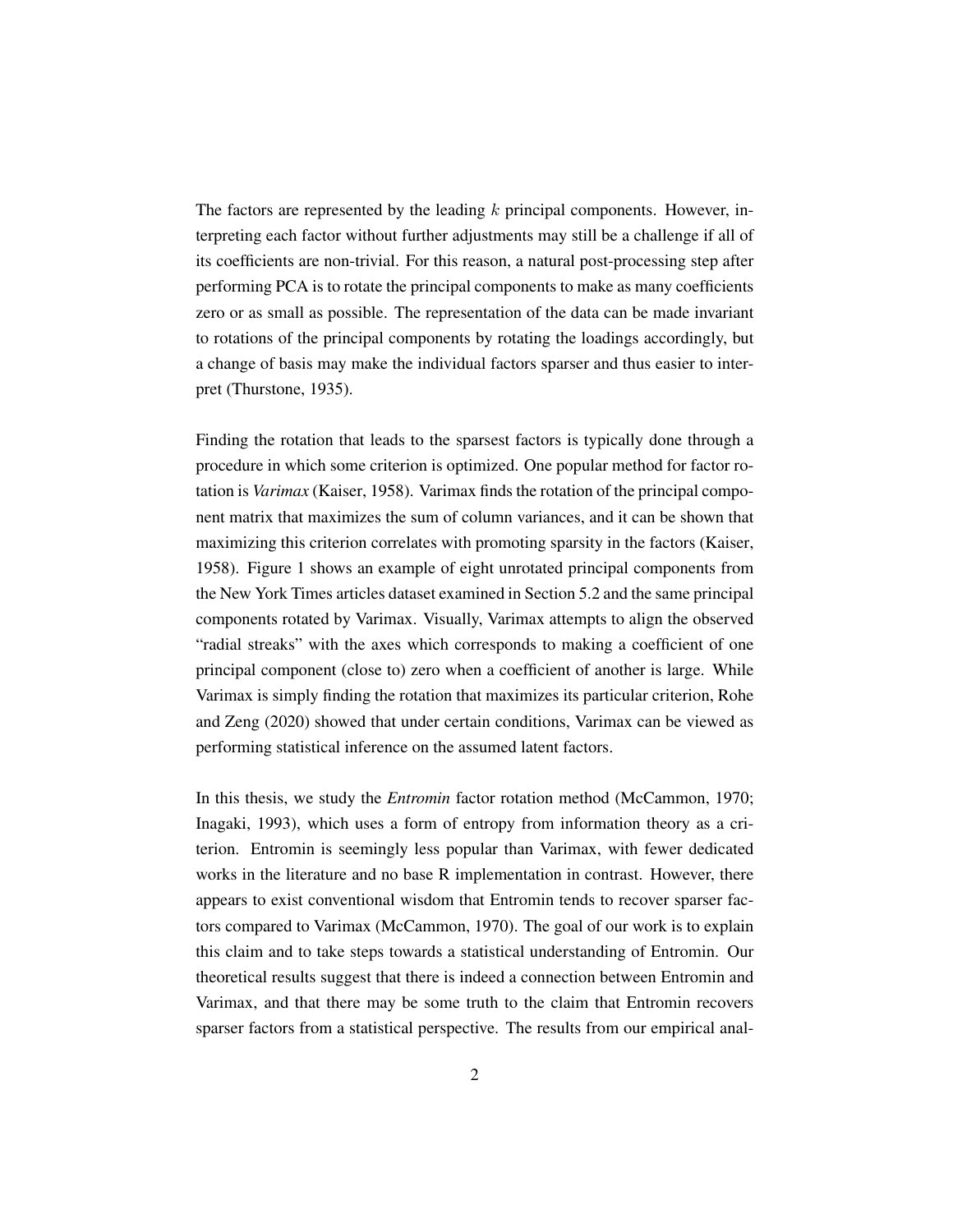<span id="page-20-0"></span>

Figure 1: Pairwise plots of eight unrotated principal components (blue) and Varimax-rotated components (orange) for the New York Times articles dataset. See [Section 5.2](#page-63-0) for more details about the dataset. (Best viewed in colour.)

yses also suggest that the rotated factors obtained from Entromin are generally as sparse as the factors obtained from Varimax, if not sparser.

The main contributions of this thesis include

1. [Corollary](#page-37-2) [3,](#page-37-2) which states that Varimax is a first-order approximation of En-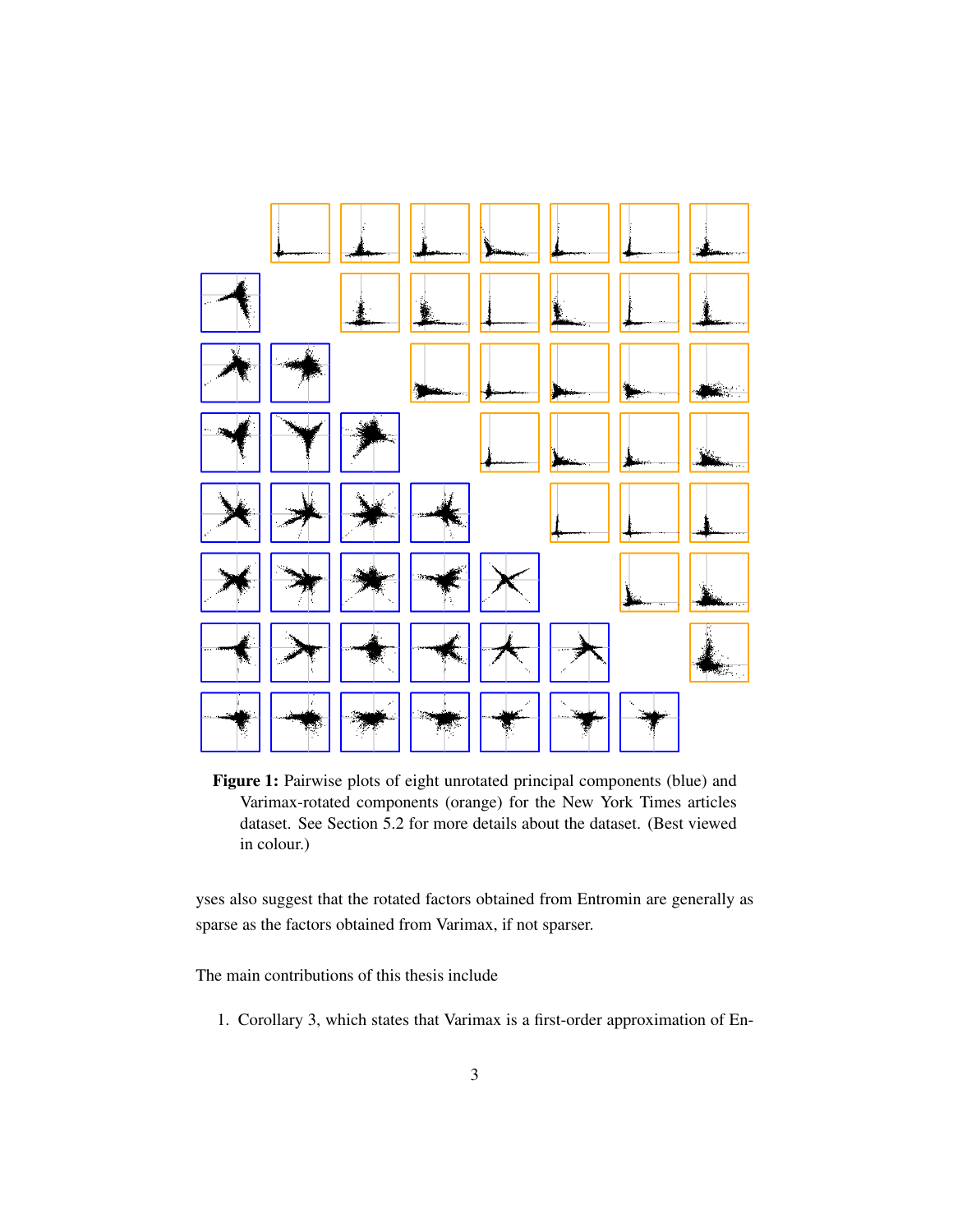tromin under certain conditions;

- 2. a family of factor rotation methods that approximate Entromin;
- 3. [Theorem 4,](#page-40-0) which states the exact conditions under which a second-order approximation of Entromin is expected to recover the true latent factors in the limit of an infinite number of samples;
- 4. [Theorem 9,](#page-46-0) which makes the formal connection between minimizing a particular Entromin criterion and recovering sparsity in the factors;
- 5. novel connections between properties of Entromin and statistical concepts such as cumulants which have not been made in the literature to the best of our knowledge; and
- 6. an analysis of the algorithms used to implement orthogonal rotation methods and an empirical evaluation of Varimax, Entromin and its second-order approximation.

The organization of this thesis is as follows: [Chapter 2](#page-22-0) provides more context to factor analysis and related work, outlines the Varimax and Entromin rotation procedure, and introduces the mathematical notation used throughout this thesis; [Chapter 3](#page-34-0) presents the main theoretical results and discusses the connections to various statistical concepts; [Chapter 4](#page-50-0) examines the algorithms used to implement factor rotation methods and discusses the key computational considerations; [Chap](#page-57-0)[ter 5](#page-57-0) details the results of our empirical analyses of the factor rotation methods on synthetic and real datasets; and [Chapter 6](#page-69-0) summarizes our conclusions and highlights relevant ongoing and future work. [Appendix A](#page-77-0) includes proofs for the main theoretical results; [Appendix D](#page-101-0) includes additional details of the algorithms examined in [Chapter 4;](#page-50-0) and [Appendix E](#page-106-0) contains additional plots from the empirical analyses in [Chapter 5.](#page-57-0)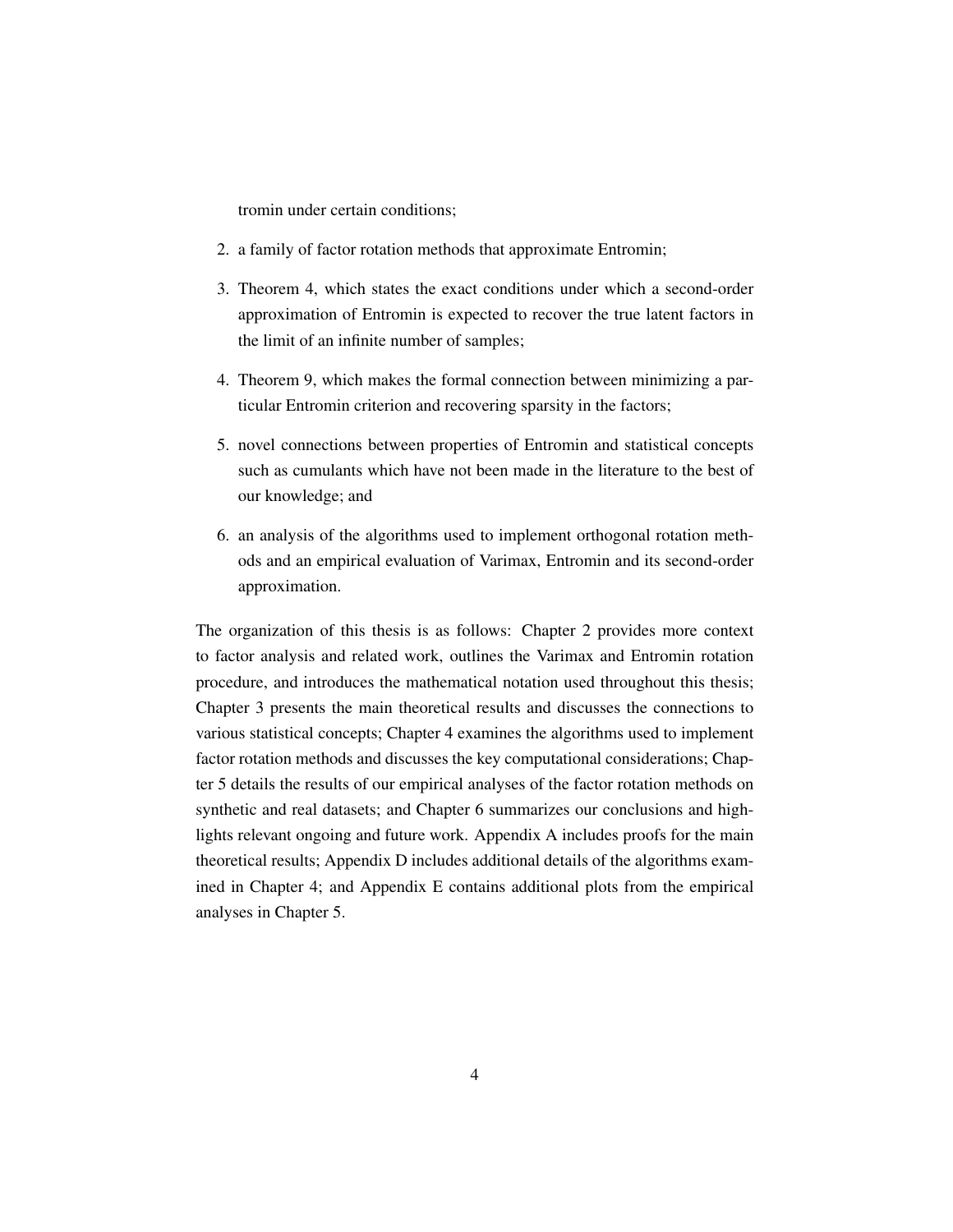### <span id="page-22-0"></span>Chapter 2

## Background

In this chapter, we discuss the history of factor analysis and motivate why sparsity is desirable. We also introduce the latent factor model under which the statistical properties of the factor rotation methods are studied. We outline the general factor rotation procedure and provide a detailed overview of the Varimax and Entromin rotation criteria. We end the chapter with a brief overview of related work. The mathematical notation introduced in this chapter is used throughout this thesis.

### <span id="page-22-1"></span>2.1 Multiple factor analysis

Early forms of factor analysis developed in the field of psychology under key figures such as Louis Leon Thurstone, who authored the following quote in his explanation of the "factor problem":

> *It is the faith of all science that an unlimited number of phenomena can be comprehended in terms of a limited number of concepts or ideal constructs... To discover a scientific law is merely to discover that a man-made scheme serves to unify, and thereby to simplify, comprehension of a certain class of natural phenomena.* — [Thurstone](#page-75-1) [\(1935,](#page-75-1) p. 44)

The first line in his explanation provides motivation for uncovering the presumed limited factors that explain a phenomenon of interest. The second line in his explanation can be interpreted as saying that any inferred factors are ultimately man-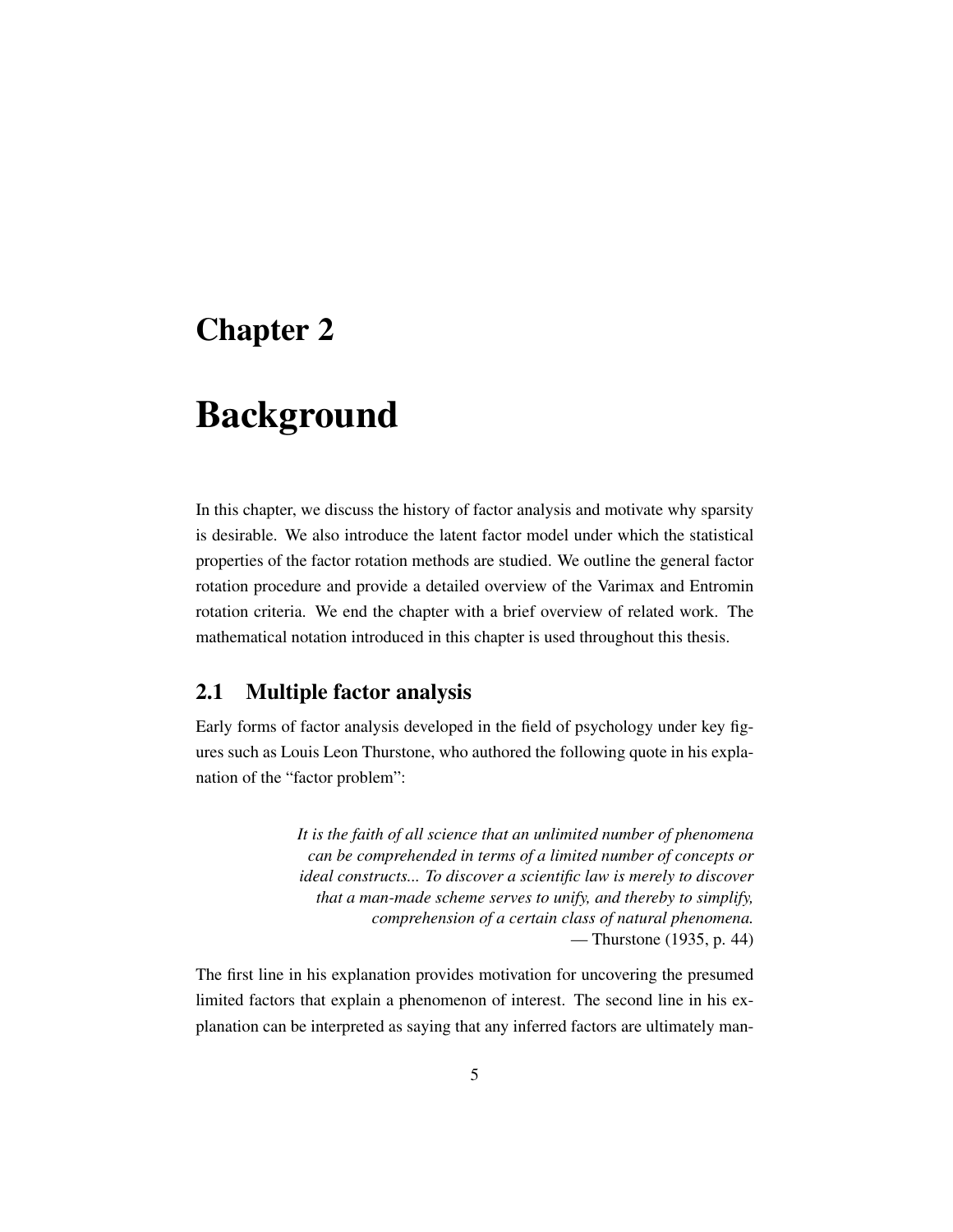made constructs intended for understanding and simplifying the unobserved underlying concepts. If the primary objective is to estimate factors that well-approximate the concepts, then the secondary objective is to make the factors as easy to comprehend as possible. To make progress towards the secondary objective, [Thurstone](#page-75-1) [\(1935\)](#page-75-1) proposed rotating the inferred factors to have, as much as possible, his *simple structure* where each factor is contained in one or more orthogonal hyperplanes. Several guidelines for diagnosing simple structure were introduced, such as every row of the rotated factor matrix having at least one zero and every pair of columns being close to orthogonal [\(Thurstone,](#page-76-0) [1947\)](#page-76-0).

[Thurstone](#page-76-1) [\(1954\)](#page-76-1) also advocated for analytical methods over graphical methods for achieving simple structure. These analytical methods involve optimizing some criterion function, with different criteria having differing properties and returning potentially different representations of the factors. Several of these criteria were introduced shortly after Thurstone's initial proposition and remain in use today. Modern factor rotation methods generally all involve optimizing some criterion.

Thurstone imposed sparsity on the inferred factors to improve their interpretability. An additional useful consequence of such a constraint is that under certain conditions, the constraint also breaks the symmetry in the set of otherwise equivalent representations of the factors. It is this property that allows these rotation methods to be viewed through the lens of statistical inference.

### <span id="page-23-0"></span>2.2 Semi-parametric factor model

We examine the factor rotation methods under the same latent factor model described by [Rohe and Zeng](#page-75-0) [\(2020\)](#page-75-0).

<span id="page-23-1"></span>**Definition 1.** Let  $Z \in \mathbb{R}^{n \times k}$  and  $Y \in \mathbb{R}^{d \times k}$  be latent factor matrices, and let  $B \in \mathbb{R}^{k \times k}$  be an arbitrary latent matrix. Under the *semi-parametric factor model*, the observed data matrix  $A \in \mathbb{R}^{n \times d}$  is assumed to have independent elements with expectation

<span id="page-23-2"></span>
$$
\mathbb{E}[A|Z,Y] = ZBY^T . \tag{2}
$$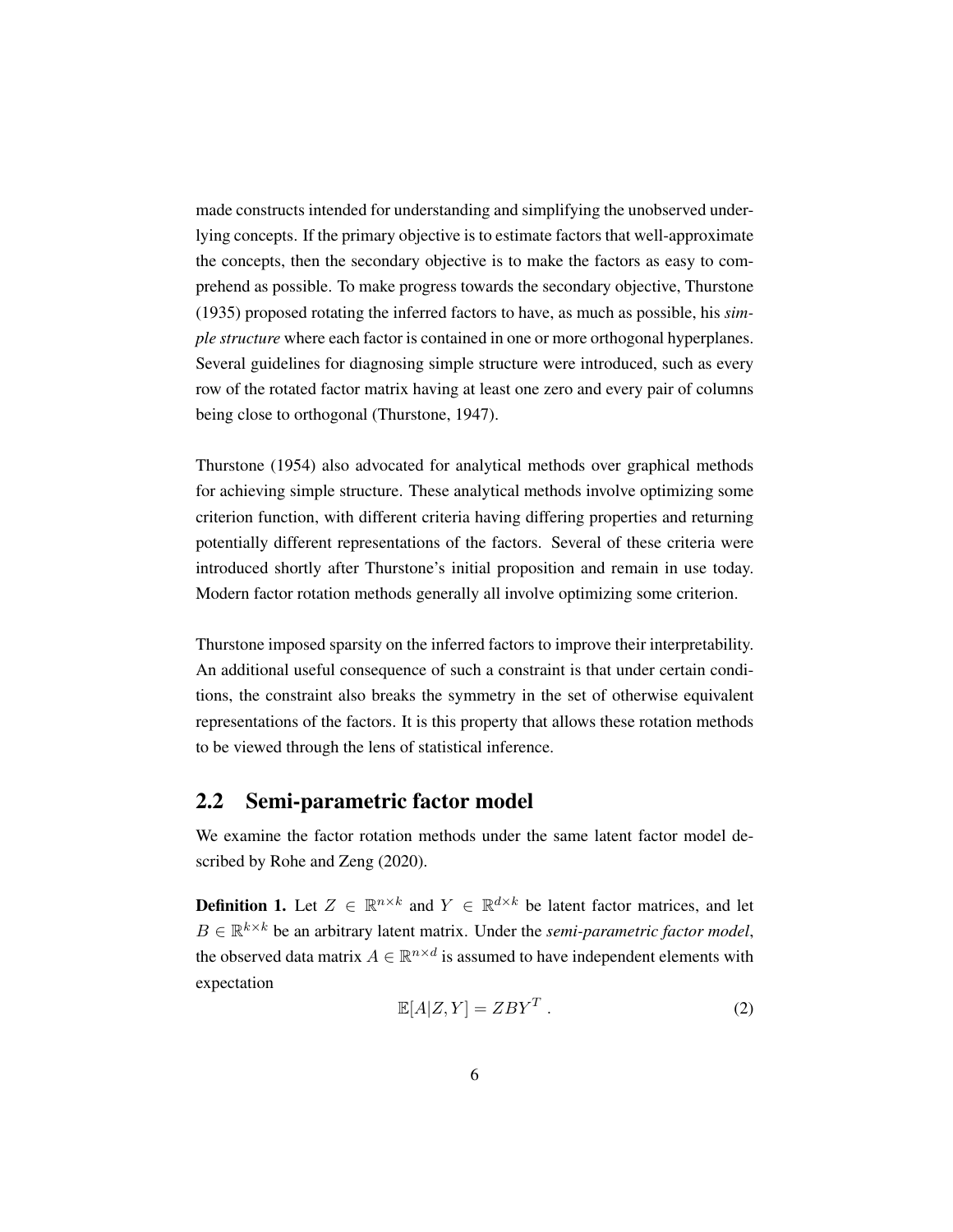Note that no assumptions are made about the structures of the matrices  $Z, Y$  and  $B$ under the semi-parametric factor model. The model suggests a two-step generative procedure where  $Z$  and  $Y$  are generated before the data matrix  $A$  is generated conditional on  $Z$  and  $Y$ . Working with the population matrix defined in [Equation 2](#page-23-2) allows us to remove the randomness from the second generative step. When studying the properties of factor rotation methods under the model, randomness from the first step can be removed by taking the expectation of the method output with respect to  $Z$  or  $Y$ .

In this thesis, we specifically focus on making inference on Z. However, assuming that  $Y$  satisfies all of the specified conditions, any results also hold for making inference on Y.

### <span id="page-24-0"></span>2.3 General factor rotation procedure

The general factor rotation procedure that we work with is a generalization of the Vintage Sparse PCA algorithm described by [Rohe and Zeng](#page-75-0) [\(2020\)](#page-75-0) that allows for any criterion. Note that the procedure uses the *Singular Value Decomposition* (SVD) in place of PCA. The mathematical relationship between PCA and SVD has been well-studied [\(Wall et al.,](#page-76-2) [2003\)](#page-76-2). Given a data matrix  $A \in \mathbb{R}^{n \times d}$ , SVD finds the decomposition

$$
A = UDV^T
$$

where  $U \in \mathbb{R}^{n \times n}$  and  $V \in \mathbb{R}^{d \times d}$  are orthogonal matrices that contain the left and right singular vectors of A, respectively, and  $D \in \mathbb{R}^{n \times d}$  is a rectangular diagonal matrix that contains the singular values. Rewriting  $A$  in [Equation 1](#page-18-1) in terms of its SVD gives

$$
S=UD.
$$

In other words, the principal component matrix  $S$  in PCA can also be obtained through the products of SVD. However, it will be more convenient to directly represent and estimate the factors using the (leading) singular vectors in  $U$ . From this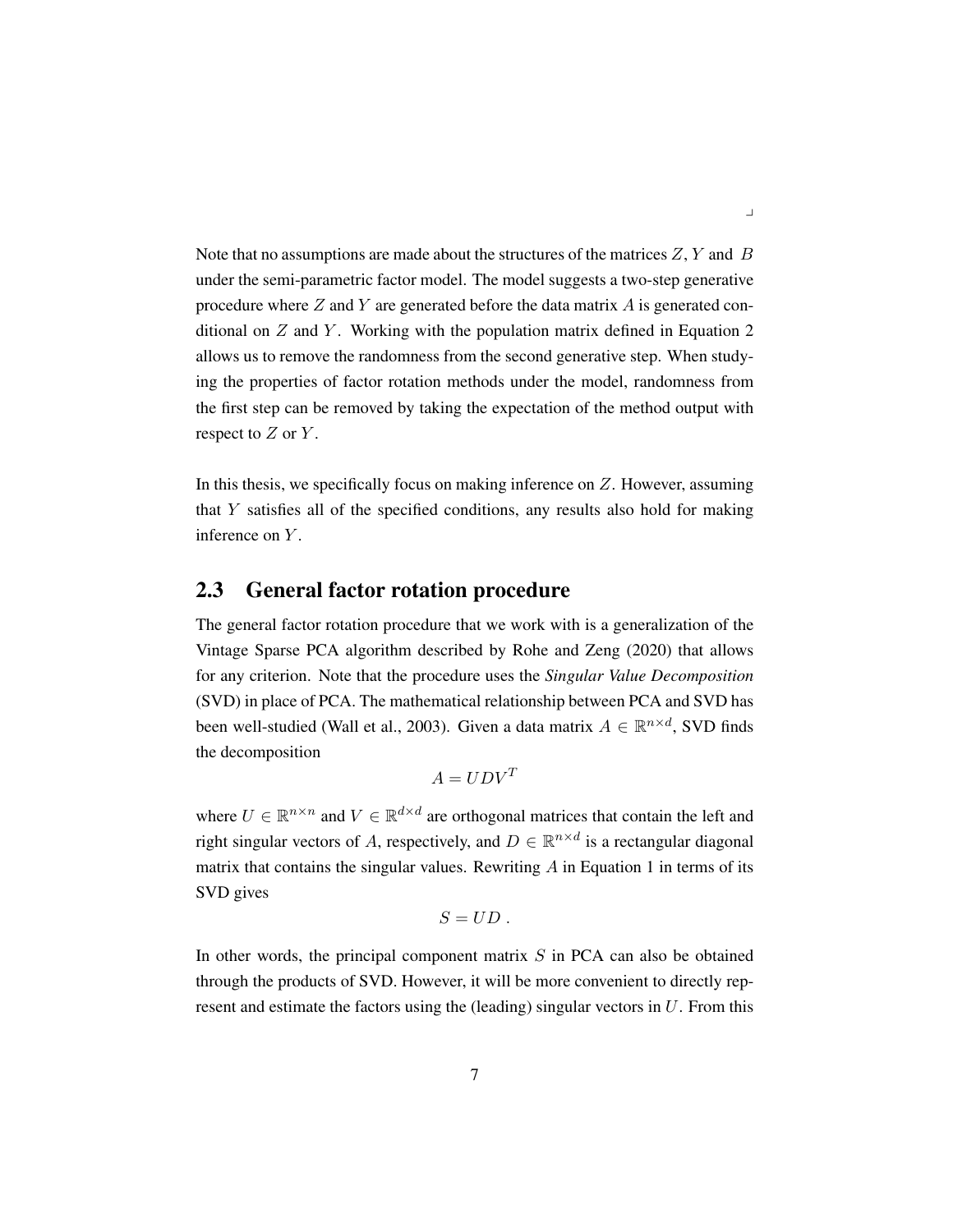point onwards, we implicitly mean the singular vectors when we refer to the principal components.

Also, note that Entromin is only appropriate for finding orthogonal rotations (the orthogonal case) [\(Browne,](#page-73-1) [2001;](#page-73-1) [Bernaards and Jennrich,](#page-73-2) [2005\)](#page-73-2). Therefore, we do not consider rotations where the columns of the rotation matrix have norm one but are not orthogonal (the oblique case). Define the set of  $k \times k$  orthogonal matrices as

$$
\mathcal{O}(k) = \left\{ R \in \mathbb{R}^{k \times k} : R^T R = R R^T = I_k \right\} .
$$

The procedure is then as follows:

**Inputs**: data matrix  $A \in \mathbb{R}^{n \times d}$ , desired number of dimensions k.

1. Normalize (optional). Define the row sums, row regularization parameter, and row normalization matrix as

$$
A_r = A\mathbf{1}_d \in \mathbb{R}^n ,
$$
  
\n
$$
\tau_r = \frac{1}{n} \mathbf{1}_n^T A_r \in \mathbb{R} ,
$$
  
\n
$$
D_r = \text{diag}(A_r + \tau_r \mathbf{1}_n) \in \mathbb{R}^{n \times n}
$$

and define corresponding column quantities  $A_c$ ,  $\tau_c$ , and  $D_c$ . Normalize the rows and columns of the data matrix A by computing

$$
A' = D_r^{-\frac{1}{2}} A D_c^{-\frac{1}{2}} .
$$

2. Center (optional). Define the row, column, and overall mean as

$$
\widehat{\mu}_r = \frac{1}{d} A \mathbf{1}_d \in \mathbb{R}^n ,
$$
  

$$
\widehat{\mu}_c = \frac{1}{n} \mathbf{1}_n^T A \in \mathbb{R}^d ,
$$
  

$$
\widehat{\mu} = \frac{1}{nd} \mathbf{1}_n^T A \mathbf{1}_d \in \mathbb{R} .
$$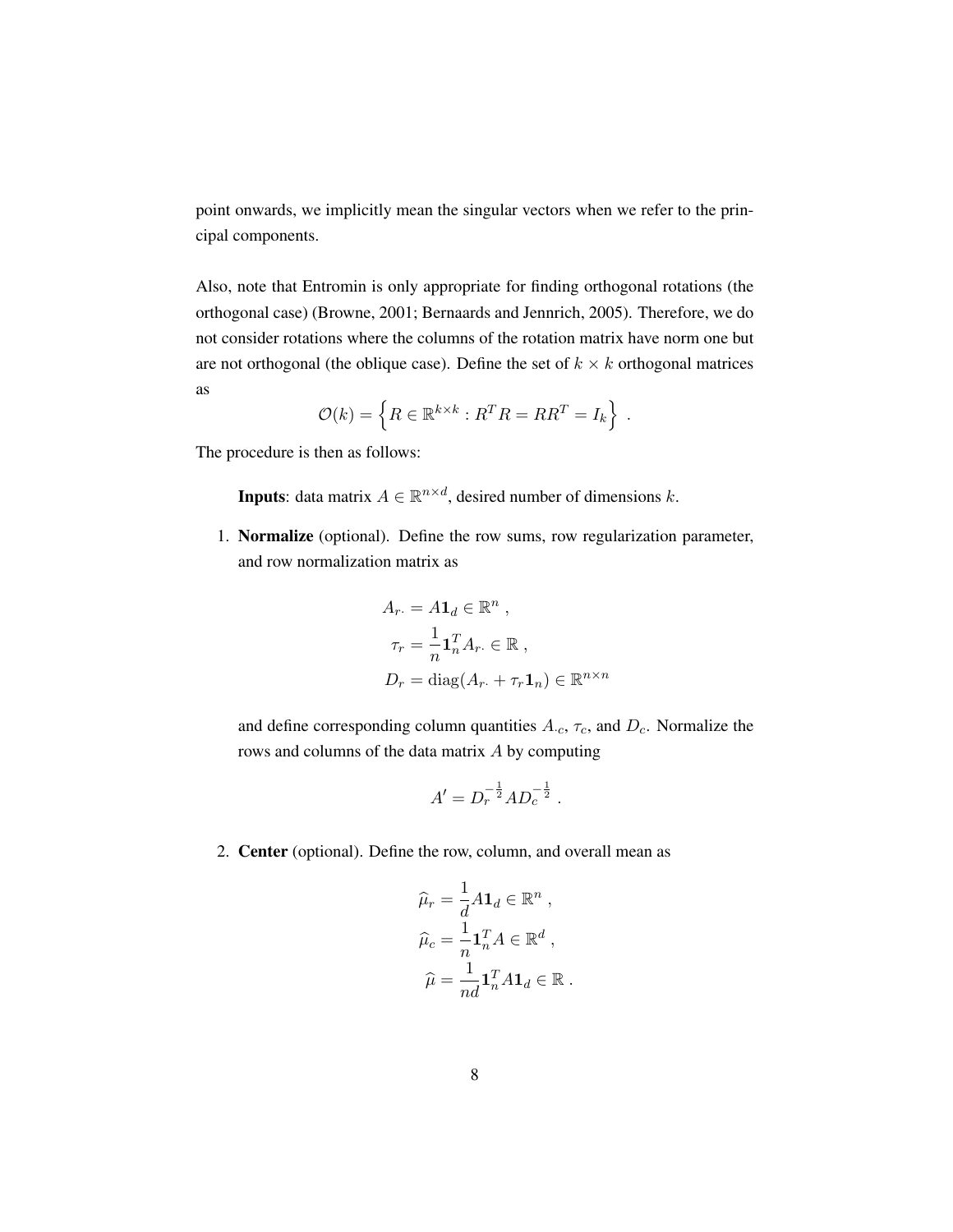Center the data matrix  $A$  (or  $A'$ ) by computing

$$
A'' = A - \widehat{\mu}_r \mathbf{1}_d^T - \mathbf{1}_n \widehat{\mu}_c + \widehat{\mu} \mathbf{1}_n \mathbf{1}_d^T.
$$

3. SVD. Apply SVD to  $A(A'$  if Step 1 is performed,  $A''$  if Step 2 is performed) to obtain

$$
A \approx \widehat{U}\widehat{D}\widehat{V}^T
$$

where  $\hat{U} \in \mathbb{R}^{n \times k}$  and  $\hat{V} \in \mathbb{R}^{d \times k}$  contain the first k left and right singular vectors of A and  $\hat{D}$  contains the first k singular values.

4. **Maximize.** Given a matrix X to rotate, let  $f_X(R)$  be the objective corresponding to some criterion for  $R \in \mathcal{O}(k)$ . Compute the optimal rotation matrices

$$
R_{\widehat{U}} = \underset{R \in \mathcal{O}(k)}{\arg \max} f_{\widehat{U}}(R) ,
$$
  

$$
R_{\widehat{V}} = \underset{R \in \mathcal{O}(k)}{\arg \max} f_{\widehat{V}}(R) .
$$

Note that  $f_X$  is defined to be maximized. For criteria such as Entromin that are intended to be minimized,  $f_X$  corresponds to the negative of the criterion.

5. Estimate. Compute the estimates of the latent matrices

$$
\label{eq:Z} \begin{aligned} \widehat{Z} &= \sqrt{n} \widehat{U} R_{\widehat{U}} \;, \\ \widehat{Y} &= \sqrt{d} \widehat{V} R_{\widehat{V}} \;, \\ \widehat{B} &= \frac{1}{\sqrt{n d}} R_{\widehat{U}}^T \widehat{D} R_{\widehat{V}} \;. \end{aligned}
$$

6. Recenter (optional). Recenter the estimates by computing

$$
\widehat{Z}' = \widehat{Z} + \sqrt{n} \mathbf{1}_n \widehat{\mu}_c \widehat{V} \widehat{D}^{-1} R_{\widehat{U}} ,
$$
  

$$
\widehat{Y}' = \widehat{Y} + \sqrt{d} \mathbf{1}_d \widehat{\mu}_r^T \widehat{U} \widehat{D}^{-1} R_{\widehat{V}} .
$$

7. **Unnormalize** (optional). Unnormalize the estimates  $\hat{Z}$  and  $\hat{Y}$  (or  $\hat{Z}'$  and  $\hat{Y}'$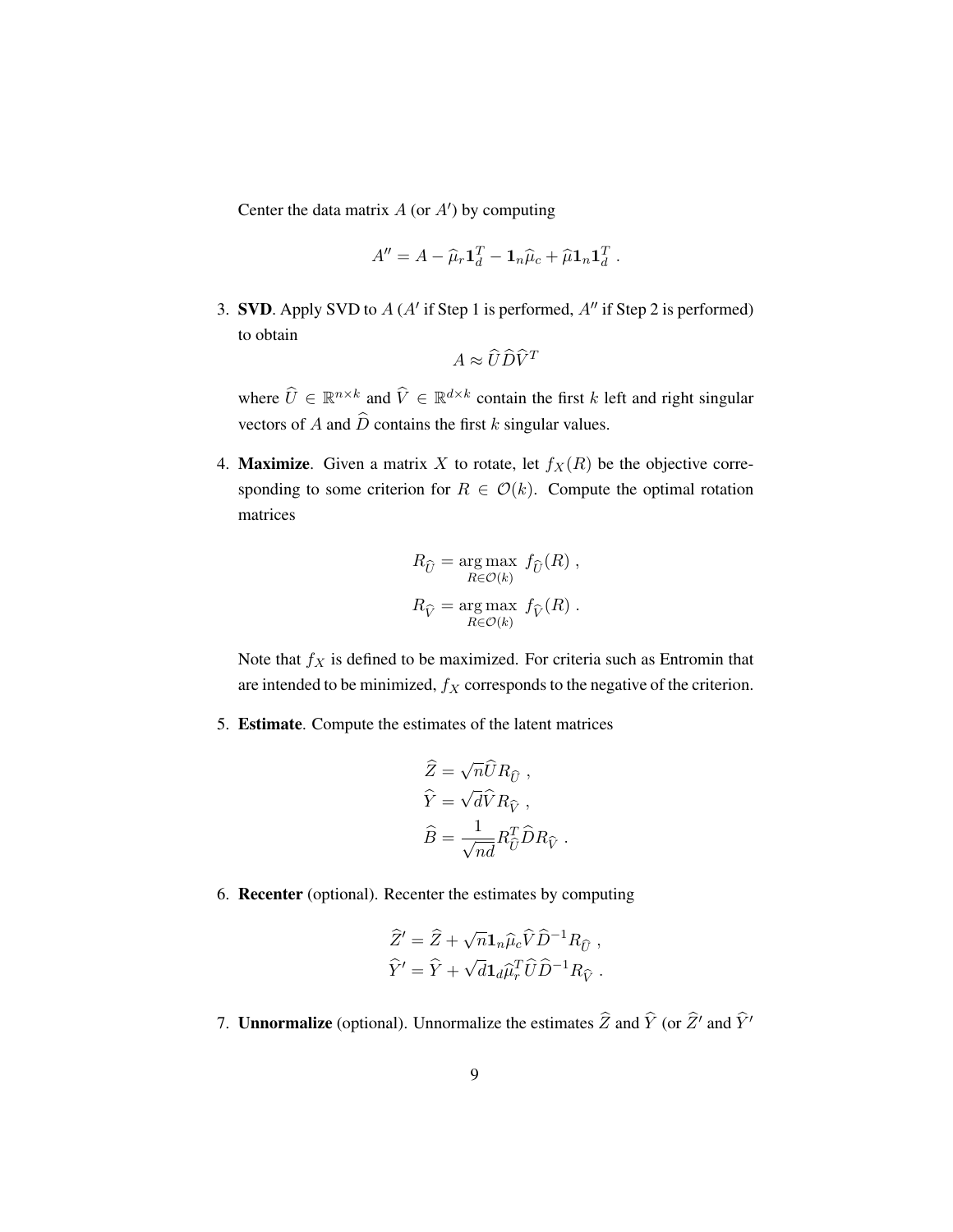if the recentering in Step 6 is done) by computing

$$
\widehat{Z}'' = D_r^{\frac{1}{2}} \widehat{Z} ,
$$
  

$$
\widehat{Y}'' = D_c^{\frac{1}{2}} \widehat{Y} .
$$

**Outputs**: estimates of the latent matrices  $\hat{Z}$  ( $\hat{Z}$ ',  $\hat{Z}$ ''),  $\hat{Y}$  ( $\hat{Y}$ ',  $\hat{Y}$ '') and  $\hat{B}$ .

The centering and recentering steps (Step 2 and Step 6) determine whether  $\widehat{Z}$  estimates the original factor matrix Z or the centered matrix  $Z - E[Z]$  [\(Rohe and Zeng,](#page-75-0) [2020\)](#page-75-0). Also note that following [Rohe and Zeng](#page-75-0) [\(2020\)](#page-75-0), the unnormalization step (Step 7) is never performed in our empirical analyses even when the normalization step (Step 1) is performed.

The unrotated principal components in [Figure 1](#page-20-0) are obtained from the SVD in Step 3 and the rotated components are the outputs of Step 5.

### <span id="page-27-0"></span>2.4 Varimax

The Varimax criterion was first introduced by [Kaiser](#page-74-0) [\(1958\)](#page-74-0) and has since become one of the most commonly used criterion for factor rotations (as evident by being one of the few criteria implemented in base R). See the work by [Rohe and Zeng](#page-75-0) [\(2020\)](#page-75-0) for an extended discussion of Varimax.

<span id="page-27-1"></span>Definition 2. The *Varimax* criterion has the form

<span id="page-27-2"></span>
$$
v(U,R) = \sum_{j=1}^{k} \left( \frac{1}{n} \sum_{i=1}^{n} [UR]_{ij}^{4} - \left( \frac{1}{n} \sum_{i=1}^{n} [UR]_{ij}^{2} \right)^{2} \right)
$$
(3)

where  $U \in \mathbb{R}^{n \times k}$  is the matrix to be rotated and  $R \in \mathcal{O}(k)$ . Its corresponding objective is

$$
\underset{R \in \mathcal{O}(k)}{\arg \max} \ f_U^v(R) = \underset{R \in \mathcal{O}(k)}{\arg \max} \ v(U, R) . \tag{4}
$$

 $\overline{a}$ 

For a matrix X, denote  $X^{(2)}$  as the matrix obtained by squaring the elements of X,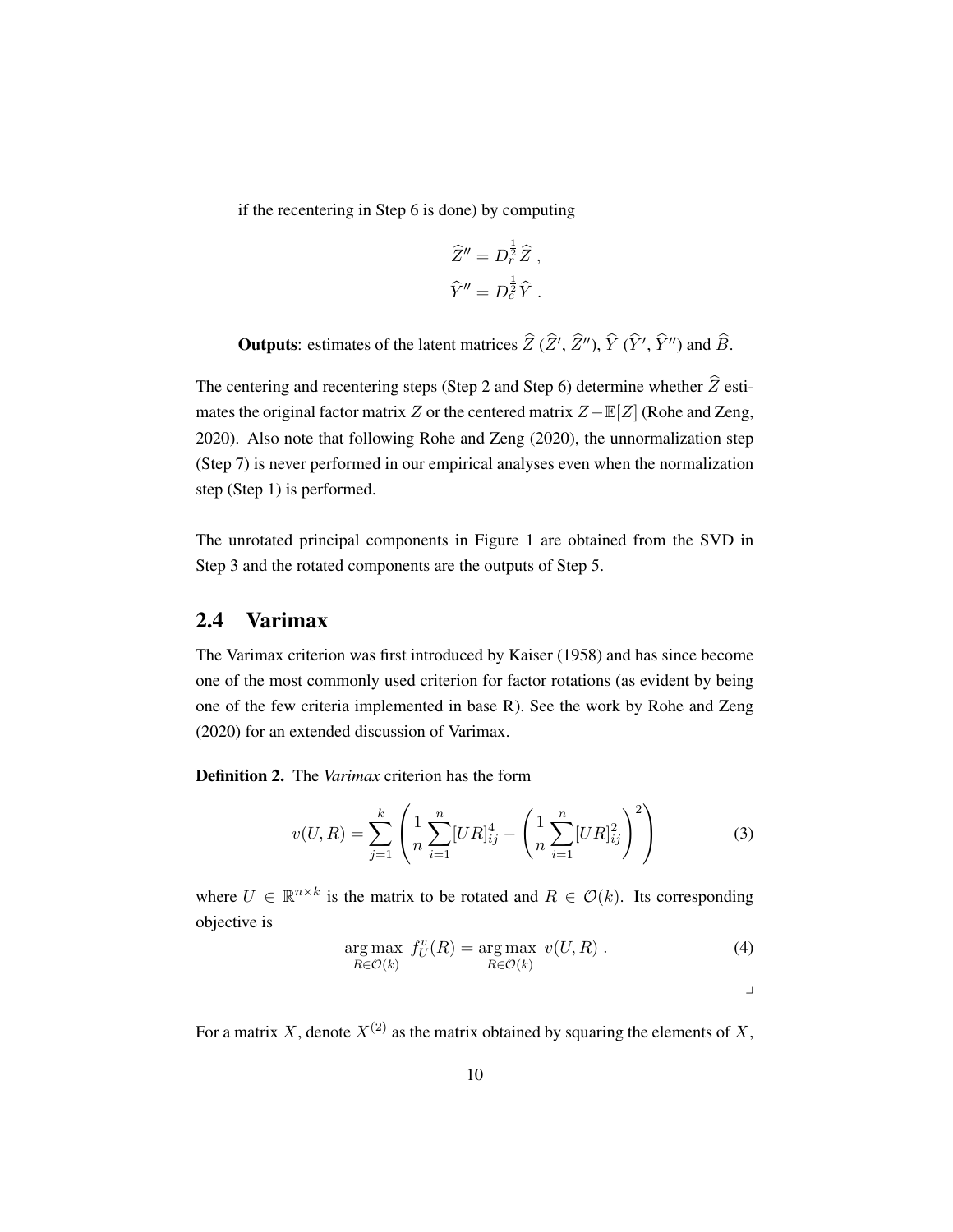i.e.,  $X_{ij}^{(2)} = X_{ij}^2$ . The Varimax objective can be interpreted as maximizing the sum of sample column variances of the matrix  $[UR]^{(2)}$ . Intuitively, if UR is an orthonormal matrix where the entries are in the interval  $[-1, 1]$ , then the sample variance of a column is larger when the squared elements consist of values that are close to either zero or one as opposed to all being somewhere in between. Note that when  $U$  has orthonormal columns, the second term in Equation  $3$  is a constant and so only the first term is relevant for optimization as a function of  $R$ .

[Rohe and Zeng](#page-75-0) [\(2020\)](#page-75-0) showed that under certain assumptions, Varimax can be viewed as performing statistical inference on the latent factors Z and is expected to recover the matrix up to column permutations and sign-flips. The following definitions will be useful for interpreting the assumptions.

<span id="page-28-0"></span>**Definition 3.** Let  $X \in \mathbb{R}$  be a random variable. The  $n^{th}$  *central moment* of X is defined as

$$
\mu_n = \mathbb{E}[(X - \mathbb{E}[X])^n].
$$

If X has *n* finite moments, the  $n<sup>th</sup>$  *standardized moment* of X is defined as

$$
\widetilde{\mu}_n = \frac{\mu_n}{(\sqrt{\mu_2})^n} \ .
$$

If  $Var(X) = \mu_2 = 1$ , then the  $n<sup>th</sup>$  central moment is also the  $n<sup>th</sup>$  standardized moment. For random variables  $X_1, \ldots, X_k$ , let  $(\mu_n)_i$  and  $(\widetilde{\mu}_n)_i$  denote the corresponding  $n^{\text{th}}$  moments of  $X_i$  for  $i \in \{1, ..., k\}$ .

In particular, the fourth standardized moment has a name and plays an important role in the assumptions for Varimax.

<span id="page-28-1"></span>**Definition 4.** Let  $X \in \mathbb{R}$  be a random variable with four finite moments. The fourth standardized moment  $\tilde{\mu}_4$  is the *kurtosis* of X. The random variable X and its distribution is said to be *leptokurtic* if  $\tilde{\mu}_4 > 3$ , *mesokurtic* if  $\tilde{\mu}_4 = 3$ , and *platykurtic* if  $\widetilde{\mu}_4 < 3$ .

The kurtosis of a distribution has interpretations in terms of the tails of the dis-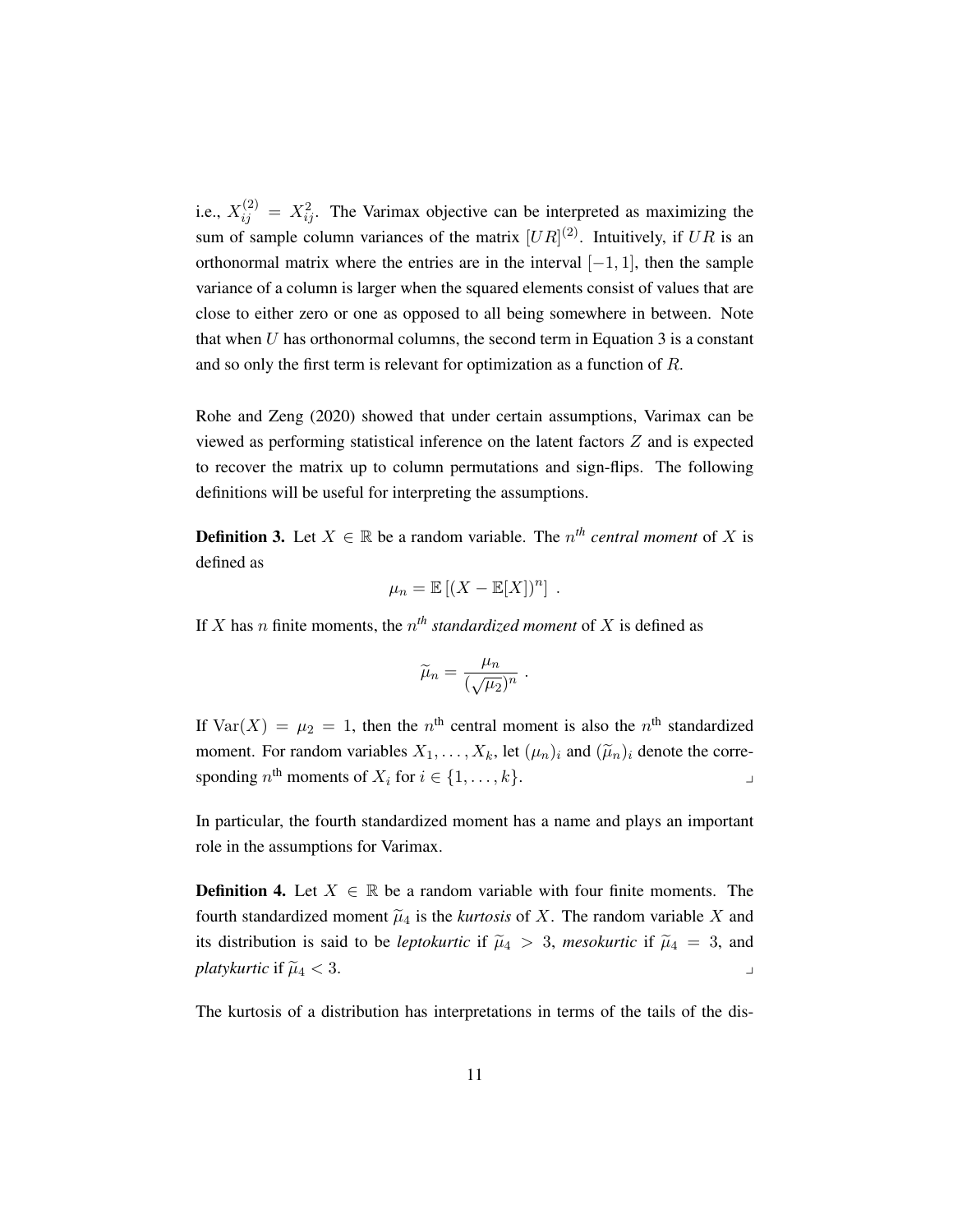tribution [\(Westfall,](#page-76-3) [2014\)](#page-76-3). A leptokurtic distribution has relatively heavier tails compared to a normal distribution while a platykurtic distribution has relatively lighter tails. Note that in some literature, kurtosis refers to the quantity  $\tilde{\mu}_4 - 3$ . We refer to this quantity as the *excess kurtosis* and follow the definition given in [Defi](#page-28-1)[nition 4](#page-28-1) for kurtosis.

The idenfication assumptions for Varimax [\(Rohe and Zeng,](#page-75-0) [2020\)](#page-75-0) are given in [Assumption 1.](#page-29-0)

<span id="page-29-0"></span>**Assumption 1** (Identification assumptions for Varimax). The rows  $Z_i \in \mathbb{R}^k$ ,  $i \in$  $\{1, \ldots, n\}$ , of the latent matrix  $Z \in \mathbb{R}^{n \times k}$  satisfy all of the following conditions:

- (i) the rows  $Z_1, \ldots, Z_n$  are i.i.d.,
- (ii) each row  $Z_i$  consists of k independent random variables,
- (iii)  $Var(Z_{ij}) = 1$  for all j, and
- (iv)  $(\widetilde{\mu}_4)_{ij} > 3$  for all j where  $(\widetilde{\mu}_4)_{ij}$  is the kurtosis of  $Z_{ij}$ .

Denote the set of matrices that includes column permutations and sign-flips as

$$
\mathcal{P}(k) = \{ P \in \mathcal{O}(k) : P_{ij} \in \{ -1, 0, 1 \} \} .
$$

Define  $Z_1$  to be the first row of Z and  $Z^{\circ} = Z_1 - \mathbb{E}[Z_1]$ . [Rohe and Zeng](#page-75-0) [\(2020\)](#page-75-0) showed that under [Assumption 1,](#page-29-0) for any nuisance rotation matrix  $\tilde{R} \in \mathcal{O}(k)$ ,

<span id="page-29-1"></span>
$$
\underset{R\in\mathcal{O}(k)}{\arg\max} \mathbb{E}_{Z_1} \left[ v(Z^o \widetilde{R}^T, R) \right] = \left\{ \widetilde{R}P : P \in \mathcal{P}(k) \right\} \ . \tag{5}
$$

 $\overline{\phantom{a}}$ 

[Equation 5](#page-29-1) says that the under the specified assumptions, Varimax is expected to recover the true latent factors  $Z$ . Note that Condition (iii) of [Assumption 1](#page-29-0) is not restrictive as the columns of  $Z$  can be scaled without changing the definition of the population matrix in [Equation 2](#page-23-2) by correspondingly scaling  $B$ . The main condition of interest is Condition (iv) which says that the distribution of each factor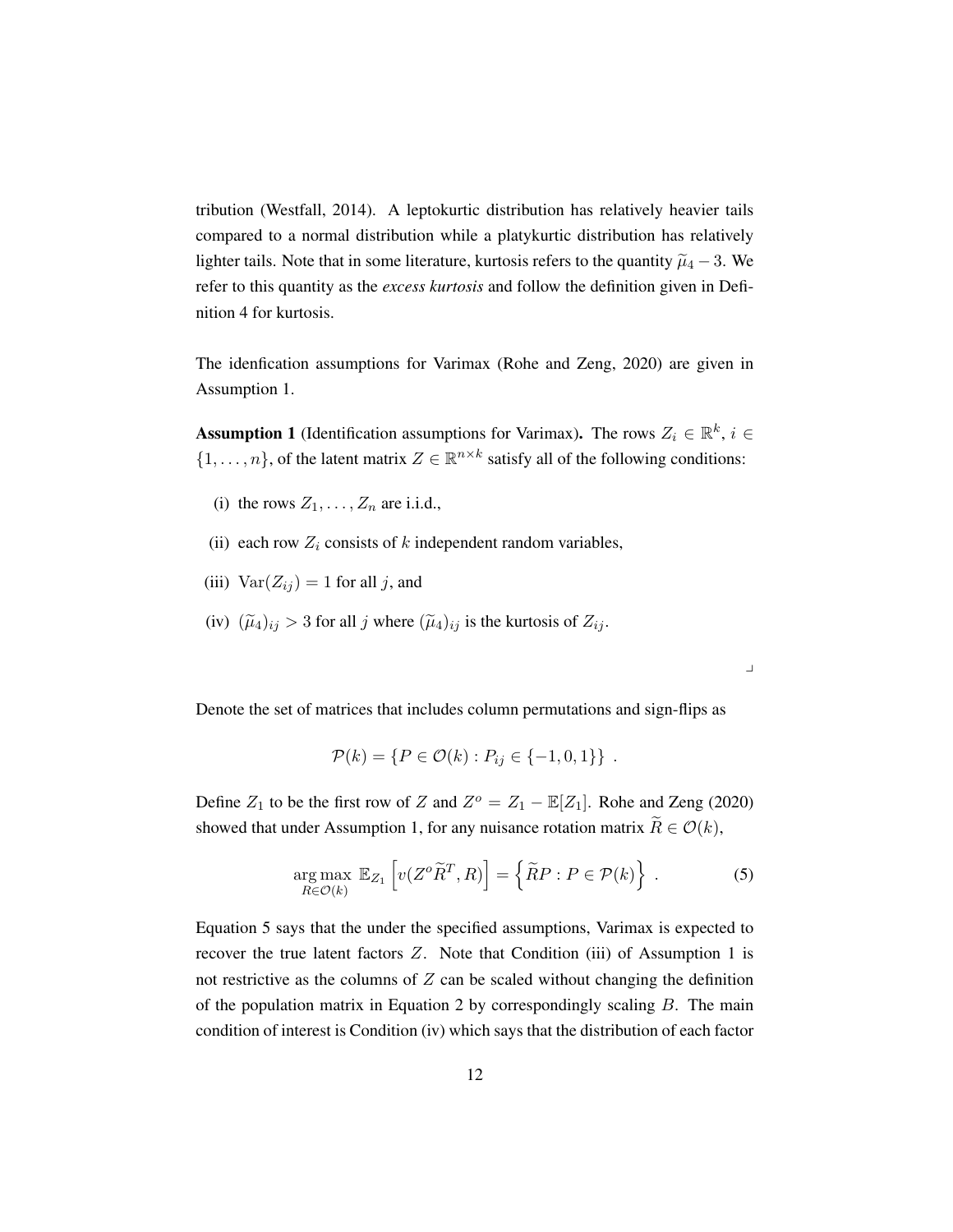must be leptokurtic. The intuition here comes from Maxwell's theorem which says that multivariate normal distributions with independent components are the only distributions that are rotationally invariant [\(Maxwell,](#page-74-3) [1860;](#page-74-3) [Feller,](#page-73-3) [1971\)](#page-73-3). Every normal distribution is mesokurtic [\(Smith,](#page-75-2) [2021\)](#page-75-2), and so any distribution that is leptokurtic must not be Gaussian. Therefore, any leptokurtic distribution must not be rotationally invariant and should be identifiable in theory.

#### <span id="page-30-0"></span>2.5 Entromin criteria

Various criteria with similar forms have been introduced and referred to as Entromin [\(McCammon,](#page-74-1) [1970;](#page-74-1) [Inagaki,](#page-74-2) [1993,](#page-74-2) [1994;](#page-74-4) [Jennrich,](#page-74-5) [2004\)](#page-74-5). While these criteria have existed for at least a few decades, there does not appear to have been much work in the literature studying their statistical properties. The various Entromin criteria are not necessarily equivalent in all contexts and so we introduce the few that we study in this thesis in the following sections. All Entromin criteria are formulated to be minimized as an objective.

#### <span id="page-30-1"></span>2.5.1 Entromin

In this thesis, we mainly focus on the criterion used by [Jennrich](#page-74-5) [\(2004\)](#page-74-5) which we refer to as just the Entromin criterion. This particular criterion is generally easier to analyze compared to the other related criteria.

<span id="page-30-2"></span>Definition 5. The *Entromin* criterion has the form

<span id="page-30-3"></span>
$$
h(U,R) = -\sum_{i=1}^{n} \sum_{j=1}^{k} [UR]_{ij}^{2} \log [UR]_{ij}^{2} .
$$
 (6)

Its corresponding objective is

$$
\underset{R \in \mathcal{O}(k)}{\arg \max} f_U^h(R) = \underset{R \in \mathcal{O}(k)}{\arg \max} -h(U, R) .
$$

 $\overline{a}$ 

The criterion is closely related to the *Shannon entropy* [\(Shannon,](#page-75-3) [1948\)](#page-75-3) which,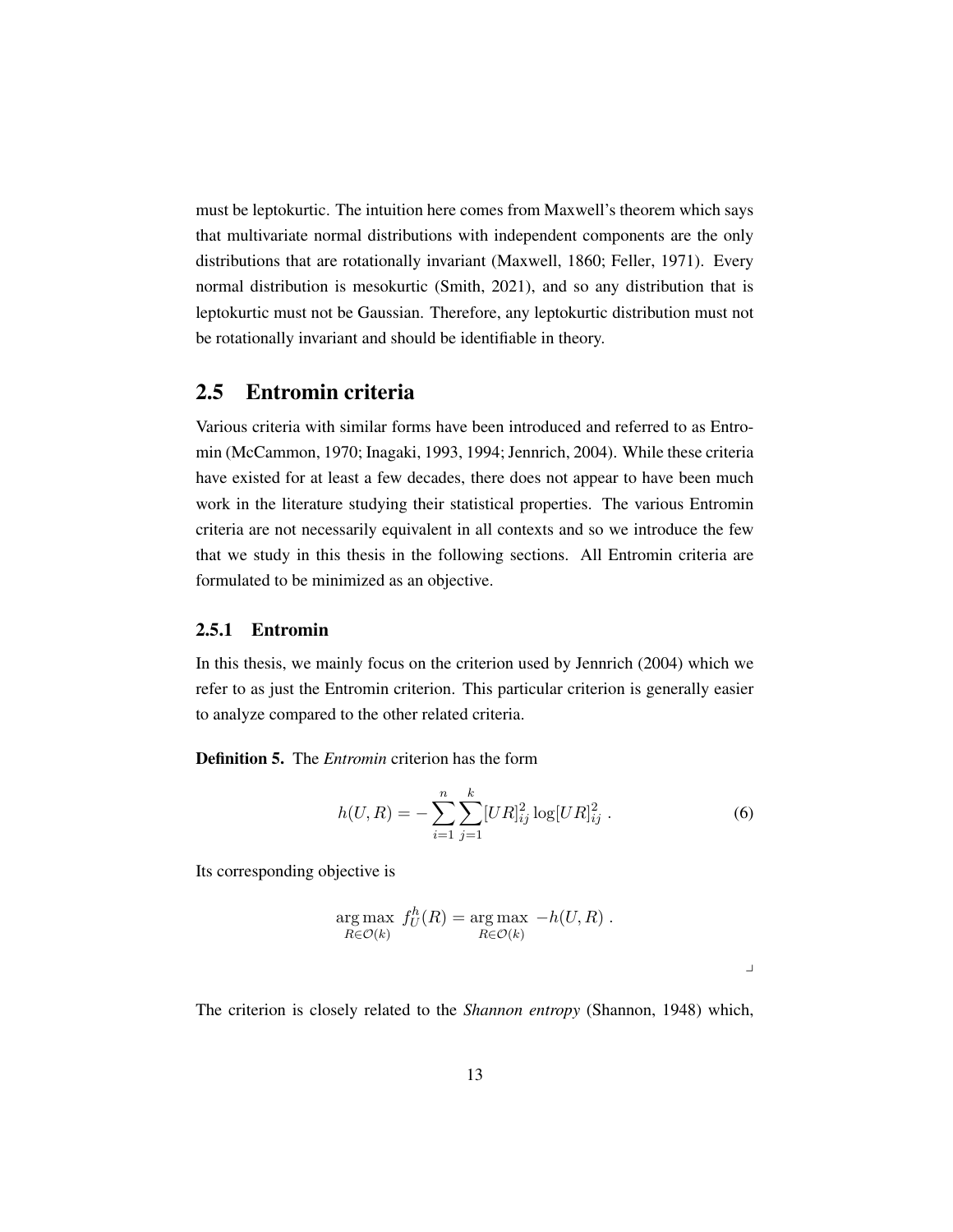given a discrete random variable  $X$  with  $n$  possible outcomes, is defined as

$$
H(X) = -\sum_{i=1}^{n} \mathbb{P}(X = i) \log \mathbb{P}(X = i)
$$
 (7)

The Shannon entropy is maximized at  $H(X) = \log n$  when  $\mathbb{P}(X = i) = \frac{1}{n}$  for all i and minimized at  $H(X) = 0$  when  $\mathbb{P}(X = i) = 1$  and  $\mathbb{P}(X = j) = 0$  for all  $j \neq j$ i.<sup>[1](#page-31-1)</sup> The name Entromin comes from viewing each column of the matrix  $[UR]^{(2)}$ as the probabilities of a discrete distribution and minimizing the sum of column Shannon entropies, which should intuitively promote sparsity. While Entromin as a factor rotation method has not been well-studied, there has been some work formalizing the ties between the Shannon entropy and sparsity (e.g., [Pastor et al.,](#page-75-4) [2020\)](#page-75-4).

#### <span id="page-31-0"></span>2.5.2 McCammon entropy

One of the earlier forms of Entromin was introduced by [McCammon](#page-74-1) [\(1970\)](#page-74-1). The *McCammon entropy* criterion has the form

$$
h_{\text{MC}}(U,R) = \frac{\sum_{i=1}^{n} \sum_{j=1}^{k} \frac{[UR]_{ij}^2}{c_j} \log\left(\frac{[UR]_{ij}^2}{c_j}\right)}{\sum_{j=1}^{k} \frac{c_j}{c} \log\left(\frac{c_j}{c}\right)}
$$

where the quantities

$$
c_j = \sum_{i=1}^n [UR]_{ij}^2 , \qquad \qquad c = \sum_{j=1}^k c_j
$$

are the squared column norms and the squared Frobenius norm of the rotated matrix  $UR$ , respectively. This criterion can be interpreted as a version of the Entromin criterion that adjusts for imbalanced columns when the norms are not identical across columns. Notice that in the orthogonal case, the rotation matrix  $R$  is normpreserving and so the norms are constant. Hence, when the matrix  $U$  has orthonormal columns, the McCammon entropy criterion reduces to the Entromin criterion

<span id="page-31-1"></span><sup>&</sup>lt;sup>1</sup>We follow the convention that  $0 \log 0 = 0$ .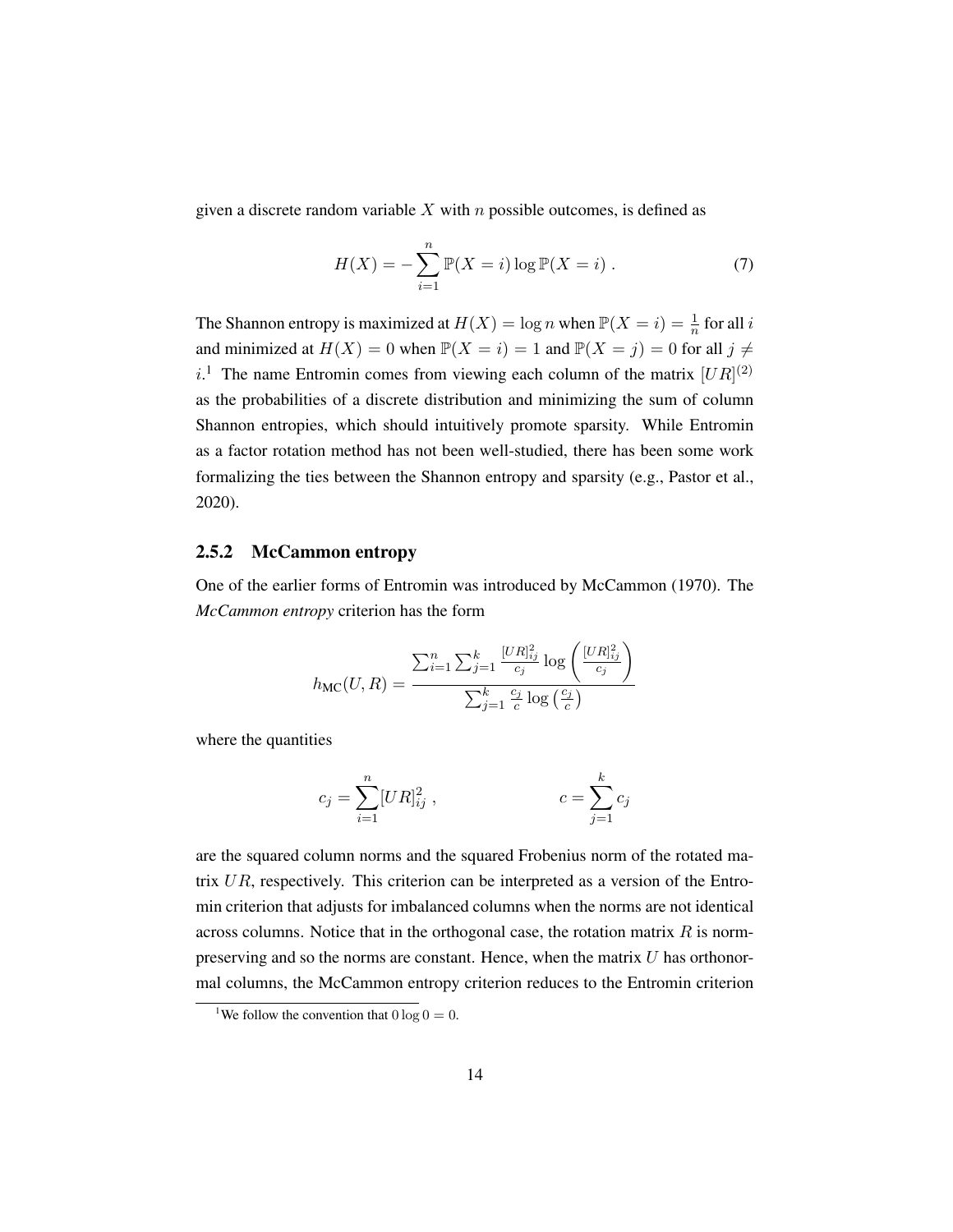<span id="page-32-0"></span>up to a constant scaling factor and is equivalent as a factor rotation objective.

#### 2.5.3 Inagaki entropy

Similar to how the McCammon entropy criterion adjusts for imbalanced columns, the criterion introduced by [Inagaki](#page-74-2) [\(1993\)](#page-74-2) can be viewed as a version of the Entromin criterion that adjusts for imbalanced rows. We refer to this criterion as the *Inagaki entropy* criterion.

<span id="page-32-1"></span>Definition 6. The *Inagaki entropy* criterion has the form

$$
h_{\rm IG}(U,R) = -\frac{1}{n} \sum_{i=1}^{n} \sum_{j=1}^{k} \frac{[UR]_{ij}^2}{r_i} \log \left(\frac{[UR]_{ij}^2}{r_i}\right)
$$
(8)

where

$$
r_i = \sum_{j=1}^k [UR]_{ij}^2
$$

are the squared row norms of the rotated matrix  $UR$ . Its corresponding objective is defined as

$$
\underset{R \in \mathcal{O}(k)}{\arg \max} \ f_U^{h_{\text{IG}}}(R) = \underset{R \in \mathcal{O}(k)}{\arg \max} \ -h_{\text{IG}}(U, R) \ . \tag{9}
$$

 $\mathbf{I}$ 

Note that while the row norms are constant in the orthogonal rotation case, the Inagaki entropy criterion is not equivalent to the Entromin criterion when the rows of U are not constrained to have norm one. The Inagaki entropy criterion is also not equivalent to the Entromin criterion when the optional row normalization step in the procedure described in [Section 2.3](#page-24-0) is performed. The optional step normalizes the rows of the input data matrix  $A$  prior to taking its SVD, and only its leading  $k$ left singular vectors are retained to form the matrix U.

Although we focus on the properties of the Entromin criterion in this thesis, we will show that the Inagaki entropy criterion allows for a formal result that makes the connection between minimizing an Entromin criterion and recovering sparsity in the factors.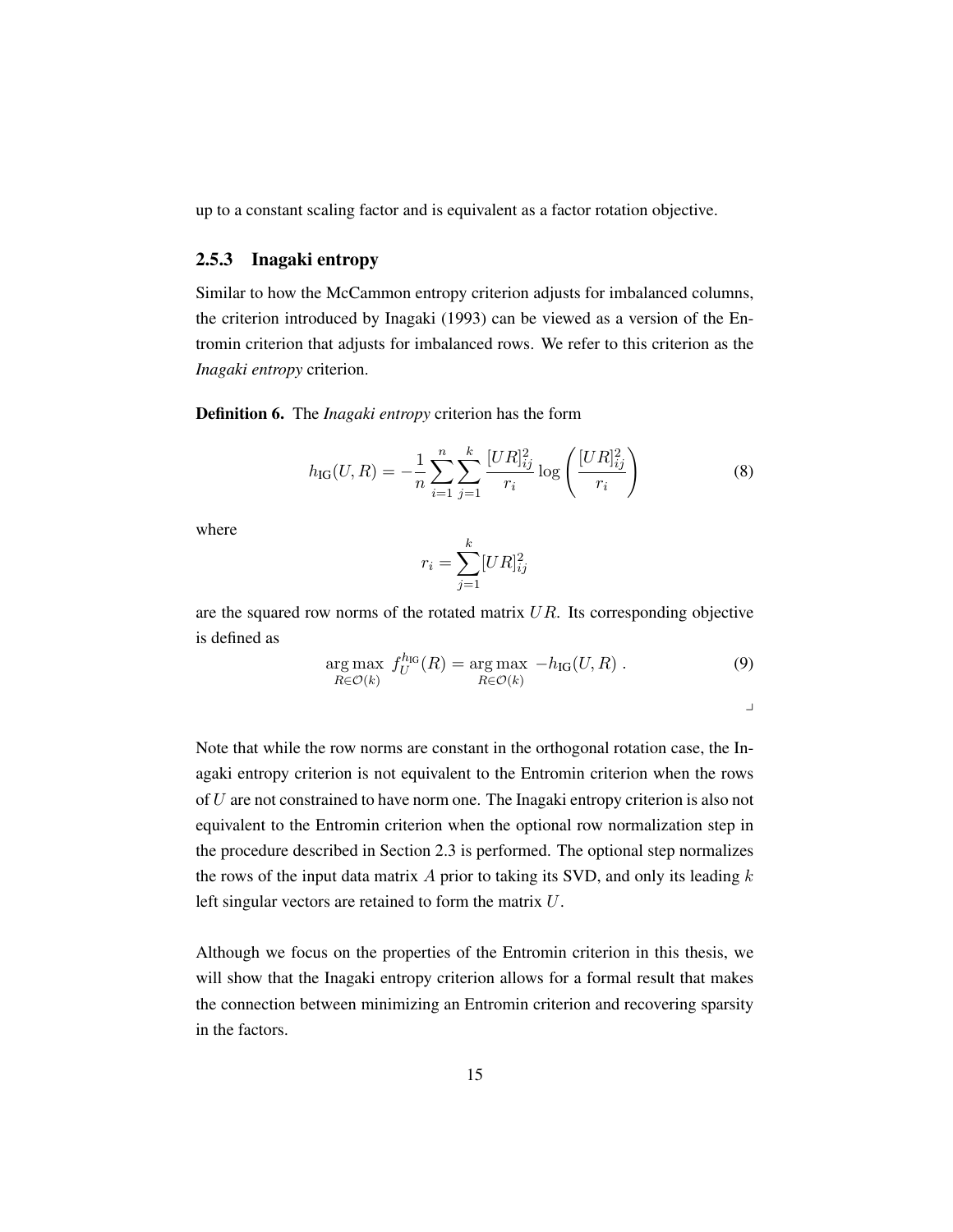#### <span id="page-33-0"></span>2.6 Related work

We end this chapter with a brief overview of related work in the literature.

This thesis is inspired by and therefore most closely related to the work by [Rohe](#page-75-0) [and Zeng](#page-75-0) [\(2020\)](#page-75-0). Their work draws on classical results such as Maxwell's theorem to show that Varimax can be seen as performing statistical inference on the latent factors, and their results relate the conditions under which Varimax can identify the factors to the general goal of sparsity in factor analysis. We aim to provide similar results for Entromin in this thesis and hence the similarities between our work and theirs.

[Rohe and Zeng](#page-75-0) [\(2020\)](#page-75-0) also discuss the connection between the semi-parametric factor model and several modern factor models including Independent Component Analysis [\(Comon,](#page-73-4) [1994\)](#page-73-4), various Stochastic Blockmodels [\(Holland et al.,](#page-74-6) [1983\)](#page-74-6) and Latent Dirichlet Allocation [\(Blei et al.,](#page-73-5) [2003\)](#page-73-5), all of which can be seen as involving some form of the semi-parametric factor model. While we examine the statistical properties of Entromin under the semi-parametric factor model, the model itself is not a focus of our work.

The idea of finding sparse representations of data via rotations exist more generally beyond the factor analysis literature where several rotation-based sparse PCA techniques have been proposed and studied (e.g., [Zou et al.,](#page-76-4) [2006;](#page-76-4) [Hu et al.,](#page-74-7) [2016;](#page-74-7) [Chen](#page-73-6) [and Rohe,](#page-73-6) [2020\)](#page-73-6). However, the majority of these references do not specifically study rotations based on entropy. On the other hand, achieving sparsity through entropy-related measures via non-rotational techniques are common outside of factor analysis. For example, the *minimum description length* principle [\(Rissanen,](#page-75-5) [1978\)](#page-75-5)—which has origins in information theory and has close ties with entropy has been employed as an objective in statistical learning for obtaining sparse and compressed representations of data (e.g., Ramírez and Sapiro, [2011;](#page-75-6) [Squires et al.,](#page-75-7) [2019\)](#page-75-7). In this thesis, we investigate the intersection of the two described types of literature by studying how Entromin finds sparse representations of data from a statistical perspective.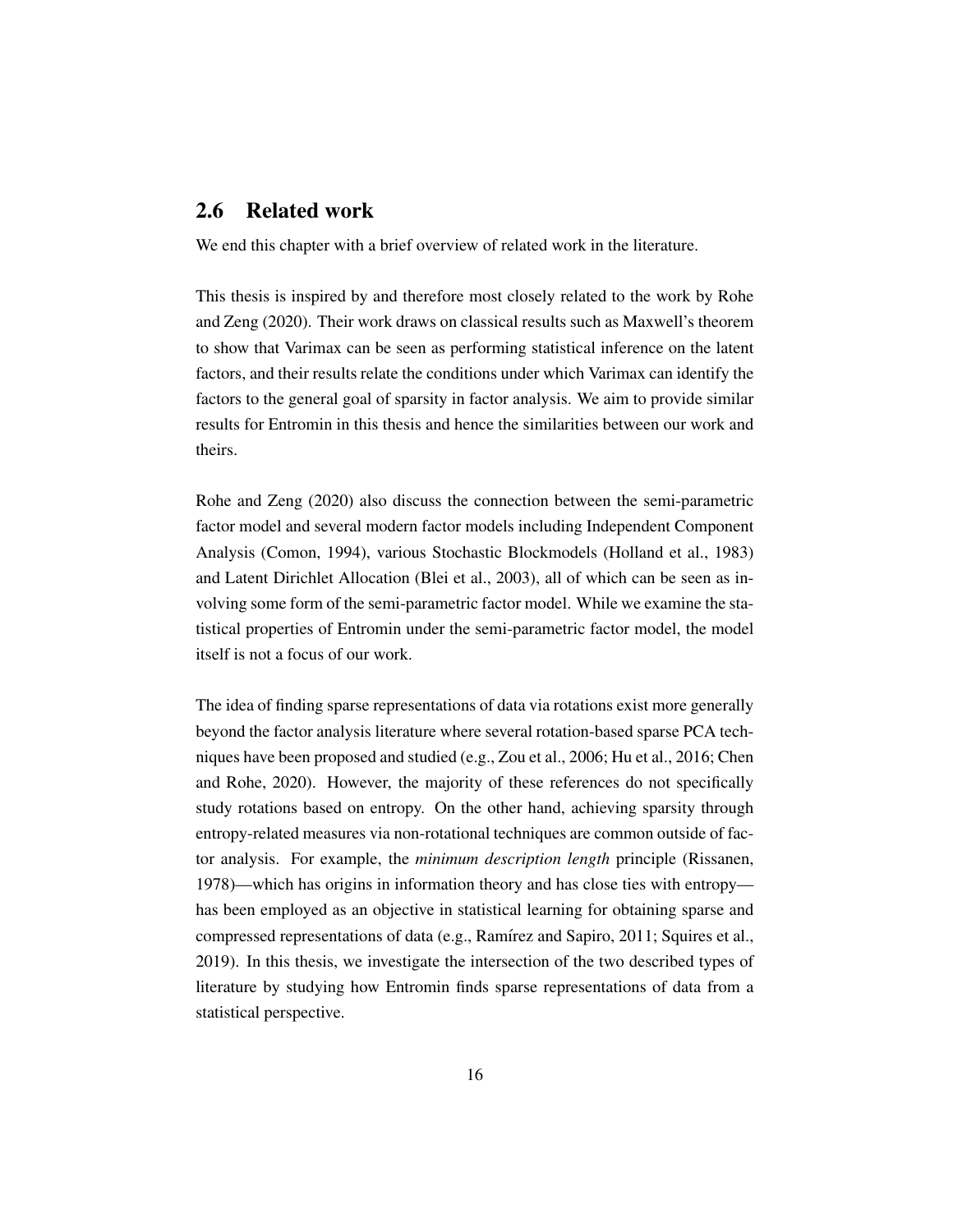### <span id="page-34-0"></span>Chapter 3

# Entromin from a statistical perspective

The main goals of our analysis of Entromin are

- 1. to provide a statistical explanation for the observation that Entromin tends to uncover sparser structure compared to Varimax, and
- 2. to define the conditions under which the observation holds generally.

Results analogous to those for Varimax given by [Rohe and Zeng](#page-75-0) [\(2020\)](#page-75-0) would be desirable. However, the form of the Entromin criterion given in [Definition 5](#page-30-2) does not easily allow itself to be studied using the same approach that [Rohe and Zeng](#page-75-0) use to analyze Varimax. For example, the reasoning used to obtain [Equation 5](#page-29-1) involves expressing the inner matrix product summations in terms of moments of the latent factor distributions, but applying the same reasoning to the expectation of the Entromin criterion fails to reproduce similar quantities due to the logarithm in the criterion. Instead, we draw on the Varimax results for inspiration but otherwise take a different approach to study the statistical properties of Entromin.

In this chapter, we show that Varimax can be viewed as a first-order approximation of Entromin under certain conditions. By generalizing this connection to a family of Entromin approximations, we are able to take steps towards our goals above by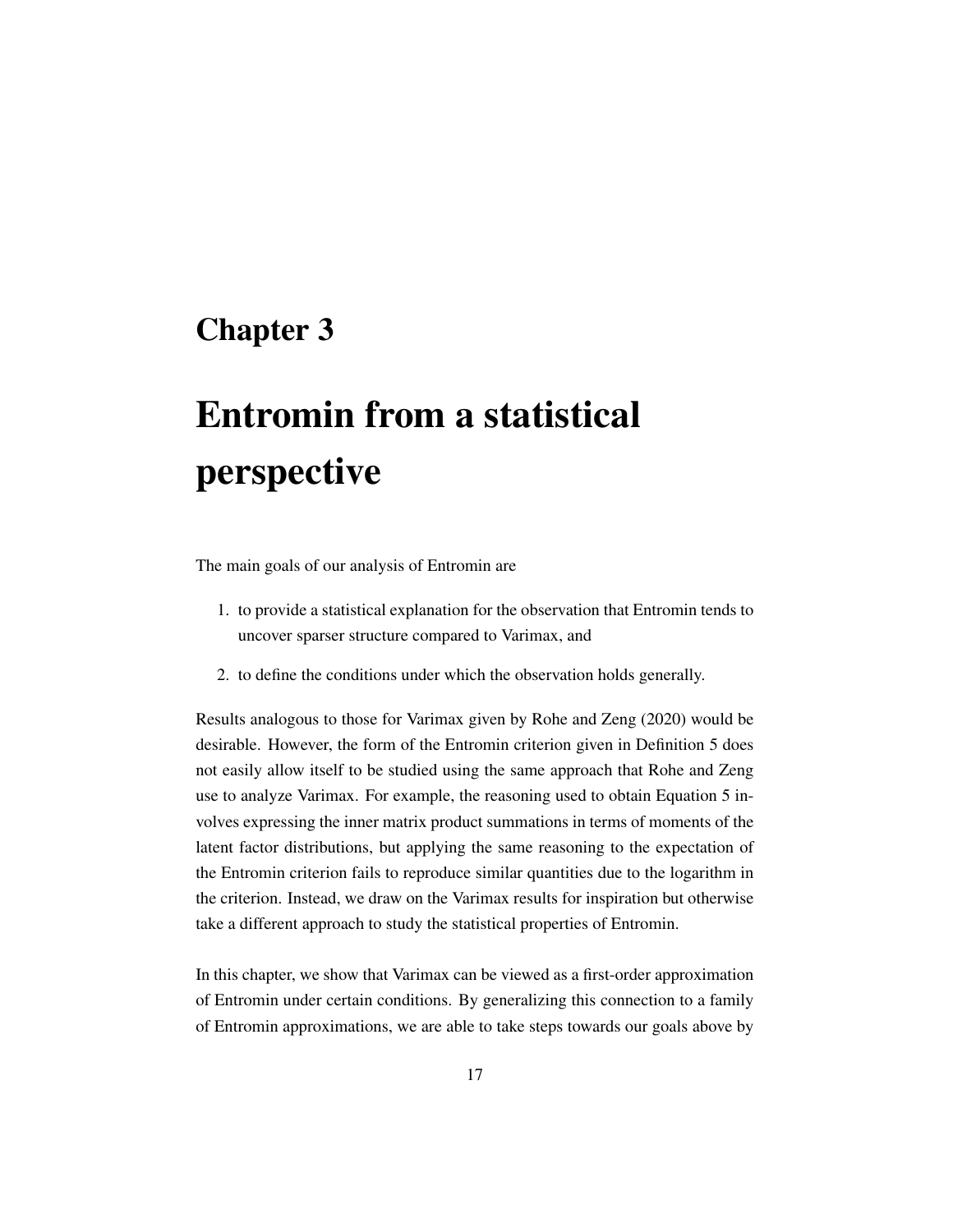studying other members of this family. We derive the identifiability conditions for a second-order approximation of Entromin and explain why it is more natural to express the conditions in terms of the cumulants rather than the moments of the latent factor distributions. We discuss the ties between the identifiability conditions and sparsity, and show that a more meaningful connection between Entromin and sparsity can be made through the Inagaki entropy criterion. We end the chapter with a comment on how our results for the second-order approximation may generalize to the family of approximations as well as to Entromin itself.

#### <span id="page-35-0"></span>3.1 Varimax as a first-order approximation of Entromin

The logarithm in the Entromin criterion is mathematically challenging to work with. However, by rewriting the logarithm in terms of an infinite sum, we obtain a form of the Entromin criterion that is statistically more convenient to study. Taking a Taylor expansion of the logarithm in [Equation 6](#page-30-3) around one leads to the form

$$
h(U,R) = \sum_{i=1}^{n} \sum_{j=1}^{k} [UR]_{ij}^{2} \left( \sum_{q=1}^{\infty} \frac{(-1)^{q}}{q} \left( [UR]_{ij}^{2} - 1 \right)^{q} \right).
$$

Note that this expansion is only valid when  $[UR]_{ij}^2 \in [0,2]$  for all  $i \in \{1,\ldots,n\}$ and  $j \in \{1, \ldots, k\}$ , as in the case when U has orthonormal columns and  $R \in$  $\mathcal{O}(k)$ . This form of the Entromin criterion also produces approximations that can be obtained by truncating the infinite sum.

<span id="page-35-1"></span>**Definition 7.** For  $N \in \mathbb{N}$ , an  $N^{th}$ *-order approximation* of the Entromin criterion is given by

$$
h_N(U, R) = \sum_{i=1}^n \sum_{j=1}^k [UR]_{ij}^2 \left( \sum_{q=1}^N \frac{(-1)^q}{q} \left( [UR]_{ij}^2 - 1 \right)^q \right)
$$
(10)

and its corresponding objective is defined as

$$
\underset{R\in\mathcal{O}(k)}{\arg\max} \ f_U^{h_N}(R) = \underset{R\in\mathcal{O}(k)}{\arg\max} \ -h_N(U, R) \ . \tag{11}
$$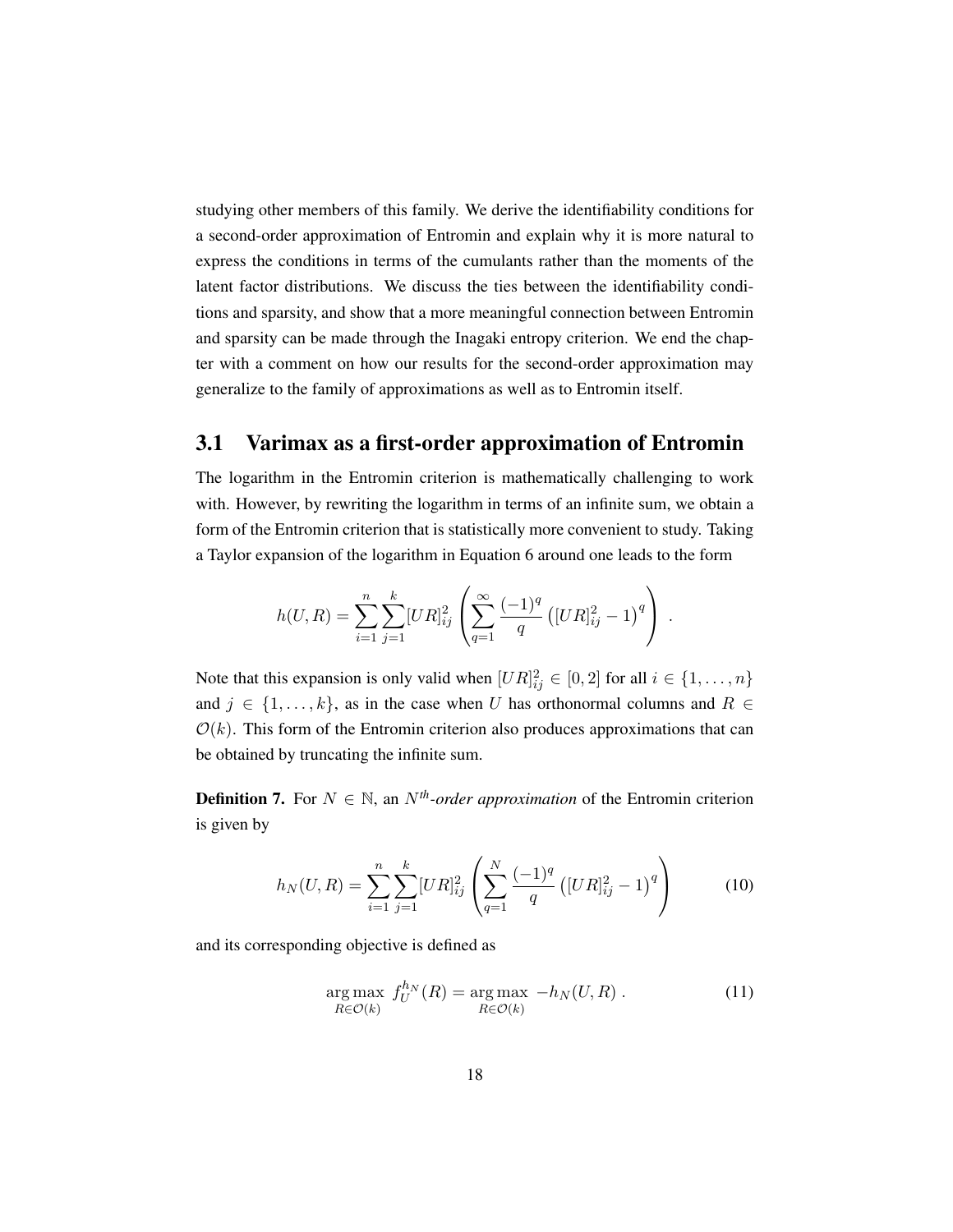The approximations  $h_N$  for  $N \in \mathbb{N}$  form a family of finite-order approximations of Entromin with  $h_N \to h$  as  $N \to \infty$ . The first-order member of the family is particularly notable. We show that the first-order Entromin objective is equivalent to the Varimax objective, and hence Varimax can be viewed as a first-order approximation of Entromin. To see this, we first introduce another related criterion that will bridge the two criteria.

Definition 8. The *Quartimax* criterion introduced by [Neuhaus and Wrigley](#page-75-0) [\(1954\)](#page-75-0) has the form

$$
q(U,R) = \sum_{i=1}^{n} \sum_{j=1}^{k} [UR]_{ij}^{4}
$$

and its corresponding objective is

<span id="page-36-0"></span>
$$
\underset{R \in \mathcal{O}(k)}{\arg \max} \ f_U^q(R) = \underset{R \in \mathcal{O}(k)}{\arg \max} \ q(U, R) . \tag{12}
$$

The following proposition is a well-known result that states that the Varimax objective is equivalent to the Quartimax objective when the columns of  $U$  are orthonormal. The result is useful and so we restate it here for convenience.

<span id="page-36-1"></span>Proposition 1 [\(Kaiser,](#page-74-0) [1958\)](#page-74-0). *Let the Varimax objective and the Quartimax objective be defined as in [Equation 4](#page-27-0) and [Equation 12,](#page-36-0) respectively. If the matrix* U *has orthonormal columns, then*

$$
\underset{R\in\mathcal{O}(k)}{\arg\max} \ f_U^v(R) = \underset{R\in\mathcal{O}(k)}{\arg\max} \ f_U^q(R) \ .
$$

The proof of [Proposition 1](#page-36-1) is given in [Section A.1](#page-77-0) in the Appendix.

It can also be shown that minimizing the criterion of the first-order member in the approximating family is equivalent to maximizing the Quartimax criterion, which is what the following result states.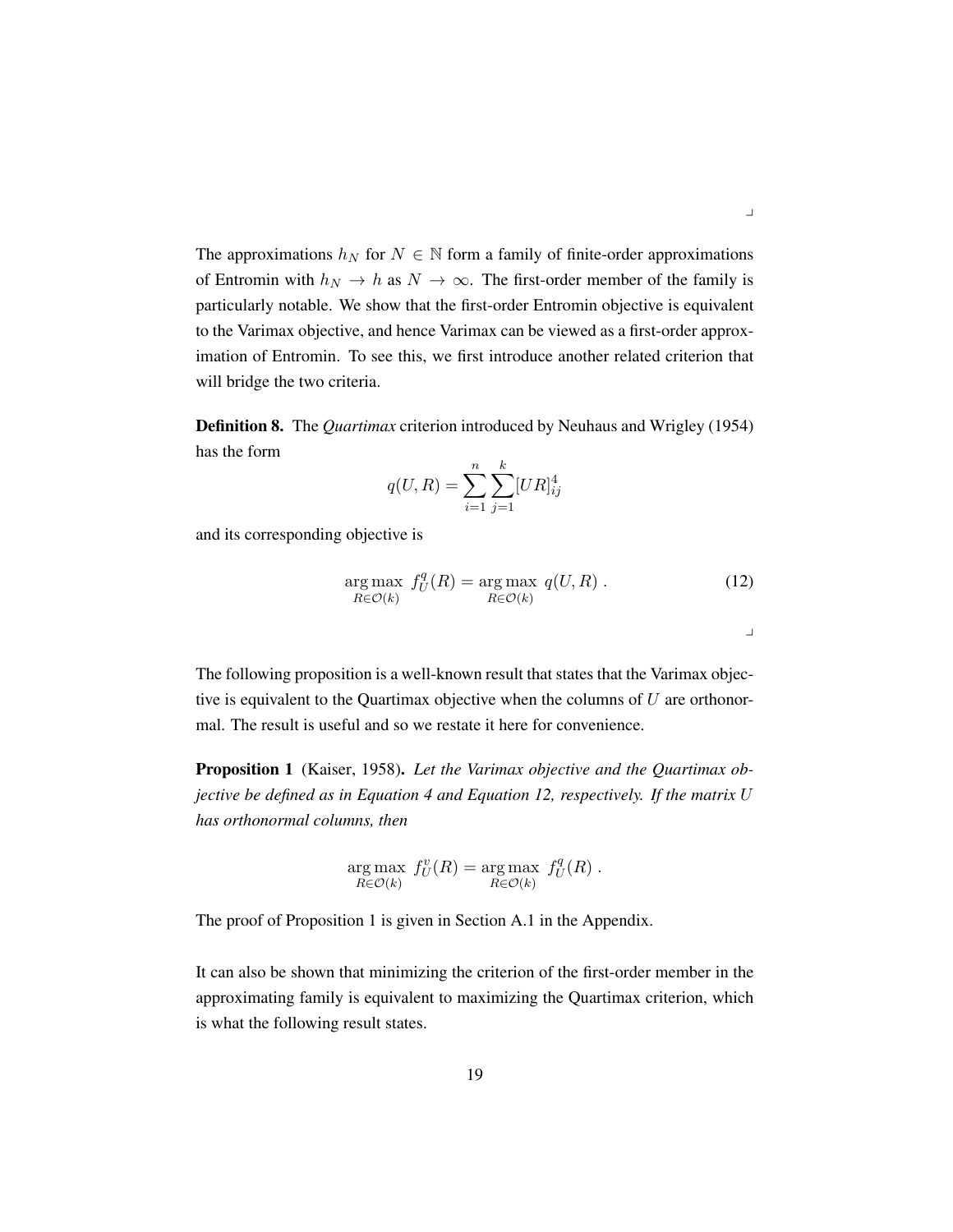<span id="page-37-0"></span>Proposition 2. *Let the Quartimax objective and the objective of a first-order approximation (* $N = 1$ *) of Entromin be defined as in [Equation 12](#page-36-0) and [Equation 11,](#page-35-0) respectively. If the matrix* U *has orthonormal columns, then*

$$
\underset{R \in \mathcal{O}(k)}{\arg \max} f_U^{h_1}(R) = \underset{R \in \mathcal{O}(k)}{\arg \max} f_U^q(R) .
$$

The proof of [Proposition 2](#page-37-0) is given in [Section A.2](#page-78-0) in the Appendix.

The connection between Varimax and Entromin then immediately follows from [Proposition 1](#page-36-1) and [Proposition 2,](#page-37-0) and is formally stated in the following corollary.

<span id="page-37-1"></span>Corollary 3. *Let the Varimax objective and the objective of a first-order approximation*  $(N = 1)$  *of Entromin be defined as in [Equation 4](#page-27-0) and [Equation 11,](#page-35-0) respectively. If the matrix* U *has orthonormal columns, then*

$$
\underset{R\in\mathcal{O}(k)}{\arg\max} f_U^v(R) = \underset{R\in\mathcal{O}(k)}{\arg\max} f_U^{h_1}(R) .
$$

### <span id="page-37-3"></span>3.2 Second-order approximation of Entromin

[Corollary 3](#page-37-1) says that when  $U$  is orthonormal, Varimax is equivalent to a first-order approximation of Entromin. It is then natural to consider whether other members of the approximation family share similar statistical properties to Varimax. If the properties of a finite-order member can be identified and generalized, we may be able to derive the corresponding properties of Entromin by taking the order to the limit. As a first step in this process, we start with the next simplest member of the family after Varimax: the second-order approximation.

The criterion of the second-order member of the Entromin approximating family which from this point onwards we refer to as *—is given by* 

<span id="page-37-2"></span>
$$
h_2(U,R) = \sum_{i=1}^n \sum_{j=1}^k \left( \frac{1}{2} [UR]_{ij}^6 - 2[UR]_{ij}^4 + \frac{3}{2} [UR]_{ij}^2 \right) \,. \tag{13}
$$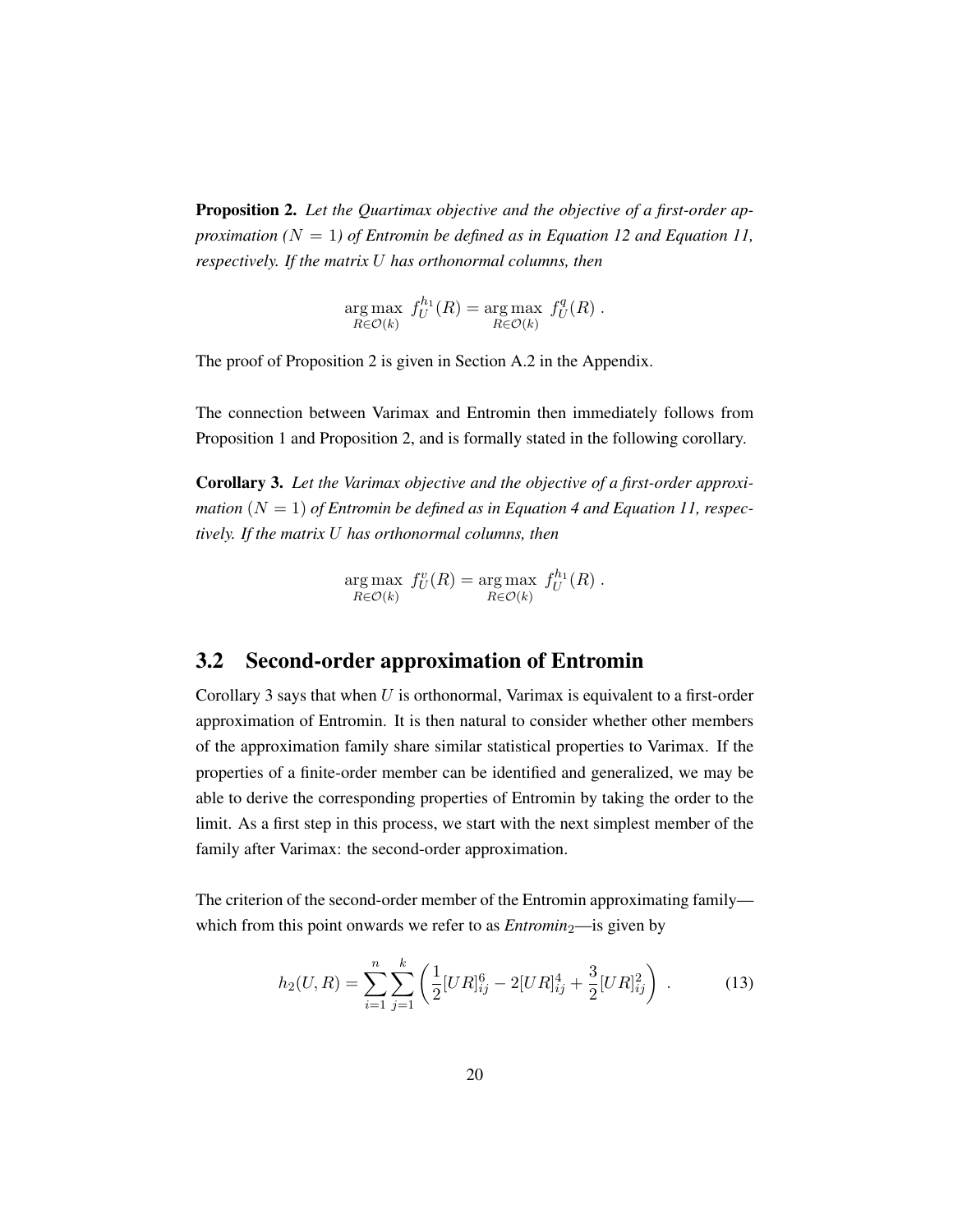The derivation of [Equation 13](#page-37-2) is given in [Section B.1](#page-96-0) in the Appendix. The above form is already informative in that it suggests a few properties for the members of the approximating family. These properties include that

- 1. expectations of higher-order members will involve higher-order moments of the latent factor distributions which may not be as interpretable, and
- 2. the alternating signs of the terms may complicate mathematical arguments for the optimal rotation R.

Nonetheless, the Entromin<sub>2</sub> criterion is still simple enough that an identification result analogous to that of [Equation 5](#page-29-0) can be derived and interpreted. [Assumption 2](#page-38-0) lists the conditions under which the latent factor matrix  $Z$  can be recovered (up to column permutations and sign-flips) by minimizing the Entromin<sub>2</sub> criterion.

<span id="page-38-0"></span>Assumption 2 (Identification assumptions for second-order Entromin approximation). The rows  $Z_i \in \mathbb{R}^k$ ,  $i \in \{1, ..., n\}$ , of the matrix  $Z \in \mathbb{R}^{n \times k}$  satisfy all of the following conditions:

- (i) the rows  $Z_1, \ldots, Z_n$  are i.i.d.,
- (ii) each row  $Z_i$  consists of k independent random variables,
- (iii)  $Var(Z_{ij}) = 1$  for all j,
- (iv)  $\mathbb{E}[Z_{ij}^3] = 0$  for all j, and
- (v) if  $\frac{31}{15} < (\tilde{\mu}_4)_{ij} \leq 3$ , the inequality

<span id="page-38-1"></span>
$$
(\widetilde{\mu}_6)_{ij} < 15(\widetilde{\mu}_4)_{ij} - 30\tag{14}
$$

is satisfied for all j. Otherwise, if  $(\tilde{\mu}_4)_{ij} > 3$ , the inequality

<span id="page-38-2"></span>
$$
(\widetilde{\mu}_6)_{ij} < 4(\widetilde{\mu}_4)_{ij} + 3\tag{15}
$$

is satisfied for all j.

 $\overline{\phantom{a}}$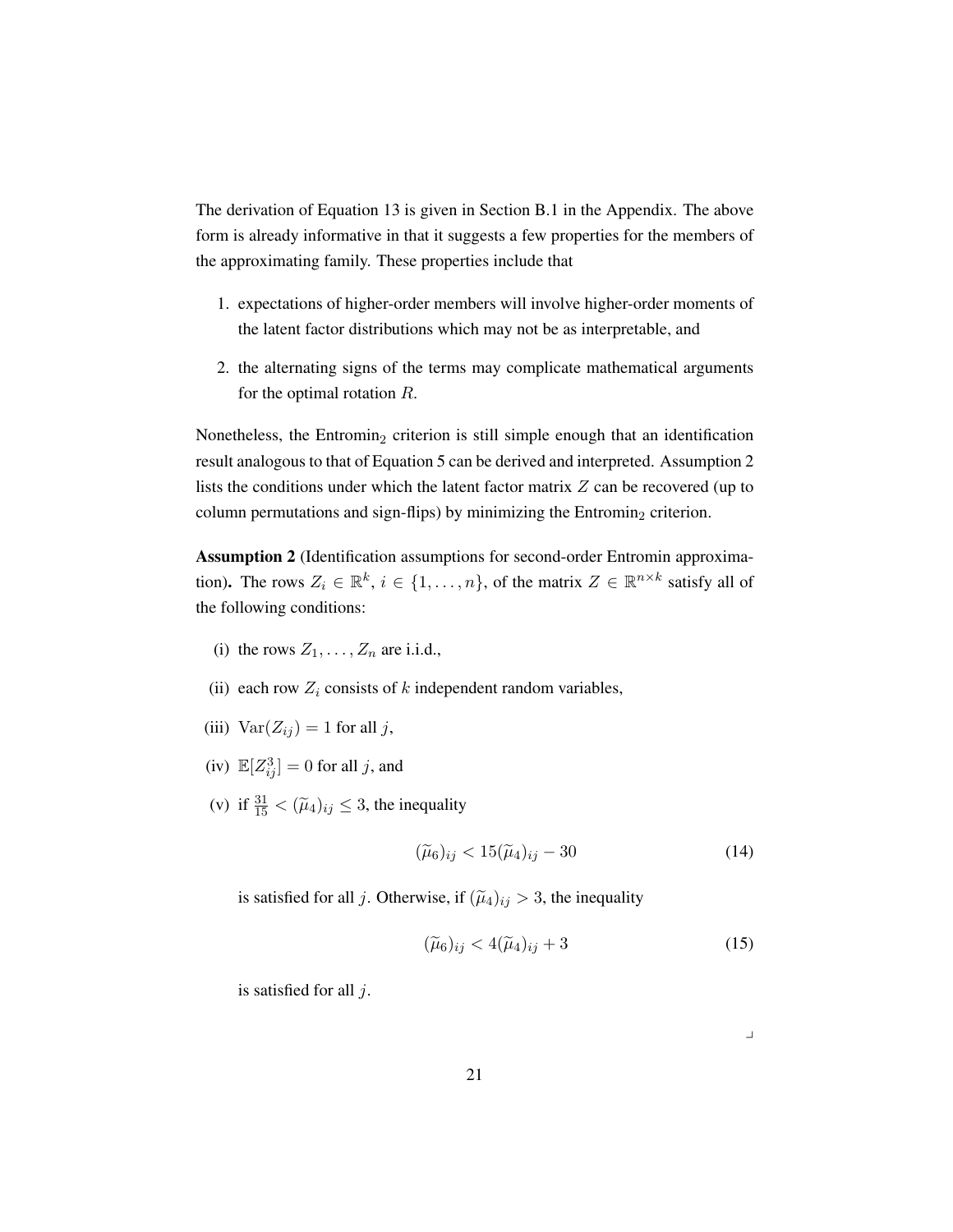Conditions (i)–(iii) in [Assumption 2](#page-38-0) are identical to those in [Assumption 1](#page-29-1) for Varimax. Condition (iv) says that the latent factor distributions are all symmetric, and is only necessary for mathematical convenience in the proof of the identifiability result. If the distribution of any factor is skewed, the distribution must be non-Gaussian and so the latent factors should be identifiable by Maxwell's theorem.

Condition (v) is analogous to the leptokurtic condition in [Assumption 1.](#page-29-1) In both the leptokurtic and non-leptokurtic cases, Condition (v) is most intuitive when viewed as a test of whether the factor distributions are consistent with that of a normal distribution. The kurtosis and sixth standardized moment of any normal distribution are  $\tilde{\mu}_4 = 3$  and  $\tilde{\mu}_6 = 15$ , respectively [\(Smith,](#page-75-1) [2021\)](#page-75-1). Thus, Condition (v) does not hold for any normal distribution. If the distribution of any factor is assumed to be mesokurtic or platykurtic, then [Equation](#page-38-1) [14](#page-38-1) says that Entromin<sub>2</sub> may still identify the latent factors as long as the sixth standardized moment is sufficiently small. Conversely, if a factor distribution is assumed to have  $\tilde{\mu}_6 \geq 15$ , then [Equa](#page-38-2)[tion](#page-38-2) [15](#page-38-2) says that the latent factors may still be identified as long as the distribution is "sufficiently" leptokurtic. Note that the lower bound in the non-leptokurtic case comes from standardized moments being bounded below by one [\(Westfall,](#page-76-0) [2014\)](#page-76-0), and so [Equation](#page-38-1) [14](#page-38-1) cannot be satisfied if  $\tilde{\mu}_4$  is too small. The conditions on the moments of the factor distributions imposed by Condition (v) are organized in [Table 1.](#page-39-0)

<span id="page-39-0"></span>

|                                             | $\mathbb{E}\left[(Z_{\ell}^o)^6\right]$ |             |                |  |  |
|---------------------------------------------|-----------------------------------------|-------------|----------------|--|--|
| $\mathbb{E}\left[ (Z_{\ell}^{o})^4 \right]$ |                                         | $< 15 = 15$ | >15            |  |  |
| $\leq \frac{31}{15}$                        | N <sub>0</sub>                          | No          | N <sub>0</sub> |  |  |
| $\in (\frac{31}{15}, 3)$                    | Equation 14                             | No          | No             |  |  |
| $=$ 3                                       | Yes                                     | No          | No             |  |  |
| > 3                                         | Yes                                     | Yes         | Equation 15    |  |  |

**Table 1:** Conditions on the moments of the latent factors  $Z_{\ell}^o, \ell \in \{1, \ldots, k\}$ , under which Entromin<sub>2</sub> is able to recover them. Yes (No) denotes a condition under which the factors are always (never) identifiable. An equation denotes an inequality that must be satisfied in order to have identifiability.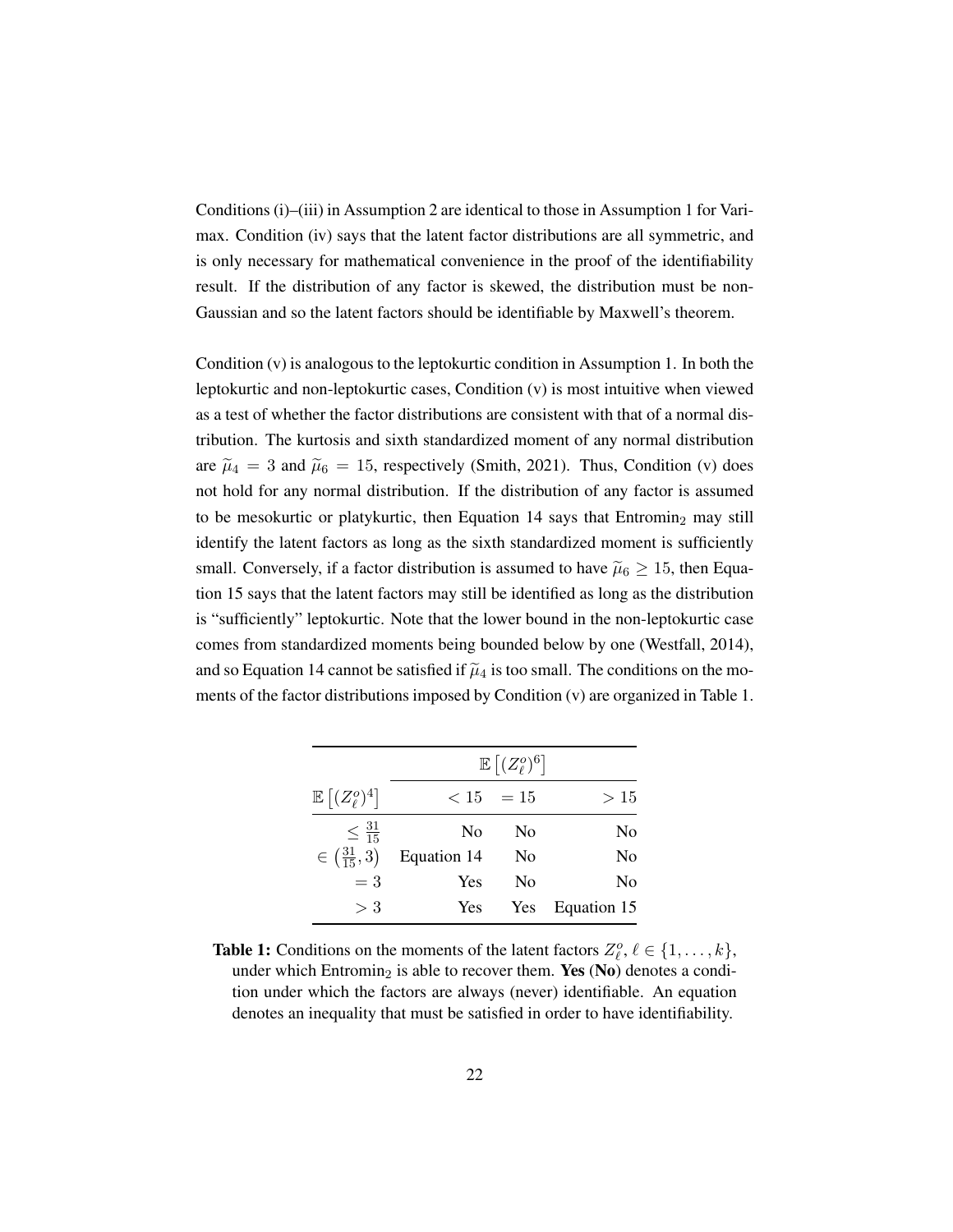[Table 1](#page-39-0) makes it clear that Condition (v) is neither a direct extension nor a complete relaxation of the leptokurtic condition for Varimax. Whereas Varimax is expected to be able to identify the latent factors when the factor distributions are leptokurtic, Entromin<sub>2</sub> is only expected to be able to do so when the sixth standardized moment is sufficiently small relative to the kurtosis. However, in the case that a distribution is not leptokurtic and the kurtosis is not too small, then  $Entromin<sub>2</sub>$  may still show promise.

Under [Assumption 2,](#page-38-0) an identification result analogous to that for Varimax can be derived for Entromin<sub>2</sub>.

<span id="page-40-0"></span>Theorem 4. *Consider the criterion for the second-order approximation of Entro-min defined in [Equation 13.](#page-37-2) Suppose that the latent matrix*  $Z \in \mathbb{R}^{n \times k}$  satisfies *the conditions in [Assumption 2.](#page-38-0) Let*  $Z_1 \in \mathbb{R}^k$  *be the first row of Z, and define*  $Z^o = Z_1 - \mathbb{E}[Z_1]$ . Then for any nuisance rotation matrix  $\tilde{R} \in \mathcal{O}(k)$ ,

$$
\underset{R \in \mathcal{O}(k)}{\arg \min} \ \mathbb{E}_{Z_1} \left[ h_2(Z^o \tilde{R}^T, R) \right] = \left\{ \tilde{R}P : P \in \mathcal{P}(k) \right\} \ .
$$

The proof of [Theorem 4](#page-40-0) is given in [Section A.3](#page-79-0) in the Appendix. [Theorem 4](#page-40-0) says that under the specified assumptions, we can expect  $\text{Entropy}_{2}$  to recover the latent factor matrix up to column permutations and sign-flips.

We comment that so far, we have not been able to find nor construct a symmetric, non-leptokurtic distribution that satisfies [Equation](#page-38-1) [14.](#page-38-1) In particular, members of the non-leptokurtic family of generalized normal distributions [\(Dytso et al.,](#page-73-0) [2018\)](#page-73-0)—which includes the normal and uniform distributions—do not satisfy the condition. It may be the case that the condition is theoretically impossible under the given assumptions. Due to time constraints on this thesis, we leave further investigation of this case for future work.

### <span id="page-40-1"></span>3.3 Expressing conditions in terms of cumulants

As seen in [Assumption 2,](#page-38-0) the conditions on the moments of the factor distributions become increasingly complex and start to lose interpretability when higher-order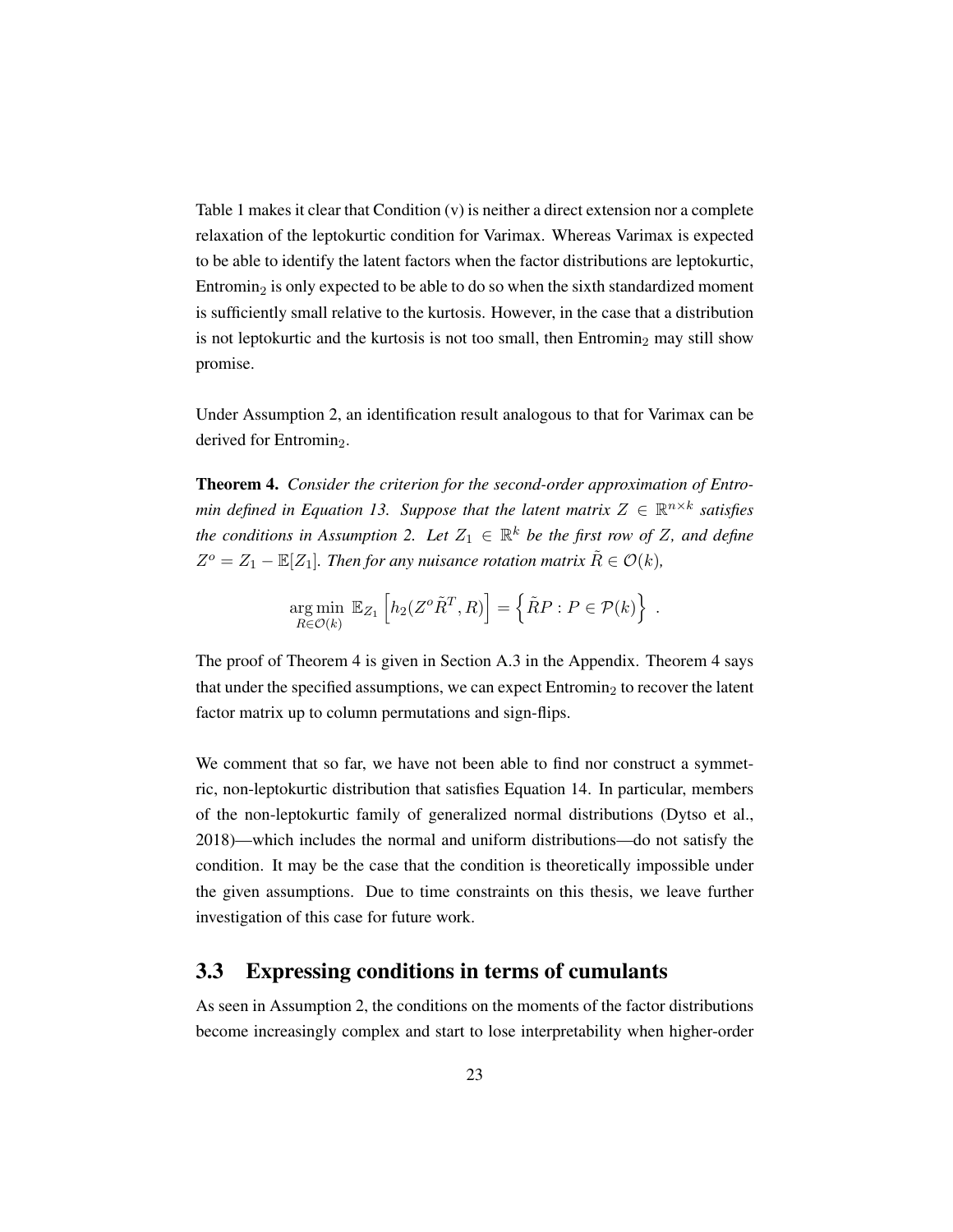moments are introduced. However, it appears that there is a more natural expression of these conditions in terms of the cumulants of the factor distributions.

**Definition 9.** Let  $X$  be a random variable with a moment-generating function. The *cumulant-generating function* (CGF) of X is defined as

<span id="page-41-1"></span>
$$
K_X(t) = \log \mathbb{E}_X \left[ e^{tX} \right] \tag{16}
$$

The CGF can be represented in the form of a series

<span id="page-41-0"></span>
$$
K_X(t) = \sum_{n=1}^{\infty} \kappa_n \frac{t^n}{n!}
$$
 (17)

where  $\kappa_n$  is the  $n^{th}$  *cumulant* of X.

The series representation of the CGF in [Equation 17](#page-41-0) is obtained from [Equation 16](#page-41-1) by rewriting the inside of the expectation as a power series, rewriting the outer logarithm as a Taylor series and then collapsing the two summations into one by collecting the coefficients (the cumulant) for each power of  $t$ . The first six cumulants of any centered random variable are

$$
\kappa_1 = 0 ,
$$
  
\n
$$
\kappa_2 = \mu_2 ,
$$
  
\n
$$
\kappa_3 = \mu_3 ,
$$
  
\n
$$
\kappa_4 = \mu_4 - 3\mu_2^2 ,
$$
  
\n
$$
\kappa_5 = \mu_5 - 10\mu_3\mu_2 ,
$$
  
\n
$$
\kappa_6 = \mu_6 - 15\mu_4\mu_2 - 10\mu_3^2 + 30\mu_2^3
$$

where  $\mu_n$  is the  $n^{\text{th}}$  central moment as defined in [Definition 3.](#page-28-0) It can then be seen that under the conditions specified in [Assumption 1](#page-29-1) for Varimax, for any given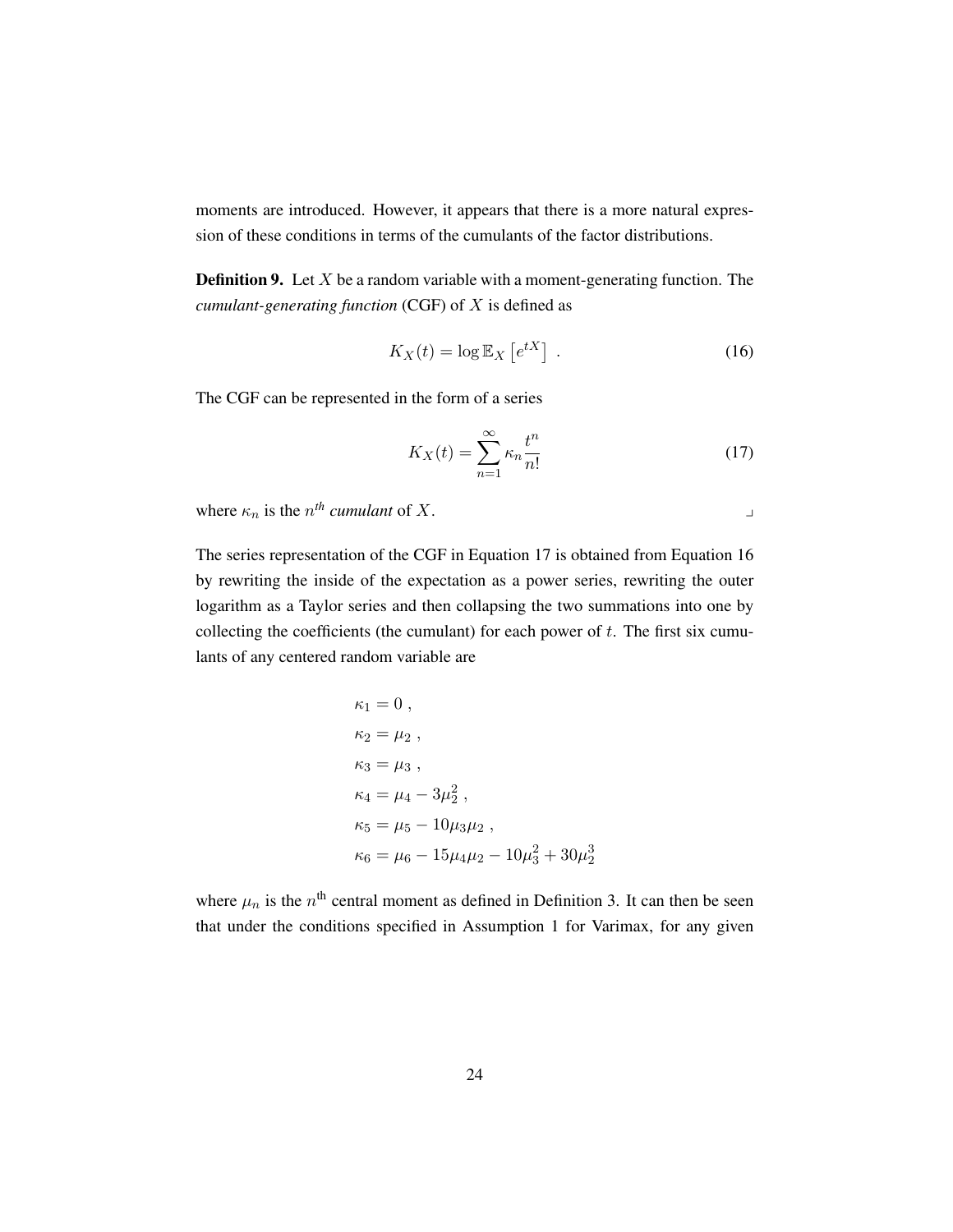row *i* with k independent elements,  $(\mu_2)_{ij} = 1$  for all  $j \in \{1, ..., k\}$  and so

$$
(\kappa_4)_{ij} = (\mu_4)_{ij} - 3(\mu_2)_{ij}^2
$$
  
=  $(\mu_4)_{ij} - 3$   
=  $(\tilde{\mu}_4)_{ij} - 3$ 

for all  $j$ . Hence, the leptokurtic condition for Varimax is equivalent to the condition  $(\kappa_4)_{ij} > 0$  for all j. Similarly, under the conditions specified in [Assumption 2](#page-38-0) for Entromin<sub>2</sub>,  $(\mu_2)_{ij} = 1$  and  $(\mu_3)_{ij} = 0$  for all  $j \in \{1, ..., k\}$  and so

$$
(\kappa_6)_{ij} = (\mu_6)_{ij} - 15(\mu_4)_{ij}(\mu_2)_{ij} - 10(\mu_3)_{ij}^2 + 30(\mu_2)_{ij}^3
$$
  
=  $(\mu_6)_{ij} - 15(\mu_4)_{ij} + 30$   
=  $(\tilde{\mu}_6)_{ij} - 15(\tilde{\mu}_4)_{ij} + 30$ .

for all  $j$ . Thus, the condition

$$
(\widetilde{\mu}_6)_{ij} < 15(\widetilde{\mu}_4)_{ij} - 30
$$

for when  $(\tilde{\mu}_4)_{ij} \leq 3$  is equivalent to the condition  $(\kappa_6)_{ij} < 0$ . Although not as easy to interpret, the condition

$$
(\widetilde{\mu}_6)_{ij} < 4(\widetilde{\mu}_4)_{ij} + 3
$$

in the leptokurtic case can also be written as a linear combination of cumulants given by

$$
(\kappa_6)_{ij} + 11(\kappa_4)_{ij} < 0 \, .
$$

The view of the conditions being a test for normality becomes more intuitive when the conditions are expressed in terms of cumulants. A random variable is normally distributed if and only if its third and higher-order cumulants are zero [\(Willink,](#page-76-1) [2008\)](#page-76-1). The identifiability conditions for Entromin<sub>2</sub> state that if the fourth or sixth cumulants are non-zero (in a certain direction), then the latent factors are likely not Gaussian and so it is expected that the nuisance rotation can be identified.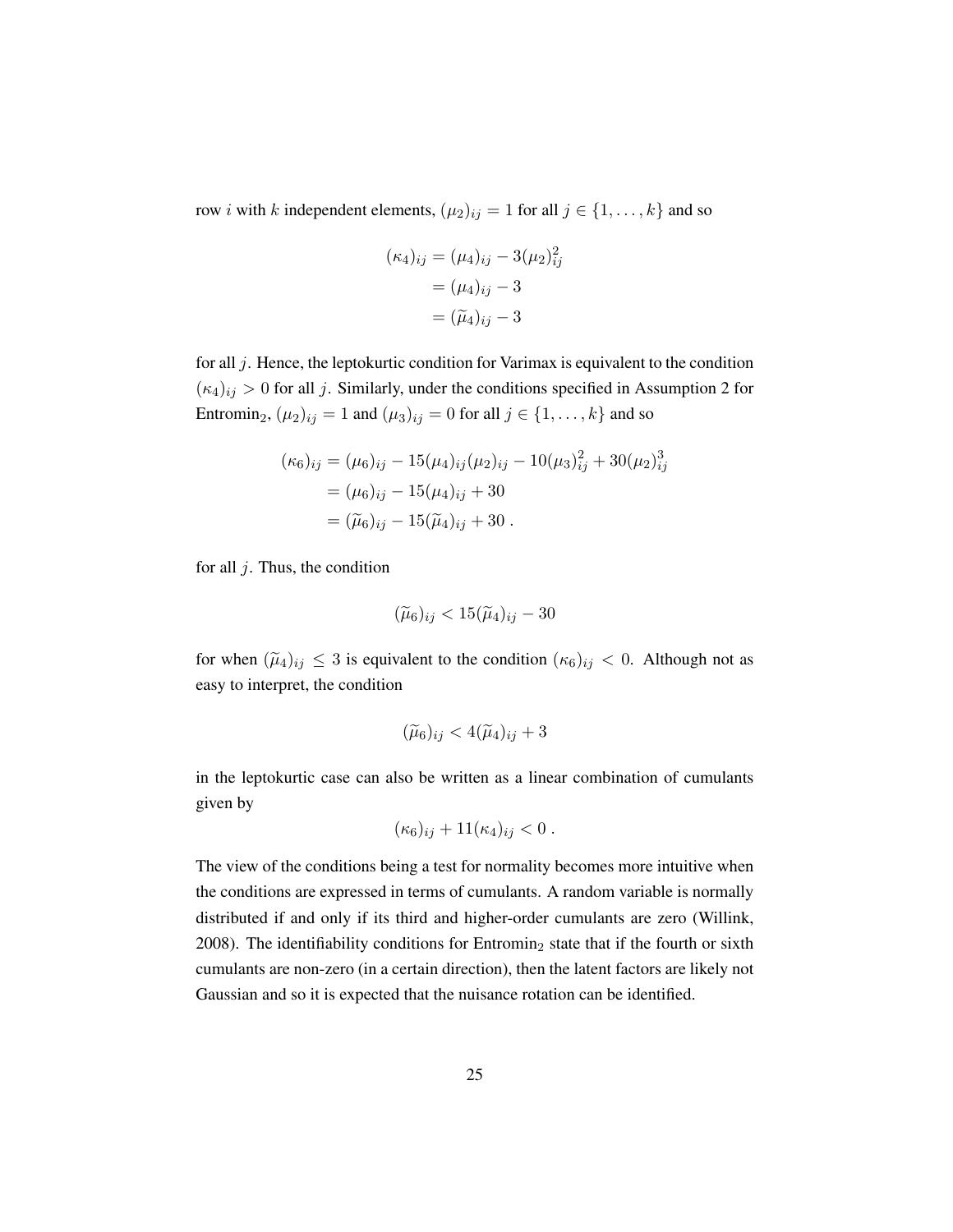#### 3.4 Identifiability of sparse factors

The identifiability results state the conditions under which the latent factors can be recovered, but it may not be obvious how these results tie into sparsity in the factors. We make the connection by examining the effect of sparsity on the identifiability conditions.

[Rohe and Zeng](#page-75-2) [\(2020\)](#page-75-2) showed that the assumptions under which Varimax is expected to recover the factors are satisfied when the factor distributions are sufficiently sparse. Specifically, they showed that for any random variable  $X$  with four finite moments, if  $\frac{5}{6} < \mathbb{P}(X = 0) < 1$  then X is leptokurtic. This result suggests that sparse distributions are more likely to satisfy the identifiability conditions, and hence it is likely that there exists a sparse configuration of the factors that Varimax is expected to recover. We build on their result and show that a weaker sparsity requirement is possible by further assuming that  $X$  has expectation zero. In the context of factor rotations, this additional assumption is unrestrictive as it can be achieved by centering the data matrix.

We first give the following proposition that makes use of the fact that any random variable  $X$  can be rewritten as the product of its independent zero and non-zero parts, i.e.,  $X \stackrel{\text{d}}{=} BY$  where  $B \sim \text{Bernoulli}(p)$  for  $p = 1 - \mathbb{P}(X = 0)$ , Y is equal in distribution to  $X|X \neq 0$ , and  $\stackrel{d}{=}$  denotes equality in distribution.

<span id="page-43-0"></span>Proposition 5. *Let* X *be a random variable that has four finite moments with*  $\mathbb{E}[X] = 0$ *. Rewrite*  $X \stackrel{d}{=} BY$  *where*  $B ∼$  Bernoulli $(p)$  *for*  $p = \mathbb{P}(X \neq 0)$  *and where Y is equal in distribution to*  $X|X \neq 0$ *. Let*  $\widetilde{\mu}_4$  *be the kurtosis of Y. Then X is leptokurtic if and only if*

$$
\mathbb{P}(X \neq 0) < \frac{1}{3}\widetilde{\mu}_4 \,.
$$

The proof of [Proposition 5](#page-43-0) is given in [Section A.4](#page-88-0) in the Appendix. The proposition can be interpreted as saying that  $X$  is leptokurtic if its underlying non-zero part  $Y$  is leptokurtic, and that otherwise  $X$  needs to have at least a certain degree of sparsity in order for it to be leptokurtic.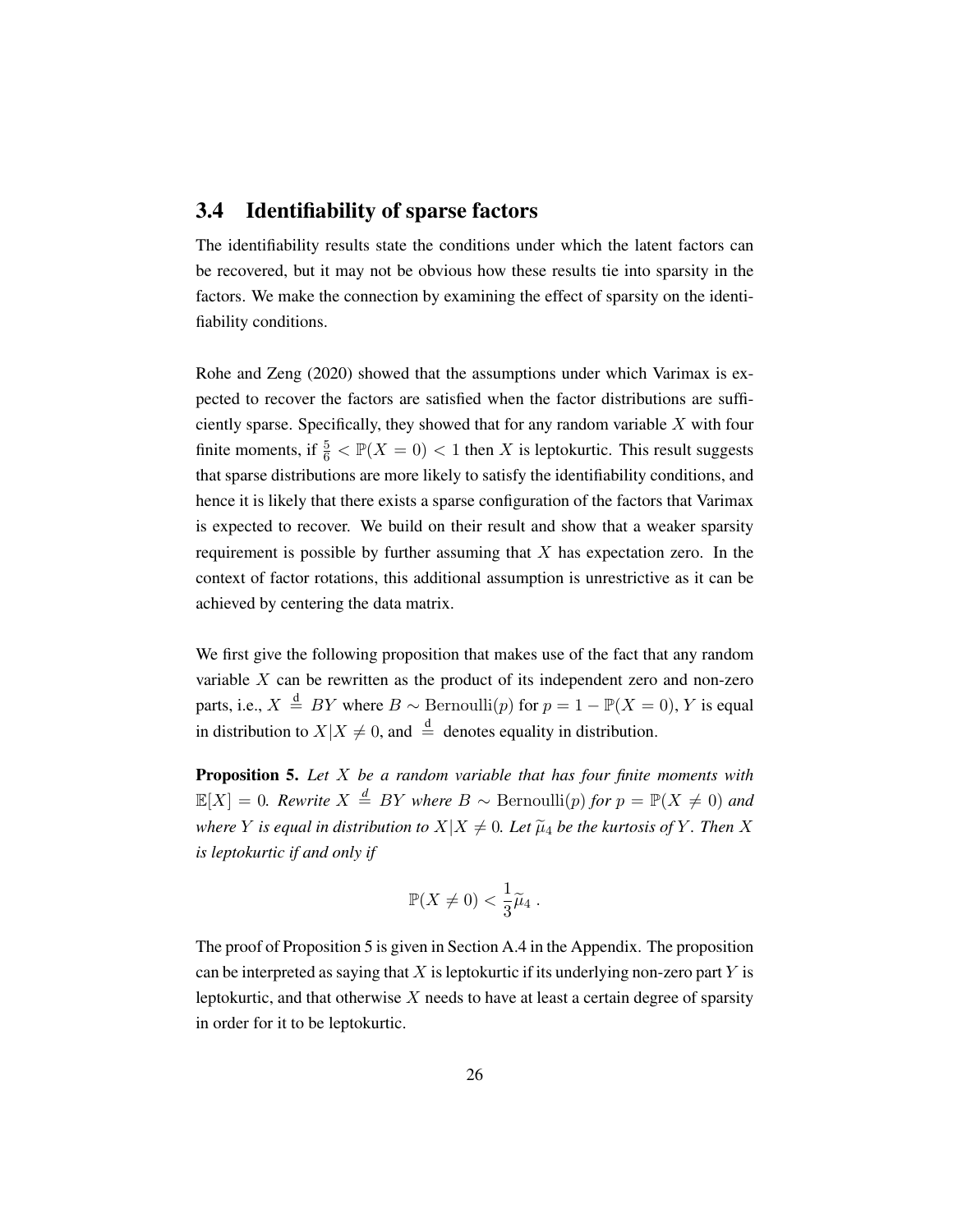The following corollary is our extension of the result by [Rohe and Zeng](#page-75-2) [\(2020\)](#page-75-2). The proof of the corollary immediately follows from [Proposition 5](#page-43-0) and the fact that the kurtosis of any distribution is bounded below by one [\(Pearson,](#page-75-3) [1916\)](#page-75-3).

**Corollary 6.** Any random variable X that has four finite moments with  $\mathbb{E}[X] = 0$ and that has  $\frac{2}{3} < \mathbb{P}(X = 0) < 1$  is leptokurtic.

Analogous results can be derived for the identifiability assumptions for Entromin<sup>2</sup> based on similar reasoning. However, the resulting restriction on  $\mathbb{P}(X = 0)$  is not as interpretable due to being an interval in terms of the fourth and sixth standardized moments of the non-zero part of  $X$ . The following result for the nonleptokurtic case is only included here for completeness but otherwise we do not spend too much effort trying to interpret its conditions.

<span id="page-44-0"></span>Proposition 7. *Let* X *be a random variable that has six finite moments and is not leptokurtic. Rewrite*  $X \stackrel{d}{=} BY$  *where*  $B \sim \text{Bernoulli}(p)$  *for*  $p = 1 - \mathbb{P}(X = 0)$ *and where* Y *is equal in distribution to*  $X|X \neq 0$ *. Let*  $\widetilde{\mu}_n$  *be the*  $n^{th}$  *standardized moment of* Y *. If the conditions*

<span id="page-44-1"></span>
$$
\widetilde{\mu}_6 < \frac{5}{3} \widetilde{\mu}_4^2 \tag{18}
$$

*and*

<span id="page-44-2"></span>
$$
\frac{\widetilde{\mu}_4}{3} \le p < \frac{\widetilde{\mu}_4}{4} \left( 1 + \sqrt{1 - \frac{8\widetilde{\mu}_6}{15\widetilde{\mu}_4^2}} \right) \tag{19}
$$

*both hold, then* X *satisfies the inequality*

$$
-\frac{\mathbb{E}[(X-\mathbb{E}[X])^6]}{\mathbb{E}[(X-\mathbb{E}[X])^2]^3} + 15\frac{\mathbb{E}[(X-\mathbb{E}[X])^4]}{\mathbb{E}[(X-\mathbb{E}[X])^2]^2} - 30 > 0.
$$

The proof of [Proposition 7](#page-44-0) is given in [Section A.5](#page-89-0) in the Appendix. [Equation 18](#page-44-1) is only necessary to ensure that the interval in [Equation 19](#page-44-2) is valid. The lower bound in [Equation 19](#page-44-2) is a consequence of [Proposition 5](#page-43-0) in conjunction with the assumption that  $X$  is not leptokurtic. The upper bound on the probability of  $X$ being non-zero is the main quantity of interest, but it is difficult to interpret due to being a non-linear quantity of the standardized moments of Y.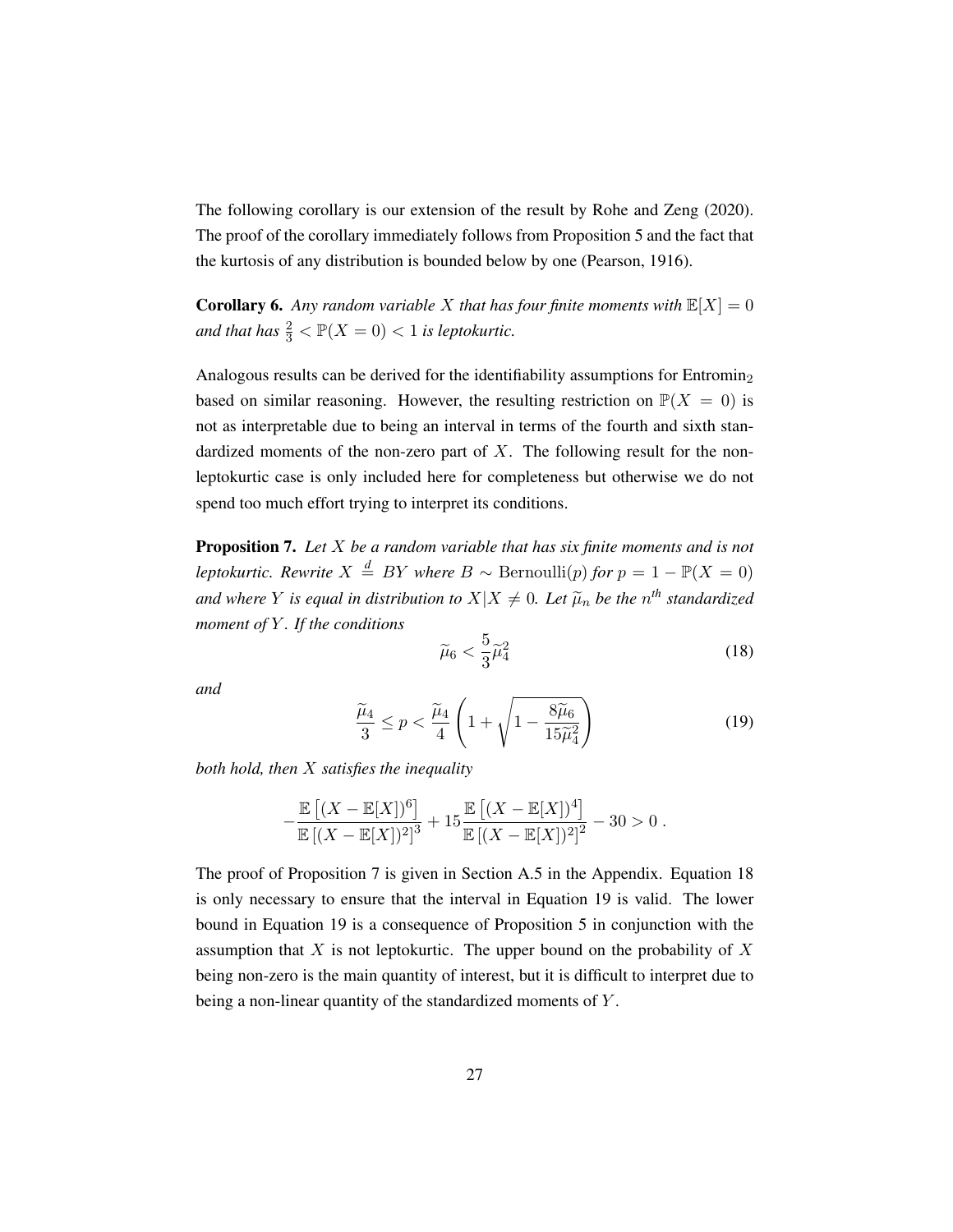### 3.5 Recovering sparsity through Entromin

For making a more meaningful connection between minimizing an Entromin criterion and recovering sparsity in the factors, we find that the Inagaki entropy criterion described in [Section 2.5.3](#page-32-0) has useful statistical properties. In particular, the expected Inagaki entropy for a vector  $X \in \mathbb{R}^k$  of k independent standard normal random variables has a closed form [\(Lemma 11](#page-90-0) in [Section A.6.1](#page-90-1) in the Appendix). A sparse version of X can also be considered where independent random variables  $B_j \sim \text{Bernoulli}(p), p \in [0, 1], j \in \{1, \ldots, k\},$  are introduced to obtain the vector

$$
Y \stackrel{\text{d}}{=} (X_1B_1,\ldots,X_kB_k) \ .
$$

The expected Inagaki entropy of  $Y$  also has a closed form [\(Lemma 12](#page-94-0) in [Sec](#page-94-1)[tion A.6.3](#page-94-1) in the Appendix). The following corollary then says that the expected Inagaki entropy of Y is always less than that of X for  $p < 1$ .

<span id="page-45-0"></span>Corollary 8. *Let the Inagaki entropy criterion be defined as in [Equation 8.](#page-32-1) Let*  $X \in \mathbb{R}^k$  be a vector of k *i.i.d.* standard normal random variables and let  $B \in$  $\{0,1\}^k$  *be a vector of k i.i.d.* Bernoulli(*p*) *random variables where*  $p \in [0,1)$ *. Define*  $Y_i = X_j B_j$  *for*  $j \in \{1, ..., k\}$  *and*  $Y = (Y_1, ..., Y_k)$ *. Then* 

$$
\mathbb{E}_Y[h_{IG}(Y,I_k)] < \mathbb{E}_X[h_{IG}(X,R)]
$$

*for any rotation matrix*  $R \in \mathcal{O}(k)$ *.* 

The proof of [Corollary 8](#page-45-0) follows from a quick inspection of the expected entropies given in [Lemma 11](#page-90-0) and [Lemma 12.](#page-94-0) The significance of the result is that the smaller expected Inagaki entropy is entirely a consequence of the sparsity assumption. Therefore, it may be reasonable to assume that a sparse factor representation is more likely to exist and be recovered by minimizing the expected Inagaki entropy criterion when the factor distributions are inherently sparse. The intuition is made more obvious in [Figure 2,](#page-46-0) which shows the expected entropy of  $Y$  as a function of p for  $k \in \{2, 10, 50\}$ . Notice that each entropy curve is monotone increasing with  $p$ . Hence, sparser distributions are associated with smaller expected Inagaki entropies.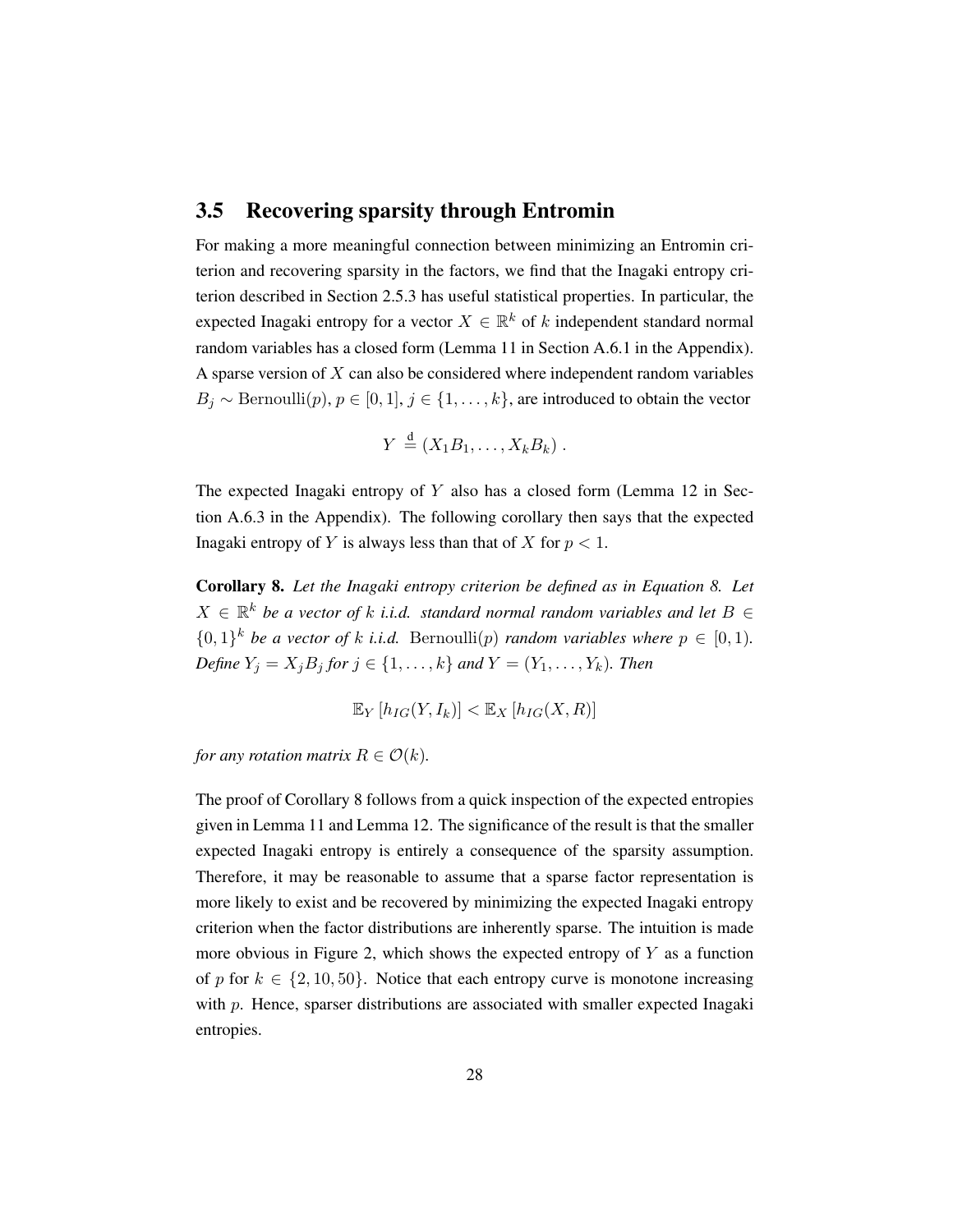<span id="page-46-0"></span>

Figure 2: The expected Inagaki entropy for a sparse, i.i.d. standard normal vector  $Y$  for several numbers of factors  $k$  and varying levels of sparsity controlled by  $\mathbb{P}(Y_j \neq 0), j \in \{1, \ldots, k\}$ . The expected entropy is equal to that of a non-sparse vector when  $\mathbb{P}(Y_j \neq 0) = 1$ .

The following theorem generalizes the idea in [Corollary 8](#page-45-0) to any factor distribution that is sufficiently sparse.

<span id="page-46-1"></span>Theorem 9. *Let the Inagaki entropy criterion be defined as in [Equation 8.](#page-32-1) Let*  $X \in \mathbb{R}^k$  be a vector of k *i.i.d.* standard normal random variables. Suppose that the rows of the latent factor matrix  $Z \in \mathbb{R}^{n \times k}$  are i.i.d. and that the columns are *independent.* Let  $Z^o \in \mathbb{R}^k$  be the first row of Z. If for all  $j \in \{1, \ldots, k\}$ ,  $Z_j^o$ *satisfies*

$$
0 < \mathbb{P}(Z_j^o \neq 0) \le 1 - \left(1 - \frac{e\left(\psi\left(\frac{k}{2} + 1\right) - \psi\left(\frac{1}{2} + 1\right)\right)}{k}\right)^{\frac{1}{k-1}}
$$

*where*  $\psi$  *is the digamma function, then* 

$$
\mathbb{E}_{Z^o}[h_{IG}(Z^o, I_k)] \le \mathbb{E}_X[h_{IG}(X, R)]
$$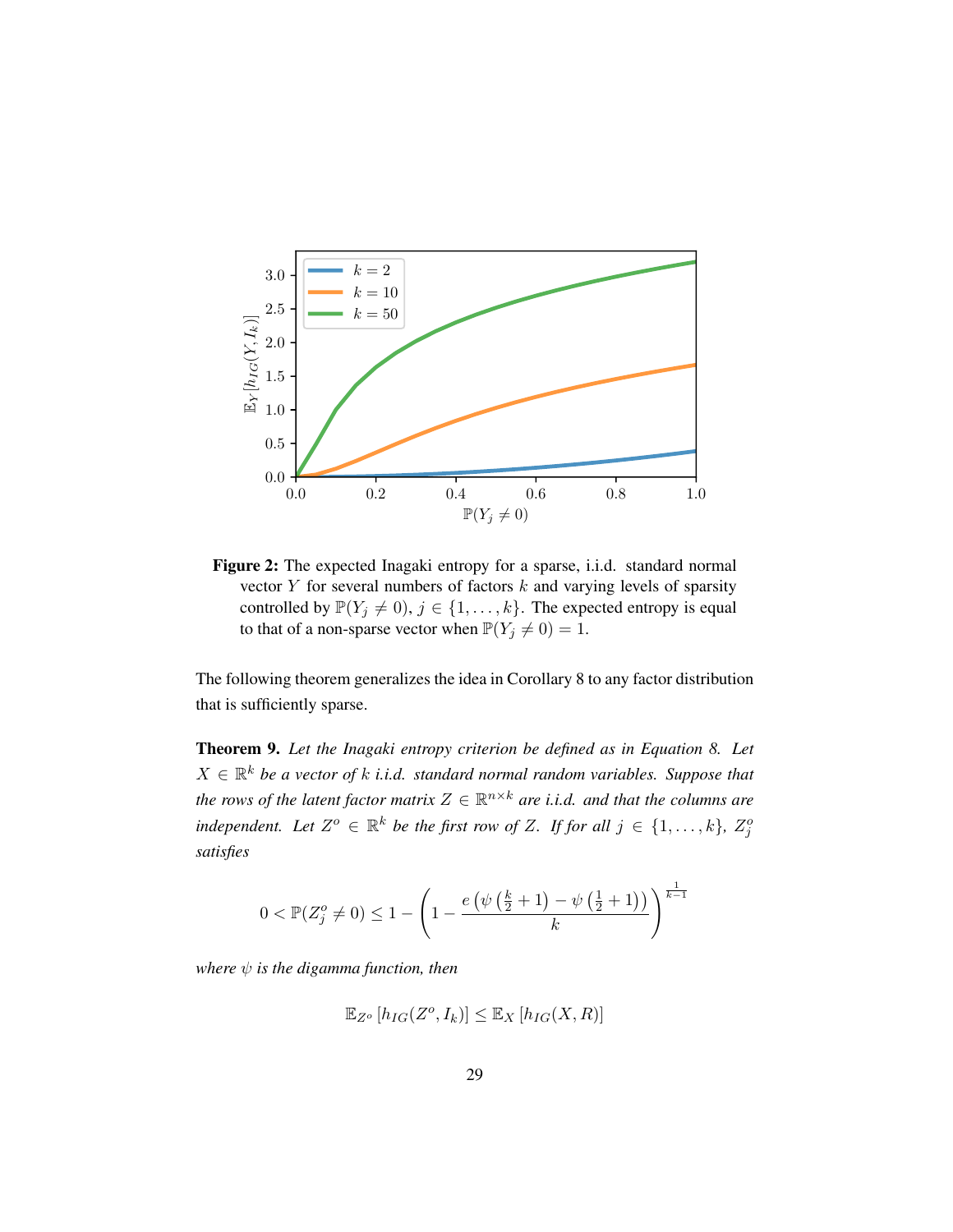*for any rotation matrix*  $R \in \mathcal{O}(k)$ *.* 

The proof of [Theorem 9](#page-46-1) is given in [Section A.6](#page-90-2) in the Appendix. The theorem states that the expected Inagaki entropy for any sufficiently sparse latent factors is less than that of non-sparse normally distributed factors (which can be standardized by scaling and centering). From the intuition developed through [Corollary 8](#page-45-0) and [Figure 2,](#page-46-0) it is reasonable to expect that maximizing the Inagaki entropy objective defined in [Equation 9](#page-32-2) (minimizing the Inagaki entropy criterion) is associated with finding a sparse configuration of the factors.

The theorem may be partially viewed as an identifiability result by appealing to Maxwell's theorem. Minimizing the Inagaki entropy objective may be seen as trying to move away from a Gaussian-like representation of the factors, and hence there is potential to identify the latent factors if the distributions are truly not Gaussian. However, the theorem is not a true identifiability result as it makes no claims about the possible non-trivial rotations that produce an even smaller expected entropy for the given factors.

[Figure 3](#page-48-0) shows the upper bound of  $\mathbb{P}(Z_j^o \neq 0)$  given in [Theorem 9](#page-46-1) as a function of the number of factors  $k$ . As the number of factors grow, the sparsity condition on the factor distributions also becomes more strict where the probability of a nonzero value must be very small for moderate  $k$ . We note that the given upper bound is overly conservative due to time constraints on this thesis, and that a bound with weaker sparsity restrictions should be possible.

It is worth mentioning that [Theorem 9](#page-46-1) also resembles a statement about the *maximum entropy distribution* under the given assumptions. We provide a brief discussion of this perspective in [Appendix C.](#page-99-0)

## <span id="page-47-0"></span>3.6 Higher-order approximations of Entromin

Although only a first and second-order approximation of Entromin have been studied so far in [\(Rohe and Zeng,](#page-75-2) [2020\)](#page-75-2) and in this thesis, the results that have been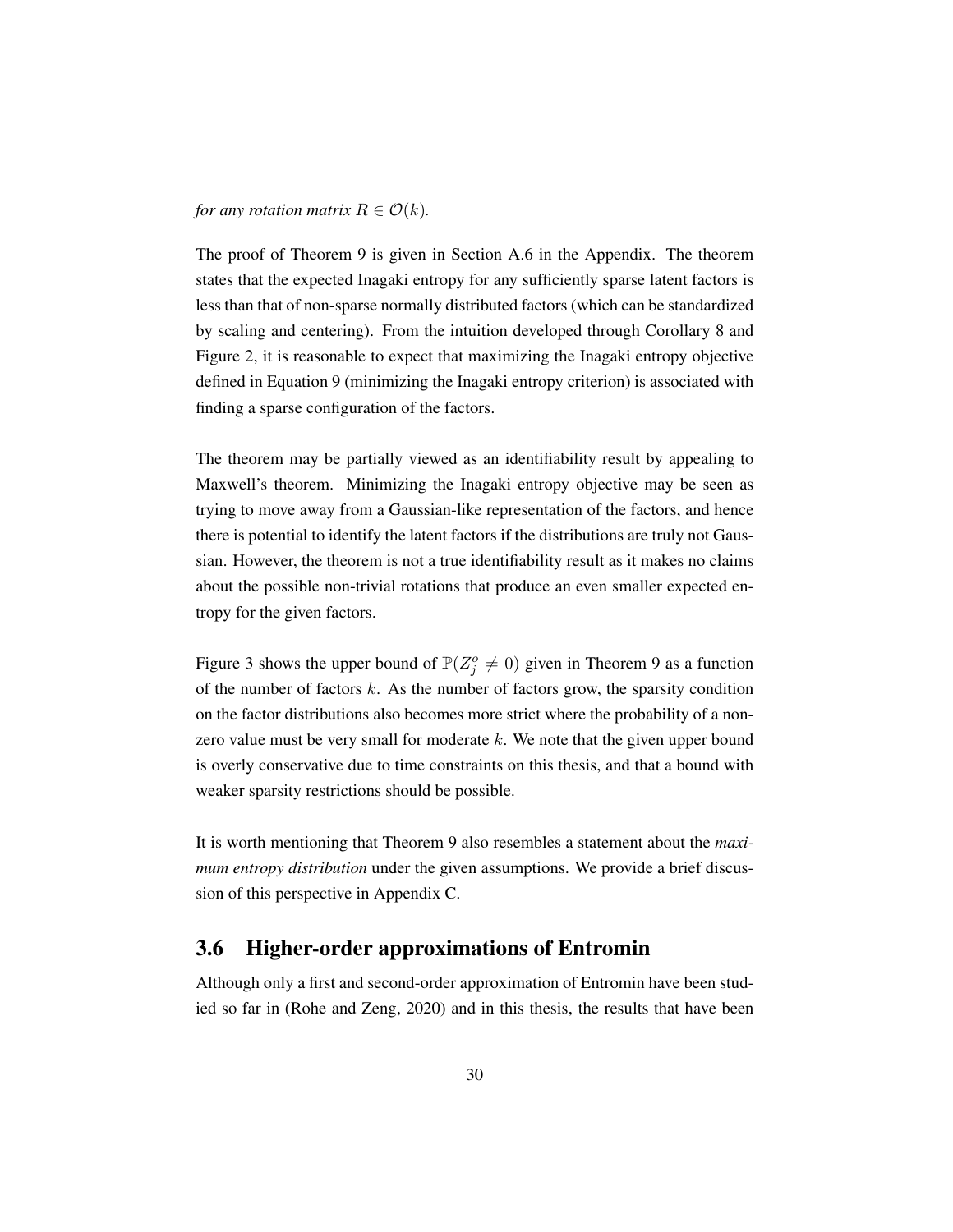<span id="page-48-0"></span>

**Figure 3:** The upper bound restriction on  $\mathbb{P}(Z_j^o \neq 0)$  that must be satisfied for [Theorem 9](#page-46-1) to hold as the number of latent factors  $k$  increases.

obtained have notable implications regarding what can be expected from higherorder approximations of Entromin. From the identifiability results of Varimax and Entromin<sub>2</sub>, it is expected that the conditions under which the  $n<sup>th</sup>$ -order approximation of Entromin is identifiable will only grow increasingly complex with  $n$  in terms of both the number of involved moments and their interpretation. It would also be reasonable to assume that the conditions for higher-order approximations will not be complete relaxations of the conditions for lower-order approximations similar to the relationship between the assumptions of  $Entromin<sub>2</sub>$  and Varimax.

Furthermore, we expect that the conditions for higher-order approximations will have natural expressions in terms of the cumulants of the latent factors. This can be seen by inspecting the relevant summations that give rise to the cumulant connection. As described in [Section 3.3,](#page-40-1) the expansion of the CGF in [Equation 16](#page-41-1) before collecting the coefficients of terms with the same exponent has the form

$$
K_X(t) = \sum_{n=1}^{\infty} \frac{(-1)^{n-1}}{n} \left( \sum_{\ell=1}^{\infty} \mathbb{E}_X \left[ X^{\ell} \right] \frac{t^{\ell}}{\ell!} \right)^n
$$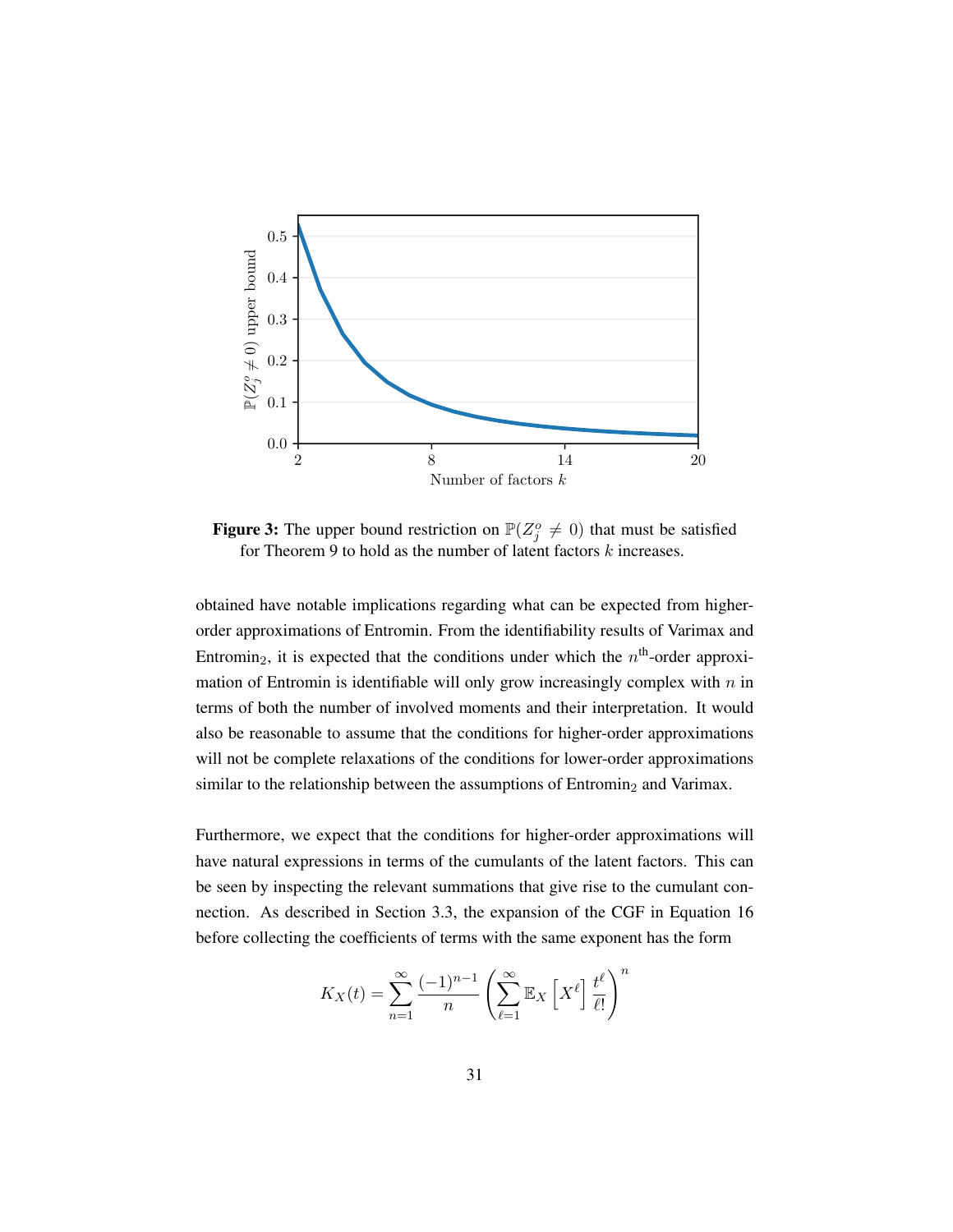where the inner  $\ell$ -sum is obtained from expanding the inside of the expectation and the outer  $n$ -sum is obtained from expanding the outer logarithm. The cumulants are then defined as the collected coefficients of the same powers of  $t$ . From a similar perspective, the expectation of the Entromin criterion in [Equation 6](#page-30-0) with respect to a row random variable  $Z \in \mathbb{R}^k$  can be rewritten as

$$
\mathbb{E}_Z[h(Z,R)] = -\sum_{j=1}^k \sum_{n=1}^\infty \frac{(-1)^{n-1}}{n} \mathbb{E}_Z\left[ [ZR]_j^2 \left( [ZR]_j^2 - 1 \right)^n \right]
$$

$$
= -\sum_{n=1}^\infty \frac{(-1)^{n-1}}{n} \sum_{j=1}^k \mathbb{E}_X\left[ X_j^2 \left( X_j^2 - 1 \right)^n \right]
$$

where the  $n$ -sum is obtained from expanding the logarithm and the second equality takes  $X_i = [ZR]_i$ . Comparing this form of the expected Entromin criterion to the expansion of the CGF makes it easy to see their similarities from which the cumulant connection arises. The expanded CGF obtains moments of  $X$  from the inner power series, while the expanded expectation of the Entromin criterion obtains (even) moments of  $X_j$ ,  $j \in \{1, ..., k\}$ , by raising the inner polynomial to a power before taking its expectation. The comparison also highlights the differences where in particular, the finite-order polynomial in the inner sum of the expanded expected Entromin criterion implies that higher-order cumulants will be missing certain moments. However, as observed with  $Entromin<sub>2</sub>$ , the cumulant connection can likely still be made, and it may be reasonable to assume that the more complicated conditions are due to these missing moments.

Currently, it is unclear what the above conjectures imply for Entromin. If the generalizations hold for all finite-order approximations, then it is tempting to assume the same holds for when the order is taken to the limit. However, the results would then suggest that the identifiability conditions for Entromin are unfathomably complex to satisfy. This does not appear to be the case in practice where Entromin is observed to return better results compared to its first and second-order approximations. Possible explanations include that the generalizations do not hold in the limit, or that the identifiability assumptions do not generally hold for data in practice. We leave further investigation of these ideas for future work.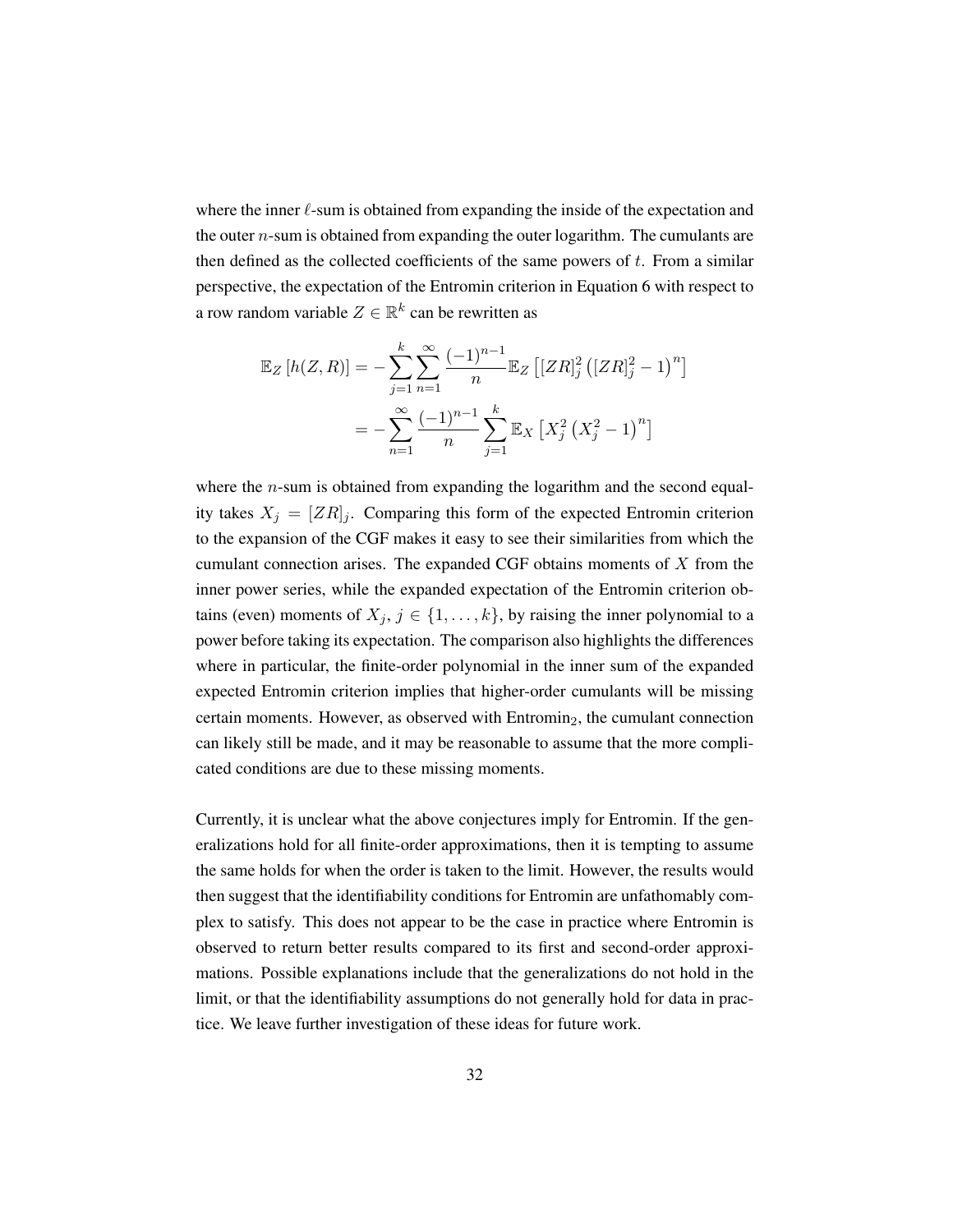# Chapter 4

# Algorithms for orthogonal factor rotations

While the results in [Chapter 3](#page-34-0) provide theoretical guarantees for the factor rotation methods, it is also important to consider the practical aspects and how the procedure in [Section 2.3](#page-24-0) will be implemented. In this chapter, we provide an overview of the two iterative algorithms historically used to implement orthogonal rotations. We also show that Varimax and Entromin<sub>2</sub> have convexity properties that provide them with a practical advantage over Entromin. We end the chapter with a brief comment on the computational complexity of factor rotation methods.

# 4.1 Pairwise optimization algorithm

For early forms of Varimax and Entromin, the objective optimization step (Step 4 of the procedure in [Section 2.3\)](#page-24-0) was originally implemented using what we refer to as the *pairwise optimization algorithm* [\(Kaiser,](#page-74-0) [1958;](#page-74-0) [Nemec and Peron,](#page-74-1) [1979\)](#page-74-1). Each iteration of the algorithm involves iterating through every pair of columns in the input factor matrix and performing multiple smaller two-dimensional rotations that each do not decrease the value of the objective. The algorithm terminates when every two-dimensional optimization problem in a single iteration leaves the columns unchanged. For columns  $X_j \in \mathbb{R}^n$  and  $X_\ell \in \mathbb{R}^n$ , let  $[X_j, X_\ell] \in \mathbb{R}^{n \times 2}$  denote the matrix formed by horizontally stacking the columns. The basic framework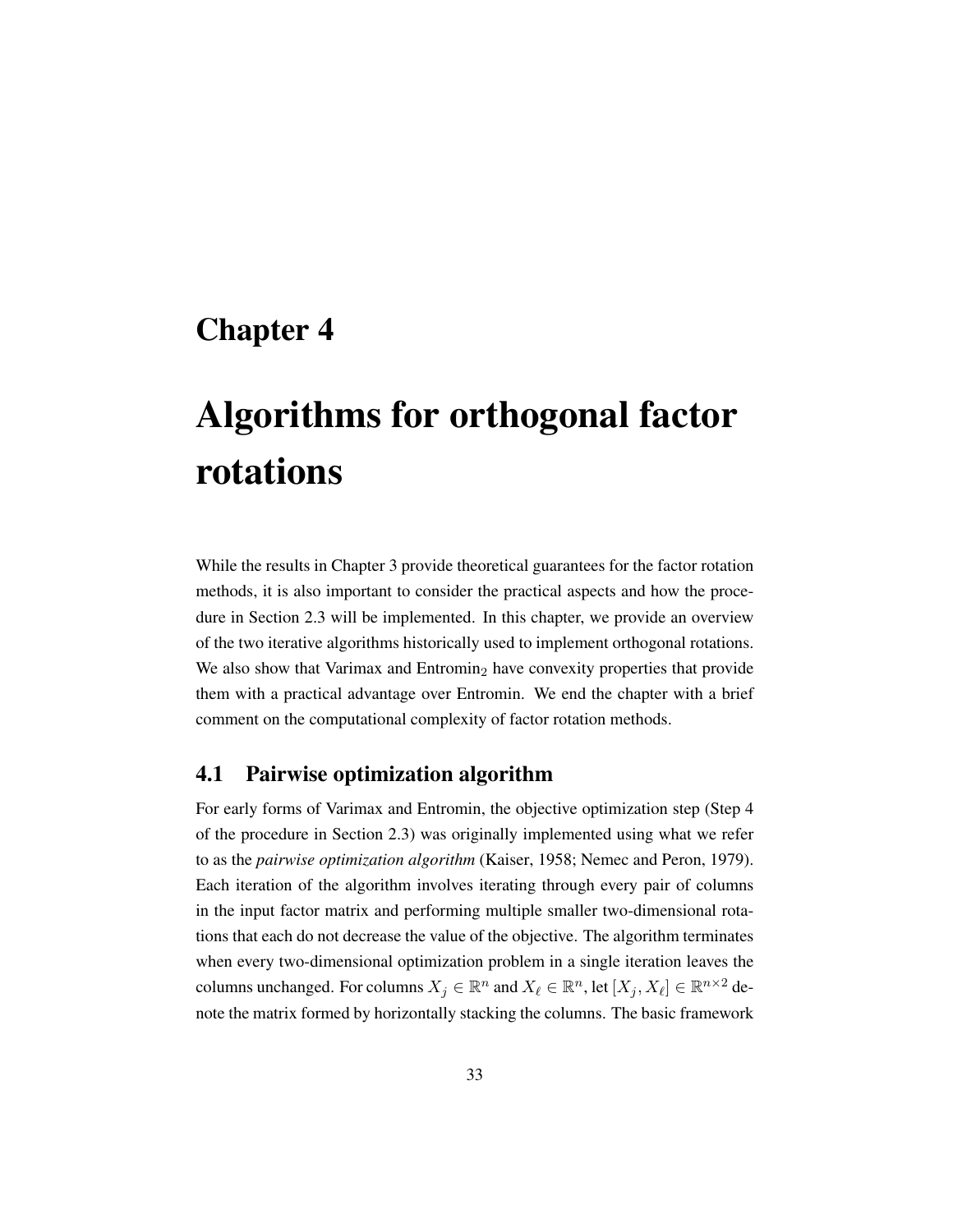of the pairwise optimization algorithm is shown in [Algorithm](#page-51-0) [1.](#page-51-0)

| <b>Algorithm 1:</b> (Naive) pairwise optimization                                                                      |  |  |  |
|------------------------------------------------------------------------------------------------------------------------|--|--|--|
| <b>Input</b> : $n \times k$ matrix X                                                                                   |  |  |  |
| <b>Output:</b> rotated $n \times k$ matrix X                                                                           |  |  |  |
| 1 while not yet converged do                                                                                           |  |  |  |
| <b>foreach</b> pair of columns $(X_j, X_\ell)$ , $j, \ell \in \{1, \ldots, k\}$ , $j < \ell$ <b>do</b><br>$\mathbf{2}$ |  |  |  |
| find optimal rotation matrix $R_{[X_i,X_\ell]};$<br>$\boldsymbol{3}$                                                   |  |  |  |
| 4   $X_j, X_\ell \leftarrow [X_j, X_\ell] R_{[X_j, X_\ell]};$                                                          |  |  |  |
| 5<br>end                                                                                                               |  |  |  |
| 6 end                                                                                                                  |  |  |  |
| 7 return X;                                                                                                            |  |  |  |

<span id="page-51-0"></span>The success of the algorithm hinges on the fact that every pairwise rotation does not decrease the value of the objective, and that any high-dimensional rotation can be represented by a sequence of two-dimensional rotations [\(Richard et al.,](#page-75-4) [2011;](#page-75-4) [Golub and Ortega,](#page-73-1) [2014\)](#page-73-1). The algorithm is considered greedy as it may find a suboptimal rotation for non-convex objectives. It is recommended to run the algorithm multiple times and starting with random initial rotations of the input matrix. However, suboptimal rotations are not a problem for convex objectives like Varimax, and the rotations found even for non-convex objectives like Entromin appear to be quite reasonable in practice. We discuss this point further in [Section 4.3.](#page-54-0)

The two components of the pairwise optimization algorithm that determine its performance are the convergence criterion in Line 1 of [Algorithm](#page-51-0) [1](#page-51-0) and the method of finding the optimal rotation in Line 3. Possible choices for the convergence criteria include the relative increase of the objective and the value of the largest optimal rotation angle across all pairs of columns. Small values suggest convergence for both of these criteria, and so a convergence threshold below which the algorithm terminates can be selected.

For finding the optimal rotation in Line 3, Varimax is advantageous in that a closed form solution for the rotation angle exists [\(Kaiser,](#page-74-0) [1958\)](#page-74-0). For Entromin and its approximations, a line search for the optimal rotation angle is necessary. While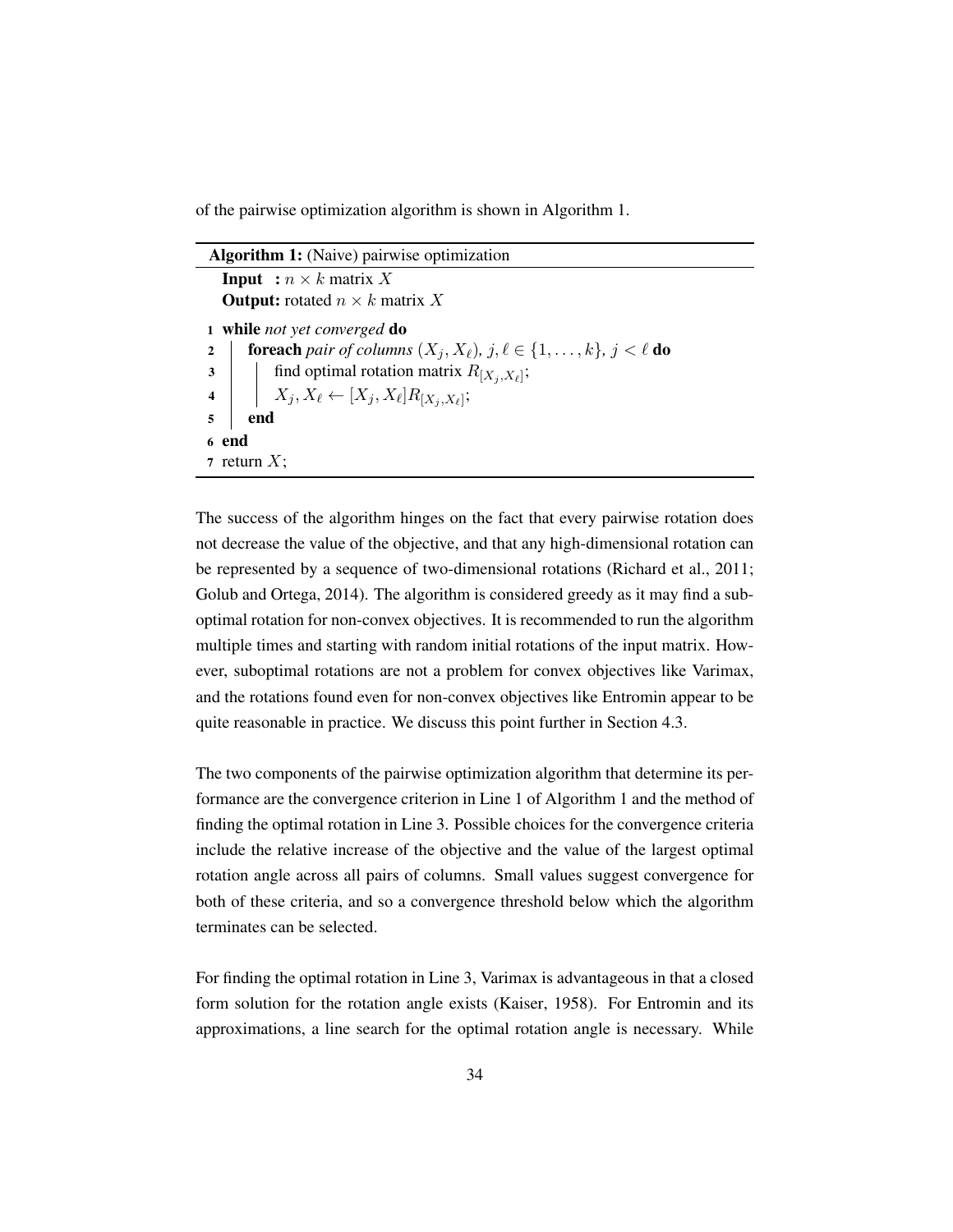early references pre-dating the rise of numerical optimization techniques suggest discretizing and searching a bounded interval for the optimal angle [\(Nemec and](#page-74-1) [Peron,](#page-74-1) [1979\)](#page-74-1), modern techniques such as gradient descent and Newton-Raphson are likely to be more efficient (assuming that the derivatives exist). [Section D.1](#page-101-0) in the Appendix derives the gradients that can be used in these numerical methods.

One change to the pairwise optimization algorithm that we found to generally improve performance is to modify the sequence of column pairs to rotate. The se-quence specified in Line 2 of [Algorithm](#page-51-0) [1](#page-51-0) requires solving  $\frac{k(k-1)}{2}$  optimization problems in every iteration. However, empirically we found that these optimizations are often wasteful as many of these optimizations do not increase the objective by a significant margin. We instead suggest pre-computing the gradient for each pair of columns and selecting the column pair  $(j, \ell)$  with the largest absolute gradient to optimize. After optimizing the pair, the pre-computed gradients of every pair that involves either j or  $\ell$  are updated, which requires at most 2k gradient calculations. The next iteration then chooses the next pair of columns to optimize based on the updated gradients. The modified algorithm is shown in [Algorithm](#page-53-0) [2.](#page-53-0)

While the pairwise optimization algorithm works and is simple to understand, we find that the line search for the optimal angle required by Entromin and Entromin<sub>2</sub> is a major computational bottleneck in obtaining good performance as the objectives appear to have high curvature. Also, modern orthogonal rotation methods are typically implemented using the algorithm discussed in the following section. For these reasons, we do not consider the pairwise optimization algorithm in the empirical analyses in [Chapter 5.](#page-57-0)

## 4.2 Gradient projection algorithm

Most modern orthogonal rotation methods are implemented using the *gradient projection algorithm* [\(Jennrich,](#page-74-2) [2001\)](#page-74-2). The gradient projection algorithm is a form of projected gradient descent where the rotation matrix is first updated by taking a step in the direction of the gradient of the objective, and then projected back onto the orthogonal manifold. The gradient projection algorithm is outlined in [Algorithm](#page-54-1) [3.](#page-54-1)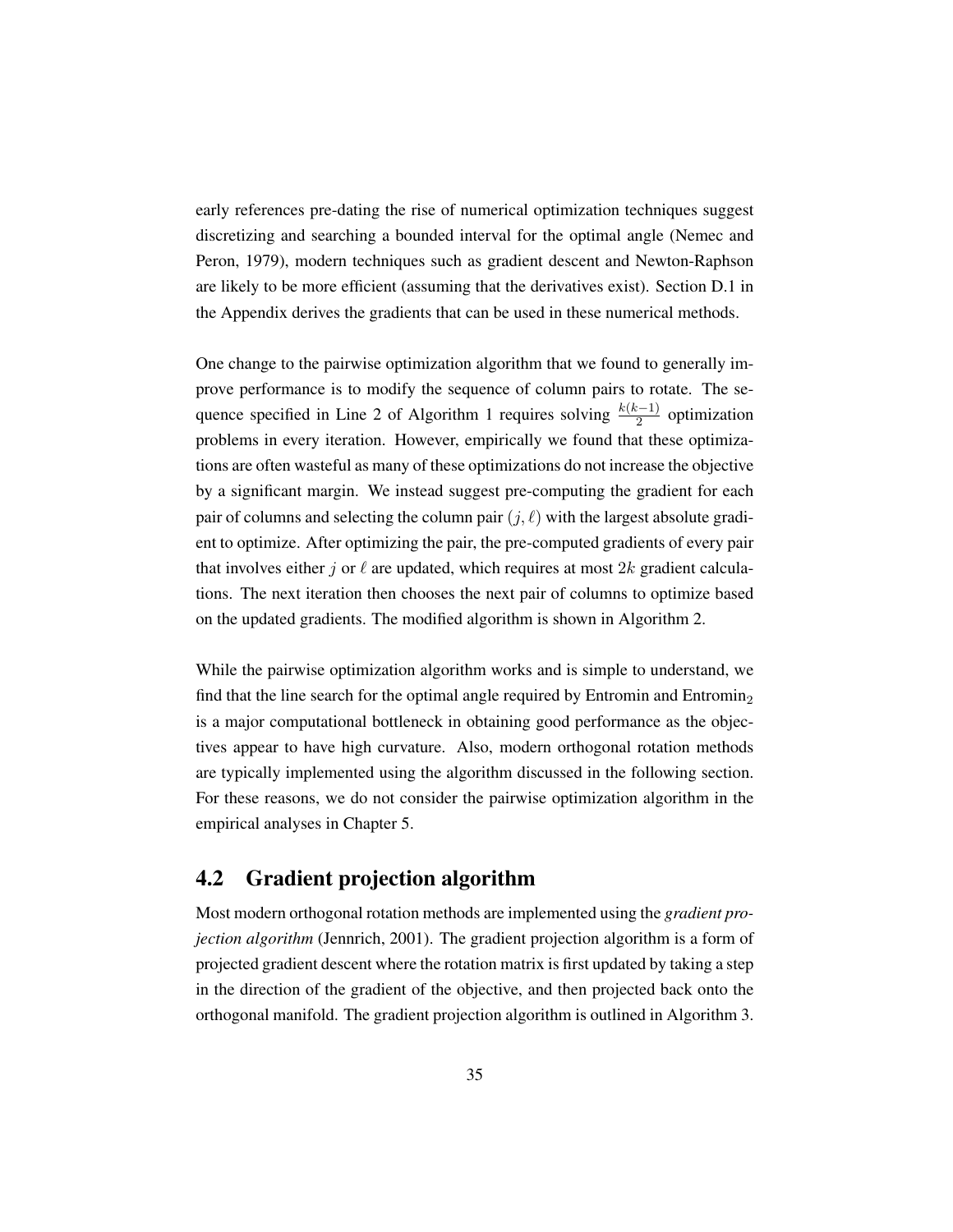Algorithm 2: Pairwise optimization

**Input** :  $n \times k$  matrix X, objective function  $f_X$ **Output:** rotated  $n \times k$  matrix X 1 initialize  $k \times k$  matrix of gradients  $G$ ; 2 foreach *pair of columns*  $(X_j, X_\ell)$ *,*  $j, \ell \in \{1, \ldots, k\}$ *,*  $j < \ell$  *do*<br>
3  $\mid G_{i\ell} \leftarrow \nabla f_{[X_i, X_\ell]}(I_k)$ ; 3  $G_{j\ell} \leftarrow \nabla f_{[X_j,X_{\ell}]}(I_k);$ 4 end 5 while *not yet converged* do 6  $j, \ell \leftarrow \arg \max_{j, \ell} |G_j \ell|;$ <br>
7 find optimal rotation mat 7 | find optimal rotation matrix  $R_{[X_j, X_\ell]};$ 8  $\mid X_j, X_\ell \leftarrow [X_j, X_\ell] R_{[X_j, X_\ell]};$  $9 \mid G_{j\ell} \leftarrow \nabla f_{[X_j,X_\ell]}(I_k);$ 10 **for**  $m \in \{1, ..., k\}$  do 11 **if**  $m > j$  then 12  $\Big|\quad\Big|\quad G_{jm} \leftarrow \nabla f_{[X_j,X_m]}(I_k);$  $13$  end 14 if  $m < \ell$  then 15  $\Big|\qquad\Big|\qquad G_{m\ell} \leftarrow \nabla f_{[X_m,X_\ell]}(I_k);$ 16 **end** 17 end 18 | return  $X$ ; 19 end

<span id="page-53-0"></span>The key steps of [Algorithm](#page-54-1) [3](#page-54-1) include the update step in Line 5 and the projection step in Line 6. Projection of the updated matrix  $R + \alpha G$  onto the orthogonal group (a Stiefel manifold) is performed using the products of the SVD [\(Manton,](#page-74-3) [2002\)](#page-74-3). As the projected matrix may actually lead to a decrease in the objective if the step size  $\alpha$  is too large, the update and projection steps are repeated with a continually halved step size until the resulting projected matrix increases the objective.

Although the SVD step can be a computational bottleneck for matrices with large numbers of columns, the gradient projection algorithm is favoured over the pairwise optimization algorithm as it generally requires much fewer iterations to converge in practice and is therefore faster. Like the pairwise optimization algorithm, the performance is dependent on the convergence criterion in Line 2. Possible op-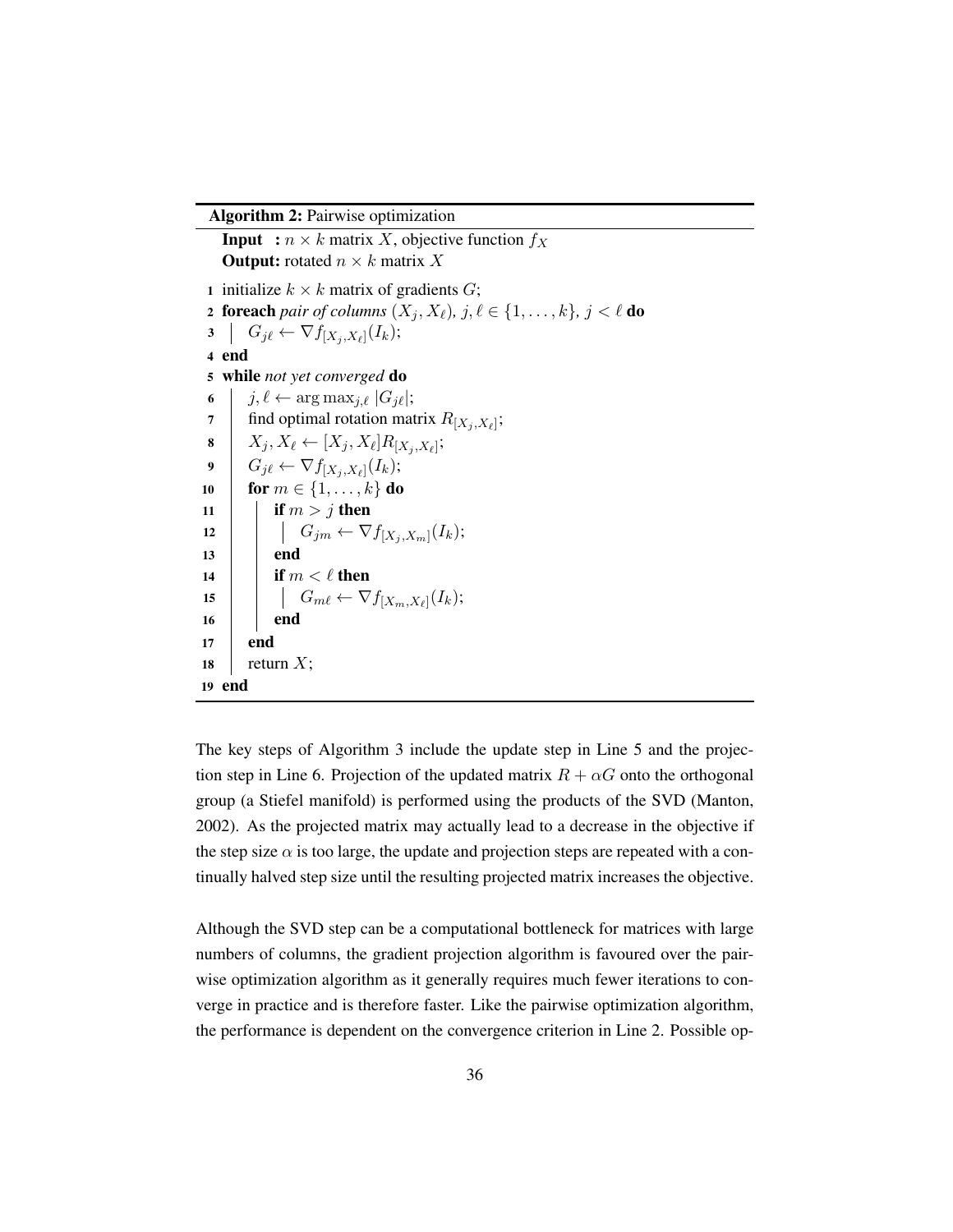Algorithm 3: Gradient projection

**Input** :  $n \times k$  matrix X, step size  $\alpha$ , objective function  $f_X$ **Output:** rotated  $n \times k$  matrix  $XR$ 1 initialize rotation matrix  $R$ ; 2 while *not yet converged* do  $3$  compute gradient  $G$ ; 4 loop  $\mathfrak{s}$  |  $U, D, V \leftarrow \text{SVD}(R + \alpha G);$ 6  $R' \leftarrow UV^T;$  $\begin{array}{c|c} \mathbf{7} & \mathbf{1} \end{array}$  if  $f_X(R) \leq f_X(R')$  then  $\begin{array}{c|c} \hline \textbf{8} & \textbf{8} & \textbf{8} \end{array}$   $\begin{array}{|c|c|c|c|c|} \hline \textbf{8} & \textbf{8} & \textbf{8} & \textbf{8} & \textbf{8} & \textbf{8} & \textbf{8} & \textbf{8} & \textbf{8} & \textbf{8} & \textbf{8} & \textbf{8} & \textbf{8} & \textbf{8} & \textbf{8} & \textbf{8} & \textbf{8} & \textbf{8} & \textbf{8} & \textbf{8} & \textbf{8} & \textbf{8} & \textbf{8}$  $9 \mid \cdot \cdot \cdot \cdot \cdot$  break; 10 **end** 11  $\alpha \leftarrow \alpha/2;$  $12$  end 13 end 14 return  $XR$ ;

<span id="page-54-1"></span>tions for the criterion include the relative increase in the objective and the relative change in the size of the gradient G. However, our experimental results suggest that the step size is also a critical factor for the performance. Too small of a step size results in slow convergence, while too large of a step size results in many iterations of the inner loop. For objectives that have particular convexity properties like in the case of Varimax and Entromin<sub>2</sub>, there is theory that allows for a modification to [Algorithm](#page-54-1) [3](#page-54-1) that resolves the issue of picking a step size. We discuss the advantage of convexity in the following section and conduct a thorough empirical analysis of the factors relevant to convergence in [Section 5.1.1](#page-58-0) and [Section 5.1.2.](#page-59-0)

### <span id="page-54-0"></span>4.3 Convexity

Optimizing convex objective functions are ideal as the convexity guarantees that any local solution is also a global solution. As an added bonus for gradient projection algorithms, it can be shown that a convex objective resolves the issue of having to pick a step size, which is necessary for achieving a reasonable convergence speed and can be difficult and problem dependent. [Jennrich](#page-74-2) [\(2001\)](#page-74-2) showed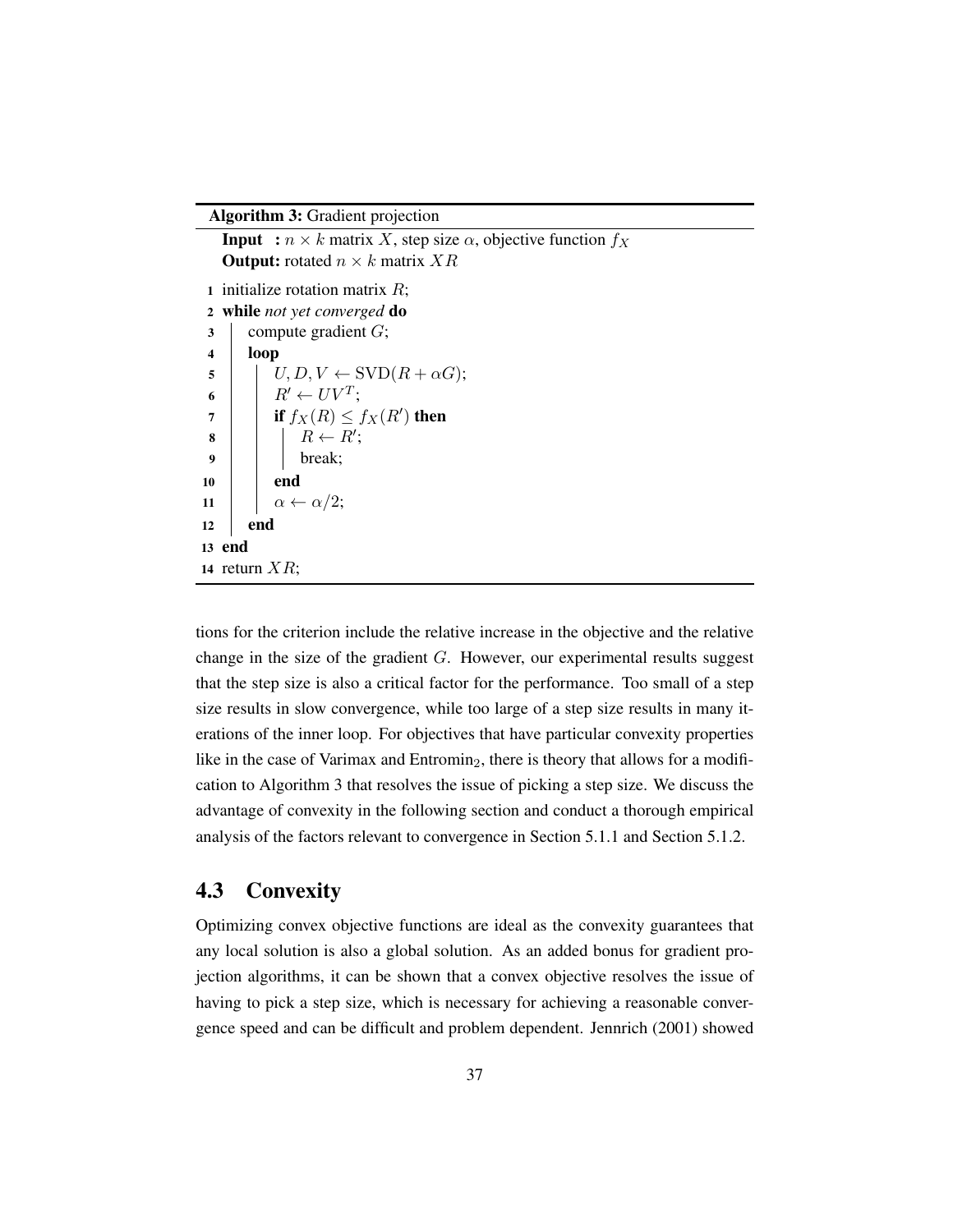that if the objective function is convex and differentiable over the set

$$
\mathcal{B}(n,k) = \left\{ X \in \mathbb{R}^{n \times k} : \|X\|_F \le \sqrt{k} \right\}
$$

where  $||X||_F$  is the Frobenius norm of X, then [Algorithm](#page-54-1) [3](#page-54-1) can be modified to not depend on any step size  $\alpha$ . The modified algorithm for a convex objective is shown in [Algorithm](#page-55-0) [4.](#page-55-0)

| <b>Algorithm 4:</b> Gradient projection for convex objective |  |  |  |  |
|--------------------------------------------------------------|--|--|--|--|
| <b>Input</b> : $n \times k$ matrix X                         |  |  |  |  |
| <b>Output:</b> rotated $n \times k$ matrix XR                |  |  |  |  |
| 1 initialize rotation matrix $R$ ;                           |  |  |  |  |
| 2 while not yet converged do                                 |  |  |  |  |
| compute gradient $G$ ;<br>3                                  |  |  |  |  |
| 4   $U, D, V \leftarrow \text{SVD}(G);$                      |  |  |  |  |
| $R \leftarrow UV^T$ ;<br>$\overline{5}$                      |  |  |  |  |
| 6 end                                                        |  |  |  |  |
| 7 return $XR$ ;                                              |  |  |  |  |

<span id="page-55-0"></span>[Jennrich](#page-74-2) [\(2001\)](#page-74-2) also showed that the Quartimax objective (equivalent to the Vari-max objective by [Proposition](#page-36-1) [1\)](#page-36-1) is convex over  $\mathcal{B}(k, k)$ . Note that  $\mathcal{B}(k, k)$  is a superset of the set of orthogonal rotation matrices and that [Jennrich'](#page-74-2)s proof for the above result does not actually depend on the specification of  $\beta$ . Hence, we show that the objective for Entromin<sub>2</sub> is convex over the smaller set

$$
\mathcal{B}_{\mathcal{O}}(k) = \left\{ X \in \mathbb{R}^{k \times k} : \|X\|_F \le \sqrt{k}, \ |X_{ij}| \in [0,1], \ i, j \in \{1, \dots, k\} \right\}
$$

and therefore is compatible with [Algorithm](#page-55-0) [4.](#page-55-0)

<span id="page-55-1"></span>Proposition 10. *Let the Entromin*<sup>2</sup> *criterion be defined as in [Equation 13.](#page-37-2) If the* matrix  $U$  has orthonormal columns, then the second-order objective  $f_U^{h_2}$  defined *as in [Equation 11](#page-35-0) is convex over the set*  $\mathcal{B}_{\mathcal{O}}(k)$ *.* 

The proof of [Proposition 10](#page-55-1) is given in [Section A.7](#page-94-2) in the Appendix.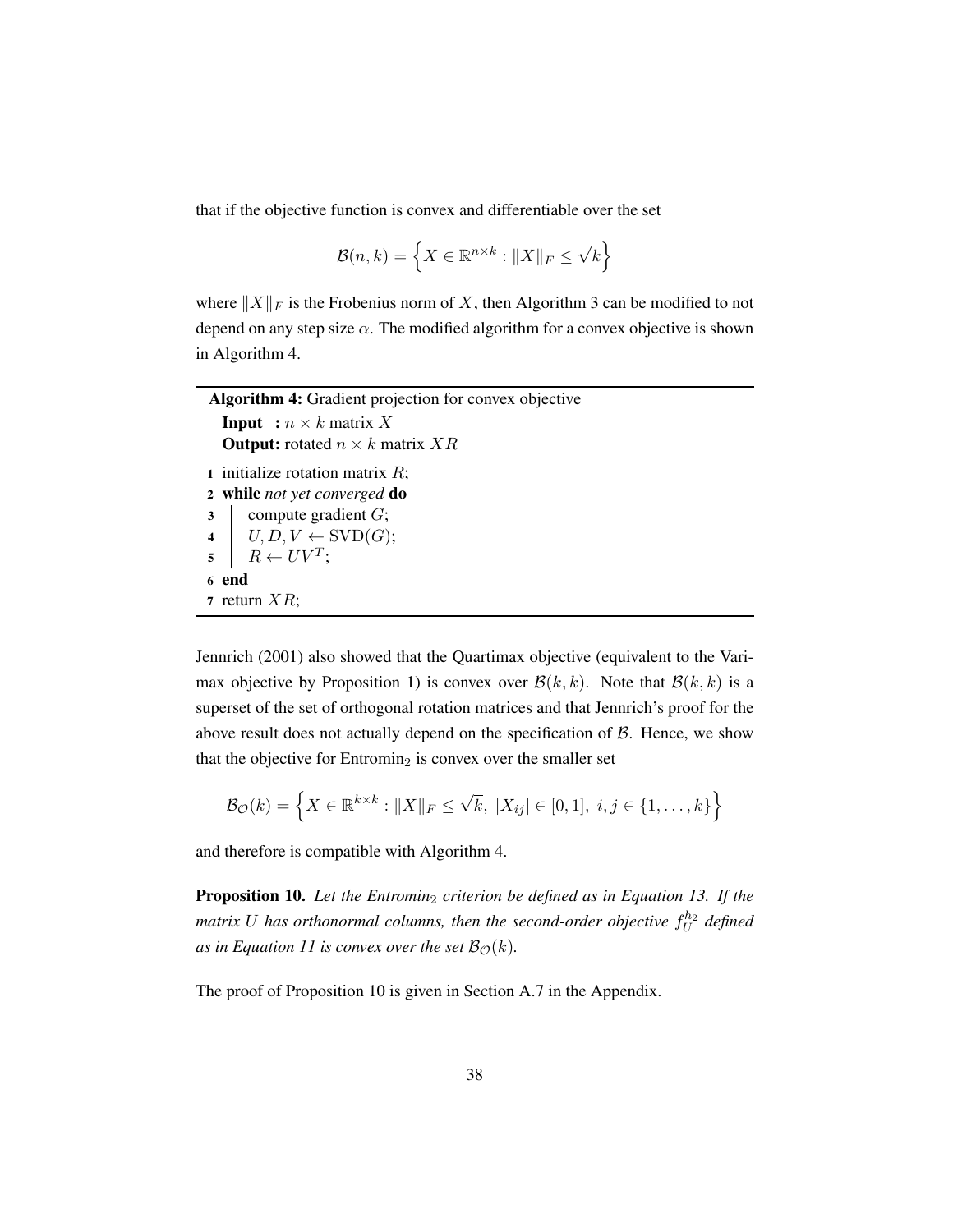Note that while the Entromin<sub>2</sub> objective is convex, the objective for Entromin itself is not convex. Despite resembling the sum of negative entropy functions of the form  $x \mapsto x \log x$  which is well-known to be convex [\(Rao,](#page-75-5) [1984\)](#page-75-5), the squared values in the Entromin objective results in the loss of convexity. This can be verified empirically where implementing Entromin using [Algorithm](#page-55-0) [4](#page-55-0) does not appear to lead to convergence. However, we conjecture that any solution in a locally convex neighbourhood is a global solution and that the multiple solutions are restricted to column permutations and sign-flips. This may explain why the greedy pairwise optimization algorithm tends to work well for Entromin even when its objective is non-convex, where the pairwise optimization algorithm stays in the neighbourhood of one local solution until convergence. Due to time constraints on this thesis, we leave investigating this potential property as future work.

### 4.4 Computational complexity

We briefly comment on the computational complexity of [Algorithm](#page-54-1) [3](#page-54-1) and [Algo](#page-55-0)[rithm](#page-55-0) [4.](#page-55-0) Based on the gradients derived in [Section D.2](#page-104-0) in the Appendix, assume that computing the gradient G is  $\mathcal{O}(n^2k)$  where  $\mathcal O$  denotes big-O notation. Assume that computing the SVD is  $\mathcal{O}(k^3)$  [\(Vasudevan and Ramakrishna,](#page-76-2) [2019\)](#page-76-2), as is projecting the updated matrix back onto the orthogonal manifold. Then the complexity of each iteration is approximately  $\mathcal{O}(n^2k + k^3)$  for [Algorithm](#page-55-0) [4](#page-55-0) and  $\mathcal{O}(n^2k + tk^3)$ for [Algorithm](#page-54-1) [3](#page-54-1) where  $t$  is the number of iterations to find an appropriate step size. Therefore, it is expected that each iteration of [Algorithm](#page-54-1) [3](#page-54-1) may take at least as long as each iteration of [Algorithm](#page-55-0) [4](#page-55-0) to complete, if not longer.

In practice, we generally have  $k \ll n$  and  $t < 10$ . It is then expected that [Algo](#page-54-1)[rithm](#page-54-1) [3](#page-54-1) and [Algorithm](#page-55-0) [4](#page-55-0) scale similarly with the size of the input matrix. Therefore, when comparing factor rotation methods, it may be more informative to compare the number of iterations that a method takes to converge rather than the measured wall time. We report the number of iterations until convergence for most of the empirical analyses we conduct in [Chapter 5.](#page-57-0)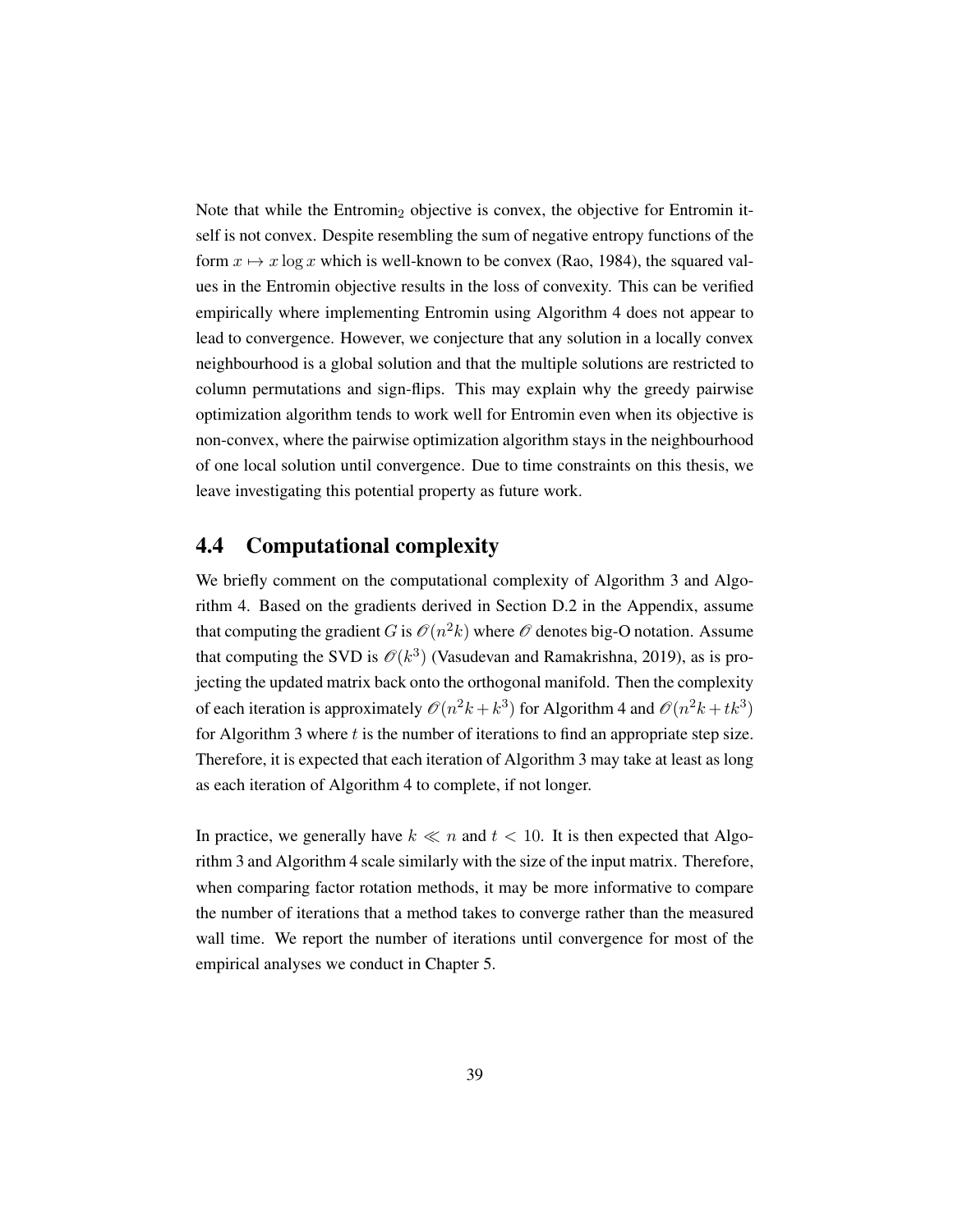# <span id="page-57-0"></span>Chapter 5

# Empirical analyses of Entromin

In this chapter, we empirically study the factor rotation methods and orthogonal rotation algorithms discussed in previous chapters on simulated and real datasets. We start by investigating specific properties of interest on simple simulated datasets before evaluating the overall performance on a dataset of New York Times articles. The R code used in the analyses discussed in this chapter can be found on the [GitHub repository](https://github.com/chiukenny/MScThesis-entromin) for this thesis.<sup>[2](#page-57-1)</sup>

Unless otherwise specified, Varimax and Entromin<sub>2</sub> is implemented using [Algo](#page-55-0)[rithm](#page-55-0) [4](#page-55-0) and Entromin is implemented using [Algorithm](#page-54-1) [3](#page-54-1) with an initial step size of one. A threshold of  $10^{-5}$  is used for soft-thresholding zeros.

## 5.1 Simulated datasets

We start our analysis of the gradient projection algorithm and of Varimax, Entromin and Entromin<sub>2</sub> on simple and intuitive simulated datasets. [Section 5.1.1](#page-58-0) examines the effect of the convergence criterion on the performance of the gradient projection algorithm, [Section 5.1.2](#page-59-0) examines the effect of the initial step size in [Algorithm](#page-54-1) [3](#page-54-1) on Entromin, and [Section 5.1.3](#page-61-0) compares the sparsity of the output for the three factor rotation methods.

<span id="page-57-1"></span><sup>2</sup> <https://github.com/chiukenny/MScThesis-entromin>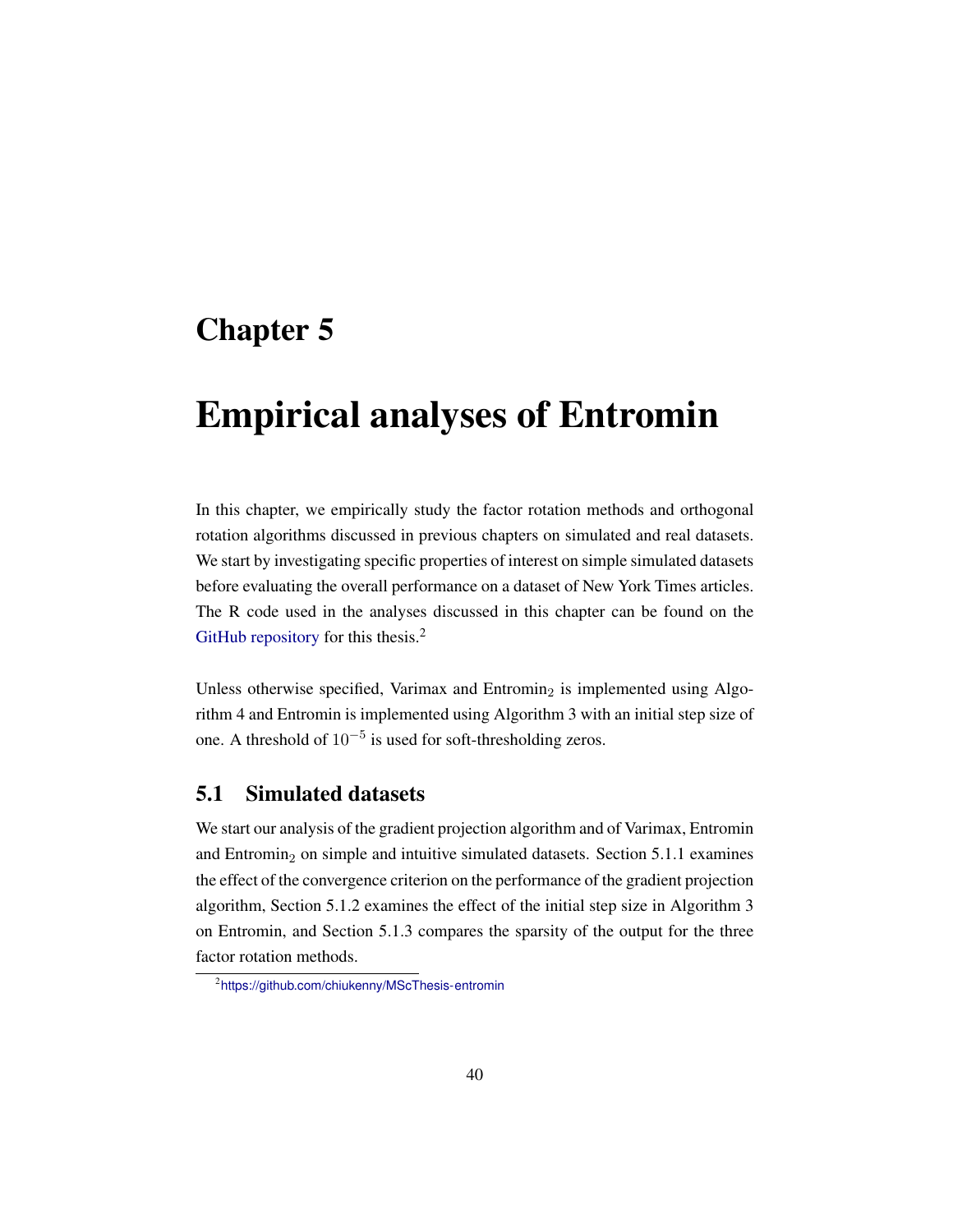#### <span id="page-58-0"></span>5.1.1 Convergence criterion analysis

We evaluate the effect of various parameters on the convergence of the gradient projection algorithms [\(Algorithm](#page-54-1) [3](#page-54-1) and [Algorithm](#page-55-0) [4\)](#page-55-0). For simplicity, we consider a simulated Gaussian dataset A with  $n = 50,000$  rows and  $d = 20$  columns where

$$
A_{ij} = B_{ij} X_{ij} ,
$$
  
\n
$$
B_{ij} \sim \text{Bernoulli}(0.5) ,
$$
  
\n
$$
X_{ij} \sim \text{Normal}(0, 1)
$$

for all  $i \in \{1, \ldots, n\}$  and  $j \in \{1, \ldots, d\}$ . For the rotation procedure described in [Section 2.3,](#page-24-0) we take  $k = d$  principal components and do not apply the normalization and centering steps. The sparsity induced by  $B_{ij}$  ensures that there are non-trivial rotations of the principal components that are more optimal than others.

We first examine the effect of the choice of the convergence criterion. Let  $\varepsilon > 0$ be a tolerance parameter. We consider the following two criteria in particular:

 $(C_1)$  The relative increase in the sum of singular values. Let  $D^{(t)}$  denote the singular value matrix  $D$  obtained in iteration  $t$  of either algorithm. Then the algorithm is considered to have converged if

$$
\frac{\sum_{j=1}^k D_{jj}^{(t)}}{\sum_{j=1}^k D_{jj}^{(t-1)}} < 1 + \varepsilon.
$$

The sum of singular values of a matrix G is equal to  $||G||_F^2$  and so this convergence criterion is a measure of the change in the gradient. The algorithm is then considered to have converged if the overall change in the gradient is below a certain threshold in between iterations. Note that this is the convergence criterion used by the Varimax implementation in base R.

 $(C_2)$  The relative change in the objective. Let X denote the input matrix to rotate, and let  $R^{(t)}$  denote the rotation matrix obtained in iteration t of either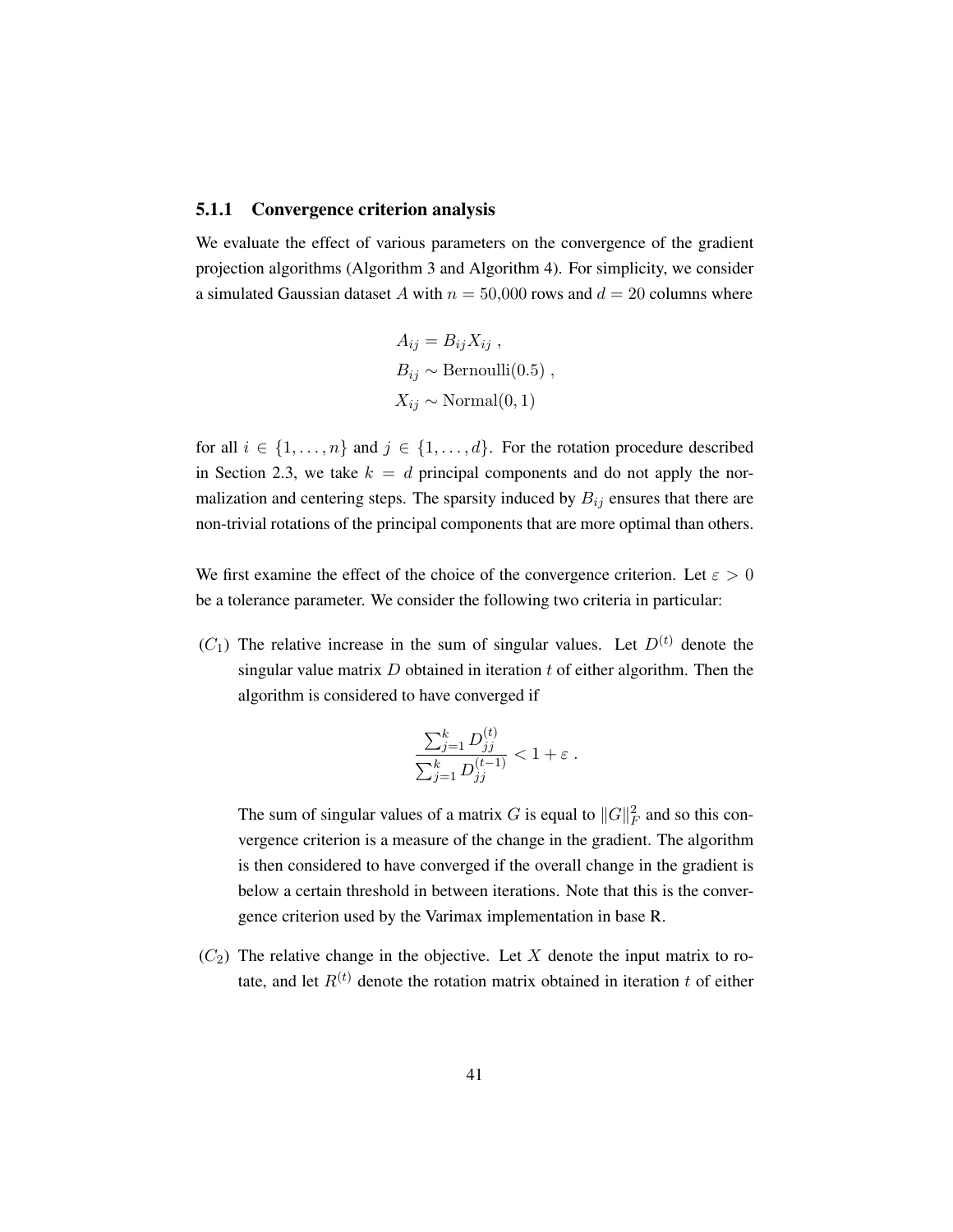algorithm. Then the algorithm is considered to have converged if

$$
\max\left\{\frac{f_X(R^{(t)})}{f_X(R^{(t-1)})}, \frac{f_X(R^{(t-1)})}{f_X(R^{(t)})}\right\} < 1 + \varepsilon.
$$

The maximum is used to allow for objective functions  $f_X$  that can take on negative values.

To allow for a fair comparison, we set  $\varepsilon = 10^{-5}$  for all methods. Also, note that  $C_2$ is sensitive to the scale of the gradient relative to the objective value. In particular, the Entromin<sub>2</sub> objective has a very large objective value relative to the gradient because of the constant term in the criterion that scales with the number of columns (when  $U$  has orthonormal columns). While this is generally not an issue in practice as the size of  $\varepsilon$  can be adjusted accordingly, it can make comparisons between methods difficult where we set  $\varepsilon$  to the same value across methods. Without being considerate of the problem, the  $C_2$  criterion will prematurely terminate the algorithm as can be seen in [Table 4](#page-107-0) in the Appendix. For this reason, we drop off all constants from the objective when evaluating the  $C_2$  criterion.

[Table 2](#page-60-0) shows the results for the three factor rotation methods over 100 randomly generated datasets. For each rotation method, the mean value of the objectives, the mean ( $\pm$  one standard deviation) number of recovered soft zeros, and the mean ( $\pm$ one standard deviation) number of iterations until convergence appear to be similar regardless of the convergence criterion used. Therefore, we use the  $C_1$  convergence criterion in all of our following analyses to align with base R's Varimax implementation. Comparing across methods, Entromin achieves a notably higher number of soft zeros in the rotated principal components although also requiring more iterations for convergence.

#### <span id="page-59-0"></span>5.1.2 Step size analysis

We next investigate the effect of the initial step size in [Algorithm](#page-54-1) [3](#page-54-1) for Entromin. In each iteration, the rotation matrix is updated by taking a step in the direction of the gradient. However, too large of a step may result in a rotation matrix that decreases the objective, and so the step size is repeatedly halved until the objective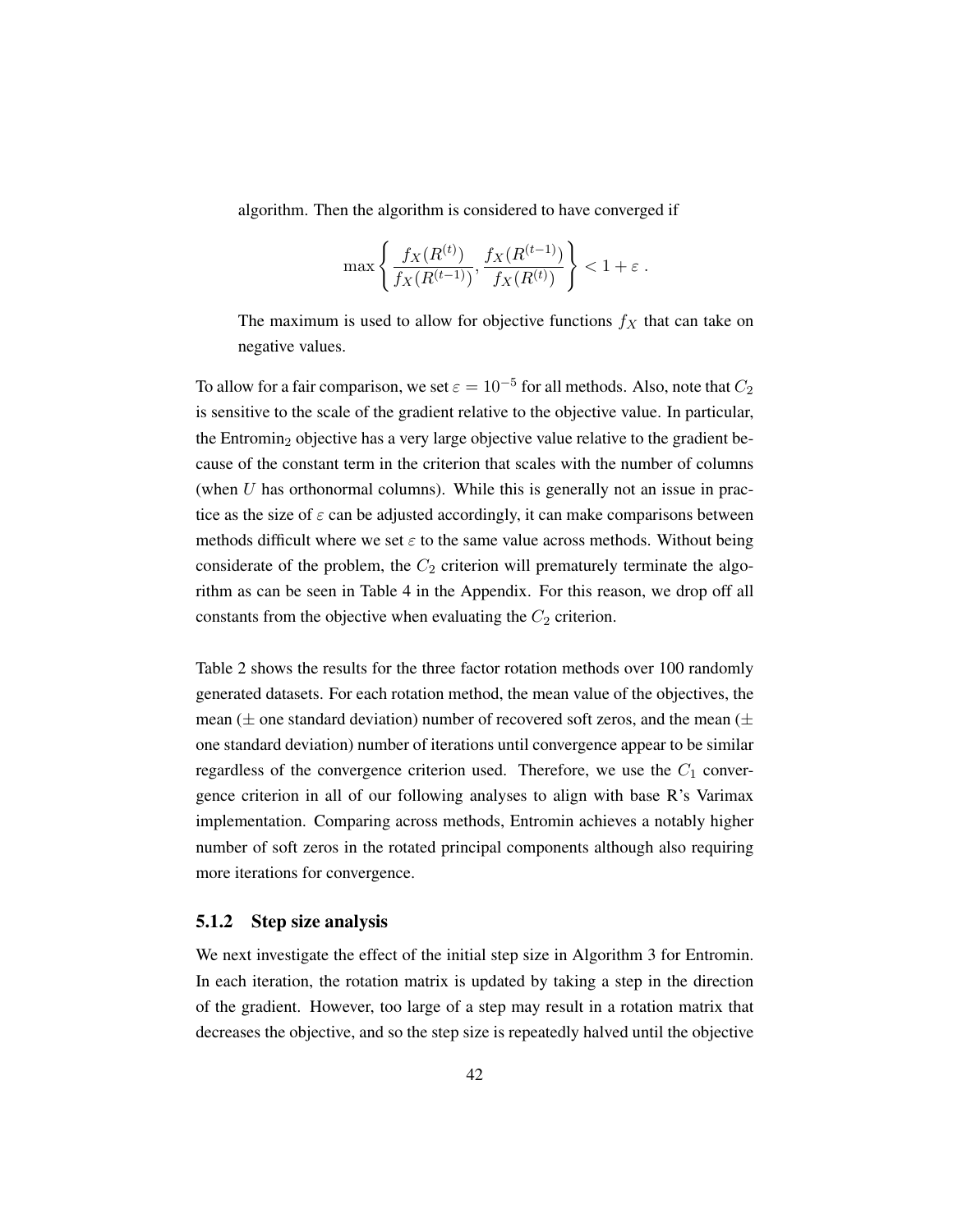<span id="page-60-0"></span>

|          |                | $v' \times 10^3$ | $h'_2 \times 10^3$ | $\boldsymbol{h}$ | Soft zeros        | <b>Iterations</b> |
|----------|----------------|------------------|--------------------|------------------|-------------------|-------------------|
| Var.     |                |                  |                    |                  |                   |                   |
|          | $C_1$          | 2.400            | $-4.800$           | 187.987          | $41,238 \pm 2103$ | $18 \pm 3$        |
|          | C <sub>2</sub> | 2.400            | $-4.800$           | 187.987          | $41,207 \pm 2097$ | $17 \pm 3$        |
| $E$ ntr. |                |                  |                    |                  |                   |                   |
|          | $C_1$          | 2.400            | $-4.800$           | 187.987          | $41,223 \pm 2107$ | $22 \pm 3$        |
|          | C <sub>2</sub> | 2.400            | $-4.800$           | 187.987          | $41,189 \pm 2114$ | $21 \pm 3$        |
| Entr.    |                |                  |                    |                  |                   |                   |
|          | $C_1$          | 2.398            | $-4.796$           | 187.966          | $98,173 \pm 4926$ | $73 \pm 13$       |
|          | $C_2$          | 2.398            | $-4.796$           | 187.966          | $97,562 \pm 4815$ | $72 \pm 13$       |
|          |                |                  |                    |                  |                   |                   |

Table 2: Results from the convergence criteria analysis over 100 simulated sparse Gaussian datasets  $A \in \mathbb{R}^{50,000 \times 20}$ .  $C_1$  and  $C_2$  are the sum of singular values and the relative objective increase criteria, respectively. The mean values of the Varimax, Entromin<sub>2</sub> and Entromin criteria with constant terms dropped are denoted by  $v'$ ,  $h'_2$  and h, respectively. (Standard deviations are not shown due to being orders of magnitude smaller.) The rounded mean  $\pm$  one standard deviation number of soft zeros (threshold  $10^{-5}$ ) in the 20 rotated principal components and number of iterations until convergence are also shown.

finally increases. We run Entromin on one simulated dataset from [Section 5.1.1](#page-58-0) but with two different initial step sizes. [Figure 4](#page-61-1) shows how the value of the Entromin criterion and the step size changes across iterations for both runs. The first run (dashed line) starts with an initial step size of  $\alpha_0 = 1$  but immediately decreases to  $\alpha_1 = 2^{-4} = 0.0625$  on the first iteration, after which it remains constant until the algorithm converges after 92 iterations. The second run (solid line) starts with an initial step size of  $\alpha_0 = 0.1$  and remains constant until the 12<sup>th</sup> iteration where the step size halves to  $\alpha_{12} = 0.05$ . The second run converges after 53 iterations. The final value of the objective is roughly the same for both runs.

Even though the first run started with a larger step size, the large step size could not be maintained and resulted in many more iterations compared to the second run. The key conclusions here are that the initial step size may have a significant impact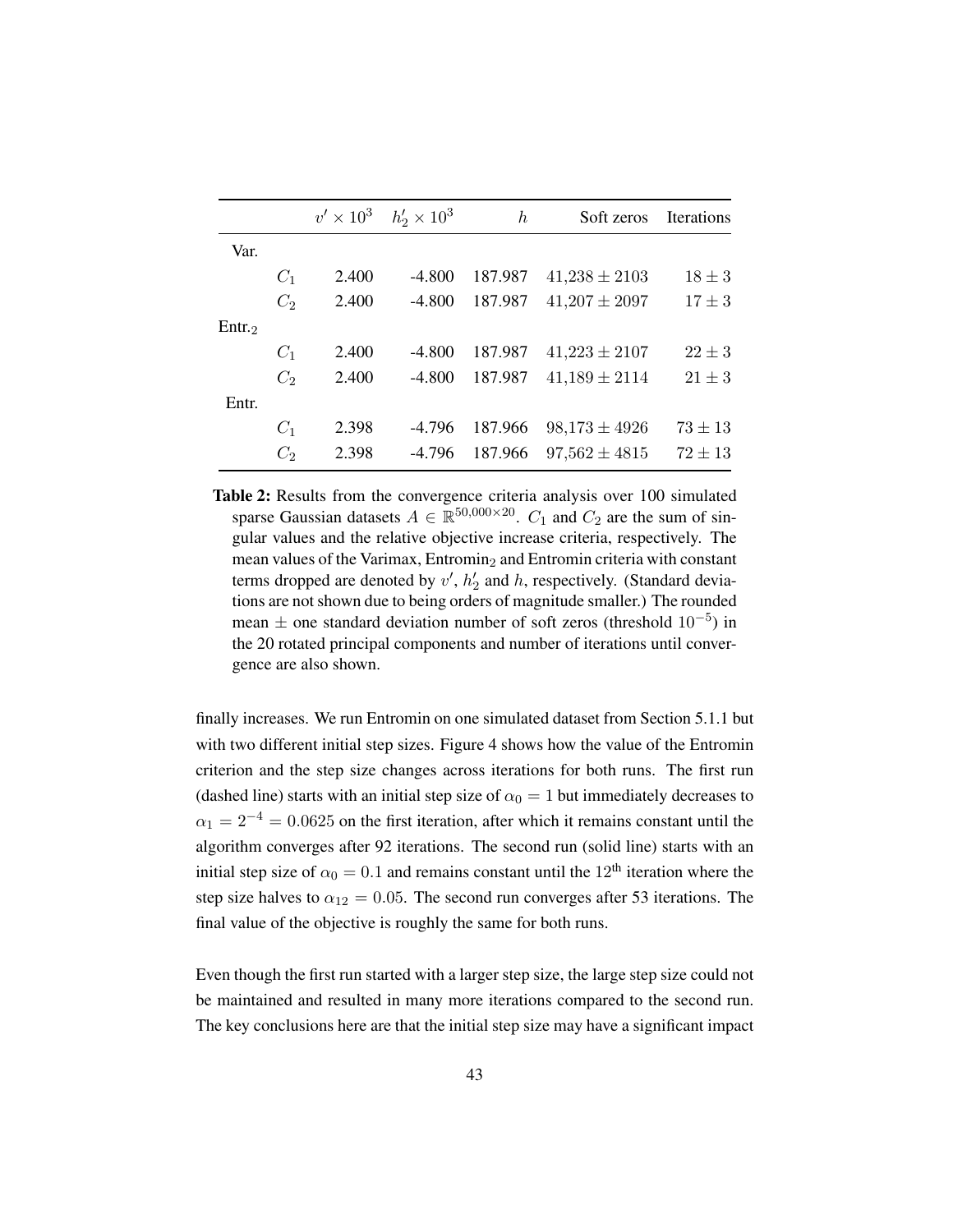<span id="page-61-1"></span>

**Figure 4:** The value of the Entromin criterion  $h$  and the step size (colour) in the gradient projection algorithm as they change across iterations for two Entromin runs on a simulated sparse Gaussian dataset  $A \in \mathbb{R}^{50,000 \times 20}$ . Run 1 (dashed line) starts with an initial step size of  $\alpha_0 = 1$  and Run 2 (solid line) starts with an initial step size of  $\alpha_0 = 0.1$ . (Best viewed in colour.)

on the runtime of the algorithm, and that choosing the optimal initial step size may not be easy without experimenting. The results observed in this particular example may suggest that obtaining a new step size by halving the current step size is overly conservative and that decreasing the current step size by some fixed amount would fair better. However, choosing the amount to decrease by is then another problem on its own. A line search for the optimal step size may be possible and is one direction of research that we leave for future work. If the performance of the algorithm is an important point of consideration, it is recommended to first try various values for the initial step size and take the best performing one.

#### <span id="page-61-0"></span>5.1.3 Sparsity analysis

We evaluate the sparsity quality of the factor rotation methods on a small, simulated Gaussian dataset A with  $n = 1000$  rows and  $d = 3$  columns that is generated through the following procedure: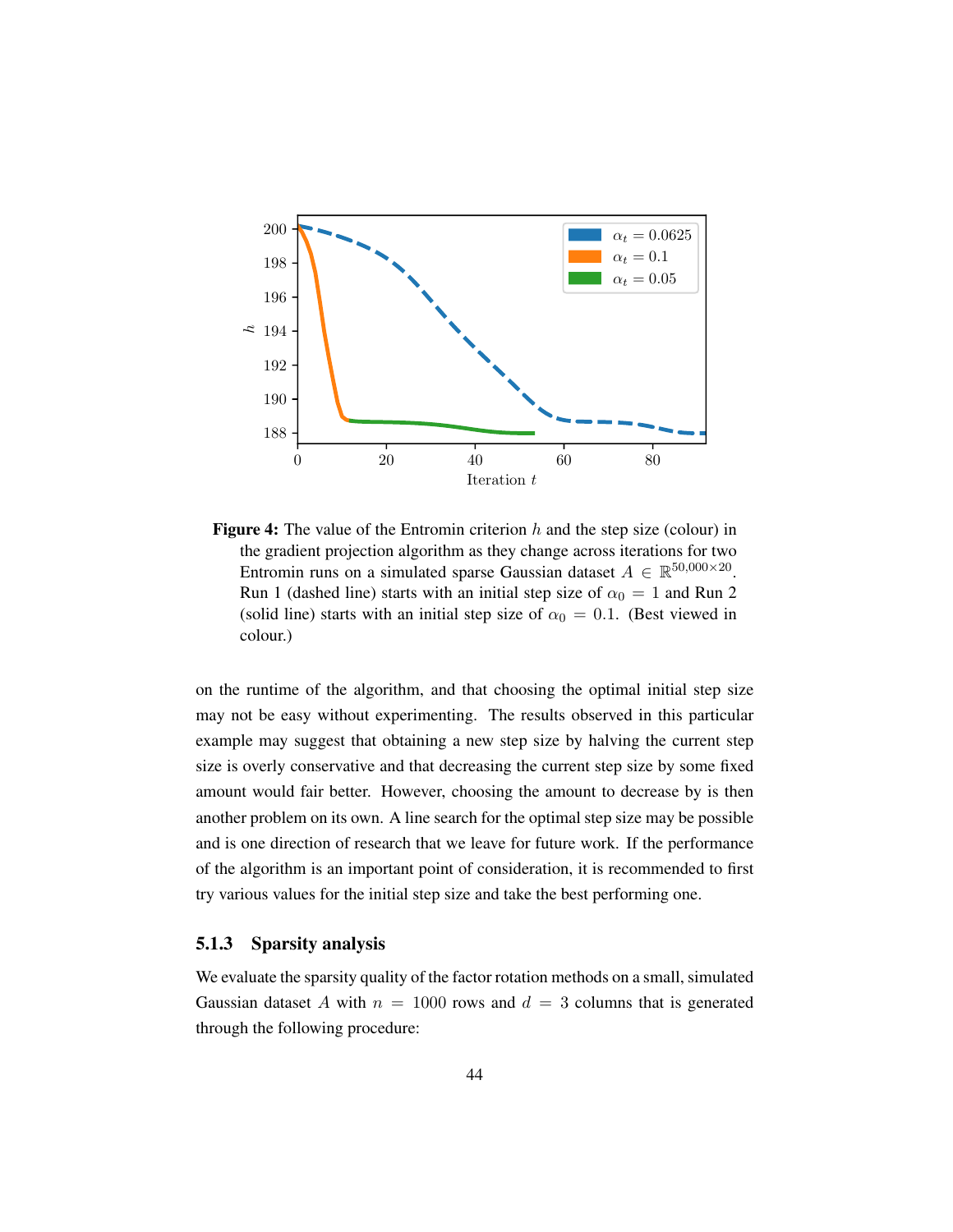- 1. generate  $n \times d$  standard normal random variables  $X_{ij}$  for  $i \in \{1, \ldots, n\}$  and  $j \in \{1, 2, 3\};$
- 2. generate  $n \times (d-1)$  Bernoulli $(p)$  random variables  $B_{ij}$  where  $p \in [0, 1]$  for  $i \in \{1, ..., n\}$  and  $j \in \{1, 2\}$ ; finally,
- 3. take  $A_{ij} = B_{ij} X_{ij}$  for  $j \in \{1, 2\}$  and  $A_{ij} = X_{ij}$  for  $j = 3$ .

The dataset A generated through this particular procedure resembles a spherical Gaussian cluster with perpendicular radial streaks on a two-dimensional subspace. When the dataset is fed into the rotation procedure described in [Section 2.3](#page-24-0) (without the normalization and centering steps), the leading  $k = 2$  principal components resemble a two-dimensional Gaussian cluster with a streak that generally aligns with the  $x$ -axis when plotted (SVD is able to find relatively sparse components in this example due to the simple construction). We apply a random rotation to the principal components and evaluate the methods depending on how well they can visually recover the sparse structure. Depending on the sparsity parameter  $p$ , the signal from the points in the streak may be weak compared to the noise from the Gaussian cluster and may make recovery of the sparse structure difficult.

[Figure 5](#page-63-0) shows the two principal components as well as the rotated components for Varimax, Entromin<sub>2</sub> and Entromin for  $p \in \{0.3, 0.4, 0.5\}$ . As discussed in [Section 5.1.1,](#page-58-0) all three rotation methods use the sum of singular value convergence criterion ( $C_1$ ) with  $\varepsilon = 10^{-5}$  for a fair comparison. Convergence details for the three methods are provided in [Section E.2](#page-107-1) in the Appendix. For all  $p$ , it can be seen that the rotation found by Varimax and Entromin<sub>2</sub> are very similar. It can also be seen that Entromin tends to align the streak more closely with the axis compared to the other two methods. For  $p = 0.3$ , none of the three methods are able to align the streak with the axis. For  $p = 0.4$ , Entromin can be considered a success or very close while the other two methods still have room for improvement. For  $p = 0.5$ , all three methods are able to align the streak with the axis.

We also quantitatively evaluate the sparsity by counting the number of soft zeros in the rotated principal components. [Figure 6](#page-64-0) shows the mean and standard de-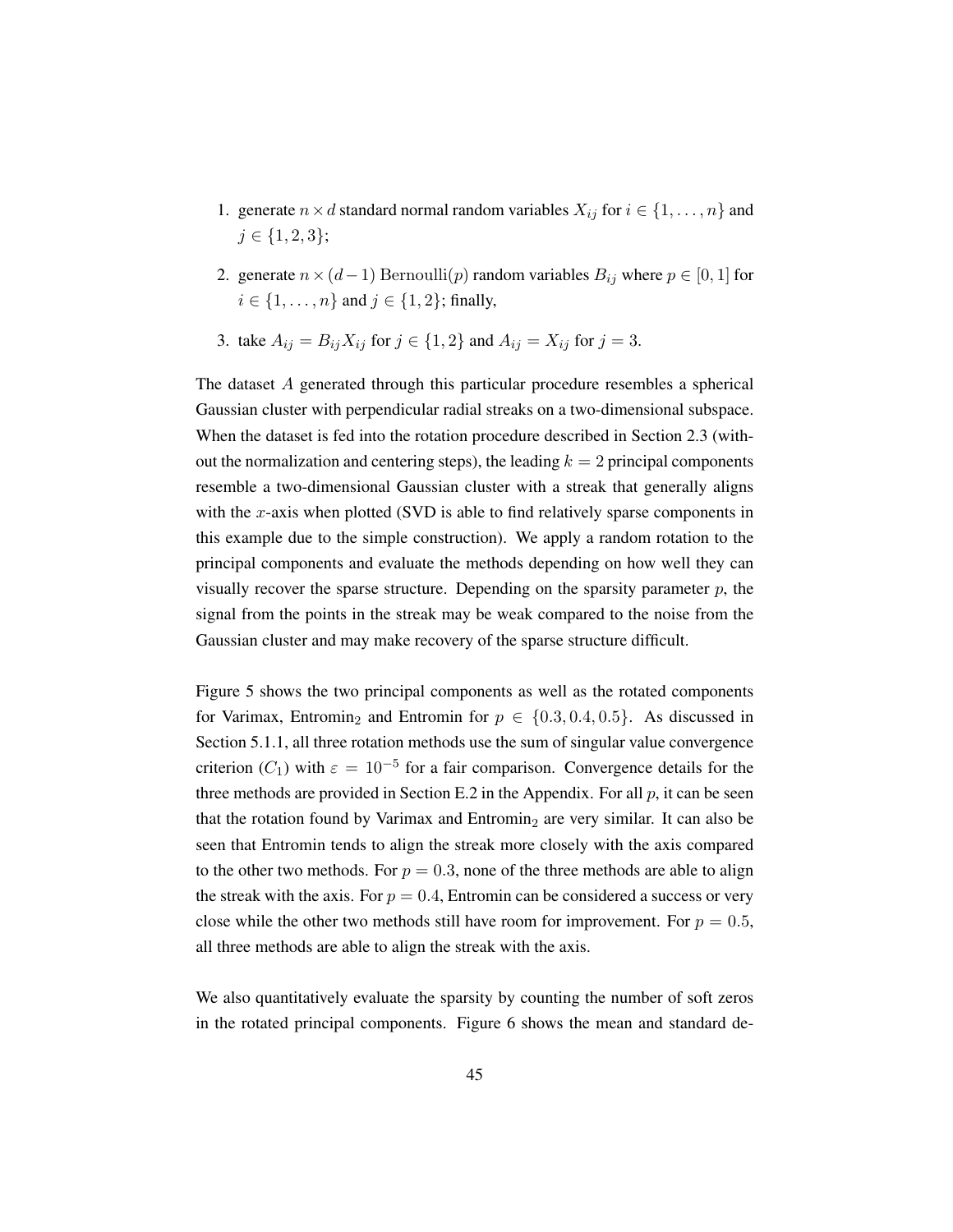<span id="page-63-0"></span>

Figure 5: Plots of two randomly rotated and method-rotated principal components for the simulated sparse Gaussian dataset  $A \in \mathbb{R}^{1000 \times 3}$  with varying levels of sparsity. Sparsity is controlled by the parameter  $p = \mathbb{P}(A_{ij} = 0)$ for  $i \in \{1, \ldots, 1000\}$  and  $j \in \{1, 2\}$ . The observed radial streaks are roughly highlighted in red. (Best viewed in colour.)

viation of the number of soft zeros in the rotated principal components over 100 datasets for each of  $p \in \{0, 0.1, \ldots, 0.9\}$ . For datasets constructed through the procedure above, it is clear that Entromin generally recovers greater sparsity in the rotated principal components compared to Varimax and Entromin<sub>2</sub>. The difference between Varimax and Entromin<sub>2</sub> is not as obvious.

# 5.2 New York Times articles dataset

We examine the performance of Entromin and Entromin<sub>2</sub> on the same New York Times articles dataset [\(Dua and Graff,](#page-73-2) [2017\)](#page-73-2) that [Rohe and Zeng](#page-75-2) [\(2020\)](#page-75-2) examined Varimax under. The dataset consists of the bag-of-words counts for 102,660 words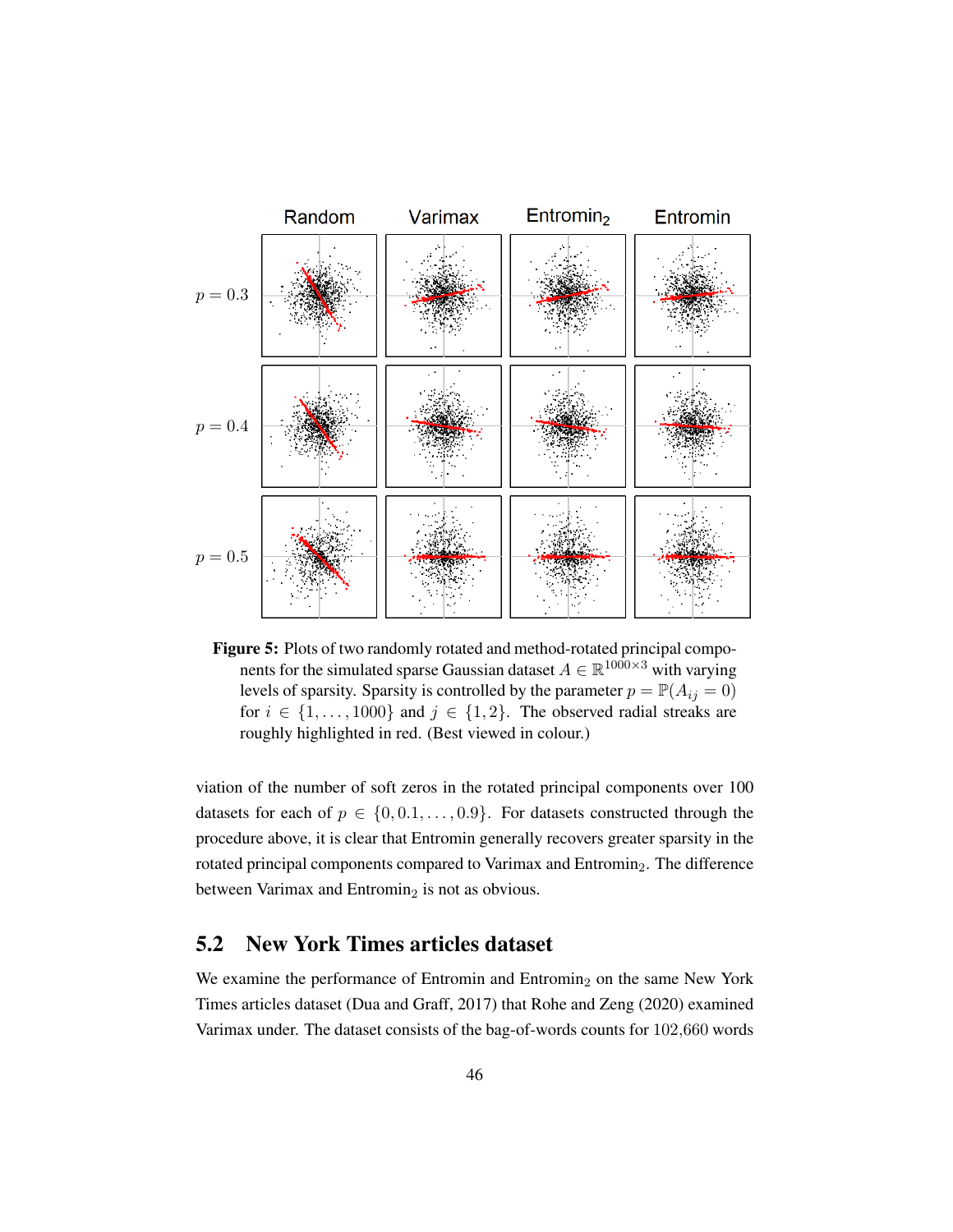<span id="page-64-0"></span>

**Figure 6:** Mean  $\pm$  one standard deviation number of soft zeros (threshold 10−<sup>5</sup> ) in the rotated principal components over 100 simulated sparse Gaussian datasets  $A \in \mathbb{R}^{1000 \times 3}$  for each  $\mathbb{P}(A_{ij} = 0) \in \{0, 0.1, \dots, 0.9\}$ where  $i \in \{1, \ldots, 1000\}$ ,  $j \in \{1, 2\}$ . (Best viewed in colour.)

across 300,000 news articles. The data are represented in the form of a 300,000  $\times$ 102,660 matrix A where  $A_{ij}$  is the number of times word j occurs in article i. The data matrix is very sparse with approximately 99.8% of its elements being 0.

We apply the same data preprocessing procedure that [Rohe and Zeng](#page-75-2) [\(2020\)](#page-75-2) applied for Varimax. Because the row and column sums of A are highly heterogeneous, both the rows and the columns of the matrix are normalized. The optional centering and recentering steps are also performed. An analysis of the leading 50 principal components shows that twelve of the components are dominated by a relatively few number of outlier articles (based on a somewhat arbitrary threshold of  $\|\widehat{U}_{i\cdot j}\|_4 > 0.15$ ) and so they are discarded [\(Zhang and Rohe,](#page-76-3) [2018\)](#page-76-3). A scree plot of the remaining 38 components shows an eigengap at  $k = 8$ . Therefore, only the first eight remaining principal components are retained and rotated. The mentioned plots used to analyze the principal components can be found in [Section E.3](#page-108-0) in the Appendix.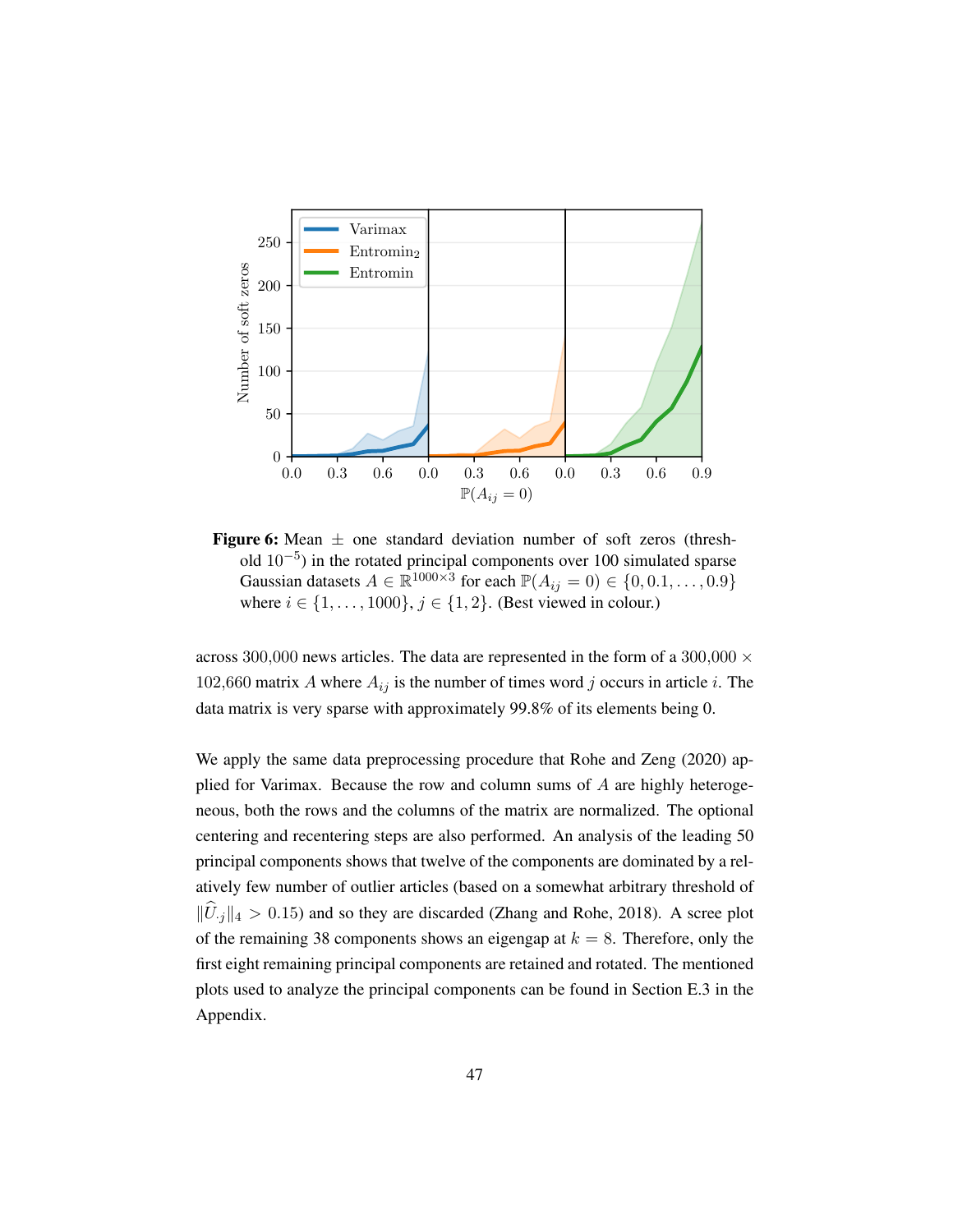[Figure 7](#page-66-0) shows the rotated principal components for Varimax (lower left triangular) and Entromin<sub>2</sub> (upper right triangular). [Figure 8](#page-67-0) shows the same but with Entromin on the upper right triangular. The sign of each component is set so that the third sample moment (the skew) is positive. Note that the Varimax-rotated principal components are arranged in order of decreasing variance, whereas the components for Entromin and Entromin<sub>2</sub> are manually ordered to best match Varimax. The plots on the diagonals show the Varimax-rotated component plotted against the matched component of the other method. Although each component consists of 300,000 elements, the plots only show a sample of 5,000 for clarity. The same 5,000 elements are shown in every plot.

The diagonal plots in [Figure 7](#page-66-0) show that the Varimax-rotated principal components and the Entromin<sub>2</sub>-rotated components are in near one-to-one correspondence. This suggests that the rotation found by  $Entromin<sub>2</sub>$  is nearly identical to the rotation found by Varimax (up to column permutations and sign-flips). Compared to the unrotated principal components in [Figure 1,](#page-20-0) the rotated components in [Figure 7](#page-66-0) align with the axes more closely and thus are expected to be more interpretable.

Compared to [Figure 7,](#page-66-0) the diagonal plots in [Figure 8](#page-67-0) show a more notable difference between the Varimax-rotated principal components and the Entromin-rotated components. The rotated components are also clearly more aligned with the axes compared to the unrotated principal components in [Figure 1,](#page-20-0) but it is difficult to visually discern the quality of the Entromin-estimated factors compared to that of the Varimax-estimated factors.

[Table 3](#page-68-0) shows the values of the Varimax, Entromin<sub>2</sub> and Entromin criteria for the rotated principal components. The number of recovered soft zeros, the number of iterations until convergence and the total runtime are also shown. It can be seen that the criteria values for all three rotation methods are relatively similar for the New York Times articles dataset. As observed in [Figure 7](#page-66-0) and [Figure 8,](#page-67-0) the results for Varimax and Entromin<sub>2</sub> are nearly identical while the results for Entromin differ slightly from the other two methods. In terms of sparsity in the rotated prin-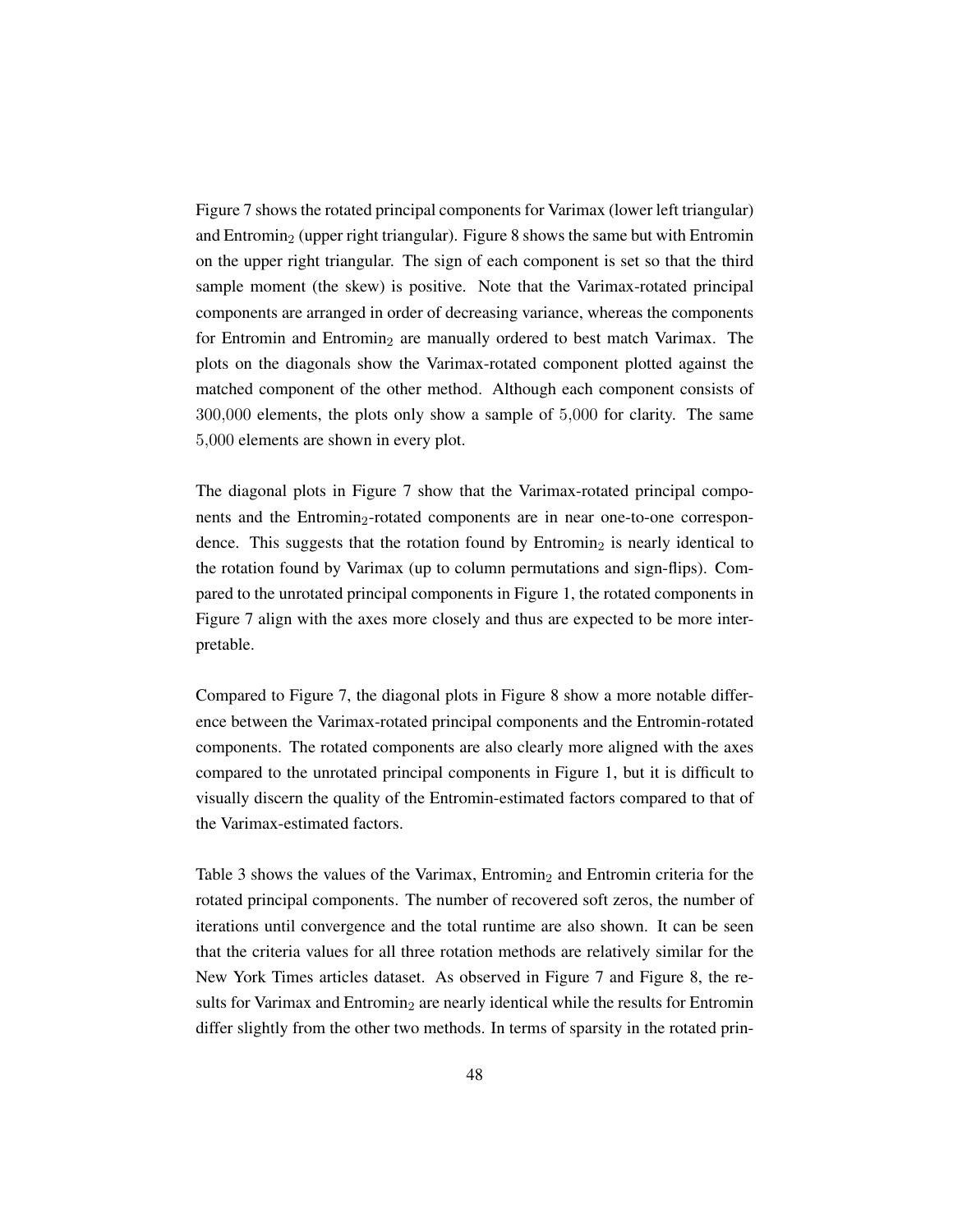<span id="page-66-0"></span>

Figure 7: Pairwise plots of the principal components rotated by Varimax (blue) and Entromin<sub>2</sub> (orange) for the New York Times articles dataset. Each plot on the diagonal (green) shows one of the Varimax-rotated components plotted against its manually matched Entromin<sub>2</sub>-rotated component. Of the 300,000 elements in each component, only 5000 are randomly sampled and shown. (Best viewed in colour.)

cipal components, Entromin recovers the greatest number of soft zeros, followed by Entromin<sub>2</sub> and Varimax. In terms of the number of iterations and runtime, the two methods that use [Algorithm](#page-55-0) [4](#page-55-0) are significantly faster than Entromin as both methods converged within a quarter of the number of iterations and of the time that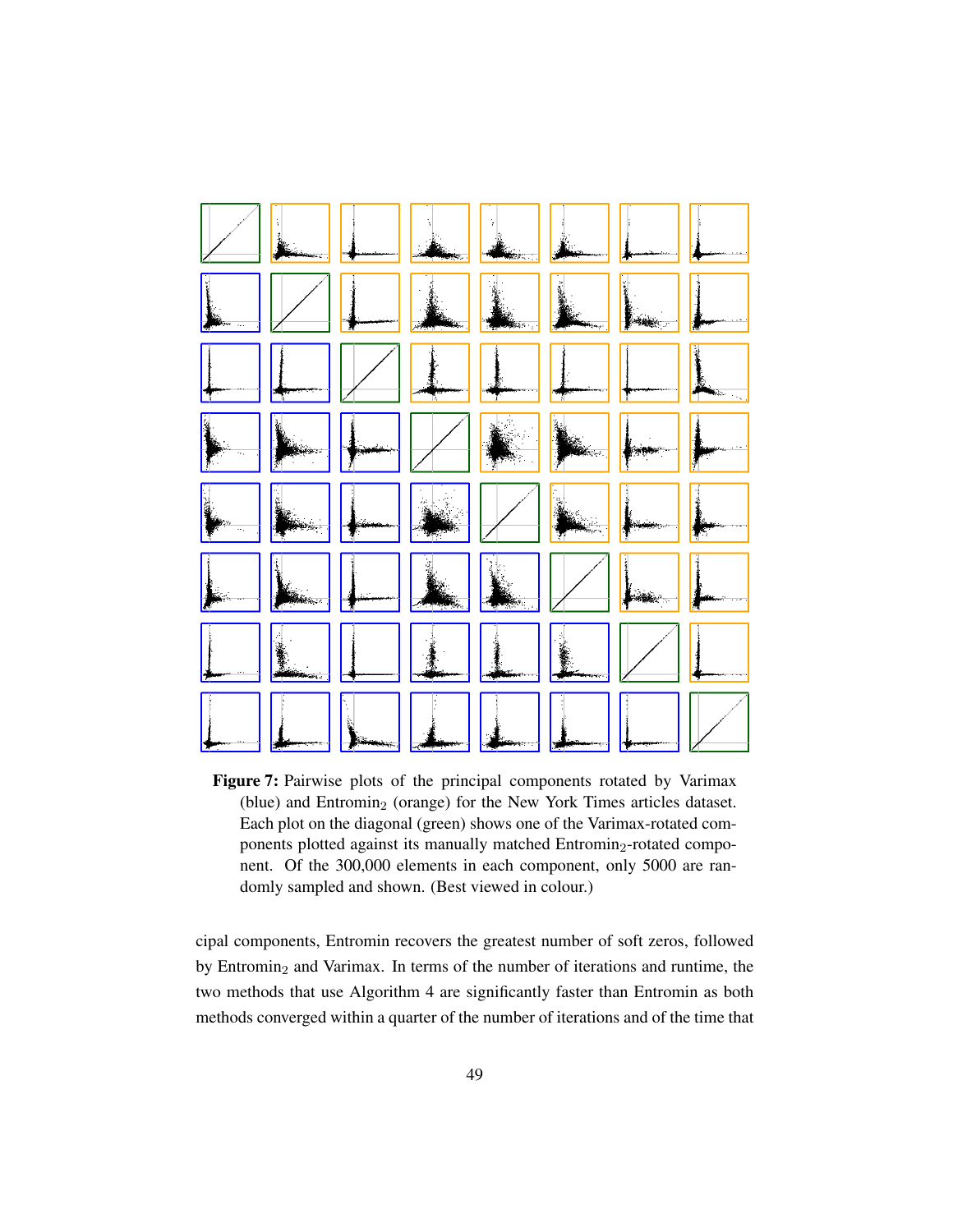<span id="page-67-0"></span>

Figure 8: Pairwise plots of the principal components rotated by Varimax (blue) and Entromin (orange) for the New York Times articles dataset. Each plot on the diagonal (green) shows one of the Varimax-rotated components plotted against its manually matched Entromin-rotated component. Of the 300,000 elements in each component, only 5000 are randomly sampled and shown. (Best viewed in colour.)

it took for Entromin [\(Algorithm](#page-54-1) [3\)](#page-54-1) to converge.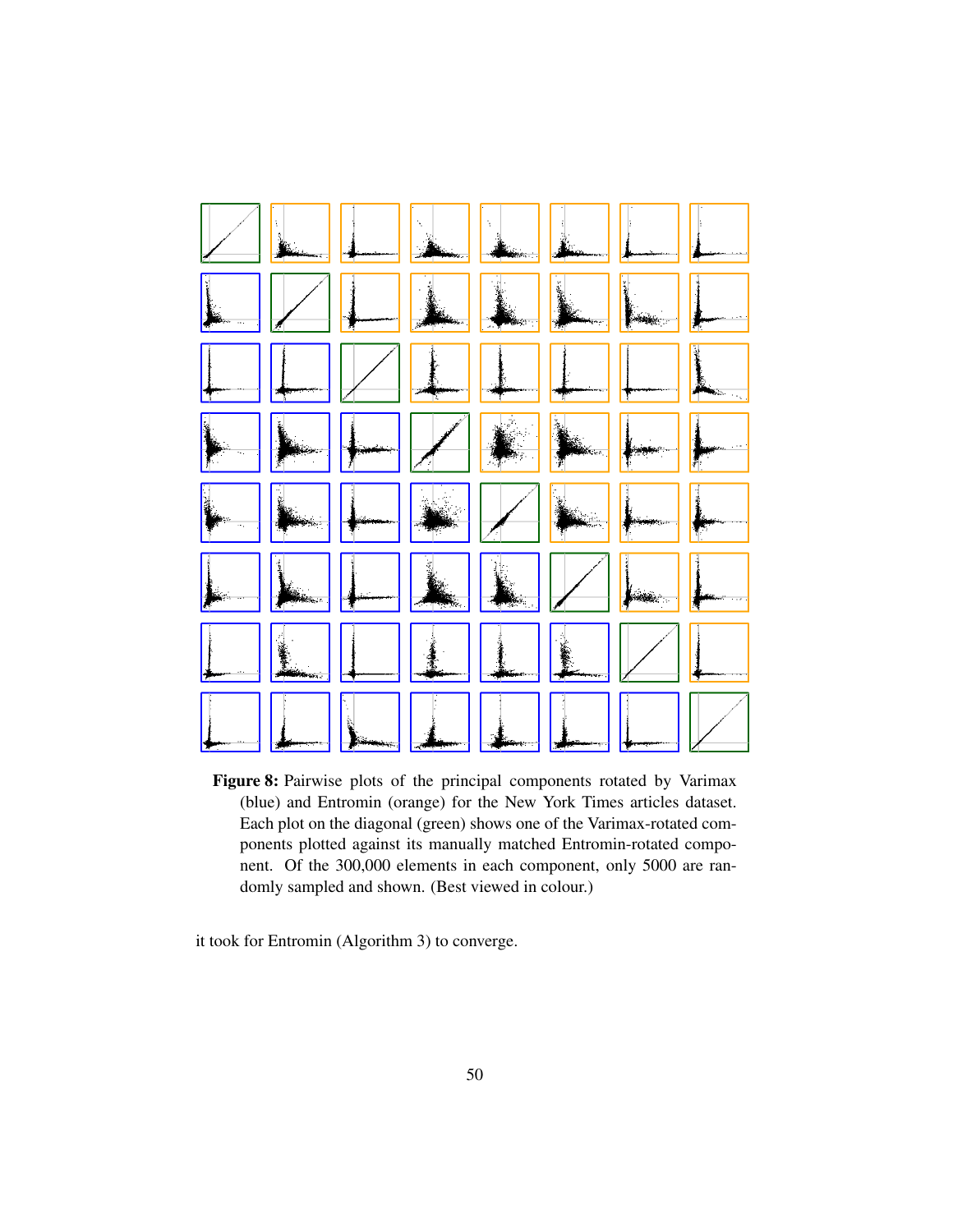<span id="page-68-0"></span>

| Rotation $v \times 10^9$ | h                   | h Soft zeros Iterations Runtime |    |       |
|--------------------------|---------------------|---------------------------------|----|-------|
| Varimax                  | 3.087 11.998 82.879 | 19.674                          | x. | 3.48  |
| Entromin <sub>2</sub>    | 3.087 11.998 82.878 | 19.725                          | 9  | 4.58  |
| Entromin                 | 3.025 11.998 82.754 | 19.810                          | 44 | 24.13 |

Table 3: Results from the analysis of the New York Times articles dataset. The Varimax, Entromin<sub>2</sub> and Entromin criteria are denoted by  $v$ ,  $h_2$  and h, respectively. The number of soft zeros (threshold  $10^{-5}$ ) in the eight rotated principal components is shown. The number of iterations and the total runtime (in seconds) until convergence are also shown.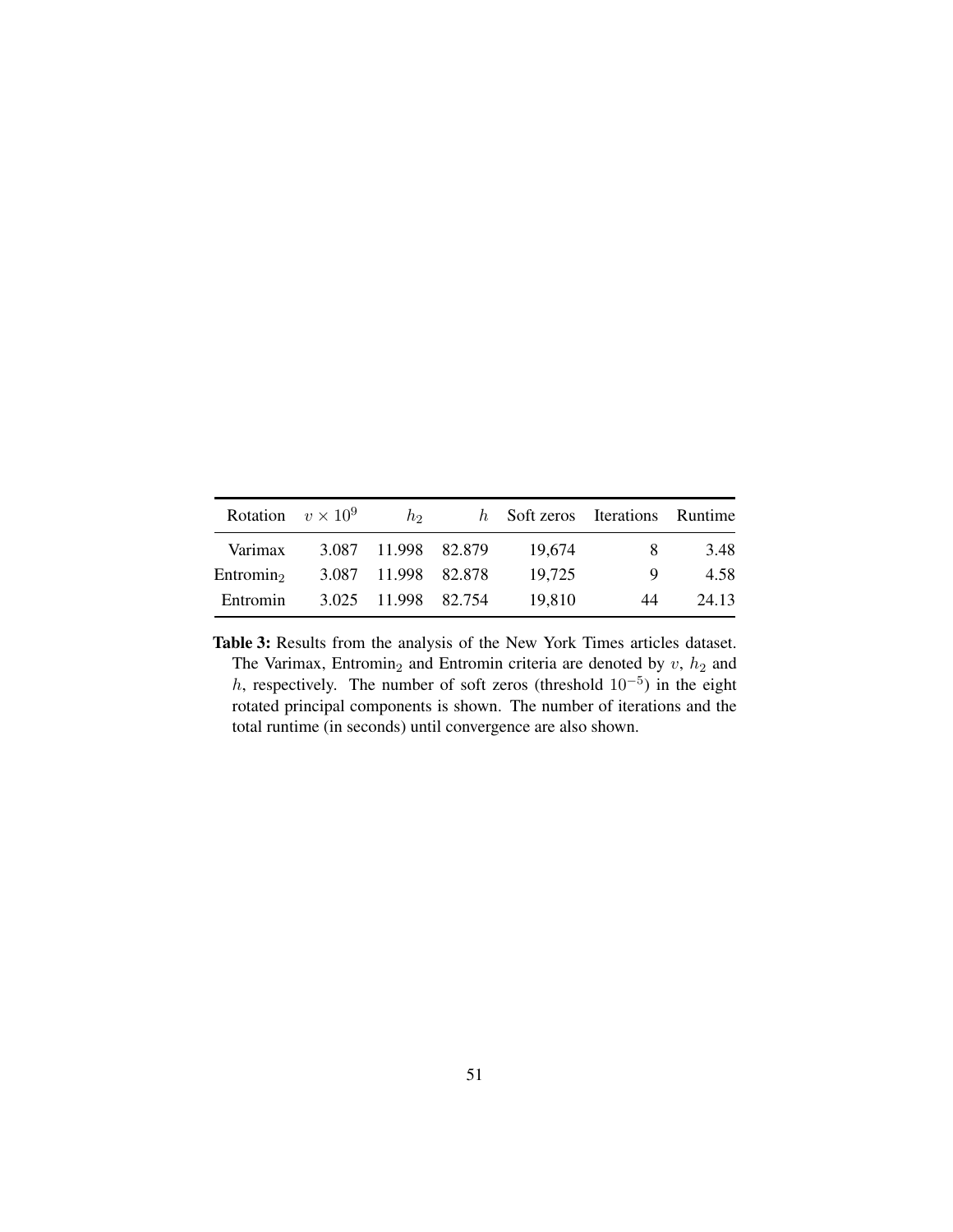# Chapter 6

# Conclusion

Various Entromin criteria have been introduced and associated with the historic claim that they find relatively sparser factors compared to Varimax. The claim appears to hold some truth as evident by the persistent usage of Entromin today and as observed in our empirical analyses. However, despite now being a few decades old, the success of Entromin as an orthogonal rotation method remains an enigma.

As a contribution to the renewed interest in factor rotations in recent literature, we have dedicated this thesis to taking steps towards developing a rigorous statistical understanding of Entromin and its properties. The main contributions of our work include several theoretical results. We have shown that Varimax is a first-order approximation of Entromin, and that generalizing this connection leads to an entire family of Entromin approximations. We have studied the second-order member of the approximating family,  $Entromin<sub>2</sub>$ , and identified the exact conditions under which it is expected to recover the true latent factors. We have also made the connection to cumulants of the factor distributions, which allow for a more natural expression of the identifiability conditions discussed in [\(Rohe and Zeng,](#page-75-2) [2020\)](#page-75-2) and in this thesis. Our final main theoretical result formalized the connection between minimizing a particular Entromin criterion (the Inagaki entropy criterion) and recovering sparsity in the factors, and its implications lead to a stronger intuition for the Entromin sparsity claim that remains to be explained.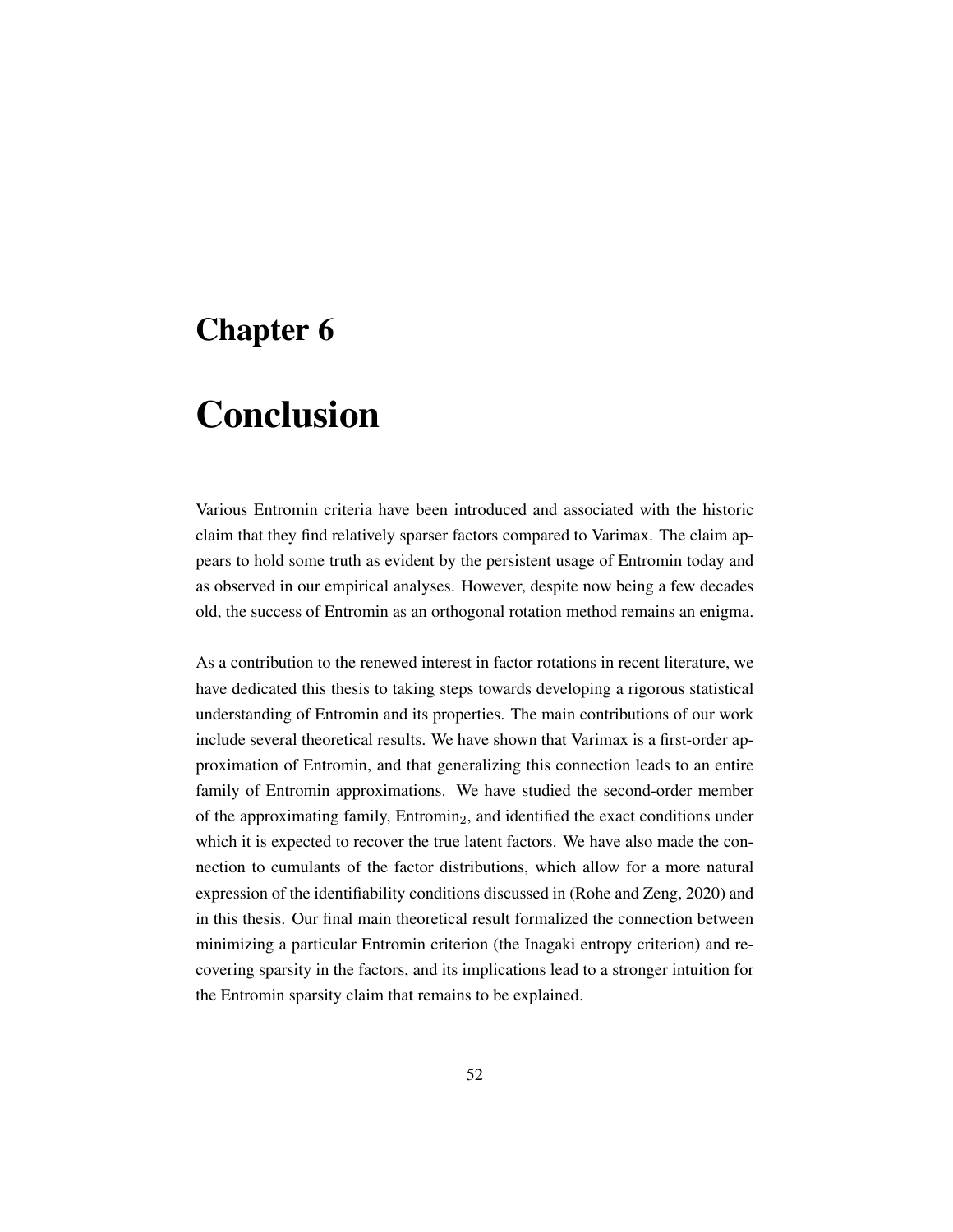Furthermore, we have provided an overview of the two algorithms commonly used to implement orthogonal rotation methods. The older pairwise optimization algorithm is simple to understand and implement but has somewhat fallen out of favour due to its need for a line search. The relatively newer gradient projection algorithm generally requires fewer iterations to converge and is much faster—particularly when the objective is convex and free of a step size parameter as in the case of Varimax and Entromin<sub>2</sub>. The results of our empirical analyses of the factor rotation methods suggest that Varimax and Entromin<sub>2</sub> are generally similar in both performance and quality of the estimated factors, while Entromin generally recovers sparser factors at the expense of being slower. All three factor rotation methods are able to produce reasonable factors for the New York Times articles dataset.

We emphasize that while more work needs to be done in order to develop a complete understanding of Entromin and its statistical properties, our results have made progress towards this goal and provide a foundation for a deeper study of Entromin. We conclude the main body of this thesis by highlighting some relevant directions of theoretical research that are currently ongoing or that we believe may lead to something insightful.

#### Family of Entromin approximations

The main purpose of studying the approximating family is to develop the properties of the finite-order members and eventually generalize to Entromin by taking the order to the limit. In this thesis, we have only examined the second-order member. We have discussed what we expect from the general members of the approximating family of Entromin in [Section 3.6,](#page-47-0) but rigorous theory is currently lacking. The next step would be to derive a general representation for the expectation of the members of the family. While a general formula in terms of moments of the factors can be derived [\(Section B.2](#page-97-0) in the Appendix), such a formula is not easy to work with for developing statistical theory as each moment may appear in multiple terms and collecting the coefficients of each moment is not straightforward. We believe that a general formula in terms of cumulants would be easier to analyze if such a formulation is possible.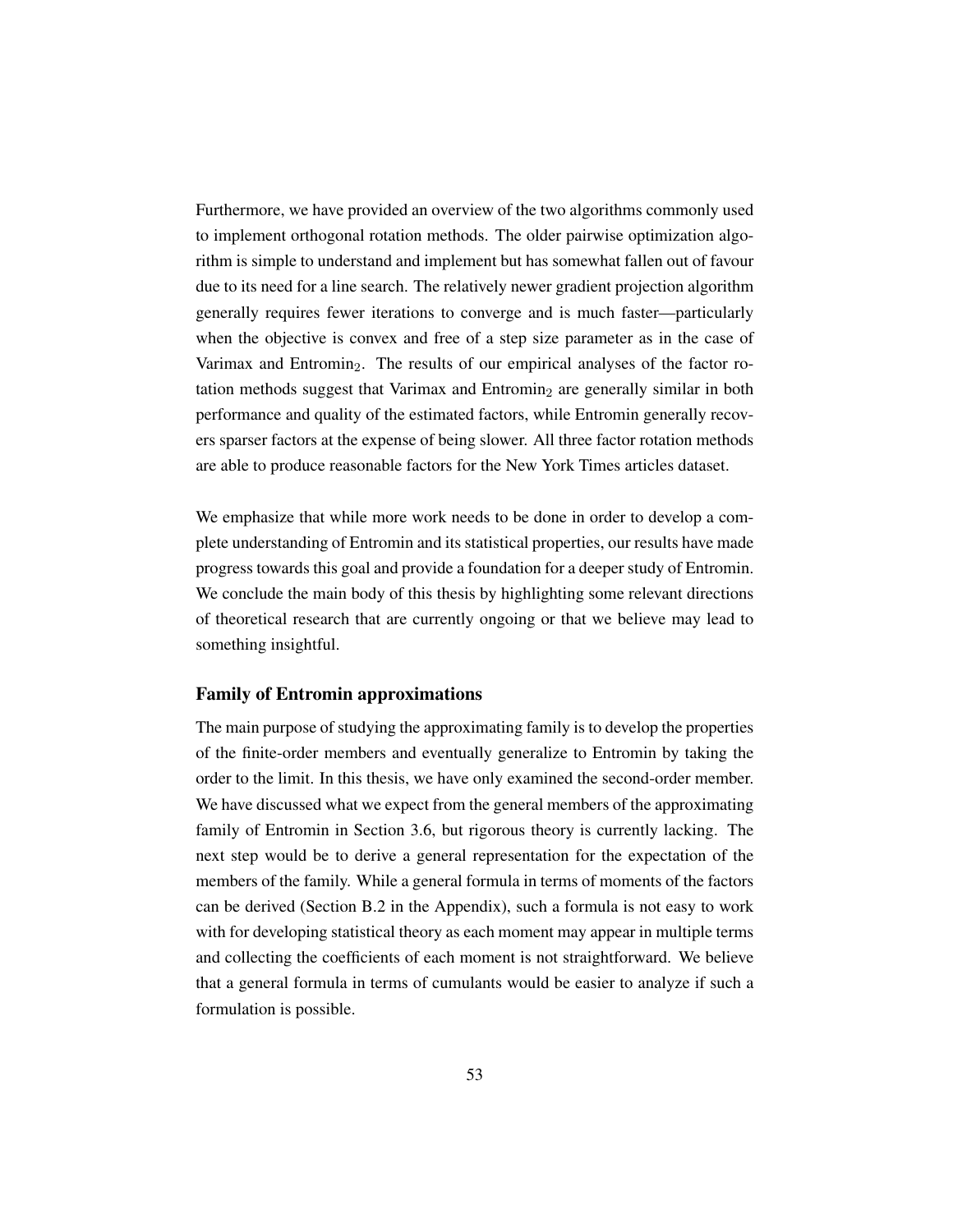#### Unsatisfiable moment conditions

[Theorem 4](#page-40-0) states that Entromin<sub>2</sub> may identify the latent factors even when their distributions are not leptokurtic as long as [Equation](#page-38-1) [14](#page-38-1) is satisfied. However, as noted in [Section 3.2,](#page-37-3) we have so far been unable to find nor construct a distribution that satisfies the condition under [Assumption](#page-38-0) [2.](#page-38-0) It remains to be seen whether there exists a distribution that satisfies the condition or if the condition is theoretically impossible to satisfy.

#### Tighter sparsity bound

The upper bound for the probability of non-zero given in [Theorem 9](#page-46-1) is very loose due to time constraints on this thesis. We believe that a tighter general bound (i.e., a larger upper bound) is possible. Our experiments suggest that a universal bound independent of the number of factors k may even be possible (an upper bound of  $\frac{1}{3}$ appears to be sufficient in our tests).

#### Finite-sample results

In this thesis, the statistical properties of Entromin are examined under the semiparametric factor model which involves the population data matrix  $\mathbb{E}[A|Z, Y]$ , i.e., the data matrix  $\vec{A}$  as the number of samples goes to infinity. While it is important to understand the limiting behaviour of Entromin and other factor rotation methods, datasets in practice will always be finite and so finite-sample results are also desirable.

#### Relaxing identifiability assumptions

The theoretical results presented in this thesis all assume that the latent factors are independent. This assumption is statistically convenient for simplifying the analyses and proofs. However, it is unlikely that the assumption holds on real datasets and so the results may not generalize to the practical setting. The proofs of the results rely heavily on the independence assumption and so a different approach for understanding the statistical properties of factor rotation methods would likely be necessary.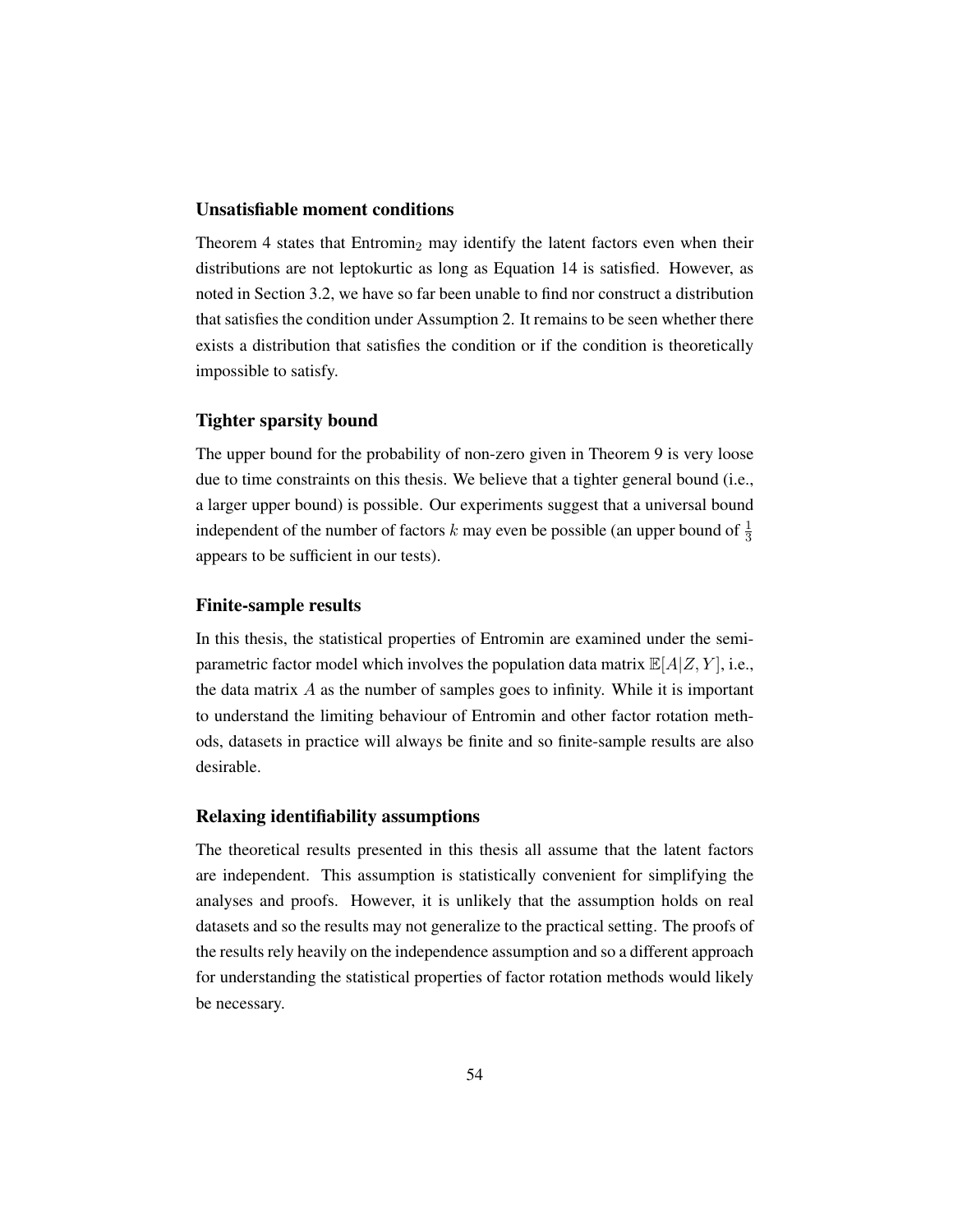#### Soft sparsity

This thesis is mainly concerned with the case of hard sparsity (exact zeros). However, soft sparsity (small values close to zero) is more common in practice as rotations that result in multiple new zeros may not be possible for a given dataset. Our results may not directly translate to the case of soft sparsity and would likely require different proof techniques.

#### Global solutions of Entromin

As the objective for Entromin is non-convex, it would be beneficial to have theoretical guarantees for the solution returned by Entromin. We conjecture in [Sec](#page-54-0)[tion 4.3](#page-54-0) that Entromin solutions in locally convex neighbourhoods are global Entromin solutions. Our hypothesis is based on the fact that it holds for the function  $x \mapsto x^2 \log x^2$ , which is symmetric and has a unique (but identical) solution on both orthants of R. It may be the case that this property does not hold for the Entromin objective as a function of the rotation  $R$ . Further analysis will be needed to determine whether the conjecture or a related result hold.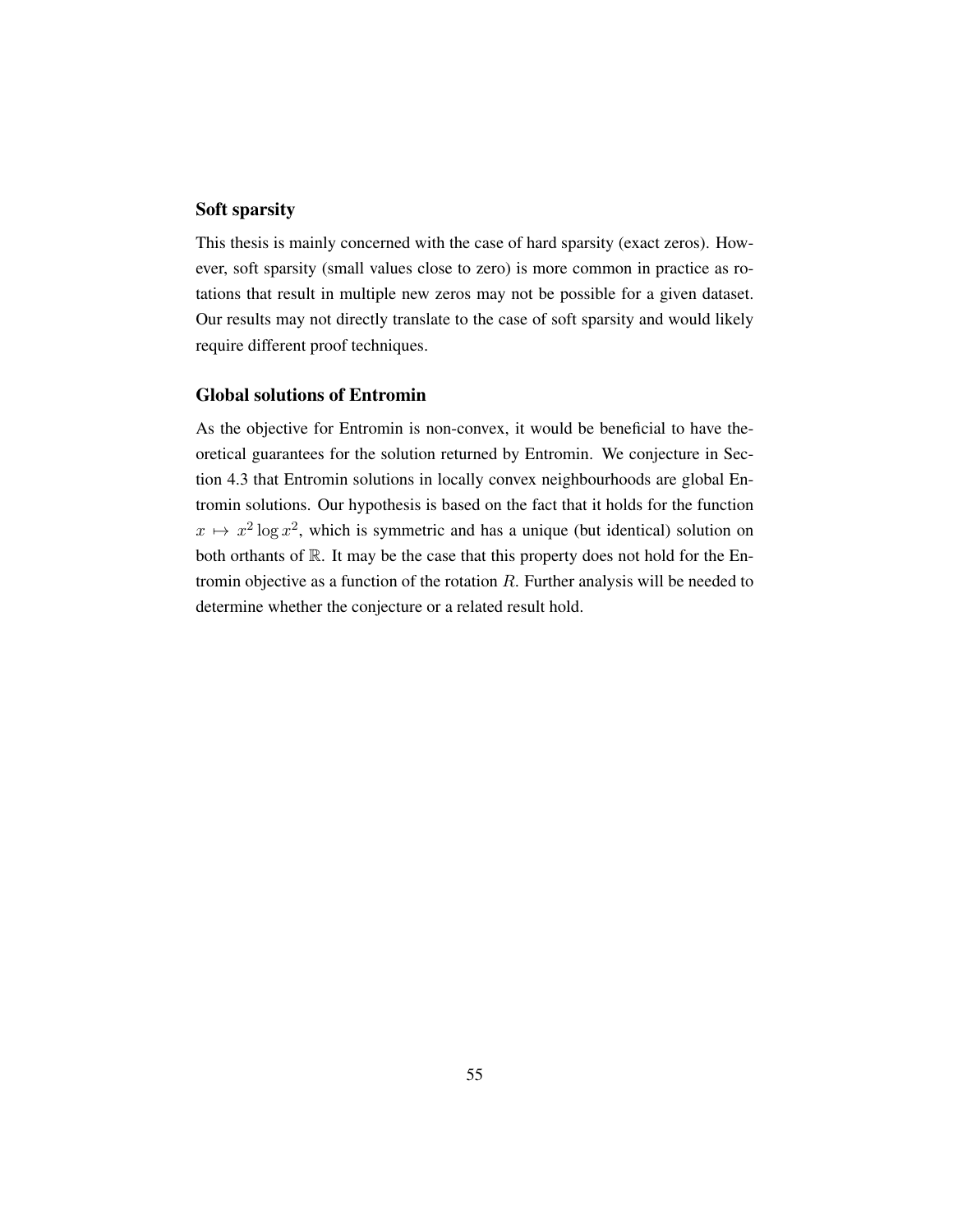# Bibliography

- Bernaards, C. A. and Jennrich, R. I. (2005). Gradient projection algorithms and software for arbitrary rotation criteria in factor analysis. *Educational and Psychological Measurement*,  $65(5):676-696. \rightarrow$  page [8](#page-25-0)
- Blei, D. M., Ng, A. Y., and Jordan, M. I. (2003). Latent Dirichlet allocation. *J. Mach. Learn. Res.*, 3:993–1022. → page [16](#page-33-0)
- Browne, M. W. (2001). An overview of analytic rotation in exploratory factor analysis. *Multivariate Behavioral Research*, 36(1):111–150. → page [8](#page-25-0)
- Chen, F. and Rohe, K. (2020). A new basis for sparse PCA. arXiv:2007.00596.  $\rightarrow$  page [16](#page-33-0)
- Comon, P. (1994). Independent component analysis, a new concept? *Signal Processing*, 36(3):287–314. Higher Order Statistics. → page [16](#page-33-0)
- <span id="page-73-0"></span>Dowson, D. and Wragg, A. (1973). Maximum-entropy distributions having prescribed first and second moments (corresp.). *IEEE Transactions on Information Theory*, 19(5):689–693. → page [83](#page-100-0)
- Dua, D. and Graff, C. (2017). UCI machine learning repository. <http://archive.ics.uci.edu/ml>.  $\rightarrow$  page [46](#page-63-0)
- Dytso, A., Bustin, R., Poor, H. V., and Shamai, S. (2018). Analytical properties of generalized Gaussian distributions. *Journal of Statistical Distributions and Applications*,  $5(1):6. \rightarrow$  page [23](#page-40-0)
- Feller, W. (1971). *An introduction to probability theory and its applications. Vol. II.* Second edition. John Wiley & Sons Inc., New York.  $\rightarrow$  page [13](#page-30-0)
- Golub, G. H. and Ortega, J. M. (2014). *Scientific Computing: An Introduction with Parallel Computing.* Academic Press.  $\rightarrow$  page [34](#page-51-0)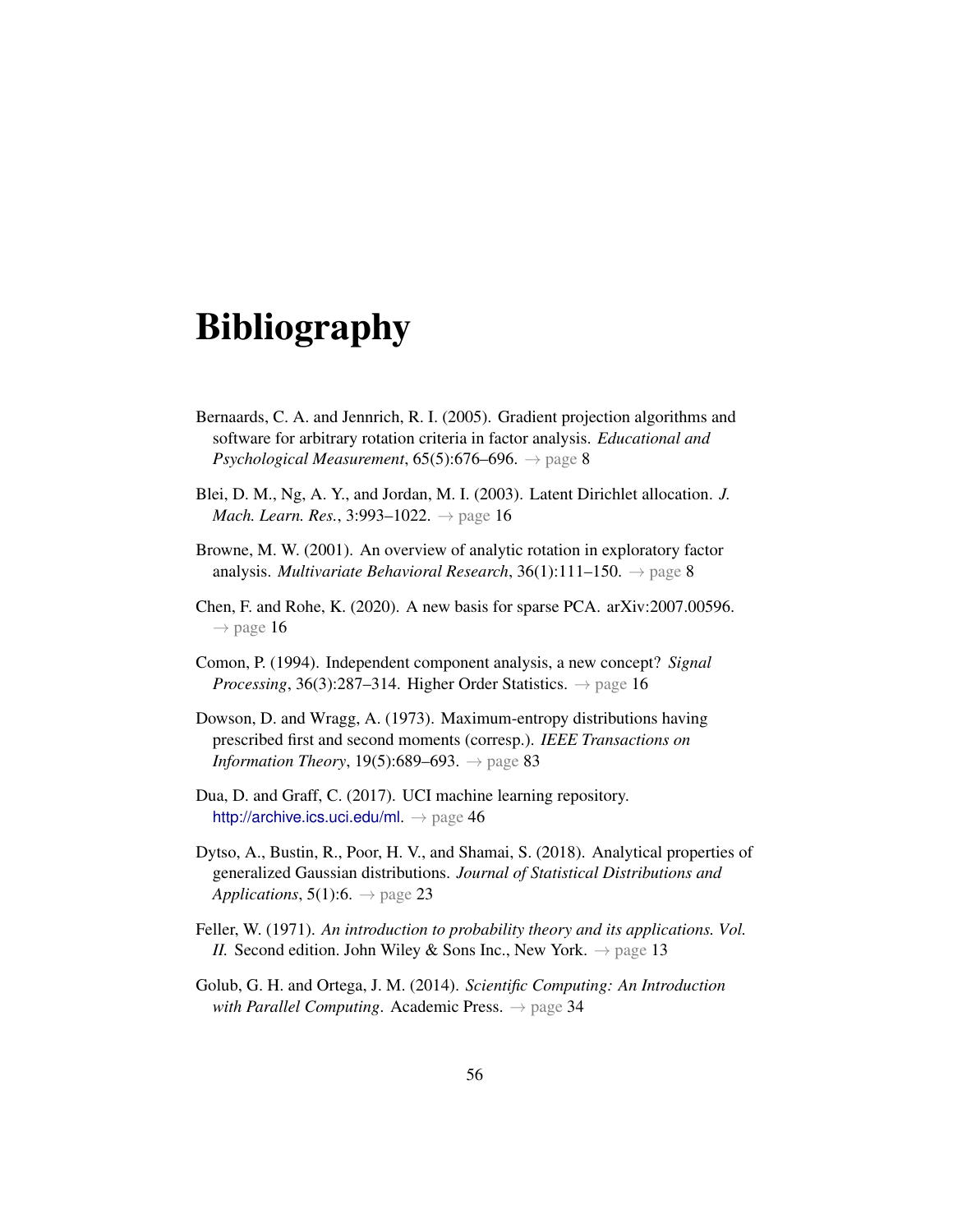- Holland, P. W., Laskey, K. B., and Leinhardt, S. (1983). Stochastic blockmodels: First steps. *Social Networks*, 5(2):109–137.  $\rightarrow$  page [16](#page-33-0)
- Hu, Z., Pan, G., Wang, Y., and Wu, Z. (2016). Sparse principal component analysis via rotation and truncation. *IEEE Transactions on Neural Networks and Learning Systems*, 27(4):875–890. → page [16](#page-33-0)
- Inagaki, A. (1993). Entromin : A new factor solution and a new orthogonal factor rotation method based upon entropy. *Abstracts of Japan Society of Physical Education, Health and Sport Sciences Conference*, page 580. → pages [2,](#page-19-0) [13,](#page-30-0) [15](#page-32-0)
- Inagaki, A. (1994). Entromin and entromax : Criteria for orthogonal factor rotation and direct factor solution based on entropy. *Abstracts of Japan Society of Physical Education, Health and Sport Sciences Conference*, page 455. → page [13](#page-30-0)
- <span id="page-74-1"></span>Jennrich, R. (2001). A simple general procedure for orthogonal rotation. *Psychometrika*, 66(2):289–306. → pages [35,](#page-52-0) [37,](#page-54-1) [38,](#page-55-0) [87](#page-104-0)
- Jennrich, R. (2004). Rotation to simple loadings using component loss functions: The orthogonal case. *Psychometrika*,  $69:257-273$ .  $\rightarrow$  page [13](#page-30-0)
- Kaiser, H. (1958). The varimax criterion for analytic rotation in factor analysis. *Psychometrika*, 23(3):187–200. → pages [2,](#page-19-0) [10,](#page-27-0) [19,](#page-36-0) [33,](#page-50-0) [34](#page-51-0)
- Manton, J. H. (2002). Optimization algorithms exploiting unitary constraints. *IEEE transactions on signal processing*,  $50(3):635-650. \rightarrow$  page [36](#page-53-0)
- Maxwell, J. C. (1860). V. illustrations of the dynamical theory of gases.—part i. on the motions and collisions of perfectly elastic spheres. *The London, Edinburgh, and Dublin Philosophical Magazine and Journal of Science*,  $19(124):19-32. \rightarrow$  page [13](#page-30-0)
- McCammon, R. B. (1970). *Minimum entropy criterion for analytic rotation*. Number 43 in Computer Contributions. Kansas Geological Survey.  $\rightarrow$  pages [2,](#page-19-0) [13,](#page-30-0) [14](#page-31-0)
- Nemec, W. and Peron, J. (1979). Entromin: a minimum entropy criterion and Fortran program for analytic rotation in factor analysis. *Acta Universitatis Wratislaviensis, Prace Geol.-Mineral.* → pages [33,](#page-50-0) [35](#page-52-0)
- <span id="page-74-0"></span>Nemenman, I., Shafee, F., and Bialek, W. (2001). Entropy and inference, revisited. In *Proceedings of the 14th International Conference on Neural Information Processing Systems: Natural and Synthetic*, NIPS'01, page 471–478, Cambridge, MA, USA. MIT Press.  $\rightarrow$  pages [74,](#page-91-0) [83](#page-100-0)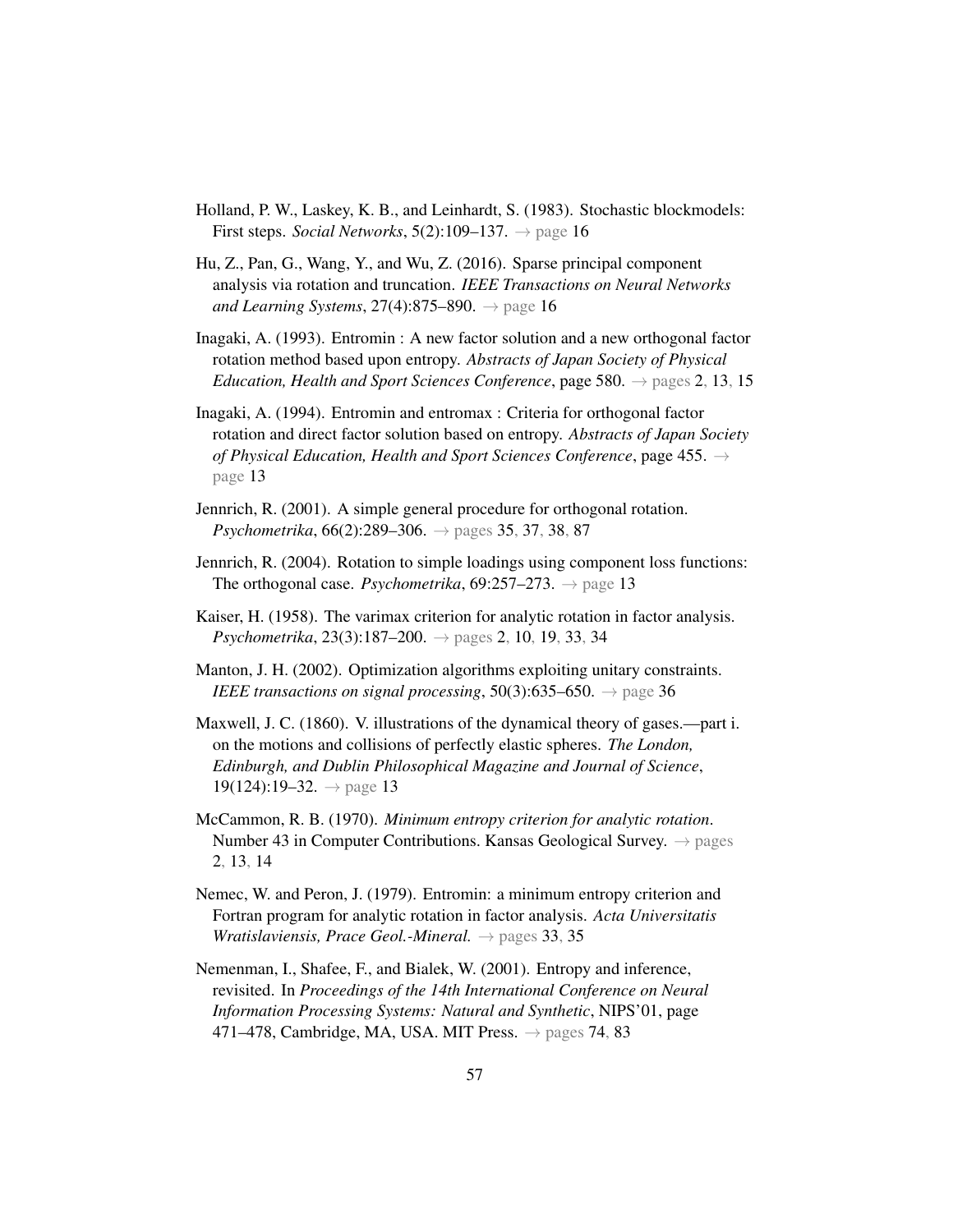- Neuhaus, J. O. and Wrigley, C. (1954). The quartimax method. *British Journal of Statistical Psychology*, 7:81–91. → page [19](#page-36-0)
- Pastor, G., Mora-Jimenez, I., Jantti, R., and Caamano, A. (2020). Constructing measures of sparsity. *IEEE Transactions on Knowledge and Data Engineering*, pages 1–1.  $\rightarrow$  page [14](#page-31-0)
- Pearson, K. (1916). Mathematical contributions to the theory of evolution. xix. second supplement to a memoir on skew variation. *Philosophical transactions of the Royal Society of London. Series A, Containing papers of a mathematical or physical character*, 216(538-548):429–457. → page [27](#page-44-0)
- Ramírez, I. and Sapiro, G. (2011). Sparse coding and dictionary learning based on the MDL principle. In *2011 IEEE International Conference on Acoustics, Speech and Signal Processing (ICASSP)*, pages  $2160-2163$  $2160-2163$  $2160-2163$ .  $\rightarrow$  page 16
- Rao, C. R. (1984). Convexity properties of entropy functions and analysis of diversity. *Lecture Notes-Monograph Series*, 5:68–77. → page [39](#page-56-0)
- Richard, A., Fuchs, L., Largeteau-Skapin, G., and Andres, E. (2011). Decomposition of nD-rotations: Classification, properties and algorithm. *Graph. Models*, 73(6):346–353. → page [34](#page-51-0)
- Rissanen, J. (1978). Modeling by shortest data description. *Automatica*,  $14(5):465-471. \rightarrow$  page [16](#page-33-0)
- Rohe, K. and Zeng, M. (2020). Vintage factor analysis with varimax performs statistical inference. arXiv:2004.05387.  $\rightarrow$  pages [v,](#page-4-0) [2,](#page-19-0) [6,](#page-23-0) [7,](#page-24-0) [10,](#page-27-0) [11,](#page-28-0) [12,](#page-29-0) [16,](#page-33-0) [17,](#page-34-0) [26,](#page-43-0) [27,](#page-44-0) [30,](#page-47-0) [46,](#page-63-0) [47,](#page-64-0) [52,](#page-69-0) [91](#page-108-0)
- Shannon, C. E. (1948). A mathematical theory of communication. *The Bell System Technical Journal*, 27(3):379–423. → page [13](#page-30-0)
- Smith, J. O. (accessed July 25, 2021). *Spectral Audio Signal Processing*. [http://ccrma.stanford.edu/](http://ccrma.stanford.edu/~jos/sasp/)∼jos/sasp/. Online book, 2011 edition. → pages [13,](#page-30-0) [22](#page-39-0)
- Squires, S., Bennett, A. P., and Niranjan, M. (2019). Minimum description length as an objective function for non-negative matrix factorization.  $arXiv:1902.01632. \rightarrow page 16$  $arXiv:1902.01632. \rightarrow page 16$  $arXiv:1902.01632. \rightarrow page 16$
- Thurstone, L. L. . (1935). *The vectors of mind; multiple-factor analysis for the isolation of primary traits.* The University of Chicago Press, Illinois.  $\rightarrow$  pages [2,](#page-19-0) [5,](#page-22-0) [6](#page-23-0)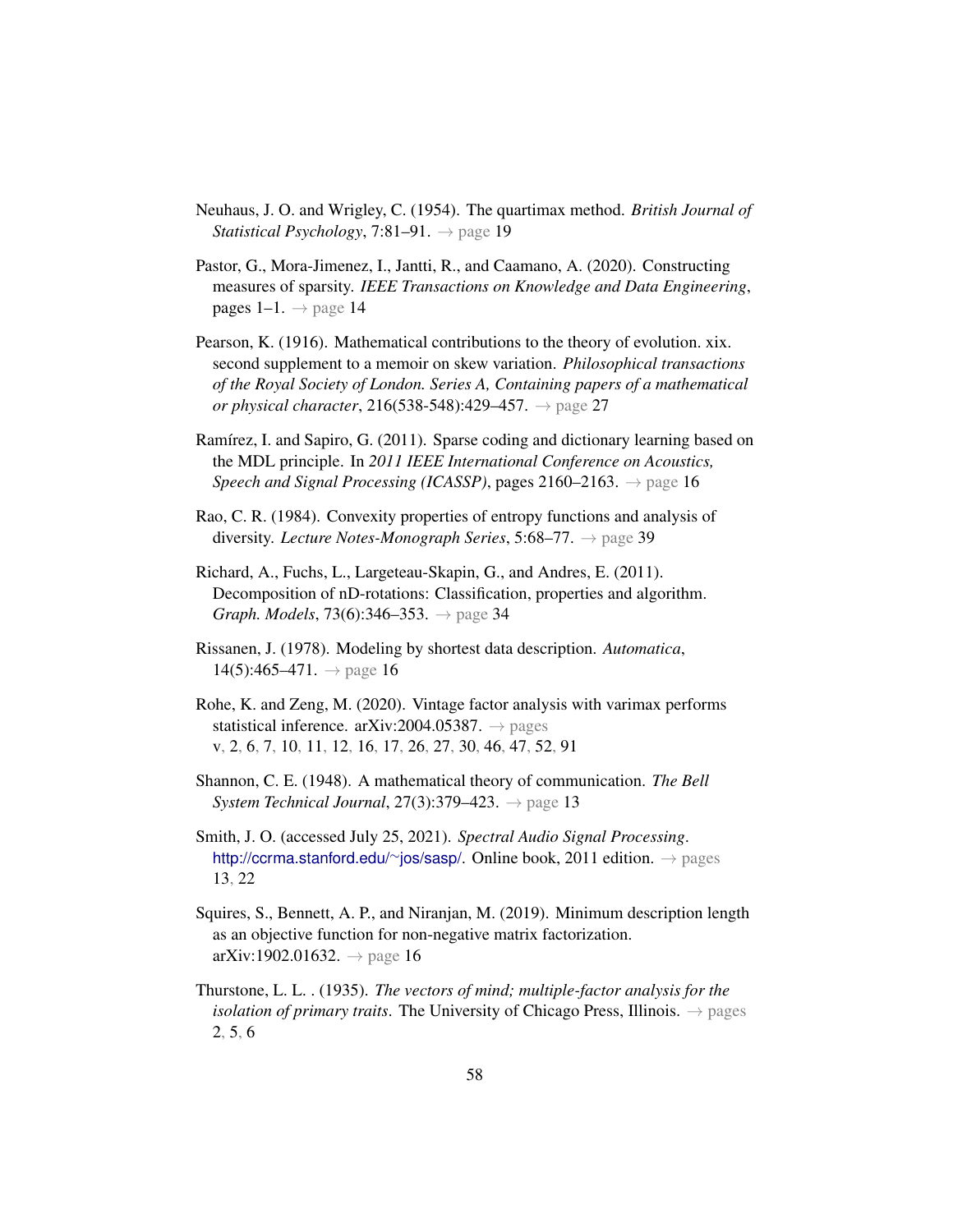- Thurstone, L. L. (1947). *Multiple factor analysis.* Multiple factor analysis. Chicago, University of Chicago Press.  $\rightarrow$  page [6](#page-23-0)
- Thurstone, L. L. (1954). An analytical method for simple structure. *Psychometrika*, 19(3):173–182.  $\rightarrow$  page [6](#page-23-0)
- Vasudevan, V. and Ramakrishna, M. (2019). A hierarchical singular value decomposition algorithm for low rank matrices. arXiv:1710.02812.  $\rightarrow$  page [39](#page-56-0)
- Wall, M. E., Rechtsteiner, A., and Rocha, L. M. (2003). *Singular Value Decomposition and Principal Component Analysis*, pages 91–109. Springer US, Boston, MA.  $\rightarrow$  page [7](#page-24-0)
- Westfall, P. H. (2014). Kurtosis as peakedness, 1905–2014. R.I.P. *The American Statistician*,  $68(3):191-195. \rightarrow$  pages [12,](#page-29-0) [22](#page-39-0)
- Willink, R. (2008). A unique property of the normal distribution associated with perturbing a general random variable. *The American Statistician*, 62(2):144–146.  $\rightarrow$  page [25](#page-42-0)
- Zhang, Y. and Rohe, K. (2018). Understanding regularized spectral clustering via graph conductance. In *Proceedings of the 32nd International Conference on Neural Information Processing Systems*, NIPS'18, page 10654–10663, Red Hook, NY, USA. Curran Associates Inc.  $\rightarrow$  page [47](#page-64-0)
- Zou, H., Hastie, T., and Tibshirani, R. (2006). Sparse principal component analysis. *Journal of Computational and Graphical Statistics*, 15(2):265–286.  $\rightarrow$  page [16](#page-33-0)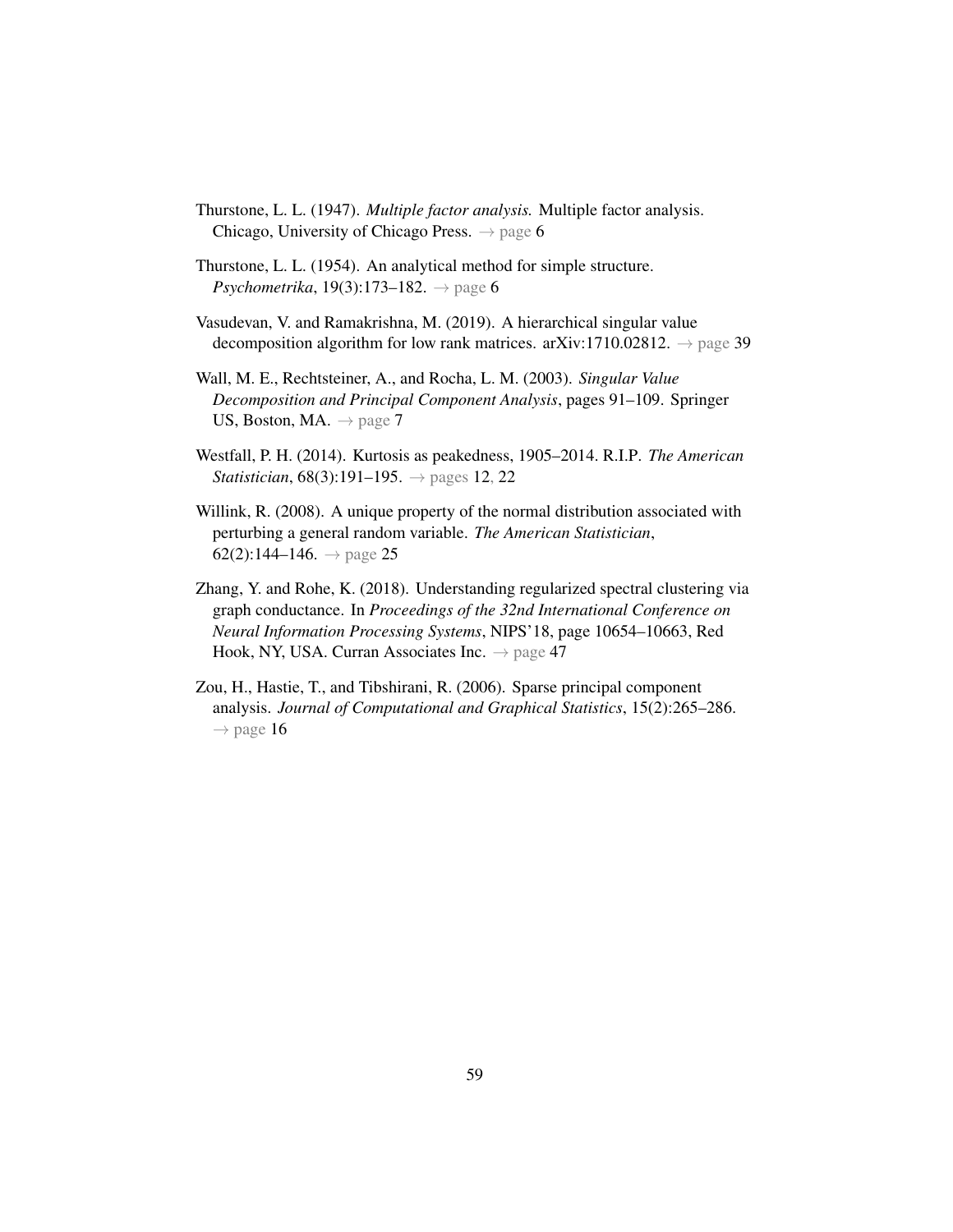# Appendix A

# Proofs

This chapter of the Appendix contains the mathematical proofs for the theoretical results presented in this thesis.

### A.1 Proof of [Proposition 1](#page-36-1)

*Proof.* Because U has orthonormal columns and  $R \in \mathcal{O}(k)$ , the matrix UR has orthonormal columns. The Varimax objective in [Equation 4](#page-27-1) can then be written as

$$
\arg \max_{R \in \mathcal{O}(k)} f_U^v(R) = \arg \max_{R \in \mathcal{O}(k)} \sum_{j=1}^k \left( \frac{1}{n} \sum_{i=1}^n [UR]_{ij}^4 - \left( \frac{1}{n} \sum_{i=1}^n [UR]_{ij}^2 \right)^2 \right)
$$
  
\n
$$
= \arg \max_{R \in \mathcal{O}(k)} \sum_{j=1}^k \left( \frac{1}{n} \sum_{i=1}^n [UR]_{ij}^4 - \frac{1}{n^2} \right)
$$
  
\n
$$
= \arg \max_{R \in \mathcal{O}(k)} \frac{1}{n} \sum_{i=1}^n \sum_{j=1}^k [UR]_{ij}^4 - \frac{k}{n^2}
$$
  
\n
$$
= \arg \max_{R \in \mathcal{O}(k)} \sum_{i=1}^n \sum_{j=1}^k [UR]_{ij}^4
$$
  
\n
$$
= \arg \max_{R \in \mathcal{O}(k)} f_U^q(R)
$$

which is exactly the Quartimax objective. Thus, maximizing the Varimax criterion is equivalent to maximizing the Quartimax criterion.  $\Box$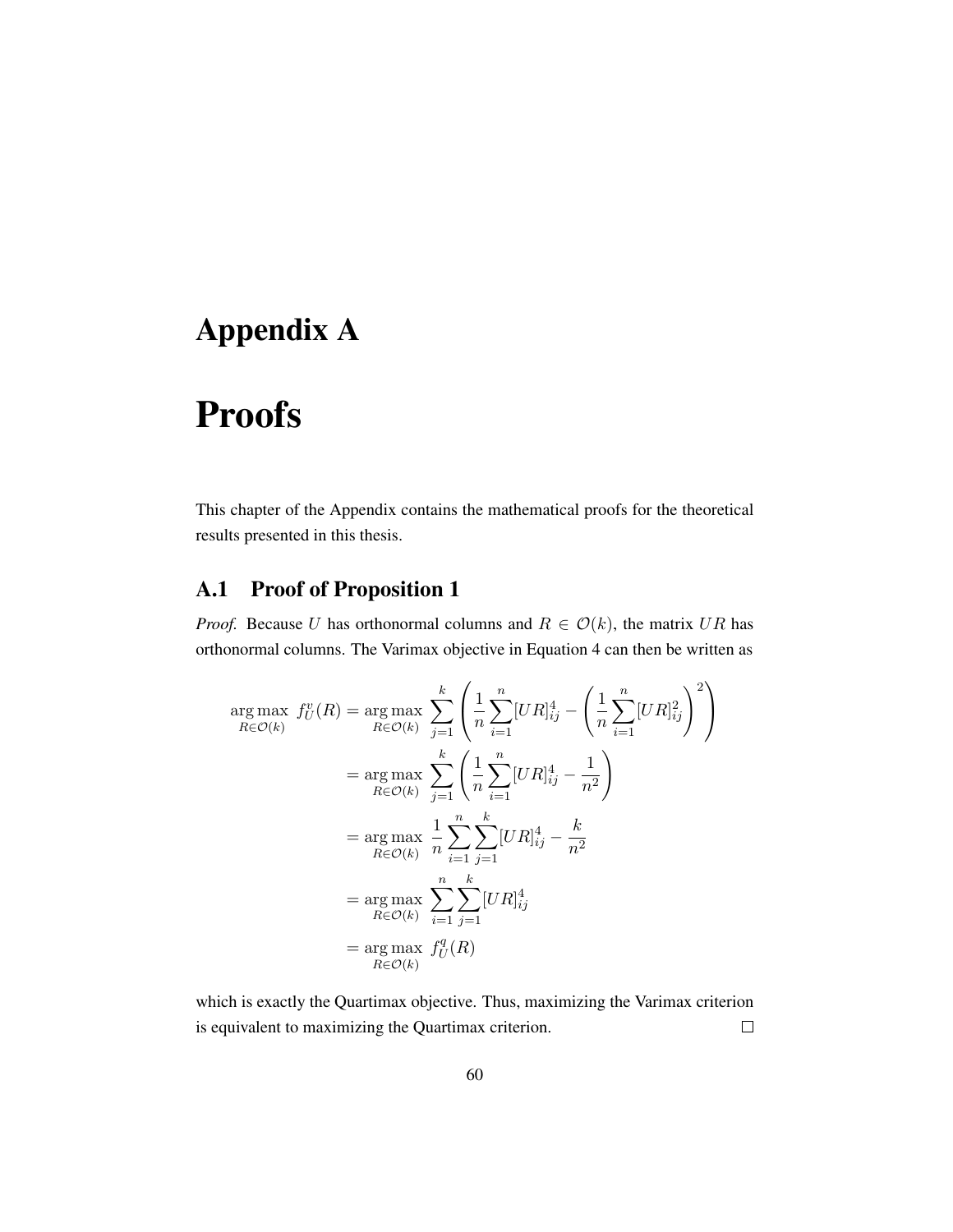### A.2 Proof of [Proposition 2](#page-37-0)

*Proof.* Because U has orthonormal columns and  $R \in \mathcal{O}(k)$ , the matrix UR has orthonormal columns. The first-order approximation of the Entromin criterion then has the form

$$
h_1(U, R) = -\sum_{i=1}^n \sum_{j=1}^k [UR]_{ij}^2 \left( [UR]_{ij}^2 - 1 \right)
$$
  
= 
$$
-\sum_{i=1}^n \sum_{j=1}^k [UR]_{ij}^4 + \sum_{i=1}^n \sum_{j=1}^k [UR]_{ij}^2
$$
  
= 
$$
-\sum_{i=1}^n \sum_{j=1}^k [UR]_{ij}^4 + k.
$$

Therefore, its corresponding objective is

$$
\arg \max_{R \in \mathcal{O}(k)} f_U^{h_1}(R) = \arg \max_{R \in \mathcal{O}(k)} -h_1(U, R)
$$

$$
= \arg \max_{R \in \mathcal{O}(k)} \sum_{i=1}^n \sum_{j=1}^k [UR]_{ij}^4 - k
$$

$$
= \arg \max_{R \in \mathcal{O}(k)} \sum_{i=1}^n \sum_{j=1}^k [UR]_{ij}^4
$$

$$
= \arg \max_{R \in \mathcal{O}(k)} f_U^q(R)
$$

$$
= \arg \max_{R \in \mathcal{O}(k)} f_U^q(R)
$$

which is exactly the Quartimax objective. Thus, minimizing the criterion of the first-order member of the Entromin approximating family is equivalent to maximizing the Quartimax criterion.  $\Box$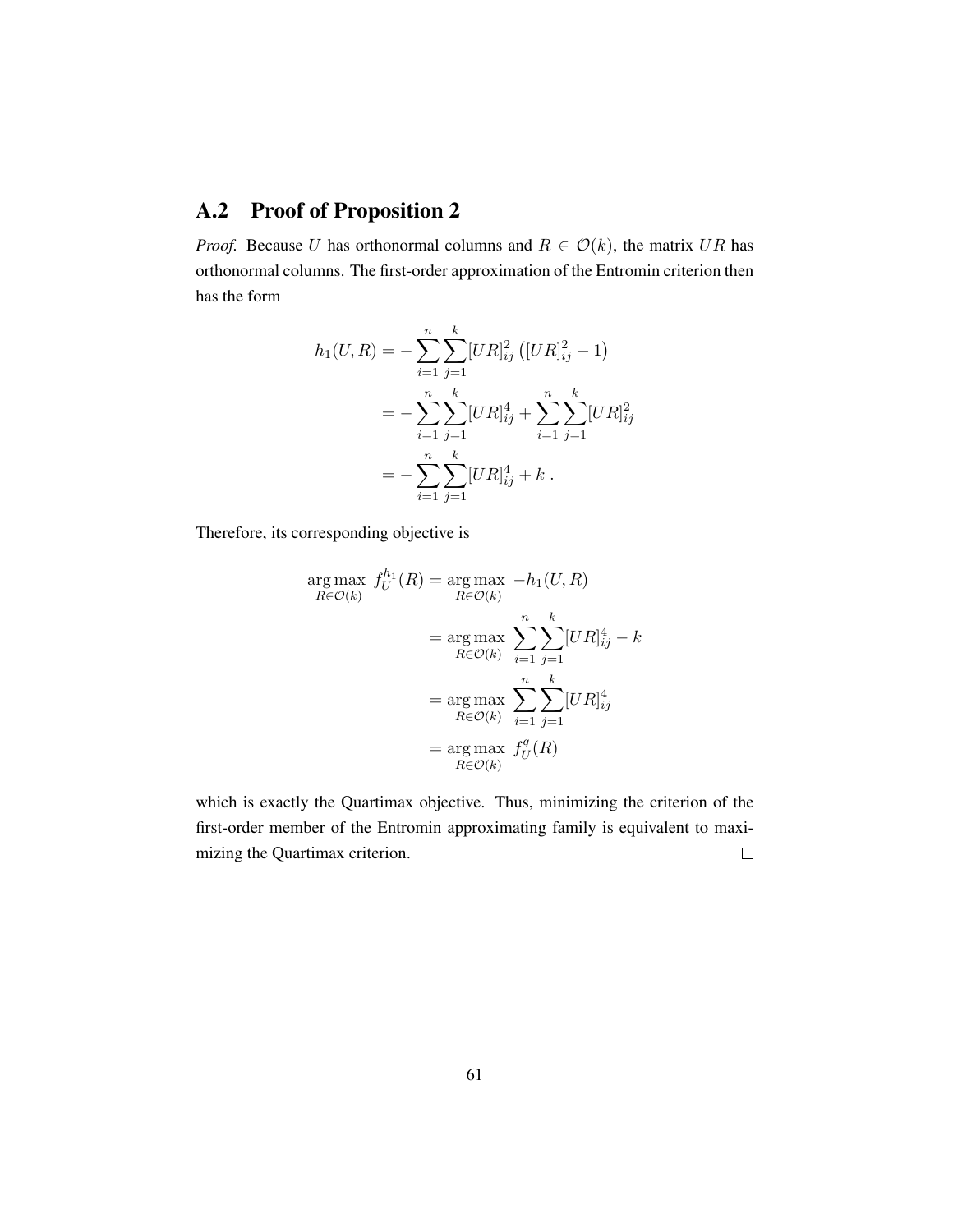### A.3 Proof of [Theorem 4](#page-40-1)

We use the following notation for summations of cross terms in the proof:

$$
\sum_{\ell \neq m} Z_{\ell} Z_m = \frac{1}{2} \sum_{\ell=1}^k \sum_{\substack{m=1 \ m \neq \ell}}^k Z_{\ell} Z_m ,
$$

$$
\sum_{\ell \neq m} Z_{\ell}^2 Z_m = \sum_{\ell=1}^k \sum_{\substack{m=1 \ m \neq \ell}}^k Z_{\ell}^2 Z_m ,
$$

$$
\sum_{\ell \neq m \neq q} Z_{\ell} Z_m Z_q = \frac{1}{6} \sum_{\ell=1}^k \sum_{\substack{m=1 \ m \neq \ell}}^k \sum_{\substack{q=1 \ q \neq \ell}}^k Z_{\ell} Z_m Z_q .
$$

Also, define the set of  $k \times k$  doubly-stochastic matrices

$$
\mathcal{Q}(k) = \left\{ O^{(2)} : O \in \mathcal{O}(k) \right\} .
$$

*Proof.* Let  $f_{z_0}^{h_2}$  $Z^o \tilde{R}^T$  be the corresponding Entromin<sub>2</sub> objective to maximize. The expectation of the objective with respect to the distribution of the row  $Z_1$  is given by

$$
\mathbb{E}\left[f_{Z^o\widetilde{R}^T}^{h_2}(R)\right] = -\mathbb{E}\left[h_2(Z^o\widetilde{R}^T,R)\right]
$$
  

$$
= -\frac{1}{2}\sum_{j=1}^k \mathbb{E}\left[[Z^o\widetilde{R}^TR]_j^6\right] + 2\sum_{j=1}^k \mathbb{E}\left[[Z^o\widetilde{R}^TR]_j^4\right]
$$
  

$$
- \frac{3}{2}\sum_{j=1}^k \mathbb{E}\left[[Z^o\widetilde{R}^TR]_j^2\right].
$$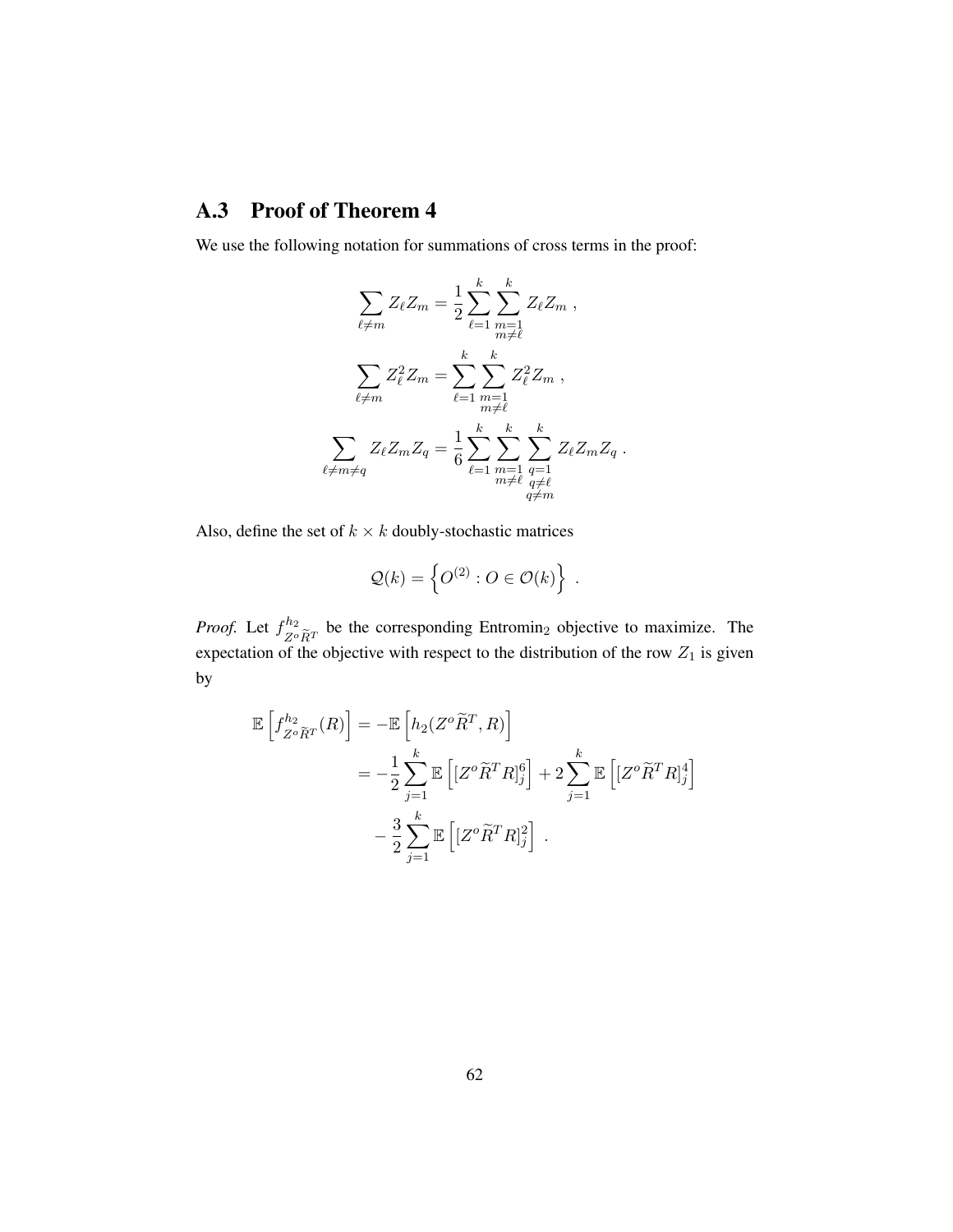Define  $O = \widetilde{R}^T R$ . Because  $\widetilde{R} \in \mathcal{O}(k)$  and  $R \in \mathcal{O}(k)$ ,  $O \in \mathcal{O}(k)$ . Then

$$
\mathbb{E}\left[f_{Z^o\widetilde{R}^T}^{h_2}(R)\right] = -\frac{1}{2}\sum_{j=1}^k \mathbb{E}\left[[Z^oO]_j^6\right] + 2\sum_{j=1}^k \mathbb{E}\left[[Z^oO]_j^4\right] - \frac{3}{2}\sum_{j=1}^k \mathbb{E}\left[[Z^oO]_j^2\right]
$$
  
\n
$$
= -\frac{1}{2}\sum_{j=1}^k \mathbb{E}\left[[Z^oO]_j^6\right] + 2\sum_{j=1}^k \mathbb{E}\left[[Z^oO]_j^4\right]
$$
  
\n
$$
- \frac{3}{2}\sum_{j=1}^k \mathbb{E}\left[\sum_{\ell=1}^k (Z_\ell^o)^2 O_{\ell j}^2 + 2\sum_{\ell \neq m} Z_\ell^o Z_m^o O_{\ell j} O_{mj}\right]
$$
  
\n
$$
= -\frac{1}{2}\sum_{j=1}^k \mathbb{E}\left[[Z^oO]_j^6\right] + 2\sum_{j=1}^k \mathbb{E}\left[[Z^oO]_j^4\right]
$$
  
\n
$$
- \frac{3}{2}\sum_{\ell=1}^k \mathbb{E}\left[(Z_\ell^o)^2\right]\sum_{j=1}^k O_{\ell j}^2
$$
  
\n
$$
= -\frac{1}{2}\sum_{j=1}^k \mathbb{E}\left[[Z^oO]_j^6\right] + 2\sum_{j=1}^k \mathbb{E}\left[[Z^oO]_j^4\right] - \frac{3}{2}k.
$$

The sixth-order term is

$$
\mathbb{E}\left[\left[Z^{o}O\right]_{j}^{6}\right] = \mathbb{E}\left[\left(\sum_{\ell=1}^{k} Z_{\ell}^{o}O_{\ell j}\right)^{6}\right]
$$
\n
$$
= \sum_{\ell=1}^{k} \mathbb{E}\left[\left(Z_{\ell}^{o}\right)^{6}\right] O_{\ell j}^{6} + 15 \sum_{\ell \neq m} \mathbb{E}\left[\left(Z_{\ell}^{o}\right)^{4}\right] \mathbb{E}\left[\left(Z_{m}^{o}\right)^{2}\right] O_{\ell j}^{4} O_{mj}^{2}
$$
\n
$$
+ 90 \sum_{\ell \neq m \neq q} \mathbb{E}\left[\left(Z_{\ell}^{o}\right)^{2}\right] \mathbb{E}\left[\left(Z_{m}^{o}\right)^{2}\right] \mathbb{E}\left[\left(Z_{q}^{o}\right)^{2}\right] O_{\ell j}^{2} O_{mj}^{2} O_{q j}^{2}
$$
\n
$$
+ 20 \sum_{\ell \neq m} \mathbb{E}\left[\left(Z_{\ell}^{o}\right)^{3}\right] \mathbb{E}\left[\left(Z_{m}^{o}\right)^{3}\right] O_{\ell j}^{3} O_{mj}^{3}
$$
\n
$$
= \sum_{\ell=1}^{k} \mathbb{E}\left[\left(Z_{\ell}^{o}\right)^{6}\right] O_{\ell j}^{6} + 15 \sum_{\ell \neq m} \mathbb{E}\left[\left(Z_{\ell}^{o}\right)^{4}\right] O_{\ell j}^{4} O_{mj}^{2}
$$
\n
$$
+ 90 \sum_{\ell \neq m \neq q} O_{\ell j}^{2} O_{mj}^{2} O_{q j}^{2} \tag{1}
$$

where (1) follows from Conditions (iii) and (iv) of [Assumption](#page-38-0) [2.](#page-38-0)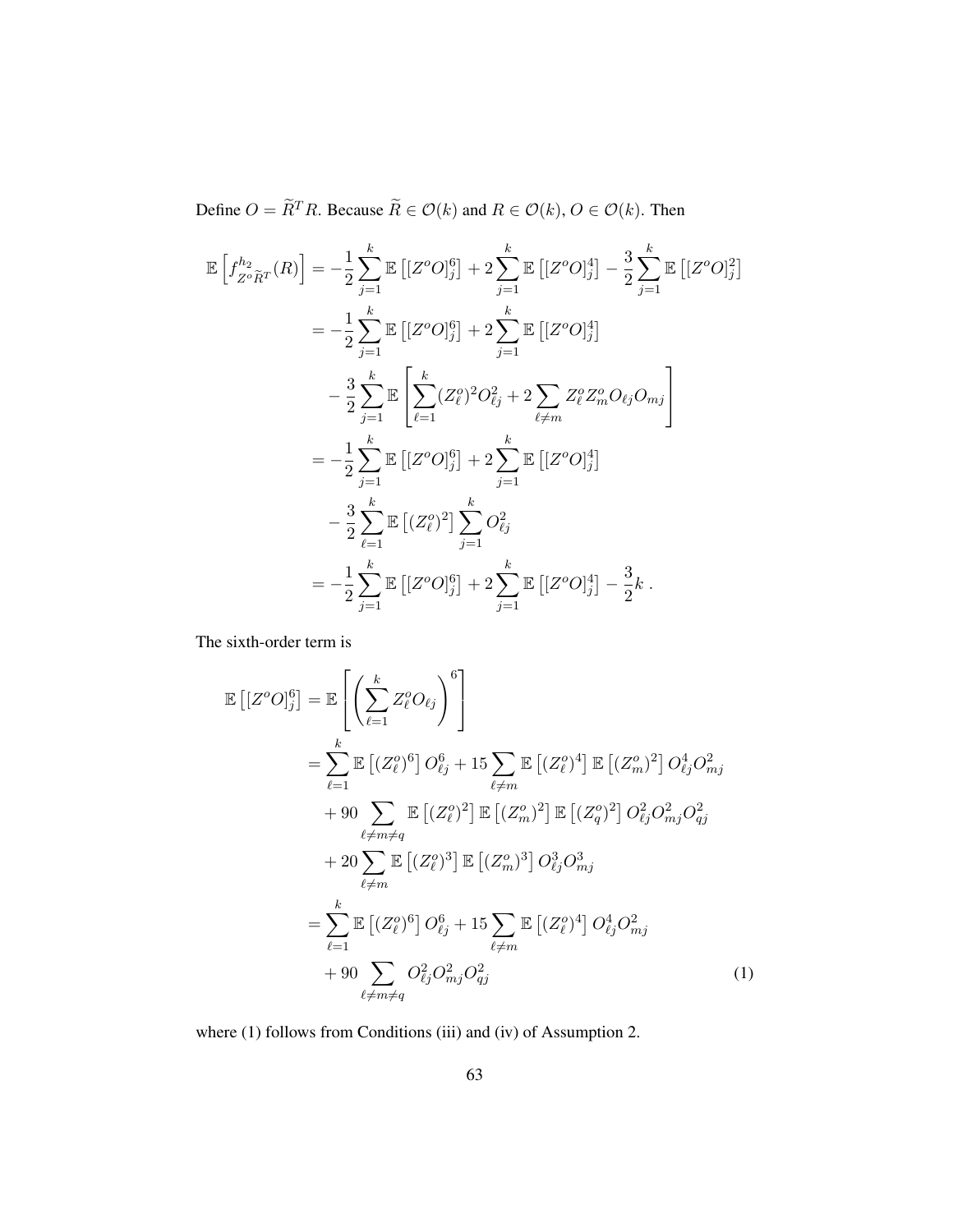The fourth-order term is

$$
\mathbb{E}\left[\left[Z^{o}O\right]_{j}^{4}\right] = \mathbb{E}\left[\left(\sum_{\ell=1}^{k} Z_{\ell}^{o}O_{\ell j}\right)^{4}\right]
$$
\n
$$
= \sum_{\ell=1}^{k} \mathbb{E}\left[\left(Z_{\ell}^{o}\right)^{4}\right] O_{\ell j}^{4} + 6 \sum_{\ell \neq m} \mathbb{E}\left[\left(Z_{\ell}^{o}\right)^{2}\right] \mathbb{E}\left[\left(Z_{m}^{o}\right)^{2}\right] O_{\ell j}^{2} O_{mj}^{2}
$$
\n
$$
= \sum_{\ell=1}^{k} \mathbb{E}\left[\left(Z_{\ell}^{o}\right)^{4}\right] O_{\ell j}^{4} + 6 \sum_{\ell \neq m} O_{\ell j}^{2} O_{mj}^{2}
$$
\n
$$
(2)
$$

where (2) follows from Condition (iii) of [Assumption](#page-38-0) [2.](#page-38-0) Then

$$
\mathbb{E}\left[f_{Z^o\tilde{R}^T}^{h_2}(R)\right] = 2\sum_{j=1}^k \left(\sum_{\ell=1}^k \mathbb{E}\left[(Z^o_{\ell})^4\right]O_{\ell j}^4 + 6\sum_{\ell \neq m} O_{\ell j}^2 O_{m j}^2\right) \n- \frac{1}{2}\sum_{j=1}^k \left(\sum_{\ell=1}^k \mathbb{E}\left[(Z^o_{\ell})^6\right]O_{\ell j}^6 + 15\sum_{\ell \neq m} \mathbb{E}\left[(Z^o_{\ell})^4\right]O_{\ell j}^4 O_{m j}^2 \n+ 90\sum_{\ell \neq m \neq q} O_{\ell j}^2 O_{m j}^2 O_{q j}^2\right) - \frac{3}{2}k.
$$

Notice that the expectation is only dependent on elements of  $O$  to the even powers. Rewrite the expectation in terms of a doubly stochastic matrix  $Q = O^{(2)}$ . The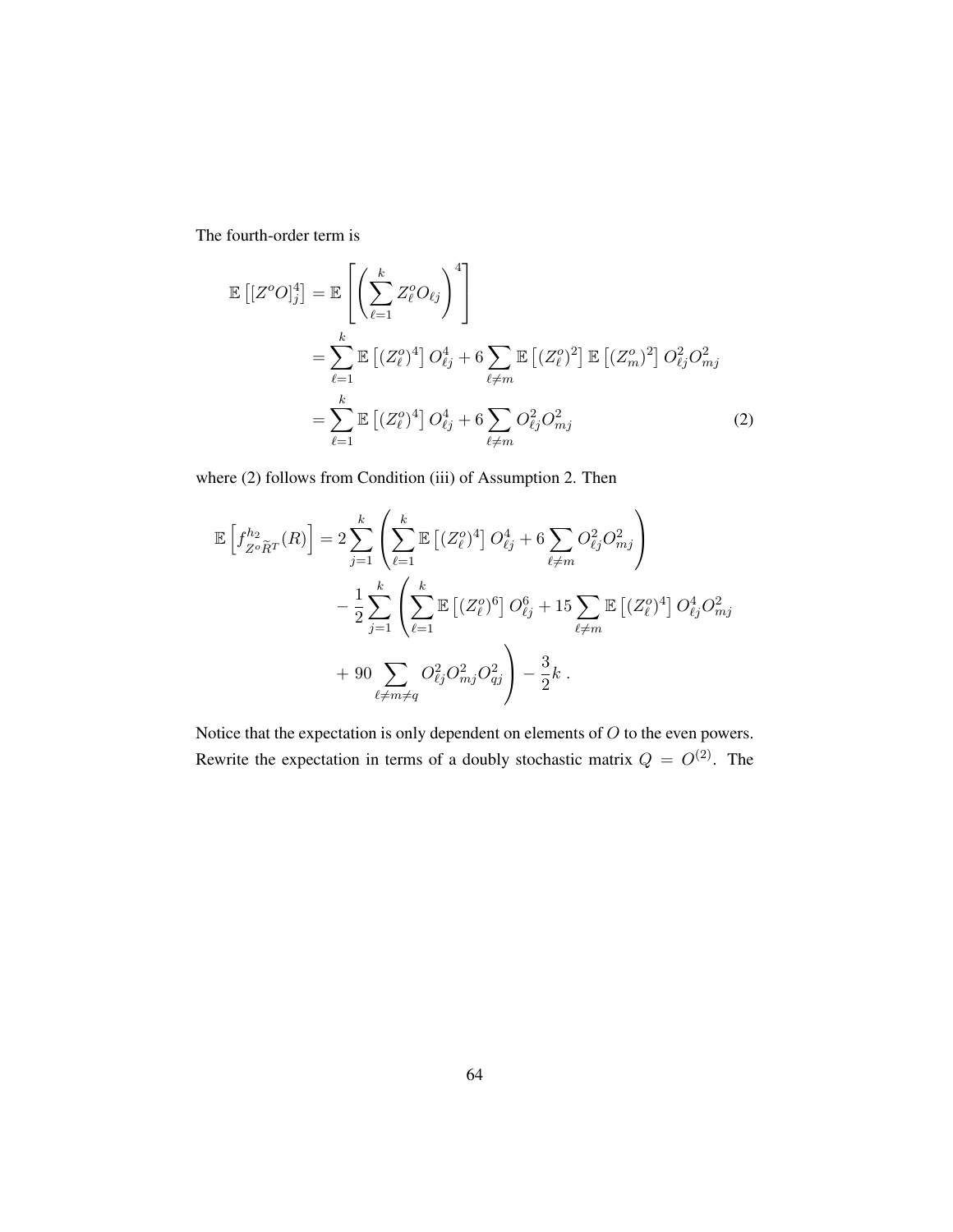expectation as a function of  $\boldsymbol{Q}$  is

$$
F(Q) := 2 \sum_{j=1}^{k} \left( \sum_{\ell=1}^{k} \mathbb{E} \left[ (Z_{\ell}^{o})^{4} \right] Q_{\ell j}^{2} + 6 \sum_{\ell \neq m} Q_{\ell j} Q_{mj} \right)
$$
  
\n
$$
- \frac{1}{2} \sum_{j=1}^{k} \left( \sum_{\ell=1}^{k} \mathbb{E} \left[ (Z_{\ell}^{o})^{6} \right] Q_{\ell j}^{3} + 15 \sum_{\ell \neq m} \mathbb{E} \left[ (Z_{\ell}^{o})^{4} \right] Q_{\ell j}^{2} Q_{mj}
$$
  
\n
$$
+ 90 \sum_{\ell \neq m \neq q} Q_{\ell j} Q_{mj} Q_{q j} \right) - \frac{3}{2} k
$$
  
\n
$$
= 2 \sum_{j=1}^{k} \left( \sum_{\ell=1}^{k} \mathbb{E} \left[ (Z_{\ell}^{o})^{4} \right] Q_{\ell j}^{2} + 3 \left( \left( \sum_{\ell=1}^{k} Q_{\ell j} \right)^{2} - \sum_{\ell=1}^{k} Q_{\ell j}^{2} \right) \right)
$$
  
\n
$$
- \frac{1}{2} \sum_{j=1}^{k} \left( \sum_{\ell=1}^{k} \mathbb{E} \left[ (Z_{\ell}^{o})^{6} \right] Q_{\ell j}^{3} + 15 \sum_{\ell \neq m} \mathbb{E} \left[ (Z_{\ell}^{o})^{4} \right] Q_{\ell j}^{2} Q_{mj}
$$
  
\n
$$
+ 15 \left( \left( \sum_{\ell=1}^{k} Q_{\ell j} \right)^{3} - \sum_{\ell=1}^{k} Q_{\ell j}^{3} - 3 \sum_{\ell \neq m} Q_{\ell j}^{2} Q_{mj} \right) \right) - \frac{3}{2} k
$$
  
\n
$$
= 2 \sum_{\ell=1}^{k} \left( \mathbb{E} \left[ (Z_{\ell}^{o})^{4} \right] - 3 \right) \sum_{j=1}^{k} Q_{\ell j}^{2} + \frac{1}{2} \left( \sum_{\ell=1}^{k} \left( 15 - \mathbb{E} \left[ (Z_{\ell}^{
$$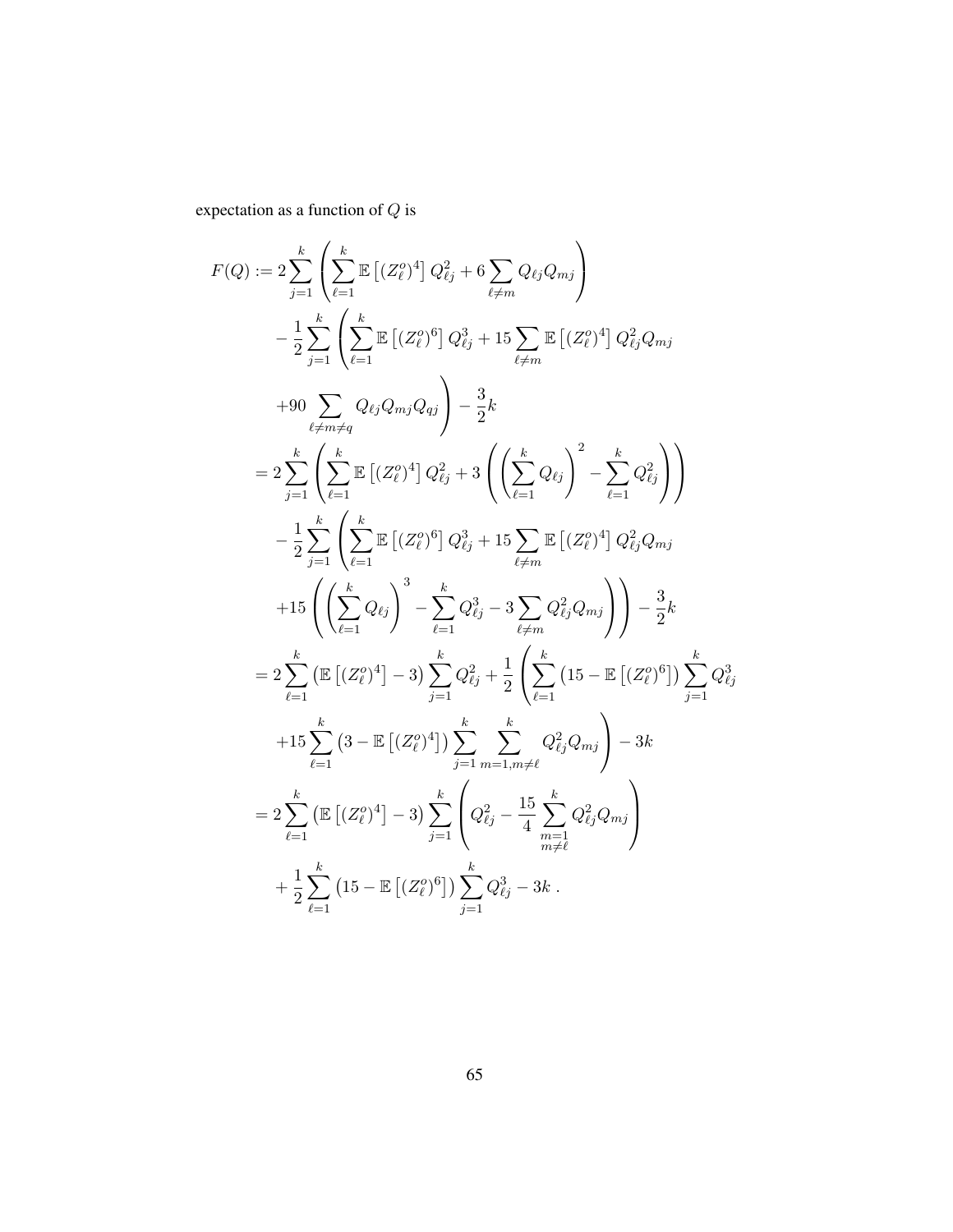Furthermore,

$$
F(Q) = 2 \sum_{\ell=1}^{k} \left( \mathbb{E} \left[ (Z_{\ell}^{o})^{4} \right] - 3 \right) \sum_{j=1}^{k} Q_{\ell j}^{2} \left( 1 - \frac{15}{4} \sum_{\substack{m=1 \ m \neq \ell}}^{k} Q_{mj} \right)
$$
  
+  $\frac{1}{2} \sum_{\ell=1}^{k} \left( 15 - \mathbb{E} \left[ (Z_{\ell}^{o})^{6} \right] \right) \sum_{j=1}^{k} Q_{\ell j}^{3} - 3k$   
=  $2 \sum_{\ell=1}^{k} \left( \mathbb{E} \left[ (Z_{\ell}^{o})^{4} \right] - 3 \right) \sum_{j=1}^{k} Q_{\ell j}^{2} \left( 1 - \frac{15}{4} (1 - Q_{\ell j}) \right)$   
+  $\frac{1}{2} \sum_{\ell=1}^{k} \left( 15 - \mathbb{E} \left[ (Z_{\ell}^{o})^{6} \right] \right) \sum_{j=1}^{k} Q_{\ell j}^{3} - 3k$   
=  $\frac{1}{2} \sum_{\ell=1}^{k} \left( \mathbb{E} \left[ (Z_{\ell}^{o})^{4} \right] - 3 \right) \sum_{j=1}^{k} \left( 15Q_{\ell j}^{3} - 11Q_{\ell j}^{2} \right)$   
+  $\frac{1}{2} \sum_{\ell=1}^{k} \left( 15 - \mathbb{E} \left[ (Z_{\ell}^{o})^{6} \right] \right) \sum_{j=1}^{k} Q_{\ell j}^{3} - 3k$   
=  $\frac{1}{2} \sum_{\ell=1}^{k} \left( 15 \mathbb{E} \left[ (Z_{\ell}^{o})^{4} \right] - \mathbb{E} \left[ (Z_{\ell}^{o})^{6} \right] - 30 \right) \sum_{j=1}^{k} Q_{\ell j}^{3}$   
+  $\frac{11}{2} \sum_{\ell=1}^{k} \left( 3 - \mathbb{E} \left[ (Z_{\ell}^{o})^{4} \right] \right) \sum_{j=1}^{k} Q_{\ell j}^{2} - 3k$ .

Now consider the following two cases: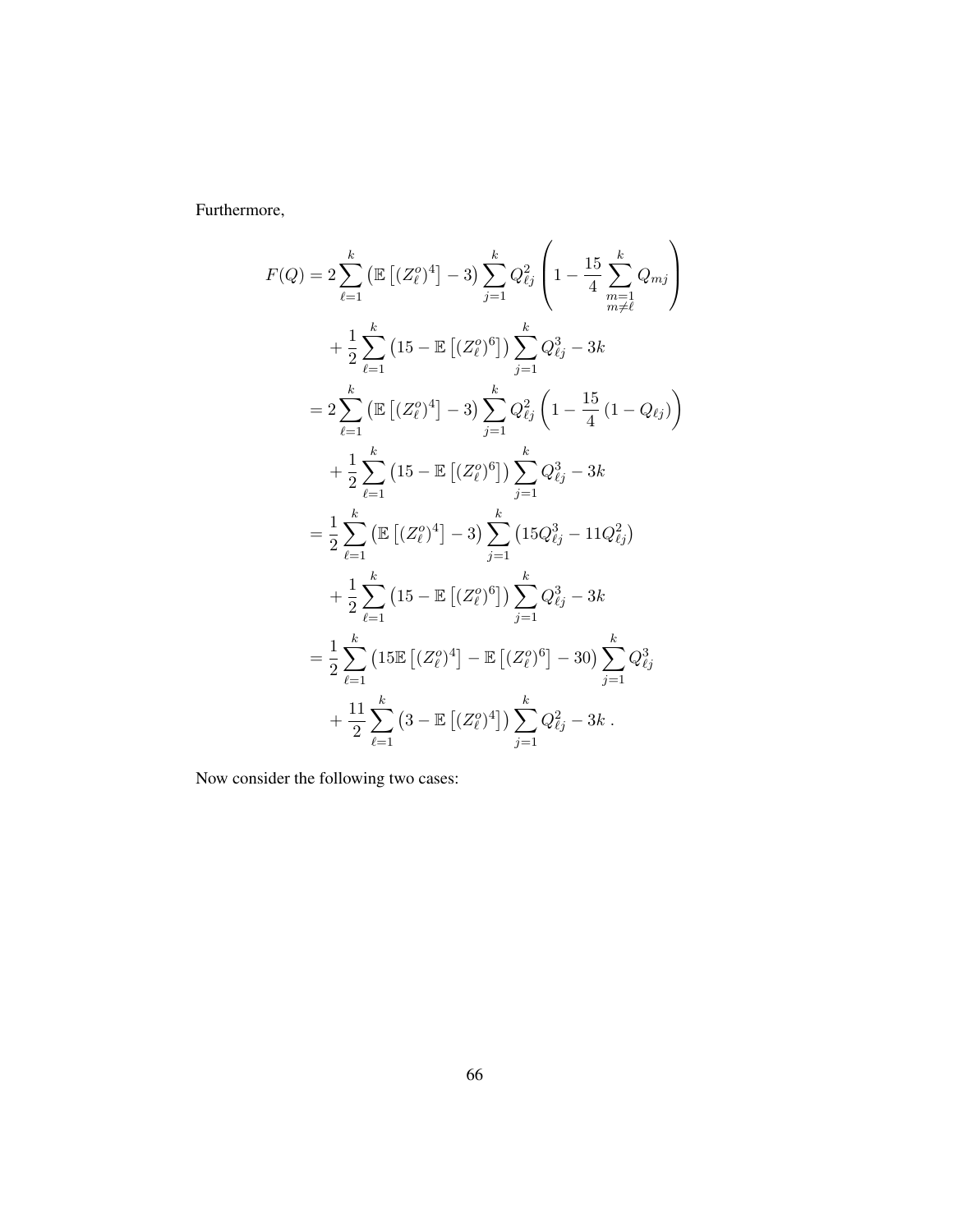**I**. Suppose that  $\mathbb{E}[(Z_{\ell}^o)^4] \leq 3$ . Then

$$
F(Q) \leq \frac{1}{2} \sum_{\ell=1}^{k} \left( 15 \mathbb{E} \left[ (Z_{\ell}^{o})^{4} \right] - \mathbb{E} \left[ (Z_{\ell}^{o})^{6} \right] - 30 \right) \sum_{j=1}^{k} Q_{\ell j} + \frac{11}{2} \sum_{\ell=1}^{k} \left( 3 - \mathbb{E} \left[ (Z_{\ell}^{o})^{4} \right] \right) \sum_{j=1}^{k} Q_{\ell j} - 3k
$$
(3)  
=  $\frac{1}{2} \sum_{\ell=1}^{k} \left( 15 \mathbb{E} \left[ (Z_{\ell}^{o})^{4} \right] - \mathbb{E} \left[ (Z_{\ell}^{o})^{6} \right] - 30 \right) + \frac{11}{2} \sum_{\ell=1}^{k} \left( 3 - \mathbb{E} \left[ (Z_{\ell}^{o})^{4} \right] \right) - 3k$ 

where (3) follows from Condition (v) of [Assumption](#page-38-0) [2.](#page-38-0) Notice that for any  $O \in$  $\mathcal{P}(k),$ 

$$
F(O^{(2)}) = \frac{1}{2} \sum_{\ell=1}^{k} \left( 15 \mathbb{E} \left[ (Z_{\ell}^{o})^{4} \right] - \mathbb{E} \left[ (Z_{\ell}^{o})^{6} \right] - 30 \right) \sum_{j=1}^{k} O_{\ell j}^{6}
$$
  
+ 
$$
\frac{11}{2} \sum_{\ell=1}^{k} \left( 3 - \mathbb{E} \left[ (Z_{\ell}^{o})^{4} \right] \right) \sum_{j=1}^{k} O_{\ell j}^{4} - 3k
$$
  
= 
$$
\frac{1}{2} \sum_{\ell=1}^{k} \left( 15 \mathbb{E} \left[ (Z_{\ell}^{o})^{4} \right] - \mathbb{E} \left[ (Z_{\ell}^{o})^{6} \right] - 30 \right) + \frac{11}{2} \sum_{\ell=1}^{k} \left( 3 - \mathbb{E} \left[ (Z_{\ell}^{o})^{4} \right] \right) - 3k
$$

and hence

$$
\max_{Q \in \mathcal{Q}(k)} F(Q) = \frac{1}{2} \sum_{\ell=1}^{k} \left( 15 \mathbb{E} \left[ (Z_{\ell}^{o})^4 \right] - \mathbb{E} \left[ (Z_{\ell}^{o})^6 \right] - 30 \right) + \frac{11}{2} \sum_{\ell=1}^{k} \left( 3 - \mathbb{E} \left[ (Z_{\ell}^{o})^4 \right] \right) - 3k.
$$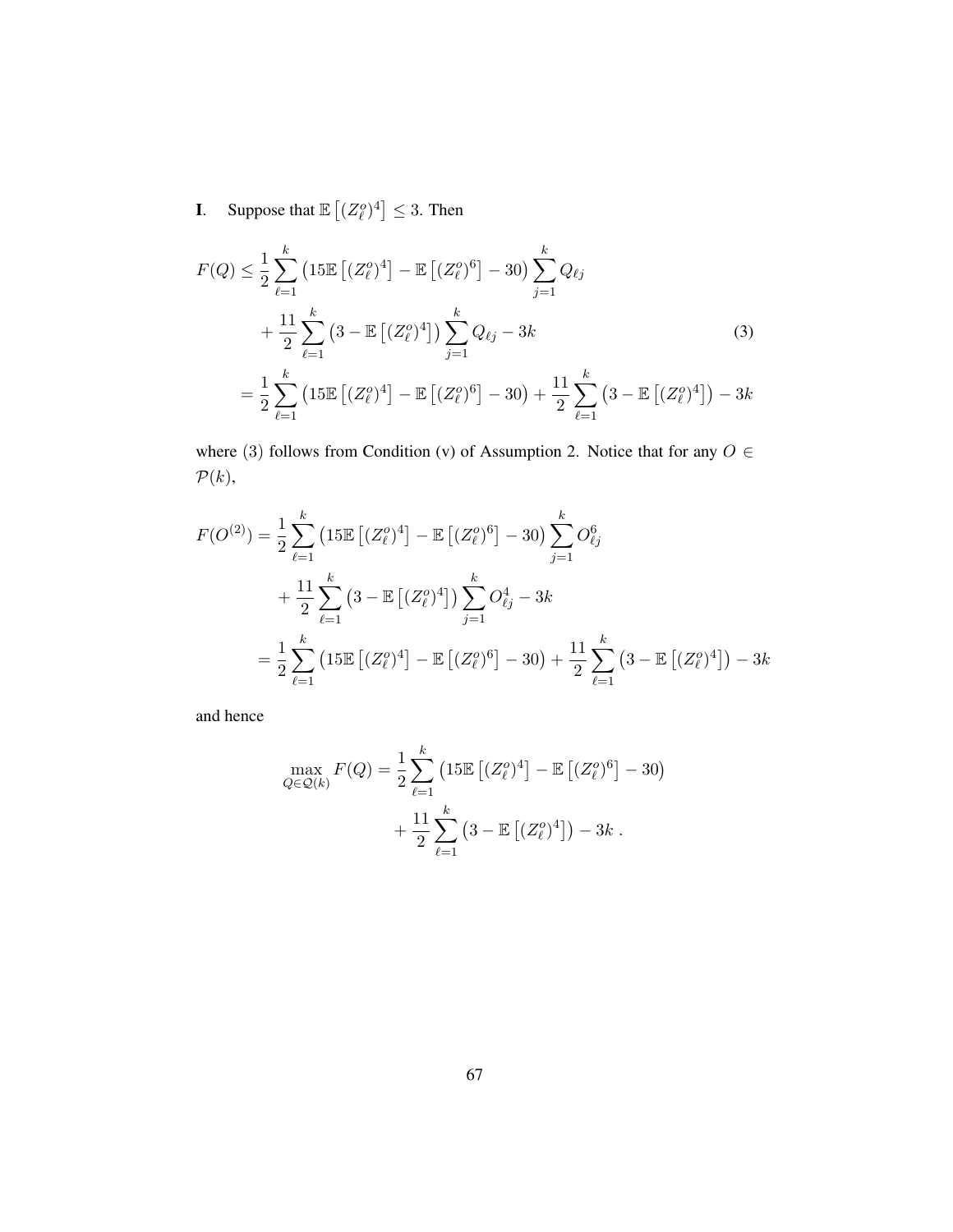For any  $O \notin \mathcal{P}(k)$ ,

$$
F(O^{(2)}) = \frac{1}{2} \sum_{\ell=1}^{k} \left(15\mathbb{E}\left[(Z_{\ell}^{o})^{4}\right] - \mathbb{E}\left[(Z_{\ell}^{o})^{6}\right] - 30\right) \sum_{j=1}^{k} O_{\ell j}^{6}
$$
  
+ 
$$
\frac{11}{2} \sum_{\ell=1}^{k} \left(3 - \mathbb{E}\left[(Z_{\ell}^{o})^{4}\right]\right) \sum_{j=1}^{k} O_{\ell j}^{4} - 3k
$$
  
< 
$$
< \frac{1}{2} \sum_{\ell=1}^{k} \left(15\mathbb{E}\left[(Z_{\ell}^{o})^{4}\right] - \mathbb{E}\left[(Z_{\ell}^{o})^{6}\right] - 30\right) \sum_{j=1}^{k} O_{\ell j}
$$
  
+ 
$$
\frac{11}{2} \sum_{\ell=1}^{k} \left(3 - \mathbb{E}\left[(Z_{\ell}^{o})^{4}\right]\right) \sum_{j=1}^{k} O_{\ell j} - 3k
$$
  
= 
$$
\max_{Q \in \mathcal{Q}(k)} F(Q).
$$

Therefore, the set of solutions that maximize  $F$  is  $\{O^{(2)}: O \in \mathcal{P}(k)\}.$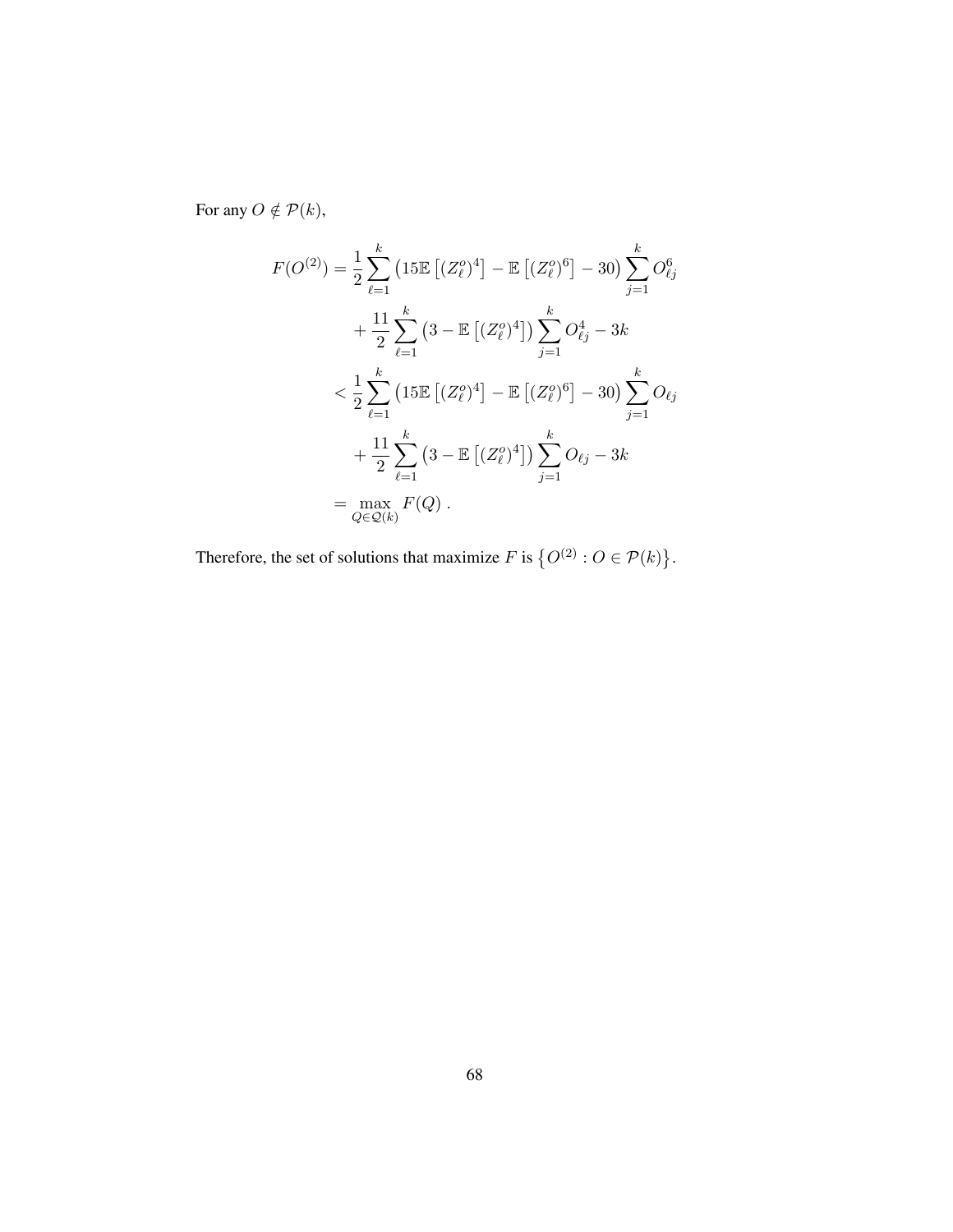**II.** Suppose that  $\mathbb{E}\left[ (Z^o_\ell)^4 \right] > 3$ . Then

$$
F(Q) = \frac{1}{2} \sum_{\ell=1}^{k} \left(15\mathbb{E}\left[(Z_{\ell}^{o})^{4}\right] - \mathbb{E}\left[(Z_{\ell}^{o})^{6}\right] - 30\right) \sum_{j=1}^{k} Q_{\ell j}^{3}
$$
  
\n
$$
- \frac{11}{2} \sum_{\ell=1}^{k} \left(\mathbb{E}\left[(Z_{\ell}^{o})^{4}\right] - 3\right) \sum_{j=1}^{k} Q_{\ell j}^{2} - 3k
$$
  
\n
$$
\leq \frac{1}{2} \sum_{\ell=1}^{k} \left(15\mathbb{E}\left[(Z_{\ell}^{o})^{4}\right] - \mathbb{E}\left[(Z_{\ell}^{o})^{6}\right] - 30\right) \sum_{j=1}^{k} Q_{\ell j}^{3}
$$
  
\n
$$
- \frac{11}{2} \sum_{\ell=1}^{k} \left(\mathbb{E}\left[(Z_{\ell}^{o})^{4}\right] - 3\right) \sum_{j=1}^{k} Q_{\ell j}^{3} - 3k
$$
  
\n
$$
= \frac{1}{2} \sum_{\ell=1}^{k} \left(4\mathbb{E}\left[(Z_{\ell}^{o})^{4}\right] - \mathbb{E}\left[(Z_{\ell}^{o})^{6}\right] + 3\right) \sum_{j=1}^{k} Q_{\ell j}^{3} - 3k
$$
  
\n
$$
\leq \frac{1}{2} \sum_{\ell=1}^{k} \left(4\mathbb{E}\left[(Z_{\ell}^{o})^{4}\right] - \mathbb{E}\left[(Z_{\ell}^{o})^{6}\right] + 3\right) \sum_{j=1}^{k} Q_{\ell j} - 3k
$$
  
\n
$$
= \frac{1}{2} \sum_{\ell=1}^{k} \left(4\mathbb{E}\left[(Z_{\ell}^{o})^{4}\right] - \mathbb{E}\left[(Z_{\ell}^{o})^{6}\right] + 3\right) - 3k
$$
  
\n(4)

where (4) follows from Condition (v) of [Assumption](#page-38-0) [2.](#page-38-0) For any  $O\in\mathcal{P}(k),$ 

$$
F(O^{(2)}) = \frac{1}{2} \sum_{\ell=1}^{k} \left(15\mathbb{E}\left[(Z_{\ell}^{o})^{4}\right] - \mathbb{E}\left[(Z_{\ell}^{o})^{6}\right] - 30\right) \sum_{j=1}^{k} O_{\ell j}^{6}
$$

$$
- \frac{11}{2} \sum_{\ell=1}^{k} \left(\mathbb{E}\left[(Z_{\ell}^{o})^{4}\right] - 3\right) \sum_{j=1}^{k} O_{\ell j}^{4} - 3k
$$

$$
= \frac{1}{2} \sum_{\ell=1}^{k} \left(15\mathbb{E}\left[(Z_{\ell}^{o})^{4}\right] - \mathbb{E}\left[(Z_{\ell}^{o})^{6}\right] - 30\right)
$$

$$
- \frac{11}{2} \sum_{\ell=1}^{k} \left(\mathbb{E}\left[(Z_{\ell}^{o})^{4}\right] - 3\right) - 3k
$$

$$
= \frac{1}{2} \sum_{\ell=1}^{k} \left(4\mathbb{E}\left[(Z_{\ell}^{o})^{4}\right] - \mathbb{E}\left[(Z_{\ell}^{o})^{6}\right] + 3\right) - 3k
$$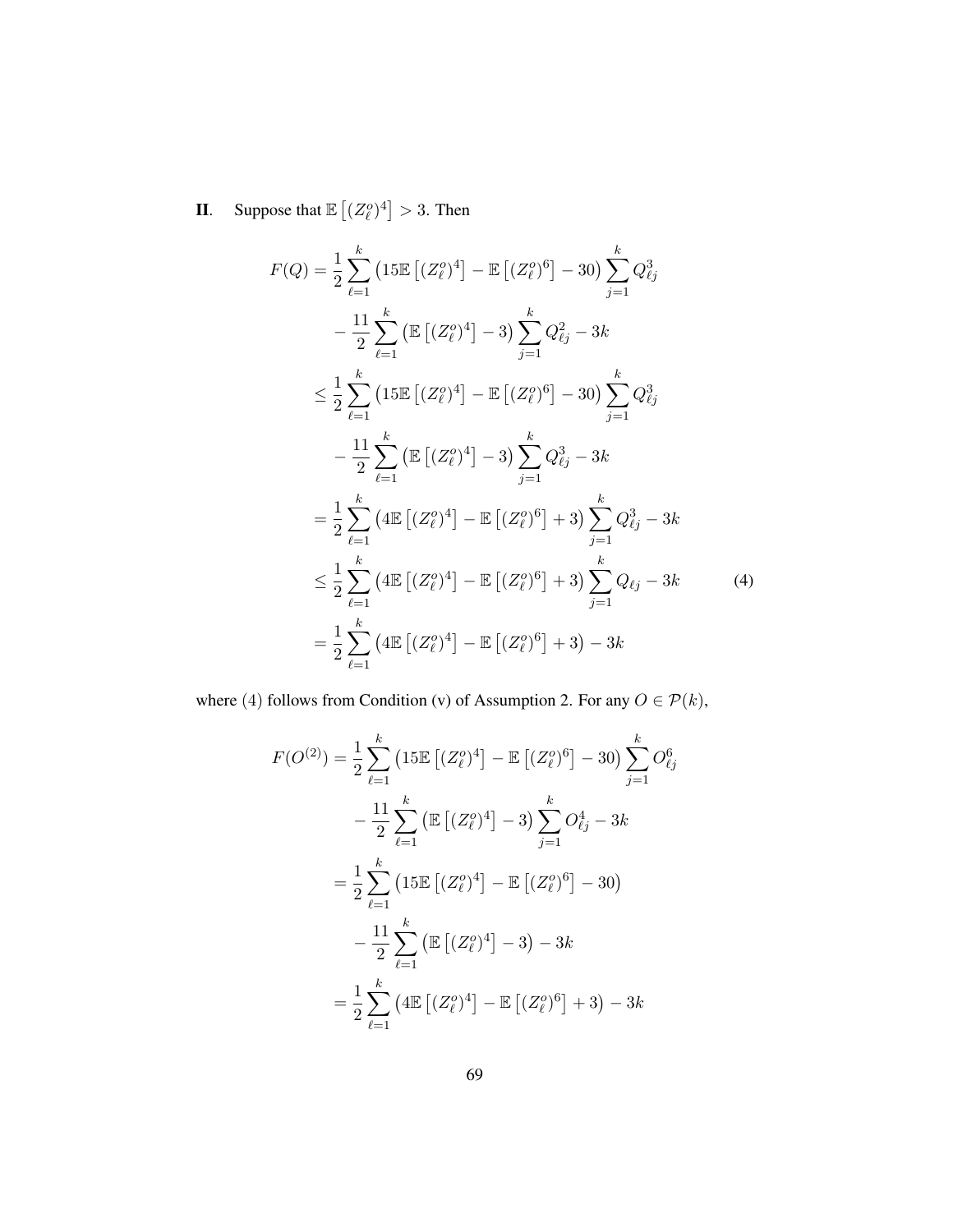and hence

$$
\max_{Q \in \mathcal{Q}(k)} F(Q) = \frac{1}{2} \sum_{\ell=1}^{k} \left( 4 \mathbb{E} \left[ (Z_{\ell}^{o})^{4} \right] - \mathbb{E} \left[ (Z_{\ell}^{o})^{6} \right] + 3 \right) - 3k.
$$

For any  $O \notin \mathcal{P}(k)$ ,

$$
F(O^{(2)}) = \frac{1}{2} \sum_{\ell=1}^{k} \left(15\mathbb{E}\left[(Z_{\ell}^{o})^{4}\right] - \mathbb{E}\left[(Z_{\ell}^{o})^{6}\right] - 30\right) \sum_{j=1}^{k} O_{\ell j}^{6}
$$
  

$$
- \frac{11}{2} \sum_{\ell=1}^{k} \left(\mathbb{E}\left[(Z_{\ell}^{o})^{4}\right] - 3\right) \sum_{j=1}^{k} O_{\ell j}^{4} - 3k
$$
  

$$
< \frac{1}{2} \sum_{\ell=1}^{k} \left(15\mathbb{E}\left[(Z_{\ell}^{o})^{4}\right] - \mathbb{E}\left[(Z_{\ell}^{o})^{6}\right] - 30\right) \sum_{j=1}^{k} O_{\ell j}^{6}
$$
  

$$
- \frac{11}{2} \sum_{\ell=1}^{k} \left(\mathbb{E}\left[(Z_{\ell}^{o})^{4}\right] - 3\right) \sum_{j=1}^{k} O_{\ell j}^{6} - 3k
$$
  

$$
= \frac{1}{2} \sum_{\ell=1}^{k} \left(4\mathbb{E}\left[(Z_{\ell}^{o})^{4}\right] - \mathbb{E}\left[(Z_{\ell}^{o})^{6}\right] + 3\right) \sum_{j=1}^{k} O_{\ell j}^{6} - 3k
$$
  

$$
< \frac{1}{2} \sum_{\ell=1}^{k} \left(4\mathbb{E}\left[(Z_{\ell}^{o})^{4}\right] - \mathbb{E}\left[(Z_{\ell}^{o})^{6}\right] + 3\right) \sum_{j=1}^{k} O_{\ell j} - 3k
$$
  

$$
= \max_{Q \in \mathcal{Q}(k)} F(Q)
$$

and so the set of solutions that maximize F is  $\{O^{(2)}: O \in \mathcal{P}(k)\}.$ 

In both cases, the expectation of the  $Entromin<sub>2</sub>$  objective as a function of a doubly stochastic matrix  $O^{(2)}$  is maximized when  $O \in \mathcal{P}(k)$ . The matrix O is defined as  $O = \widetilde{R}^T R$  and thus  $O \in \mathcal{P}(k)$  if and only if  $R = \widetilde{R}P$  for some  $P \in \mathcal{P}(k)$ . It then follows that

$$
\argmin_{R \in \mathcal{O}(k)} \mathbb{E}_{Z_1} \left[ h_2(Z^o \widetilde{R}^T, R) \right] = \argmax_{R \in \mathcal{O}(k)} \mathbb{E}_{Z_1} \left[ f_{Z^o \widetilde{R}^T}^{h_2}(R) \right]
$$

$$
= \left\{ \widetilde{R} P : P \in \mathcal{P}(k) \right\}.
$$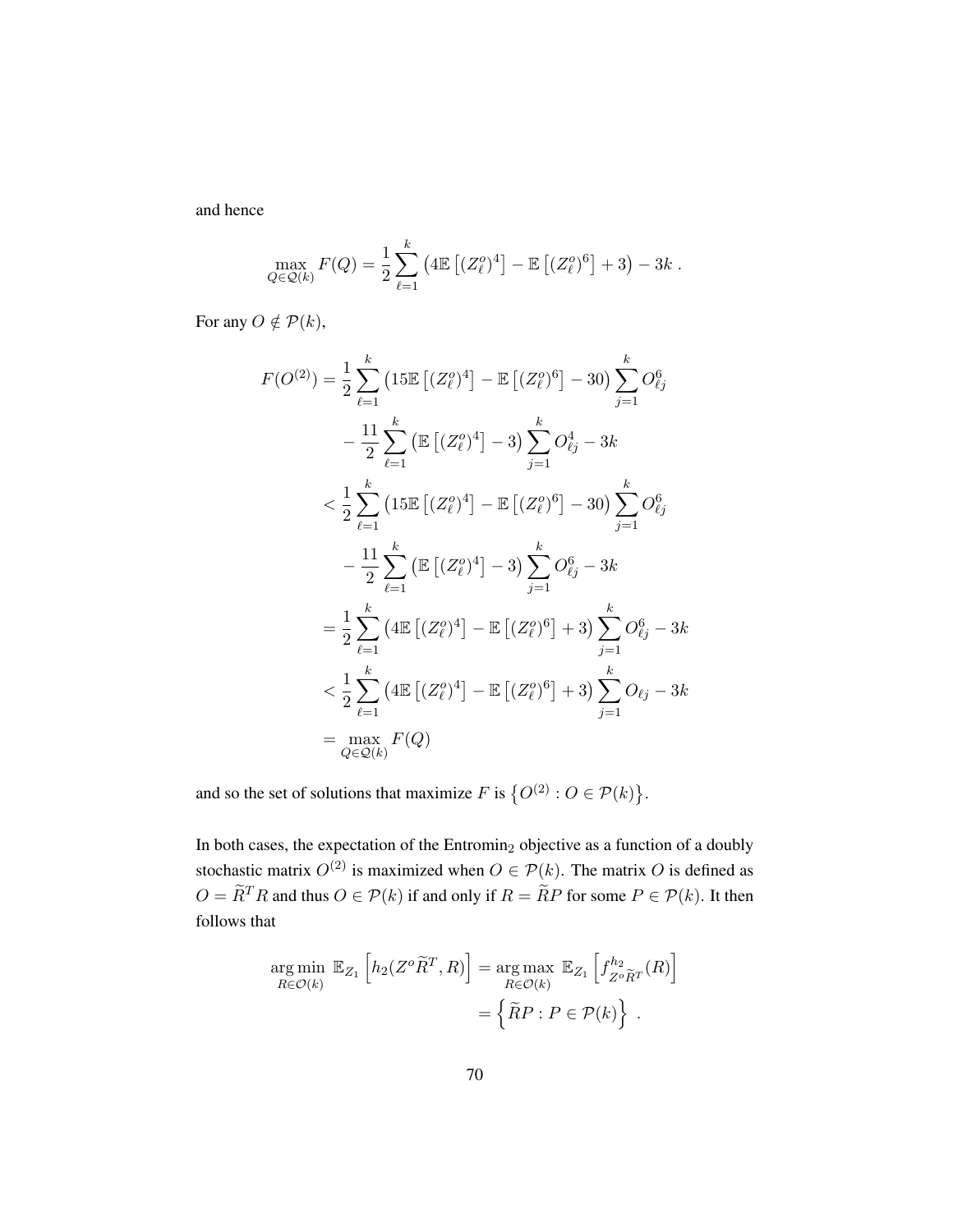### A.4 Proof of [Proposition 5](#page-43-1)

*Proof.* Define a random variable B that takes values

$$
B = \begin{cases} 1 & \text{if } X \neq 0 \\ 0 & \text{if } X = 0 \end{cases}.
$$

Then  $B \sim \text{Bernoulli}(p)$  where  $p = \mathbb{P}(X \neq 0)$ . Define a random variable Y where

- 1. when  $B = 1$  then  $Y = X$ , otherwise
- 2. when  $B = 0$  then Y is equal in distribution to X on the set  $X \neq 0$ .

It then follows that

$$
X \stackrel{\text{d}}{=} BY
$$

where  $B$  and  $Y$  are independent by construction. Also, because  $X$  has four finite moments, Y also has four finite moments. Note that because  $\mathbb{E}[X] = 0$  by assumption and that

$$
\mathbb{E}[X] = p\mathbb{E}[Y],
$$

we must have  $\mathbb{E}[Y] = 0$ . Also,

$$
\mathbb{E}[(X - \mathbb{E}[X])^{2}] = \mathbb{E}[X^{2}] = p\mathbb{E}[Y^{2}],
$$
  

$$
\mathbb{E}[(X - \mathbb{E}[X])^{4}] = \mathbb{E}[X^{4}] = p\mathbb{E}[Y^{4}].
$$

We then have

$$
\mathbb{E}[(X - \mathbb{E}[X])^{4}] - 3\mathbb{E}[(X - \mathbb{E}[X])^{2}]^{2} > 0
$$
  
\n
$$
\Leftrightarrow p\mathbb{E}[Y^{4}] - 3p^{2}\mathbb{E}[Y^{2}]^{2} > 0
$$
  
\n
$$
\Leftrightarrow \qquad \qquad \mathbb{E}[Y^{4}] - 3p\mathbb{E}[Y^{2}]^{2} > 0
$$
  
\n
$$
\Leftrightarrow \qquad \qquad \frac{\mathbb{E}[Y^{4}]}{3\mathbb{E}[Y^{2}]^{2}} > p.
$$

 $\Box$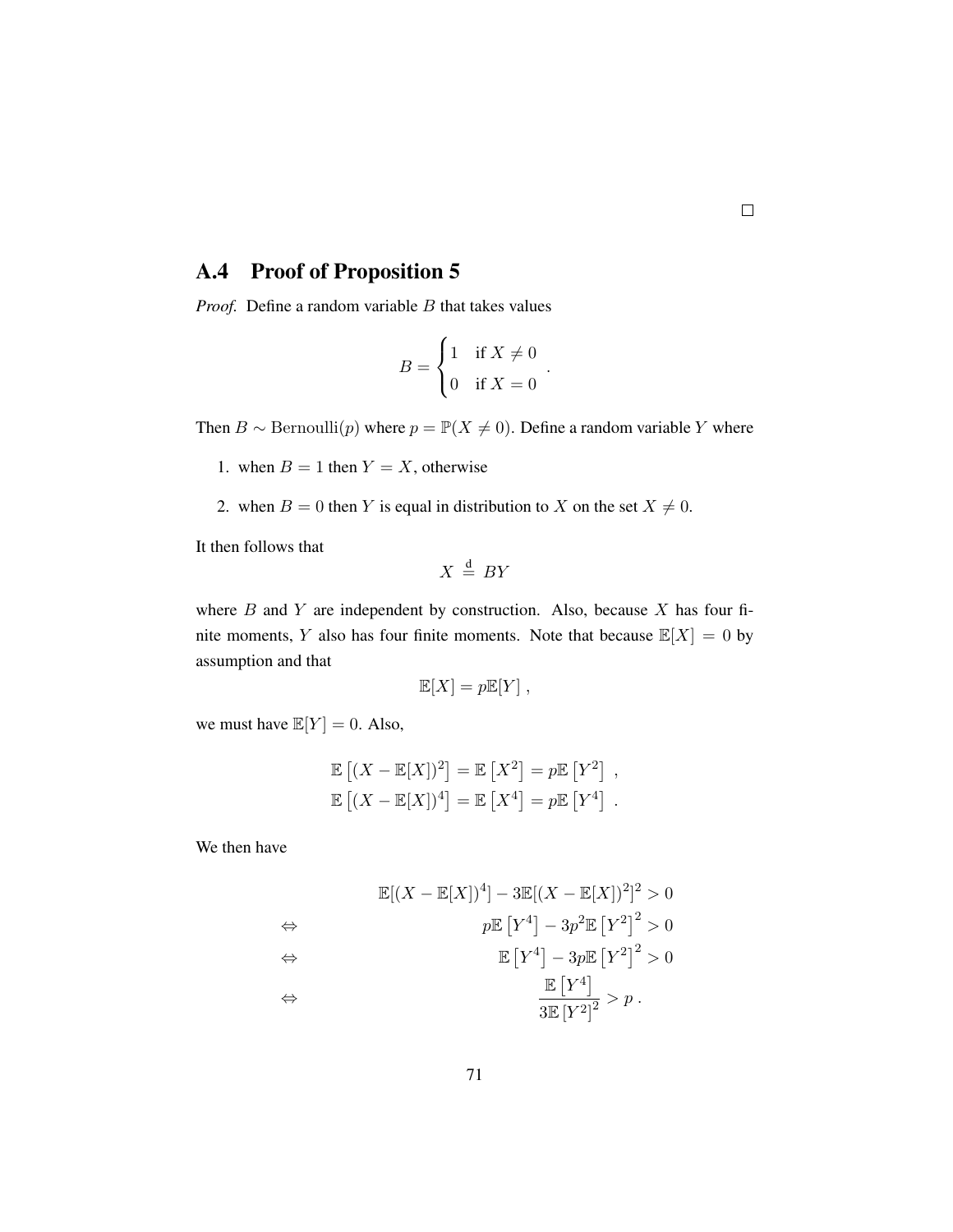The sequence of inequalities say that  $X$  is leptokurtic if and only if the probability  $\mathbb{P}(X \neq 0)$  is less than  $\frac{1}{3}$  of the kurtosis of Y, which is what was to be shown.

### A.5 Proof of [Proposition 7](#page-44-1)

*Proof.* The independent random variables  $B \sim \text{Bernoulli}(p)$  and Y can be defined through the same setup as in the proof for [Proposition 5.](#page-43-1) By assumption,

$$
\mathbb{E}[X] = \mathbb{E}[Y] = 0,
$$
  
\n
$$
\mathbb{E}[(X - \mathbb{E}[X])^{2}] = p\mathbb{E}[Y^{2}],
$$
  
\n
$$
\mathbb{E}[(X - \mathbb{E}[X])^{4}] = p\mathbb{E}[Y^{4}],
$$
  
\n
$$
\mathbb{E}[(X - \mathbb{E}[X])^{6}] = \mathbb{E}[X^{6}] = p\mathbb{E}[Y^{6}]
$$

.

Then

$$
-\frac{\mathbb{E}[(X-\mathbb{E}[X])^6]}{\mathbb{E}[(X-\mathbb{E}[X])^2]^3} + 15\frac{\mathbb{E}[(X-\mathbb{E}[X])^4]}{\mathbb{E}[(X-\mathbb{E}[X])^2]^2} - 30 > 0
$$
  
\n
$$
\Leftrightarrow -\frac{p\mathbb{E}[Y^6]}{p^3\mathbb{E}[Y^2]^3} + 15\frac{p\mathbb{E}[Y^4]}{p^2\mathbb{E}[Y^2]^2} - 30 > 0
$$
  
\n
$$
\Leftrightarrow \frac{\tilde{\mu}_6}{30} - \frac{\tilde{\mu}_4}{2}p + p^2 < 0.
$$

The final inequality holds when

$$
\frac{\widetilde{\mu}_4}{4}\left(1-\sqrt{1-\frac{8\widetilde{\mu}_6}{15\widetilde{\mu}_4^2}}\right) < p < \frac{\widetilde{\mu}_4}{4}\left(1+\sqrt{1-\frac{8\widetilde{\mu}_6}{15\widetilde{\mu}_4^2}}\right) \; .
$$

Notice that for any  $\tilde{\mu}_4$  and  $\tilde{\mu}_6$  we have

$$
\frac{\widetilde{\mu}_4}{4}\left(1-\sqrt{1-\frac{8\widetilde{\mu}_6}{15\widetilde{\mu}_4^2}}\right)<\frac{\widetilde{\mu}_4}{3}.
$$

Hence, the condition on  $p$  becomes

$$
\frac{\widetilde{\mu}_4}{3} \le p < \frac{\widetilde{\mu}_4}{4} \left( 1 + \sqrt{1 - \frac{8\widetilde{\mu}_6}{15\widetilde{\mu}_4^2}} \right)
$$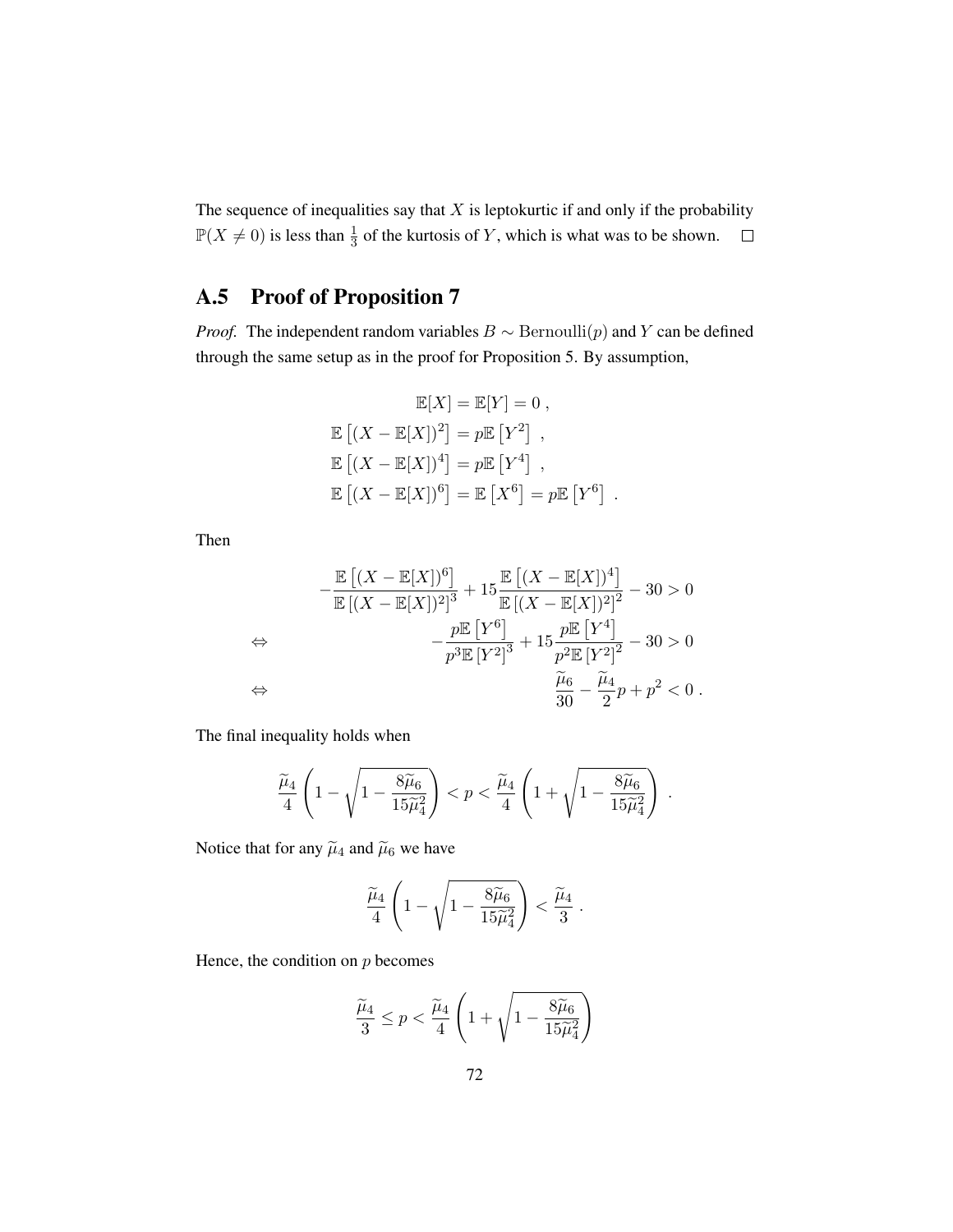which is a valid interval and is satisfied by assumption. Therefore, by the sequence of inequalities above, it holds that

$$
-\frac{\mathbb{E}[(X-\mathbb{E}[X])^6]}{\mathbb{E}[(X-\mathbb{E}[X])^2]^3} + 15\frac{\mathbb{E}[(X-\mathbb{E}[X])^4]}{\mathbb{E}[(X-\mathbb{E}[X])^2]^2} - 30 > 0.
$$

 $\Box$ 

### A.6 Proof of [Lemma 11,](#page-90-0) [Theorem 9](#page-46-0) and [Lemma 12](#page-94-0)

The proofs for [Theorem 9](#page-46-0) and [Lemma 12](#page-94-0) make use of [Lemma 11](#page-90-0) which we prove first.

#### A.6.1 [Lemma 11](#page-90-0) and proof

<span id="page-90-0"></span>Lemma 11. *Let the Inagaki entropy criterion be defined as in [Equation 8.](#page-32-1) Let*  $X \in \mathbb{R}^k$  be a vector of  $k$  independent standard normal random variables. Then

$$
\mathbb{E}_X\left[h_{IG}(X,R)\right] = \psi\left(\frac{k}{2} + 1\right) - \psi\left(\frac{1}{2} + 1\right)
$$

*for any rotation matrix*  $R \in \mathcal{O}(k)$ *.* 

*Proof.* Because  $X_j$  for  $j \in \{1, ..., k\}$  are independent standard normal random variables,  $X_j^2$  are independent chi-square random variables with one degree of freedom or equivalently,

$$
X_j^2 \sim \text{Gamma}\left(\frac{1}{2}, 2\right)
$$

and also

$$
\sum_{j=1}^{k} X_j^2 \sim \text{Gamma}\left(\frac{k}{2}, 2\right) \ .
$$

Define

$$
P_j = \frac{X_j^2}{\sum_{\ell=1}^k X_\ell^2} \; .
$$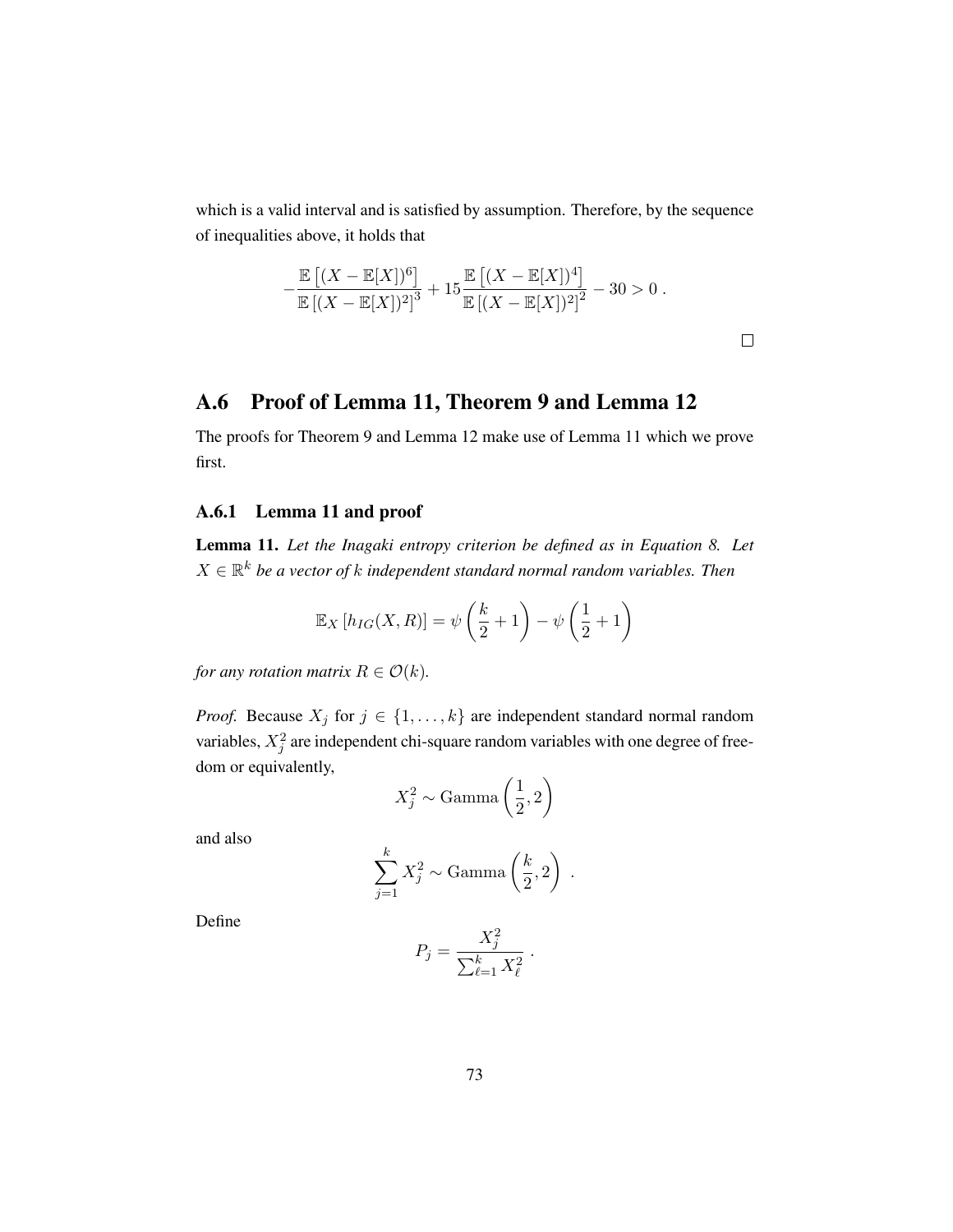<span id="page-91-0"></span>As  $X_j^2$  are independent Gamma random variables, we have

$$
P = (P_1, \ldots, P_k) \sim \text{Dirichlet}(\alpha)
$$

where  $\alpha_j = \frac{1}{2}$  $\frac{1}{2}$  for all  $j \in \{1, \ldots, k\}.$ 

By Maxwell's theorem, normal distributions are rotationally invariant and hence  $XR$  is equal in distribution to  $X$ . It then follows that the Inagaki entropy criterion for X and any  $R \in \mathcal{O}(k)$  is

$$
\mathbb{E}_X \left[ h_{IG}(X, R) \right] = \mathbb{E}_X \left[ h_{IG}(X, I_k) \right]
$$
  
= 
$$
\mathbb{E}_X \left[ -\sum_{j=1}^k \frac{X_j^2}{\sum_{\ell=1}^k X_\ell^2} \log \left( \frac{X_j^2}{\sum_{\ell=1}^k X_\ell^2} \right) \right]
$$
  
= 
$$
\mathbb{E}_P \left[ -\sum_{j=1}^k P_j \log P_j \right].
$$

[Nemenman et al.](#page-74-0) [\(2001\)](#page-74-0) showed that the expected Shannon entropy for a sample D of k probabilities from a Dirichlet  $(\beta, \ldots, \beta)$  distribution is

$$
\mathbb{E}_D\left[-\sum_{j=1}^k D_j \log D_j\right] = \psi(k\beta + 1) - \psi(\beta + 1)
$$

and thus

$$
\mathbb{E}_X[h_{IG}(X,R)] = \psi\left(\frac{k}{2} + 1\right) - \psi\left(\frac{1}{2} + 1\right).
$$

 $\Box$ 

### A.6.2 Proof of [Theorem 9](#page-46-0)

*Proof.* For  $j \in \{1, ..., k\}$ , define independent random variables  $B_j$  that take values

$$
B_j = \begin{cases} 1 & \text{if } Z_j^o \neq 0 \\ 0 & \text{if } Z_j^o = 0 \end{cases}.
$$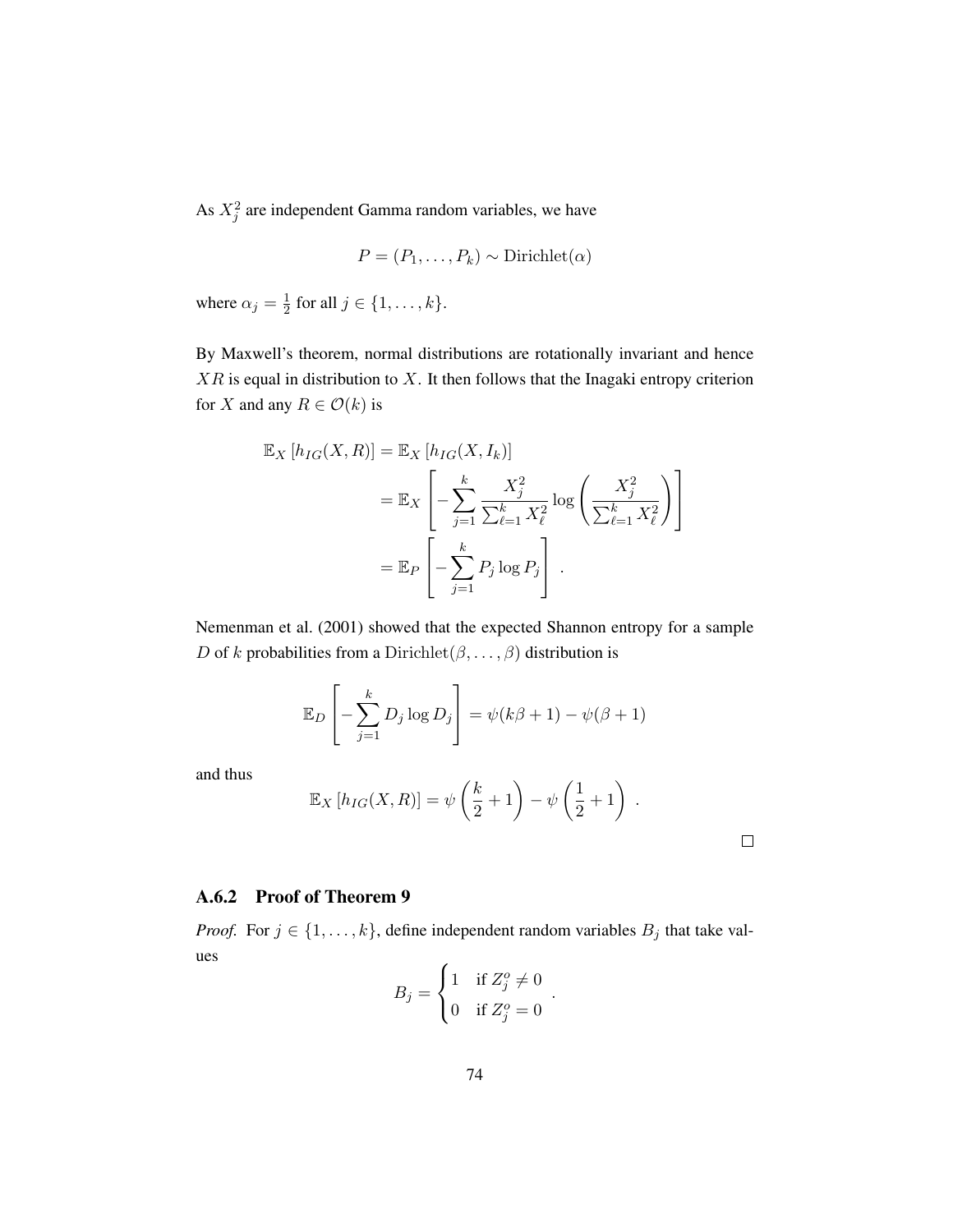Then by assumption,  $B_j \sim \text{Bernoulli}(p)$  for some p in the interval

<span id="page-92-1"></span>
$$
0 < p \le 1 - \left(1 - \frac{e\left(\psi\left(\frac{k}{2} + 1\right) - \psi\left(\frac{1}{2} + 1\right)\right)}{k}\right)^{\frac{1}{k-1}}. \tag{20}
$$

Also, define independent random variables  $Y_j$  where

- 1. when  $B_j = 1$  then  $Y_j = Z_j^o$ , otherwise
- 2. when  $B_j = 0$  then  $Y_j$  is equal in distribution to  $Z_j^o$  on the set  $Z_j^o \neq 0$ .

It then follows that

$$
Z_j^o \stackrel{\rm d}{=} B_j Y_j .
$$

Define  $\frac{0}{0} = 0.3$  $\frac{0}{0} = 0.3$  Then

$$
\mathbb{E}_{Z^o}[h_{IG}(Z^o, I_k)] = \mathbb{E}_{Z^o}\left[-\sum_{j=1}^k \frac{(Z_j^o)^2}{\sum_{\ell=1}^k (Z_\ell^o)^2} \log\left(\frac{(Z_j^o)^2}{\sum_{\ell=1}^k (Z_\ell^o)^2}\right)\right]
$$
  

$$
= \mathbb{E}_{B,Y}\left[-\sum_{j=1}^k \frac{B_j Y_j^2}{\sum_{\ell=1}^k B_\ell Y_\ell^2} \log\left(\frac{B_j Y_j^2}{\sum_{\ell=1}^k B_\ell Y_\ell^2}\right)\right].
$$

Notice that

$$
\mathbb{E}_B\left[\mathbb{E}_Y\left[-\sum_{j=1}^k\frac{B_jY_j^2}{\sum_{\ell=1}^kB_\ell Y_\ell^2}\log\left(\frac{B_jY_j^2}{\sum_{\ell=1}^kB_\ell Y_\ell^2}\right)\middle|\sum_{j=1}^kB_j\leq 1\right]\right]=0.
$$

For notational convenience, denote

$$
Q_j = \frac{B_j Y_j^2}{\sum_{\ell=1}^k B_\ell Y_\ell^2} \; .
$$

<span id="page-92-0"></span><sup>&</sup>lt;sup>3</sup>If  $B_j = 0$  for all  $j \in \{1, \ldots, k\}$ , then the row only consists of zeros. There is no reason to perform a non-trivial rotation in this case and so it makes sense that the value of the criterion is the minimum value zero.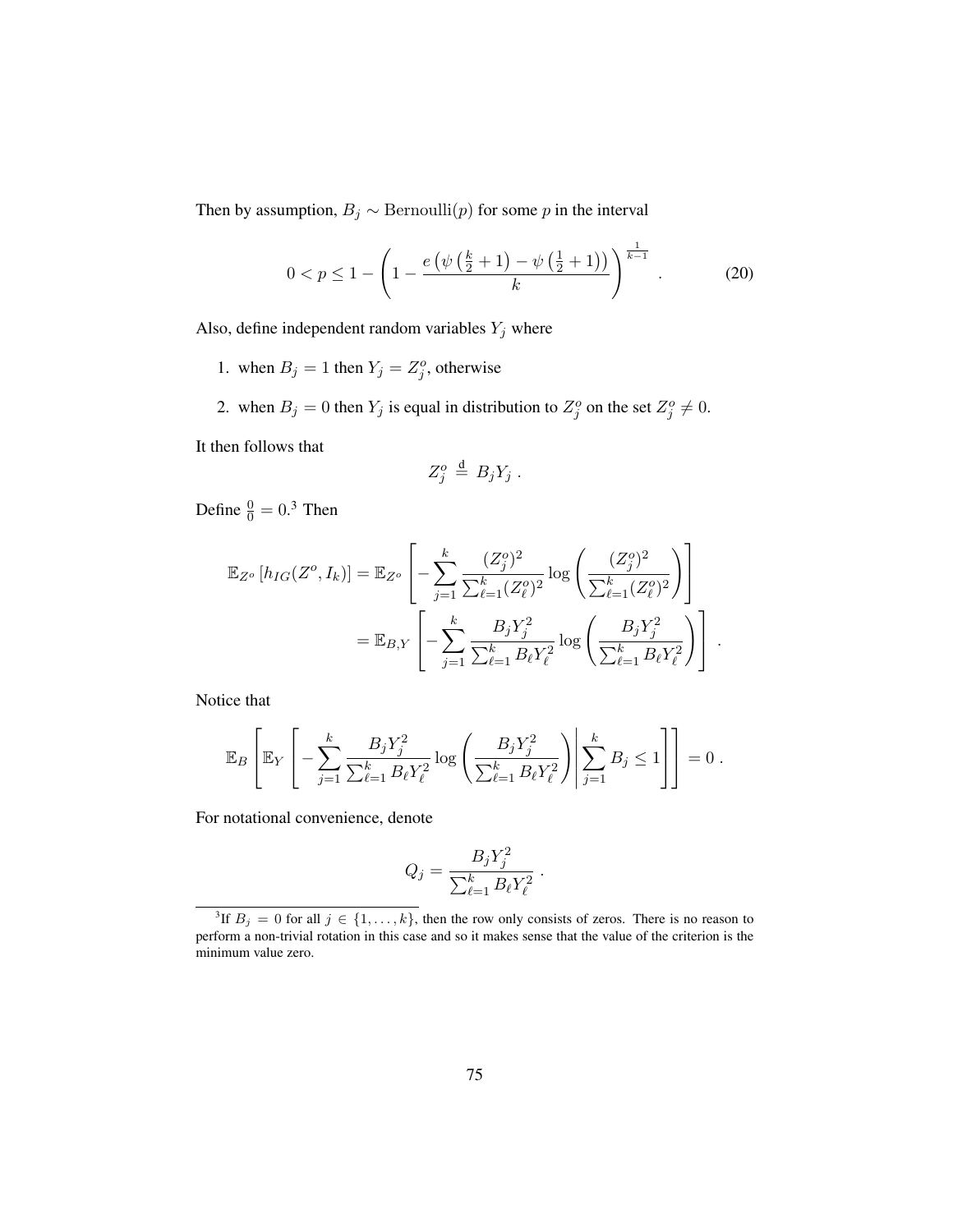Then using the fact that

$$
\sum_{j=1}^k B_j \sim \text{Binomial}(k, p) ,
$$

it then follows that

$$
\mathbb{E}_{Z^o}[h_{IG}(Z^o, I_k)]
$$
\n
$$
= \mathbb{E}_{B,Y}\left[-\sum_{j=1}^k Q_j \log Q_j\right]
$$
\n
$$
= \left(1 - (1-p)^k - kp(1-p)^{k-1}\right) \mathbb{E}_B\left[\mathbb{E}_Y\left[-\sum_{j=1}^k Q_j \log Q_j\middle|\sum_{j=1}^k B_j \ge 2\right]\right]
$$
\n
$$
= \left(1 - (1 + (k-1)p)(1-p)^{k-1}\right) \mathbb{E}_B\left[\mathbb{E}_Y\left[-\sum_{j=1}^k Q_j \log Q_j\middle|\sum_{j=1}^k B_j \ge 2\right]\right]
$$
\n
$$
\le \left(1 - (1-p)^{k-1}\right) \mathbb{E}_B\left[\mathbb{E}_Y\left[-\sum_{j=1}^k Q_j \log Q_j\middle|\sum_{j=1}^k B_j \ge 2\right]\right].
$$

The function  $H(x) = -x \log x$  is concave with the maximum at  $H(e^{-1}) = e^{-1}$ and so

$$
\mathbb{E}_{Z^o}[h_{IG}(Z^o, I_k)] \leq \left(1 - (1 - p)^{k-1}\right)ke^{-1}.
$$

Substituting the upper bound from [Equation 20](#page-92-1) for  $p$  and applying [Lemma](#page-90-0) [11](#page-90-0) then gives

$$
\mathbb{E}_{Z^o}[h_{IG}(Z^o, I_k)] \le \psi\left(\frac{k}{2} + 1\right) - \psi\left(\frac{1}{2} + 1\right)
$$

$$
= \mathbb{E}_X[h_{IG}(X, R)] .
$$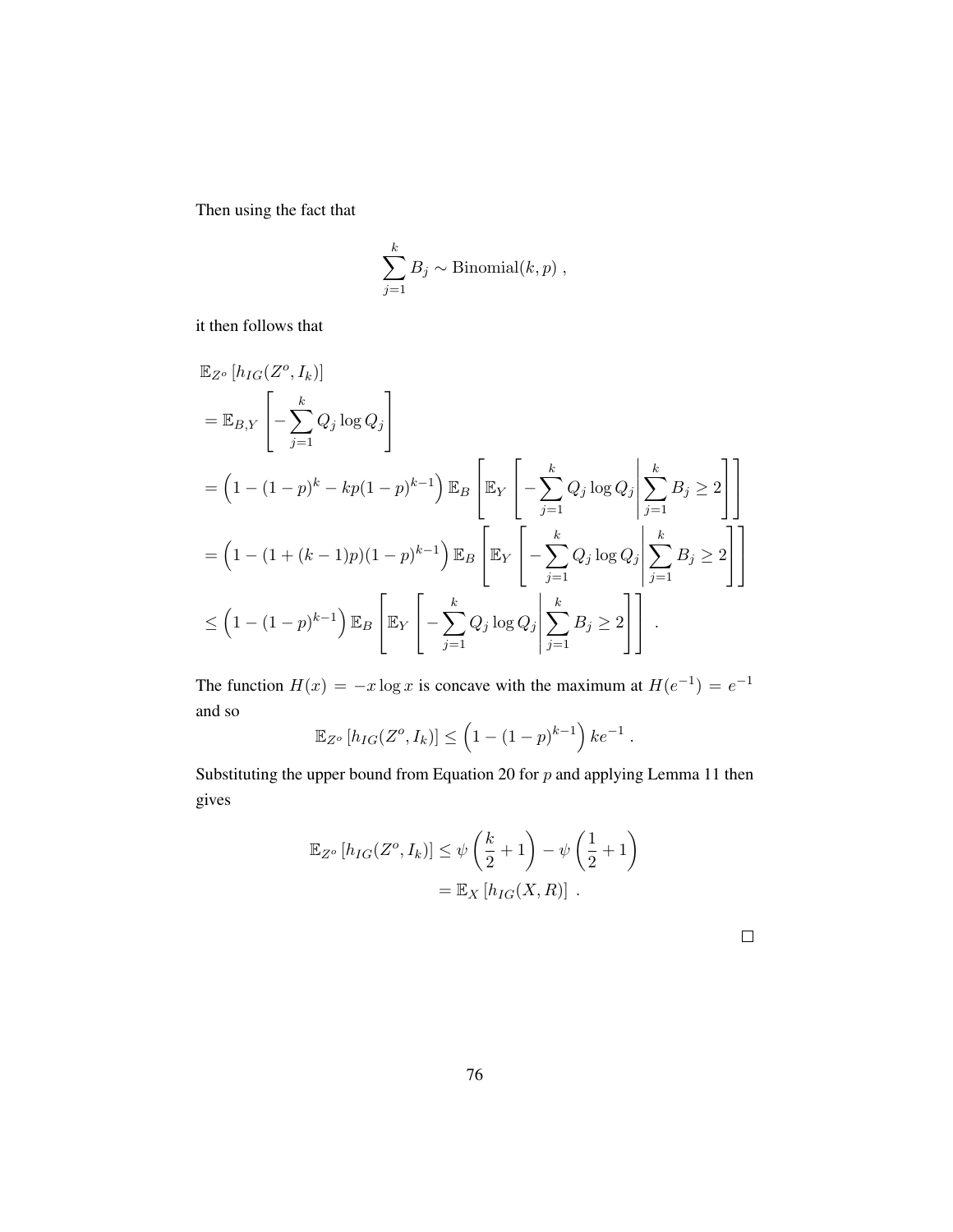#### A.6.3 [Lemma 12](#page-94-0) and proof

<span id="page-94-0"></span>Lemma 12. *Let the Inagaki entropy criterion be defined as in [Equation 8.](#page-32-1) Let*  $X \in \mathbb{R}^k$  be a vector of k independent standard normal random variables and let  $B \in \{0,1\}^k$  *be a vector of k independent* Bernoulli $(p)$  *random variables for some*  $p \in [0, 1]$ *. Define*  $Y_j = X_j B_j$  *for*  $j \in \{1, ..., k\}$  *and*  $Y = (Y_1, ..., Y_k)$ *. Then* 

$$
\mathbb{E}_Y[h_{IG}(Y, I_k)] = \sum_{j=2}^k {k \choose j} p^j (1-p)^{k-j} \left(\psi\left(\frac{j}{2}+1\right) - \psi\left(\frac{1}{2}+1\right)\right).
$$

*Proof.* Note that  $\sum_{\ell=1}^{k} B_{\ell} \sim \text{Binomial}(k, p)$ . Then

$$
\mathbb{E}_Y[h_{IG}(Y, I_k)] = \mathbb{E}_B \left[ \mathbb{E}_X[h_{IG}(XB, I_k) | B] \right]
$$
  
= 
$$
\sum_{j=0}^k \mathbb{P}\left(\sum_{\ell=1}^k B_{\ell} = j\right) \mathbb{E}_X \left[h_{IG}(XB, I_k) \middle| \sum_{\ell=1}^k B_{\ell} = j\right]
$$
  
= 
$$
\sum_{j=2}^k {k \choose j} p^j (1-p)^{k-j} \left(\psi\left(\frac{j}{2}+1\right) - \psi\left(\frac{1}{2}+1\right)\right)
$$

where the final equality follows from [Lemma 11](#page-90-0) and because  $h_{IG}(0, I_k) = 0$ .  $\Box$ 

### A.7 Proof of [Proposition 10](#page-55-1)

*Proof.* When U is orthonormal, the objective function can be written as

$$
f_U^{h_2}(R) = \sum_{i=1}^n \sum_{j=1}^k \left( -\frac{1}{2} [UR]_{ij}^6 + 2[UR]_{ij}^4 \right) - \frac{3}{2}k.
$$

Consider the function

$$
g(x) = -\frac{1}{2}x^6 + 2x^4
$$

which has first and second derivatives

$$
\frac{dg}{dx} = -3x^5 + 8x^3,
$$
  

$$
\frac{d^2g}{dx^2} = -15x^4 + 24x^2.
$$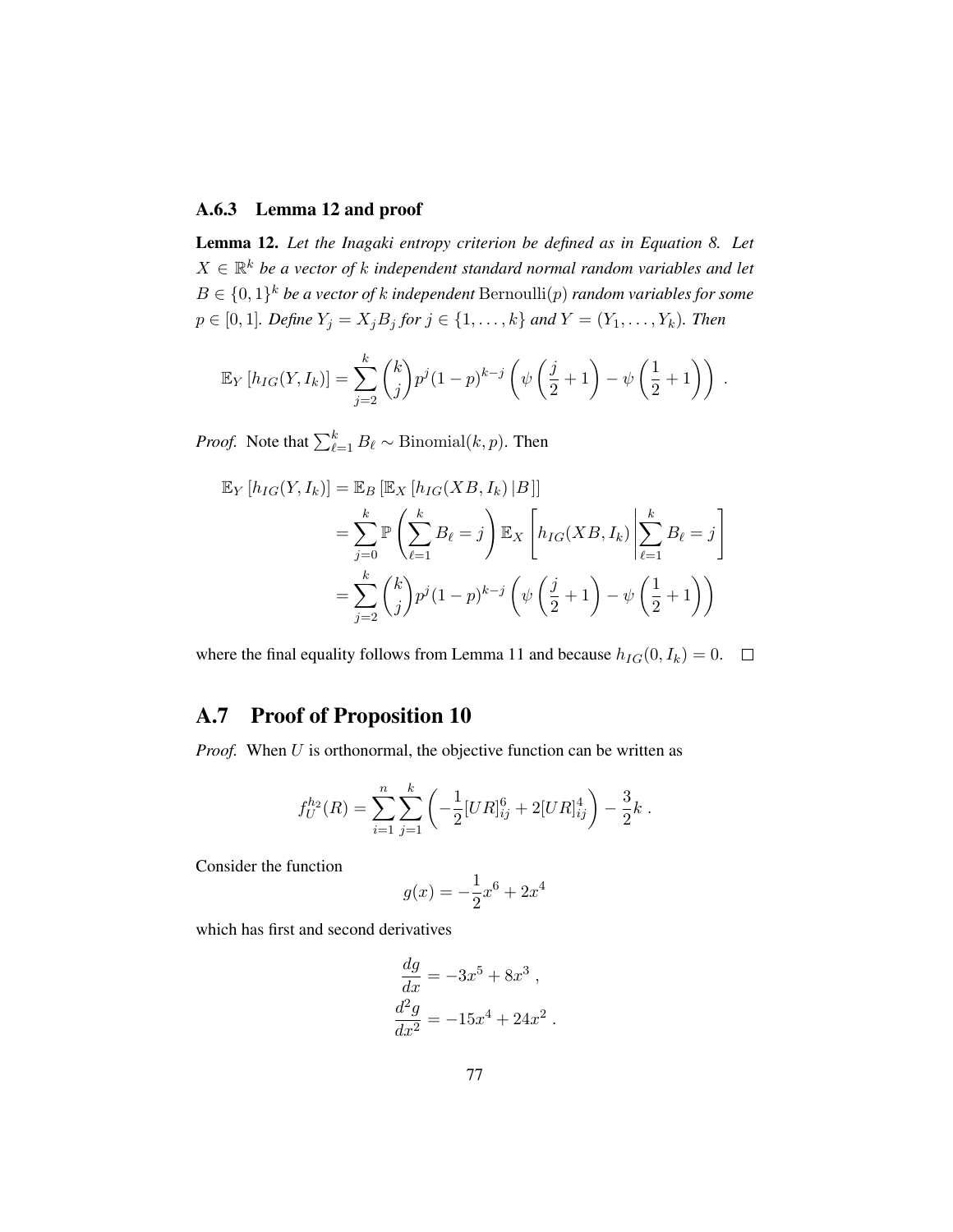For  $x \in [-1, 1]$ ,

$$
\frac{d^2g}{dx^2} = -15x^4 + 24x^2
$$

$$
\ge -15x^2 + 24x^2
$$

$$
= 9x^2
$$

$$
\ge 0
$$

and so g is convex on the interval  $[-1, 1]$ . Because U is orthonormal and  $R \in$  $\mathcal{B}_{\mathcal{O}}(k)$ ,  $[UR]_{ij} \in [-1, 1]$  for all  $i \in \{1, ..., n\}$  and  $j \in \{1, ..., k\}$ . Hence,  $g([UR]_{ij})$  is convex as a function of R. The objective  $f_U^{h_2}$  is the sum of convex functions of R and thus  $f_U^{h_2}$  is convex.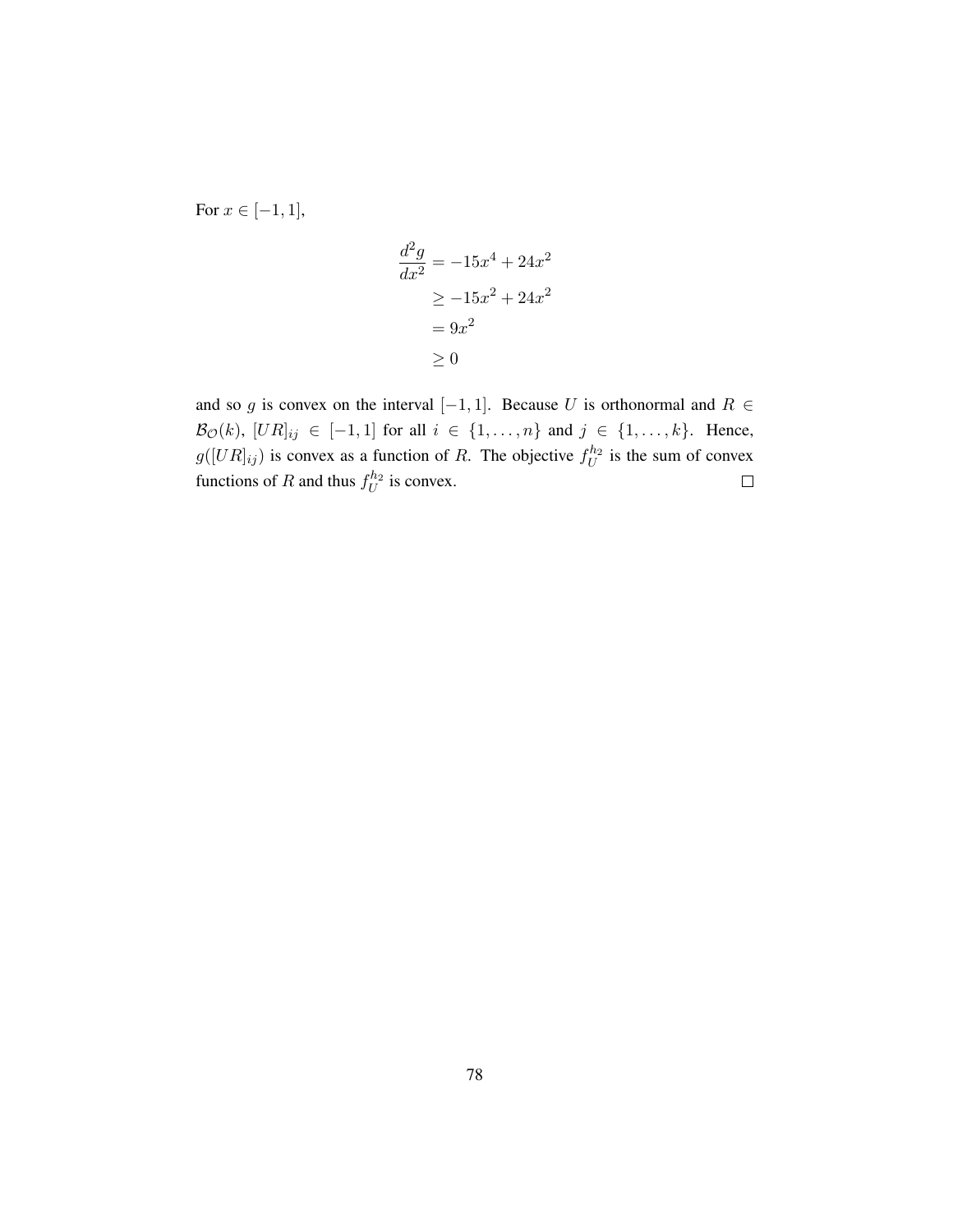# Appendix B

# Derivations of finite-order approximations of Entromin

This chapter of the Appendix derives the criterion for the second-order approximation of Entromin and the expected criteria of finite-order approximations.

### B.1 Second-order approximation of Entromin

The Entromin<sub>2</sub> criterion in [Equation 13](#page-37-1) is obtained from [Equation 10](#page-35-0) through the steps

$$
h_2(U,R) = \sum_{i=1}^n \sum_{j=1}^k [UR]_{ij}^2 \left( \sum_{q=1}^2 \frac{(-1)^q}{q} \left( [UR]_{ij}^2 - 1 \right)^q \right)
$$
  
\n
$$
= \sum_{i=1}^n \sum_{j=1}^k [UR]_{ij}^2 \left( \frac{1}{2} \left( [UR]_{ij}^2 - 1 \right)^2 - \left( [UR]_{ij}^2 - 1 \right) \right)
$$
  
\n
$$
= \sum_{i=1}^n \sum_{j=1}^k [UR]_{ij}^2 \left( \frac{1}{2} \left( [UR]_{ij}^4 - 2[UR]_{ij}^2 + 1 \right) - \left( [UR]_{ij}^2 - 1 \right) \right)
$$
  
\n
$$
= \sum_{i=1}^n \sum_{j=1}^k \left( \frac{1}{2} [UR]_{ij}^6 - 2[UR]_{ij}^4 + \frac{3}{2} [UR]_{ij}^2 \right).
$$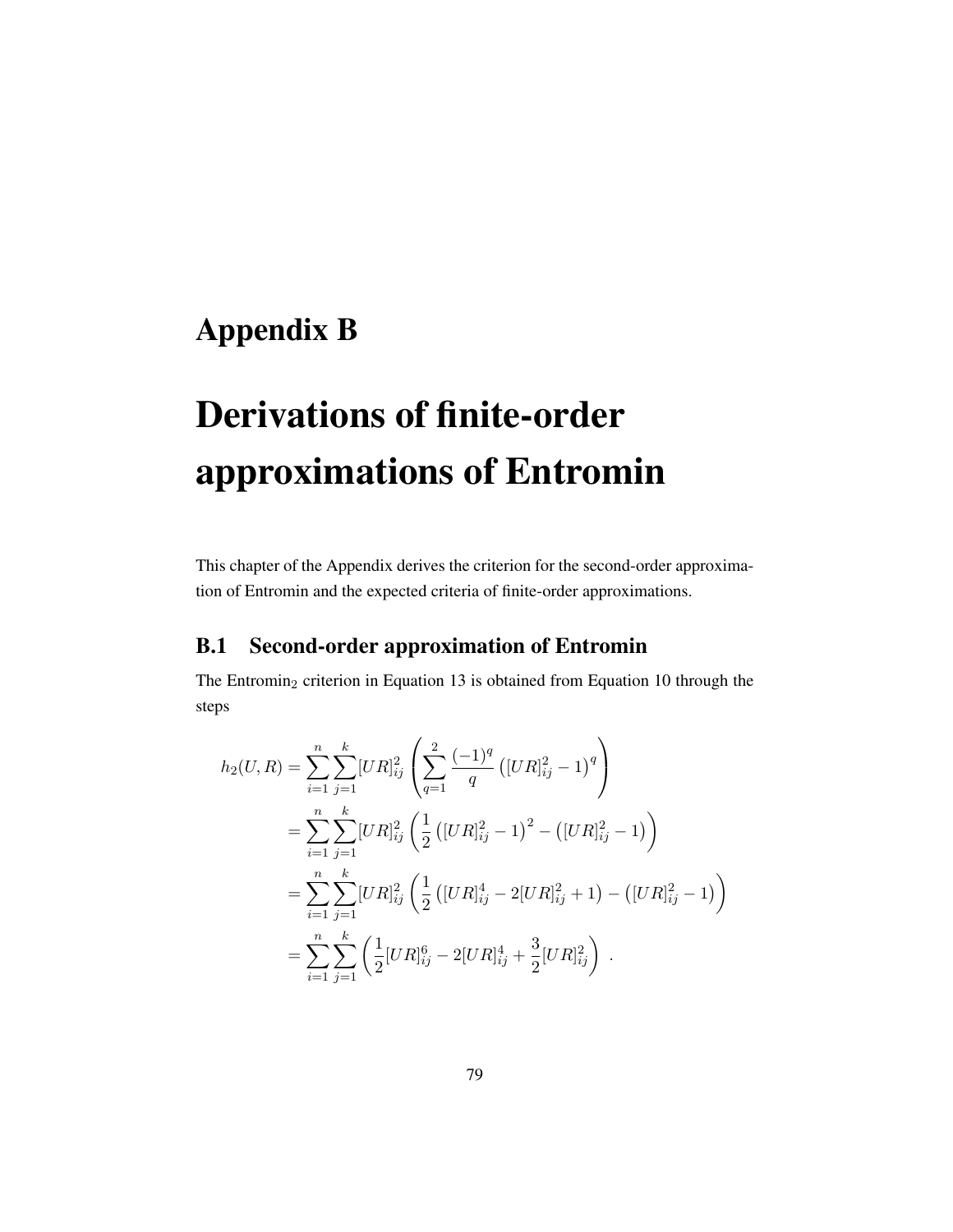### B.2 Expected finite-order approximation of Entromin

We derive the expectation of the criterion for the  $N<sup>th</sup>$ -order approximation of Entromin.

Let Z be a row random variable with independent elements and let  $R \in \mathcal{O}(k)$  be any rotation. Define

$$
g_q(Z,R) = \frac{(-1)^q}{q} \sum_{j=1}^k [ZR]_j^2 \left( [ZR]_j^2 - 1 \right)^q
$$

and so from [Equation 10,](#page-35-0) the  $N<sup>th</sup>$ -order criterion is given by

$$
h_N(Z, R) = \sum_{q=1}^N g_q(Z, R) .
$$

By the binomial theorem, the expectation of  $g_q(Z, R)$  with respect to Z is

$$
\mathbb{E}_{Z}[g_{q}(Z,R)] = \frac{(-1)^{q}}{q} \sum_{j=1}^{k} \mathbb{E}\left[ [ZR]_{j}^{2} ([ZR]_{j}^{2} - 1)^{q} \right]
$$
  
\n
$$
= \frac{(-1)^{q}}{q} \sum_{j=1}^{k} \mathbb{E}\left[ [ZR]_{j}^{2} \sum_{i=0}^{q} {q \choose i} [ZR]_{j}^{q-i} (-1)^{i} \right]
$$
  
\n
$$
= \sum_{j=1}^{k} \sum_{i=0}^{q} \frac{(-1)^{q+i}}{q} {q \choose i} \mathbb{E}_{Z}\left[ [ZR]_{j}^{2+q-i} \right]
$$
  
\n
$$
= \sum_{j=1}^{k} \sum_{i=0}^{q} \frac{(-1)^{q+i}}{q} {q \choose i} \mathbb{E}_{Z}\left[ \left( \sum_{\ell=1}^{k} Z_{\ell} R_{\ell j} \right)^{2+q-i} \right].
$$

For  $a_1, \ldots, a_k \in \mathbb{N}$ , let

$$
\binom{2+q-i}{a_1,\ldots,a_k} = \frac{(2+q-i)!}{a_1!\ldots a_k!}
$$

denote the multinomial coefficient. Applying the multinomial theorem to the ex-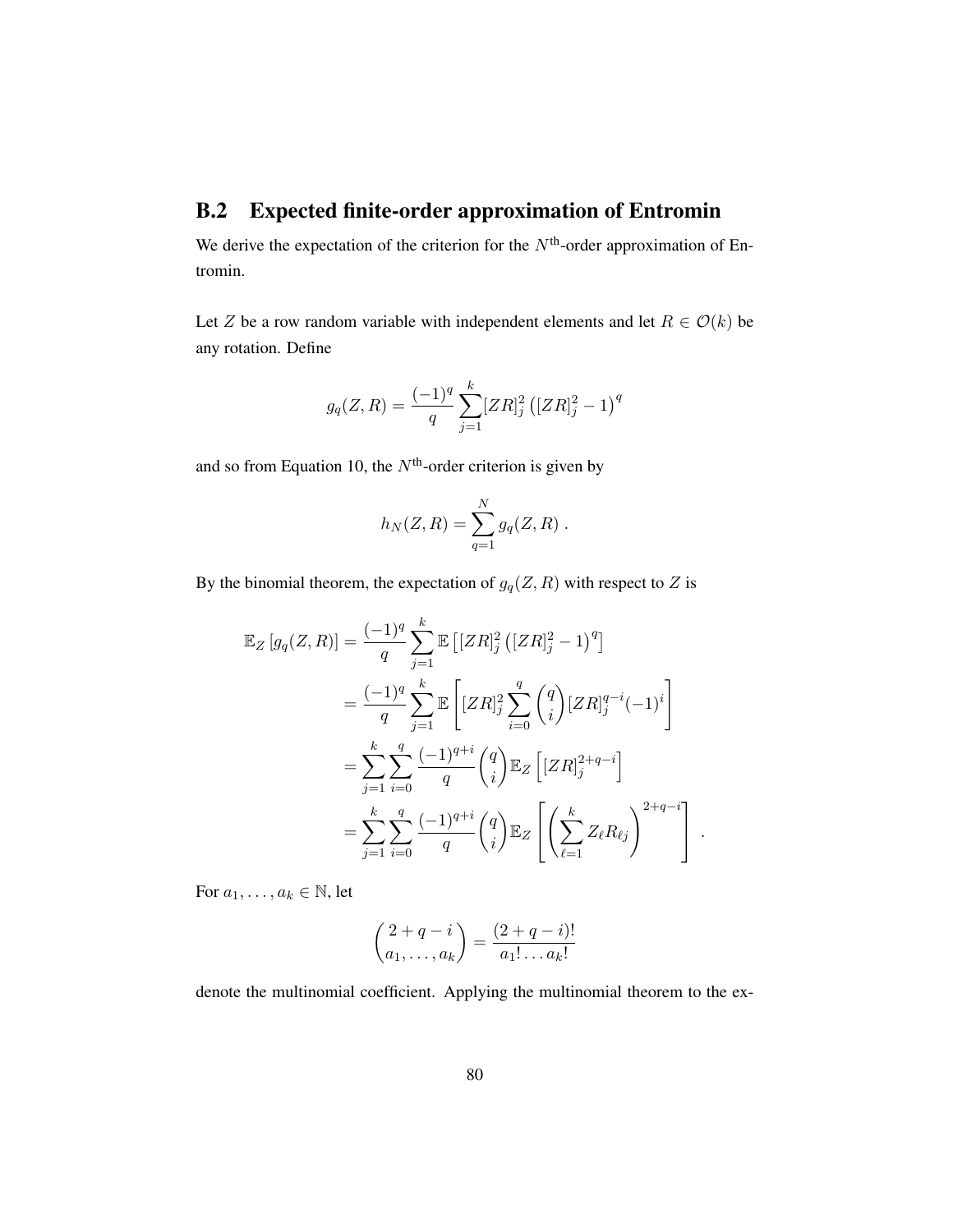pectation gives

$$
\mathbb{E}_{Z}\left[\left(\sum_{\ell=1}^{k} Z_{\ell} R_{\ell j}\right)^{2+q-i}\right] = \mathbb{E}_{Z}\left[\sum_{a_{1}+\ldots+a_{k}=2+q-i} \binom{2+q-i}{a_{1},\ldots,a_{k}} \prod_{\ell=1}^{k} (Z_{\ell} R_{\ell j})^{a_{\ell}}\right]
$$

$$
= \sum_{a_{1}+\ldots+a_{k}=2+q-i} \binom{2+q-i}{a_{1},\ldots,a_{k}} \prod_{\ell=1}^{k} \mathbb{E}_{Z_{\ell}}\left[Z_{\ell}^{a_{\ell}}\right] R_{\ell j}^{a_{\ell}}
$$

where the last equality follows by independence of the elements of Z. It then follows that

$$
\mathbb{E}_Z[h_N(Z,R)] = \sum_{q=1}^N \sum_{j=1}^k \sum_{i=0}^q \sum_{a_1 + \dots + a_k = 2 + q - i} \frac{(-1)^{q+i} \binom{q}{i} \binom{2+q-i}{a_1, \dots, a_k} \prod_{\ell=1}^k \mathbb{E}_{Z_\ell} [Z_\ell^{a_\ell}] R_{\ell j}^{a_\ell}.
$$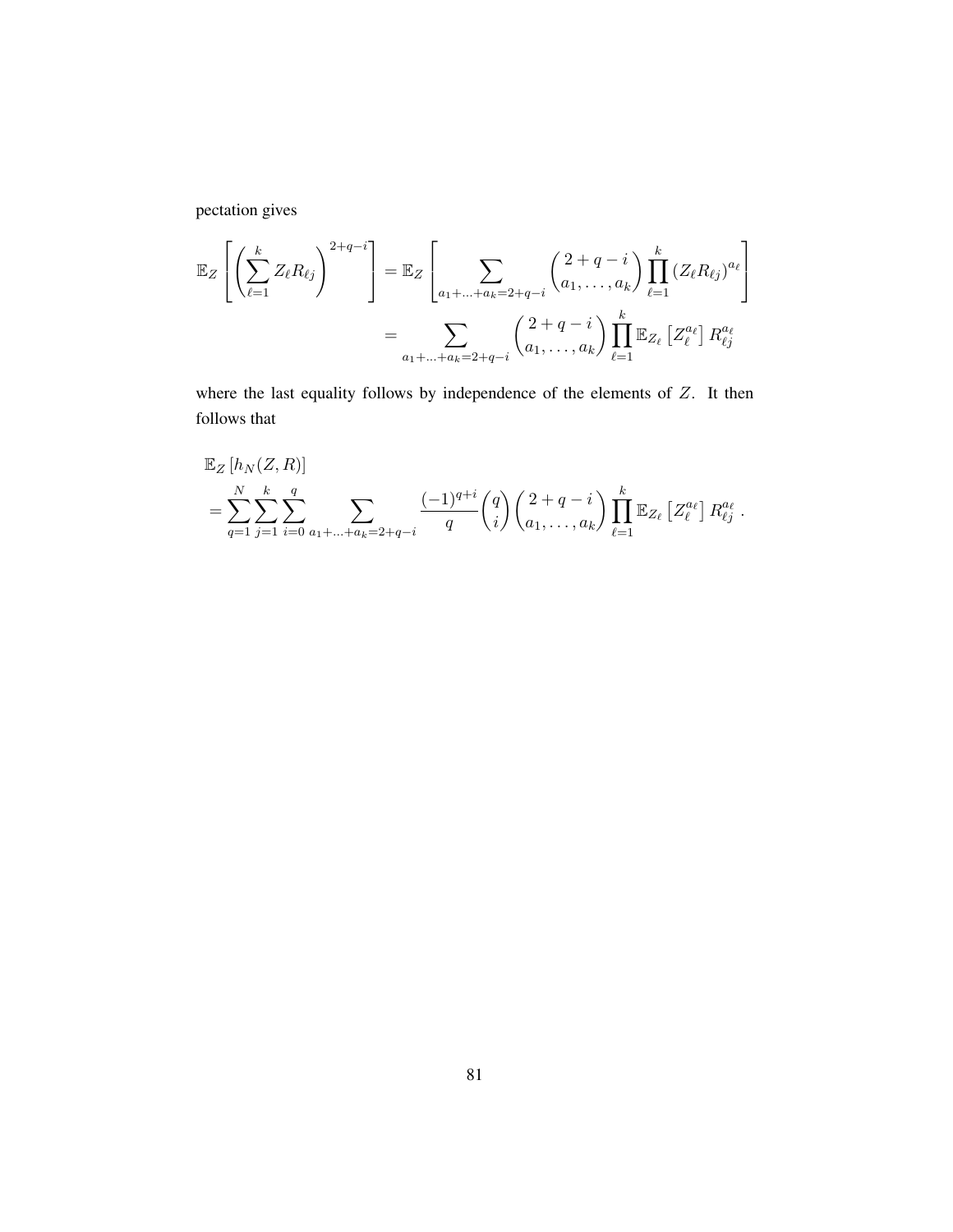# Appendix C

# [Theorem 9](#page-46-0) and maximum entropy distributions

[Theorem 9](#page-46-0) resembles a statement about the maximum entropy distribution under the given assumptions. We discuss the connection briefly in this chapter of the Appendix.

Definition 10. Let the Shannon entropy for a discrete random variable be defined as in [Equation 7,](#page-31-1) and define the *differential entropy* for a continuous random variable  $X$  with density  $f$  as

$$
H(X) = -\int_{-\infty}^{\infty} f(x) \log f(x) dx.
$$

The *maximum entropy distribution* given a class of discrete (continuous) probability distributions is the distribution that has a Shannon (differential) entropy at least as great as that of all the other distributions in the class.

Interpreting the theorem as a maximum entropy result should be done with caution. The theorem is a result about the expected Inagaki entropy criterion over samples drawn from the underlying distribution rather than about the underlying distribution itself, and the Inagaki entropy criterion is not equivalent to the Shannon entropy that is used to measure the entropy of discrete probability distributions. It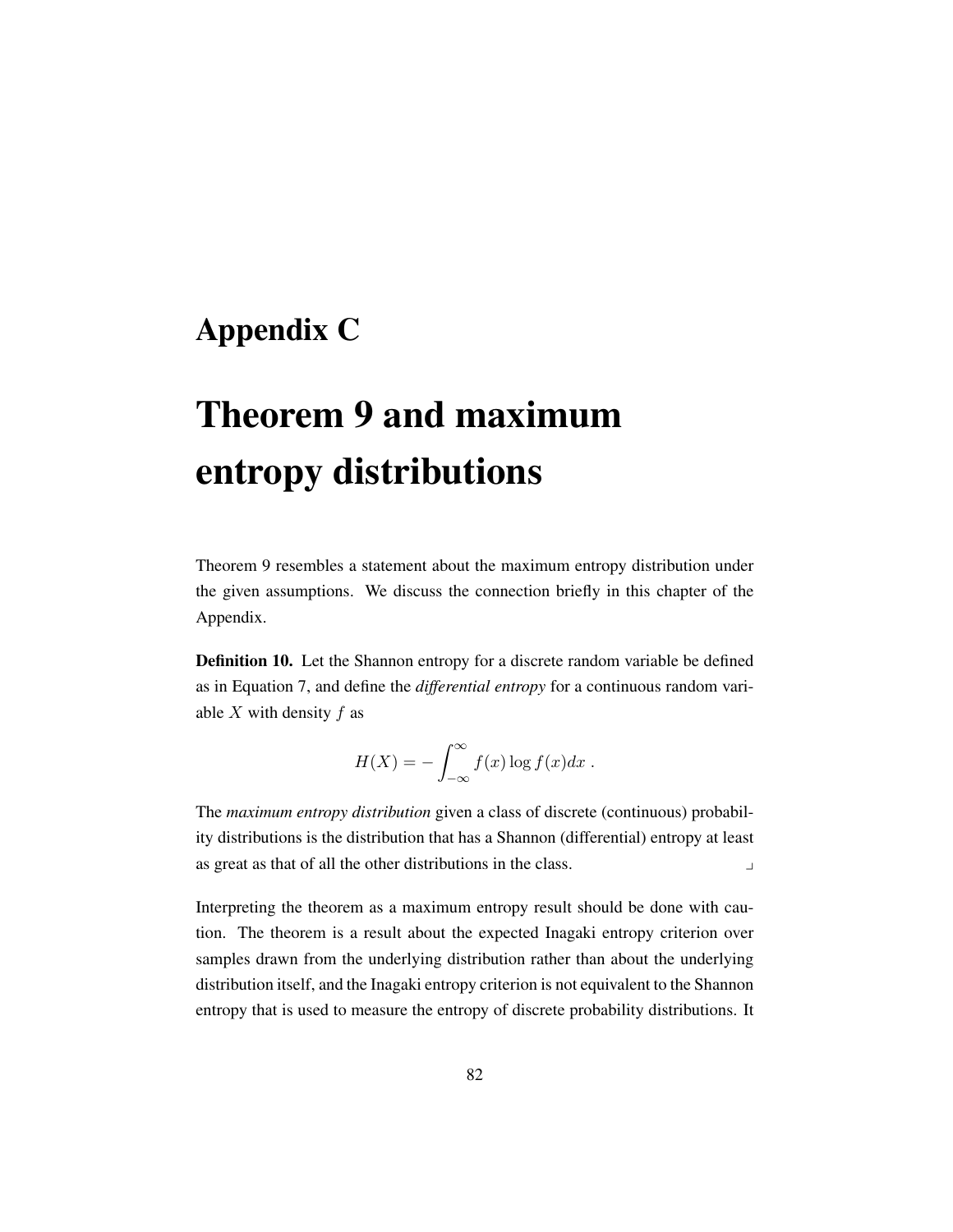<span id="page-100-0"></span>is valid to interpret the theorem as saying that the discrete distribution generated from the sample of a Gaussian factor (by squaring and normalizing the samples) is expected to be the maximum entropy distribution over all discrete distributions generated from the sample of any other factor distribution that has inherent sparsity.

On the other hand, the expected Inagaki entropy criterion for normal random variables can also be recognized as the expected Shannon entropy for a sample drawn from a symmetric Dirichlet distribution with parameter  $\alpha = \frac{1}{2}$  $\frac{1}{2}$  [\(Lemma 11\)](#page-90-0). While the normal distribution is the maximum entropy distribution with support  $\mathbb R$  under a second moment constraint [\(Dowson and Wragg,](#page-73-0) [1973\)](#page-73-0), the expected Shannon entropy of the sample from the Dirichlet distribution is less than the entropy of the discrete uniform distribution [\(Nemenman et al.,](#page-74-0) [2001\)](#page-74-0), which is the maximum entropy distribution with discrete support. The expected Shannon entropy can be made the entropy of the discrete uniform distribution by taking the Dirichlet parameter  $\alpha \to \infty$ . From this perspective where the generative procedure of the discrete distribution is ignored, the Dirichlet distribution corresponding to the Inagaki entropy upper bound in [Theorem 9](#page-46-0) is not a maximum entropy distribution.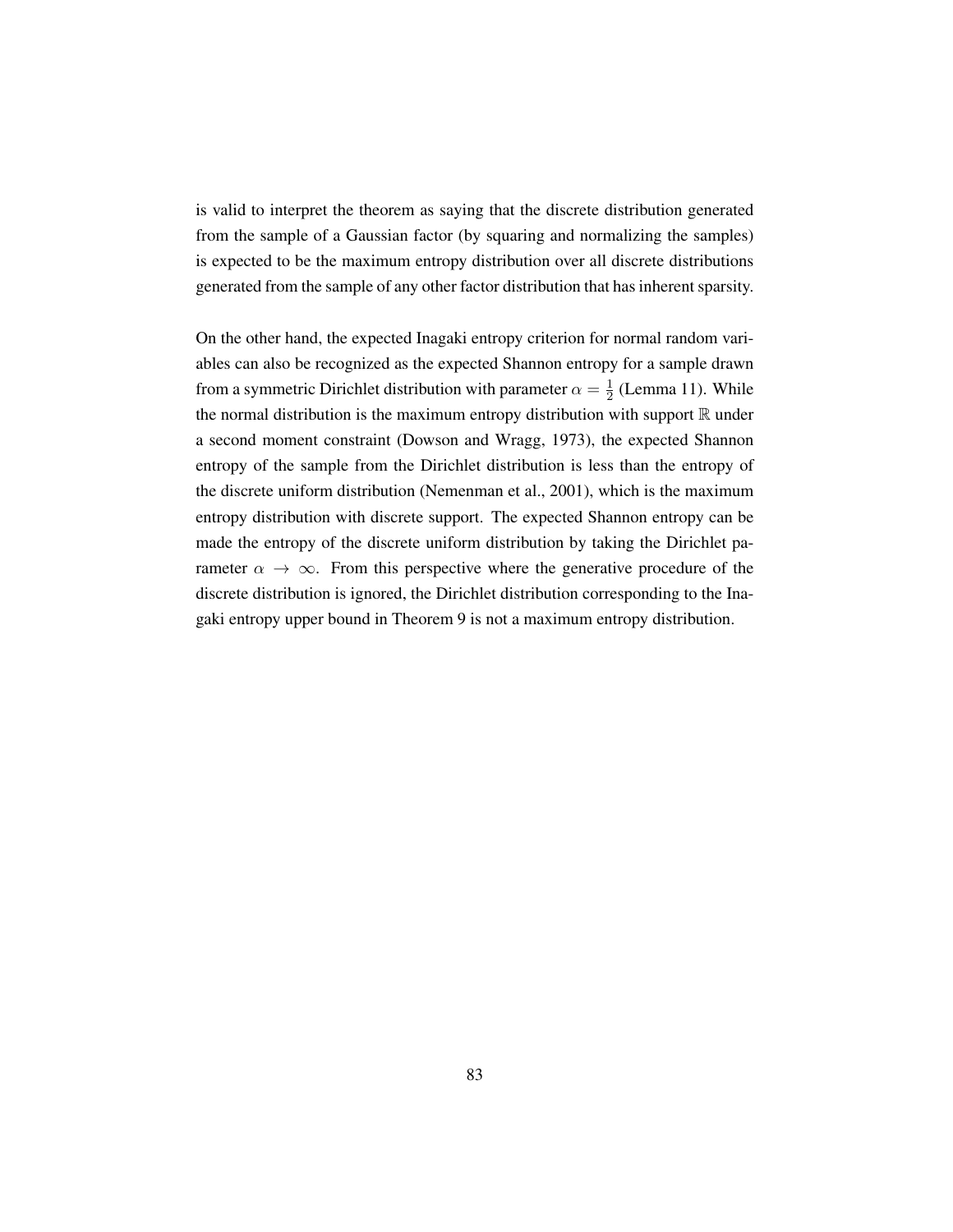# Appendix D

# Algorithm details

This chapter of the Appendix contains additional details about the algorithms discussed in [Chapter 4.](#page-50-1)

### D.1 Gradients for pairwise optimization

We derive the gradient  $G$  used in the pairwise optimization algorithm [\(Algorithm](#page-51-1) [1](#page-51-1)) and [Algorithm](#page-53-1) [2\)](#page-53-1) in this section.

Let  $X_j$  and  $X_\ell$  denote the  $j^{\text{th}}$  and  $\ell^{\text{th}}$  columns of the input matrix  $X \in \mathbb{R}^{n \times k}$ , and let  $[X_j, X_\ell] \in \mathbb{R}^{n \times 2}$  denote the matrix obtained by horizontally stacking the two columns. For  $\theta \in [0, 2\pi]$ , the rotation matrix  $R_{[X_j, X_\ell]}$  has the form

$$
R_{[X_j, X_\ell]} = \begin{bmatrix} \cos(\theta) & -\sin(\theta) \\ \sin(\theta) & \cos(\theta) \end{bmatrix} .
$$

The two-dimensional rotation of  $[X_j, X_\ell]$  is then

$$
[X_j, X_{\ell}]R_{[X_j, X_{\ell}]} = \begin{bmatrix} X_{1j} \cos(\theta) + X_{1\ell} \sin(\theta) & -X_{1j} \sin(\theta) + X_{1\ell} \cos(\theta) \\ \vdots & \vdots \\ X_{nj} \cos(\theta) + X_{n\ell} \sin(\theta) & -X_{nj} \sin(\theta) + X_{n\ell} \cos(\theta) \end{bmatrix}
$$

.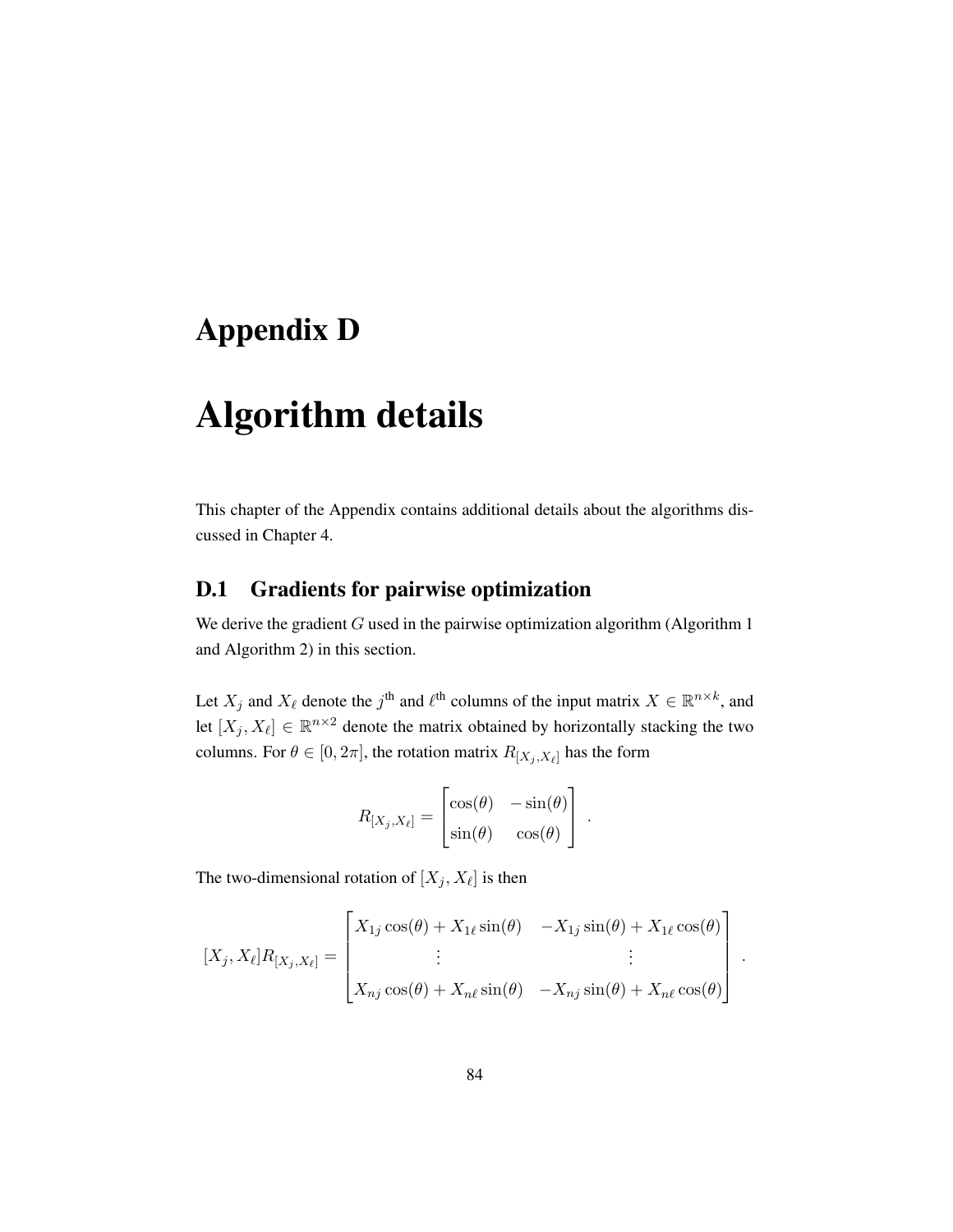For notational convenience, denote the rotated elements as

$$
X'_{ij} = X_{ij} \cos(\theta) + X_{i\ell} \sin(\theta) ,
$$
  

$$
X'_{i\ell} = -X_{ij} \sin(\theta) + X_{i\ell} \cos(\theta) .
$$

The derivatives of the rotated elements with respect to  $\theta$  are then

$$
\frac{dX'_{ij}}{d\theta} = -X_{ij}\sin(\theta) + X_{i\ell}\cos(\theta) = X'_{i\ell},
$$
  

$$
\frac{dX'_{i\ell}}{d\theta} = -X_{ij}\cos(\theta) - X_{i\ell}\sin(\theta) = -X'_{ij}.
$$

### D.1.1 Varimax

Assume that the columns of the input matrix  $X$  are orthonormal and so the Varimax criterion is equivalent to the Quartimax criterion by [Proposition](#page-36-1) [1.](#page-36-1) The Varimax objective as a function of  $\theta$  is then

$$
f_{[X_j,X_\ell]}^v(\theta) = \sum_{i=1}^n ((X_{ij}')^4 + (X_{i\ell}')^4) + \frac{2}{n^2}
$$

and its gradient with respect to  $\theta$  is then given by

$$
G_{j\ell} = \frac{df^v_{[X_j, X_{\ell}]} }{d\theta} = 4 \sum_{i=1}^n X'_{ij} X'_{i\ell} \left( (X'_{ij})^2 + (X'_{i\ell})^2 \right) .
$$

For second-order numerical optimization techniques, the second derivative of the objective with respect to  $\theta$  is

$$
\frac{d^2 f^v_{[X_j, X_\ell]}}{d\theta^2} = 12 \sum_{i=1}^n (X'_{ij} X'_{i\ell})^2 - 4 f^v_{[X_j, X_\ell]}(\theta) + \frac{8}{n^2}.
$$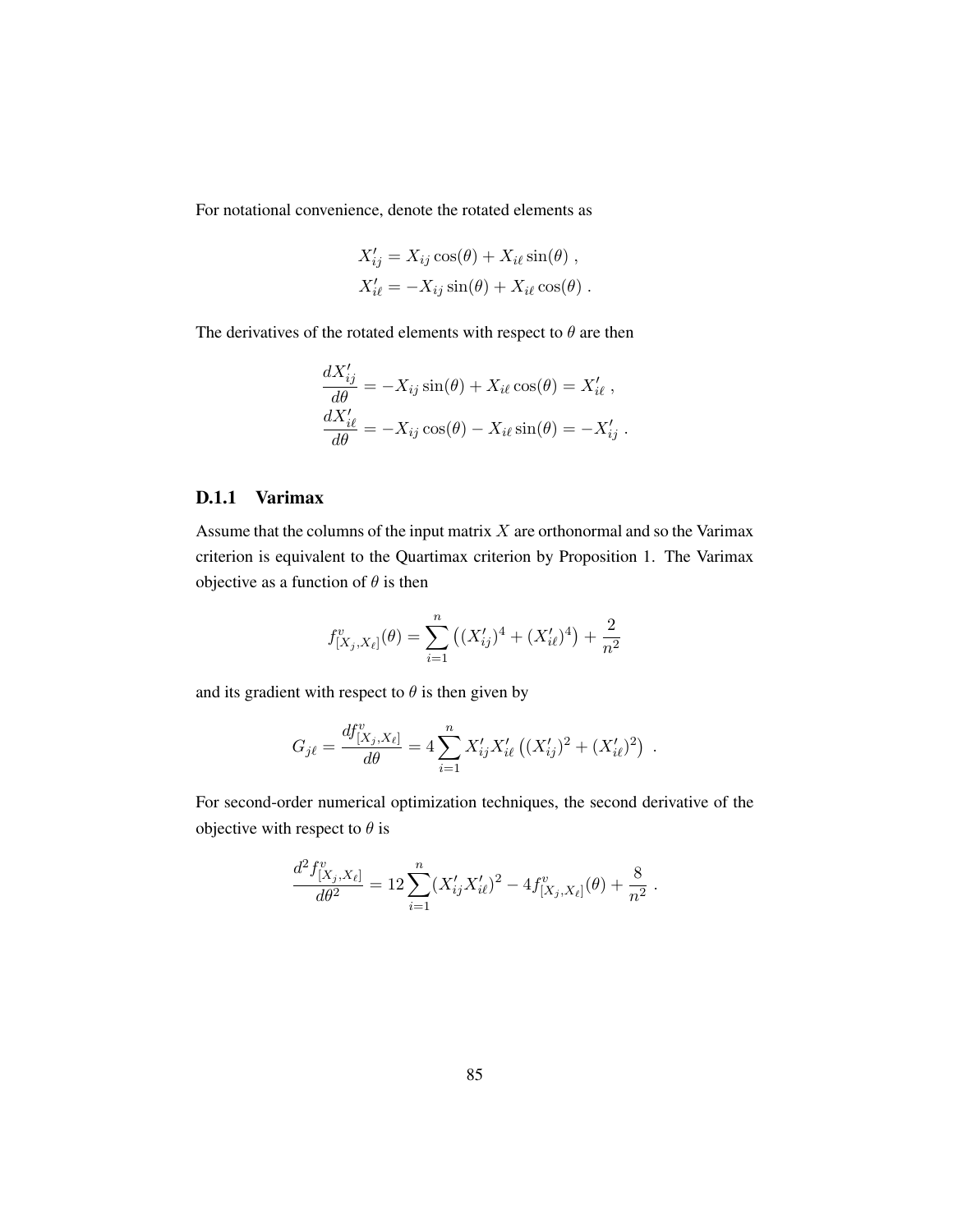#### D.1.2 Entromin

The Entromin objective as a function of  $\theta$  is

$$
f_{[X_j, X_\ell]}^h(\theta) = \sum_{i=1}^n \left( (X_{ij}')^2 \log(X_{ij}')^2 + (X_{i\ell}')^2 \log(X_{i\ell}')^2 \right)
$$

and its gradient with respect to  $\theta$  is given by

$$
G_{j\ell} = \frac{df_{[X_j, X_{\ell}]}^h}{d\theta} = 2 \sum_{i=1}^n X'_{ij} X'_{i\ell} \log \left(\frac{X'_{ij}}{X'_{i\ell}}\right)^2.
$$

For second-order numerical optimization techniques, the second derivative of the objective with respect to  $\theta$  is

$$
\frac{d^2 f^h_{[X_j, X_\ell]}}{d\theta^2} = 6 \sum_{i=1}^n \left( (X'_{i\ell})^2 \log(X'_{ij})^2 + (X'_{ij})^2 \log(X'_{i\ell})^2 \right) + 2 f^h_{[X_j, X_\ell]}(\theta) .
$$

Notice that the second derivative does not exist if exactly one of  $X'_{ij}$  and  $X'_{i\ell}$  is zero for any i.

#### D.1.3 Entromin<sub>2</sub>

Assume that the columns of the input matrix  $X$  are orthonormal. The Entromin<sub>2</sub> objective as a function of  $\theta$  is

$$
f_{[X_j,X_\ell]}^{h_2}(\theta) = -\sum_{i=1}^n \left( \frac{1}{2} \left( (X_{ij}')^6 + (X_{i\ell}')^6 \right) - 2 \left( (X_{ij}')^4 + (X_{i\ell}')^4 \right) \right) - 3
$$

and its gradient with respect to  $\theta$  is given by

$$
G_{j\ell} = \frac{df_{[X_j, X_{\ell}]}^{h_2}}{d\theta} = \sum_{i=1}^n (X'_{ij} (3(X'_{i\ell})^5 - 8(X'_{i\ell})^3) - X'_{i\ell} (3(X'_{ij})^5 - 8(X'_{ij})^3)) .
$$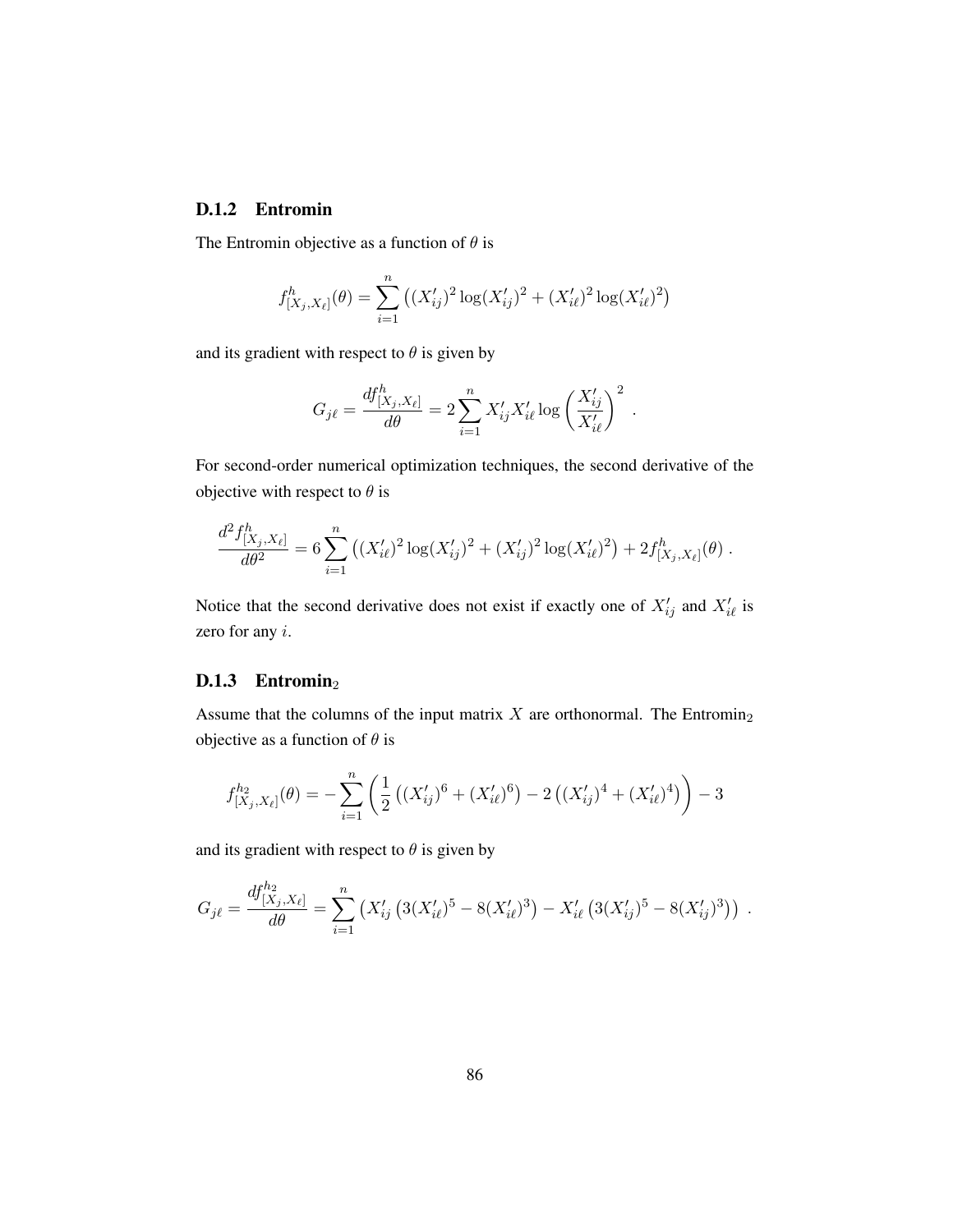<span id="page-104-0"></span>For second-order numerical optimization techniques, the second derivative of the objective with respect to  $\theta$  is

$$
\frac{d^2 f_{[X_j, X_\ell]}^{h_2}}{d\theta^2} = \sum_{i=1}^n \left( 3\left( (X_{ij}')^6 + (X_{i\ell}')^6 \right) - 8\left( (X_{ij}')^4 + (X_{i\ell}')^4 \right) + (X_{ij}X_{i\ell})^2 \left( 48 - 15\left( (X_{ij}')^2 - (X_{i\ell}')^2 \right) \right) \right).
$$

### D.2 Gradients for gradient projection

We derive the gradient  $G$  used in the gradient projection algorithm [\(Algorithm](#page-54-2)  $3$ and [Algorithm](#page-55-2) [4\)](#page-55-2) in this section.

For any factor rotation criterion g of the form  $g(U, R)$ , define  $g(X) = g(U, R)$ where  $X = UR$ . [Jennrich](#page-74-1) [\(2001\)](#page-74-1) showed that for an objective of the form

$$
f_U(R) = g(U,R) ,
$$

the gradient of  $f$  is given by

$$
\nabla f_U(R) = U^T \frac{dg(UR)}{dX}
$$

where  $\frac{dg}{dX}$  is the  $k \times k$  matrix of derivatives

$$
\left(\frac{dg}{dX}\right)_{j\ell} = \frac{dg}{dX_{j\ell}}
$$

for  $j, \ell \in \{1, ..., k\}.$ 

#### D.2.1 Varimax

Assume that  $U$  has orthonormal columns. By [Proposition 1,](#page-36-1) the Varimax objective is equivalent to the Quartimax objective. Then as a function of  $X$ , the derivative of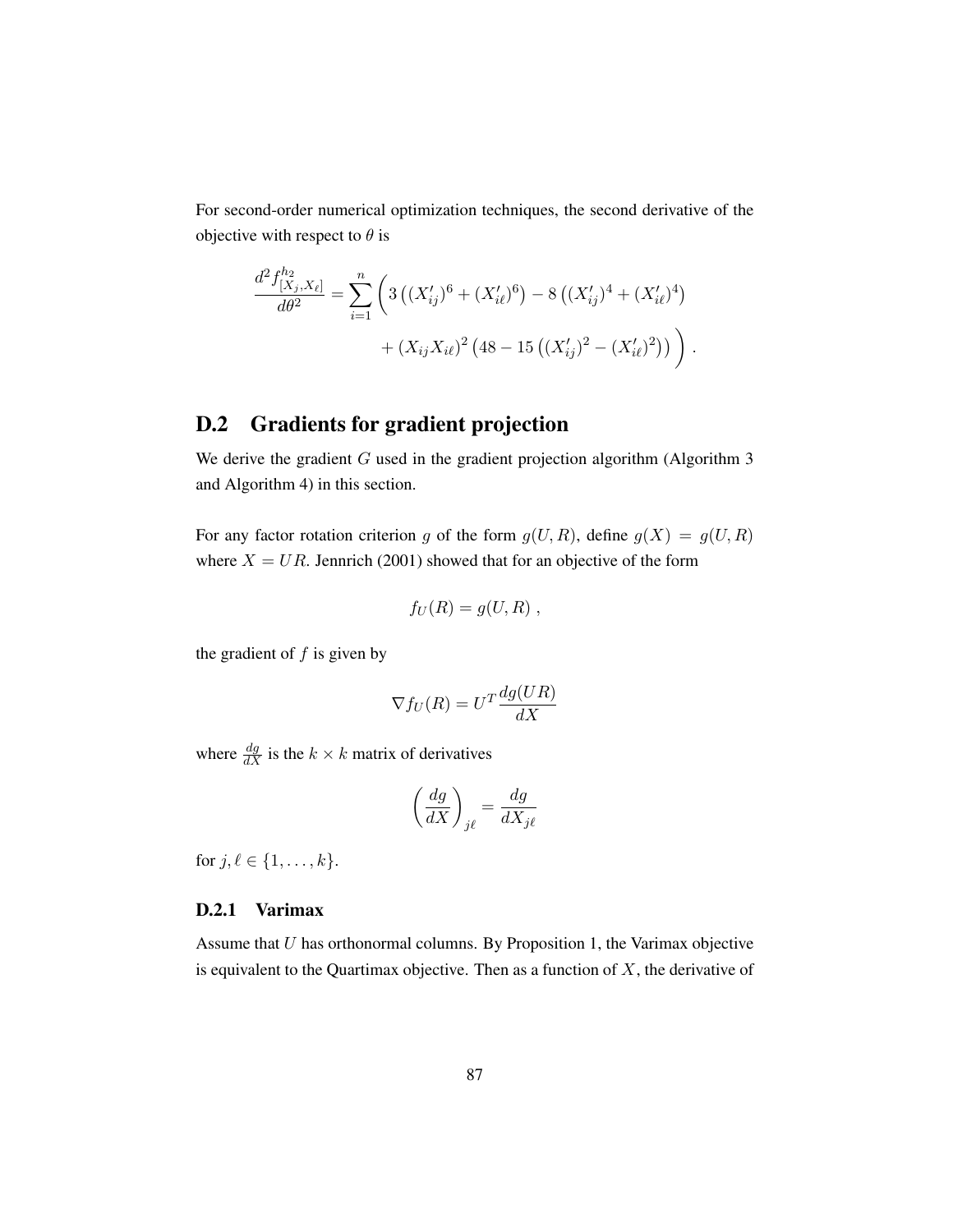the Quartimax criterion with respect to a particular matrix element is

$$
\frac{dq}{dX_{j\ell}} = 4X_{j\ell}^3.
$$

Dropping scaling factors, the gradient of the Varimax objective is then given by

$$
G = \nabla f_U^v(R) = U^T [UR]^{(3)}.
$$

#### D.2.2 Entromin

As a function of  $X$ , the derivative of the Entromin criterion with respect to a particular matrix element is

$$
\frac{dh}{dX_{j\ell}} = -2\left(X_{j\ell}\log X_{j\ell}^2 + X_{j\ell}\right) .
$$

Let  $\odot$  denote the element-wise product and let  $\log X$  denote the element-wise logarithm of a matrix  $X$ . Dropping scaling factors, the gradient of the Entromin objective is then given by

$$
G = \nabla f_U^h(R) = U^T \left( [UR] \odot \log[UR]^{(2)} + UR \right) .
$$

#### D.2.3 Entromin<sub>2</sub>

Assume that  $U$  has orthonormal columns and so the order-two term in the Entromin<sub>2</sub> criterion is constant. Then as a function of  $X$ , the derivative of the Entromin<sub>2</sub> criterion with respect to a particular matrix element is

$$
\frac{dh_2}{dX_{j\ell}} = 3X_{j\ell}^5 - 8X_{j\ell}^3.
$$

Hence, the gradient of the Entromin<sub>2</sub> objective is given by

$$
G = \nabla f_U^{h_2}(R) = U^T \left( 8[UR]^{(3)} - 3[UR]^{(5)} \right) .
$$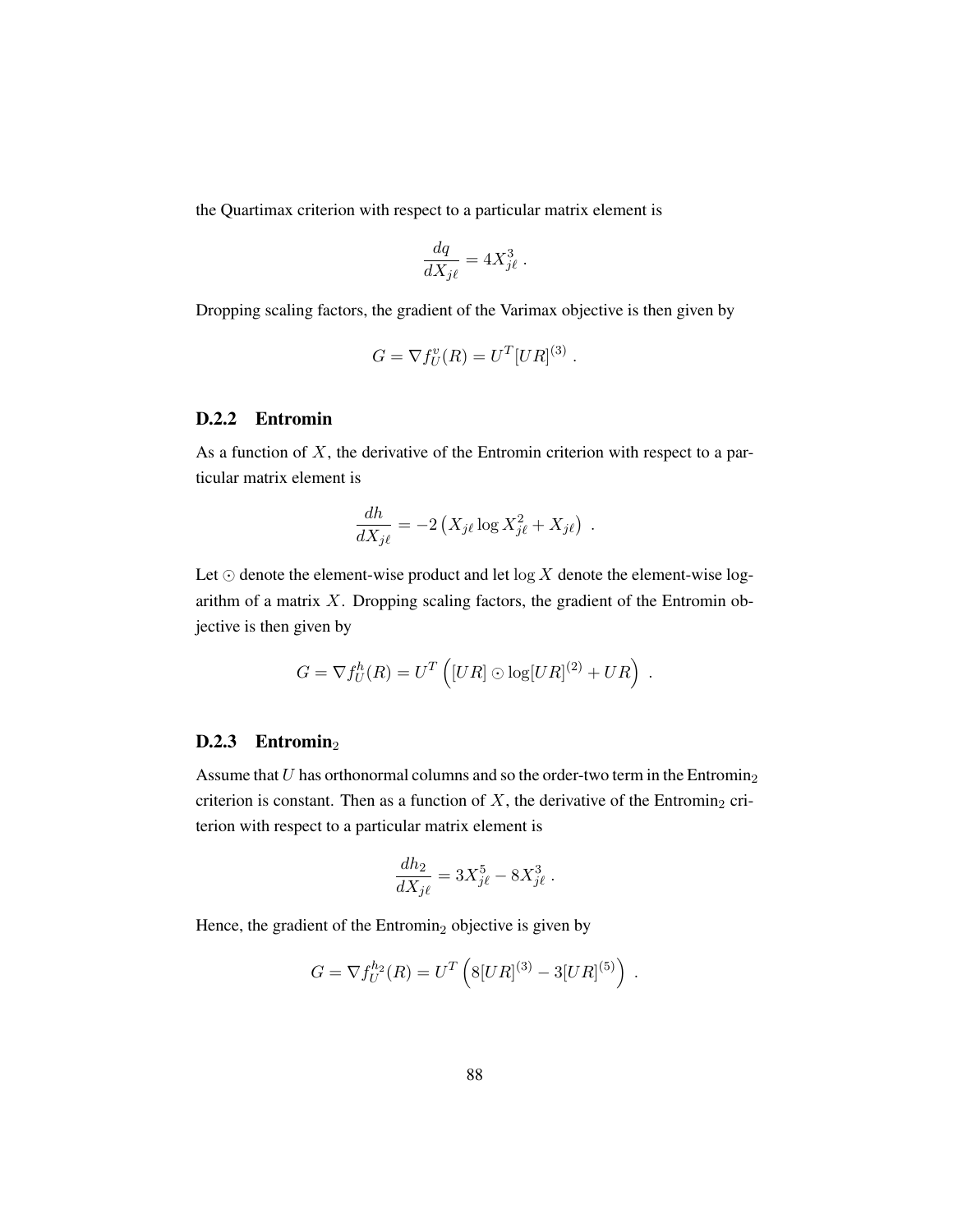# Appendix E

# Empirical analysis details

This chapter of the Appendix contains additional details from the empirical analysis discussed in [Chapter 5.](#page-57-0)

## E.1 Additional results from convergence criterion analysis

[Table 4](#page-107-0) shows the numerical results from the convergence analysis in [Section 5.1.1](#page-58-0) for Varimax, Entromin<sub>2</sub> and Entromin when constant terms in the objectives are not dropped. Entromin<sub>2</sub> is sensitive to the scale of the objective and the gradient and terminates prematurely as a result.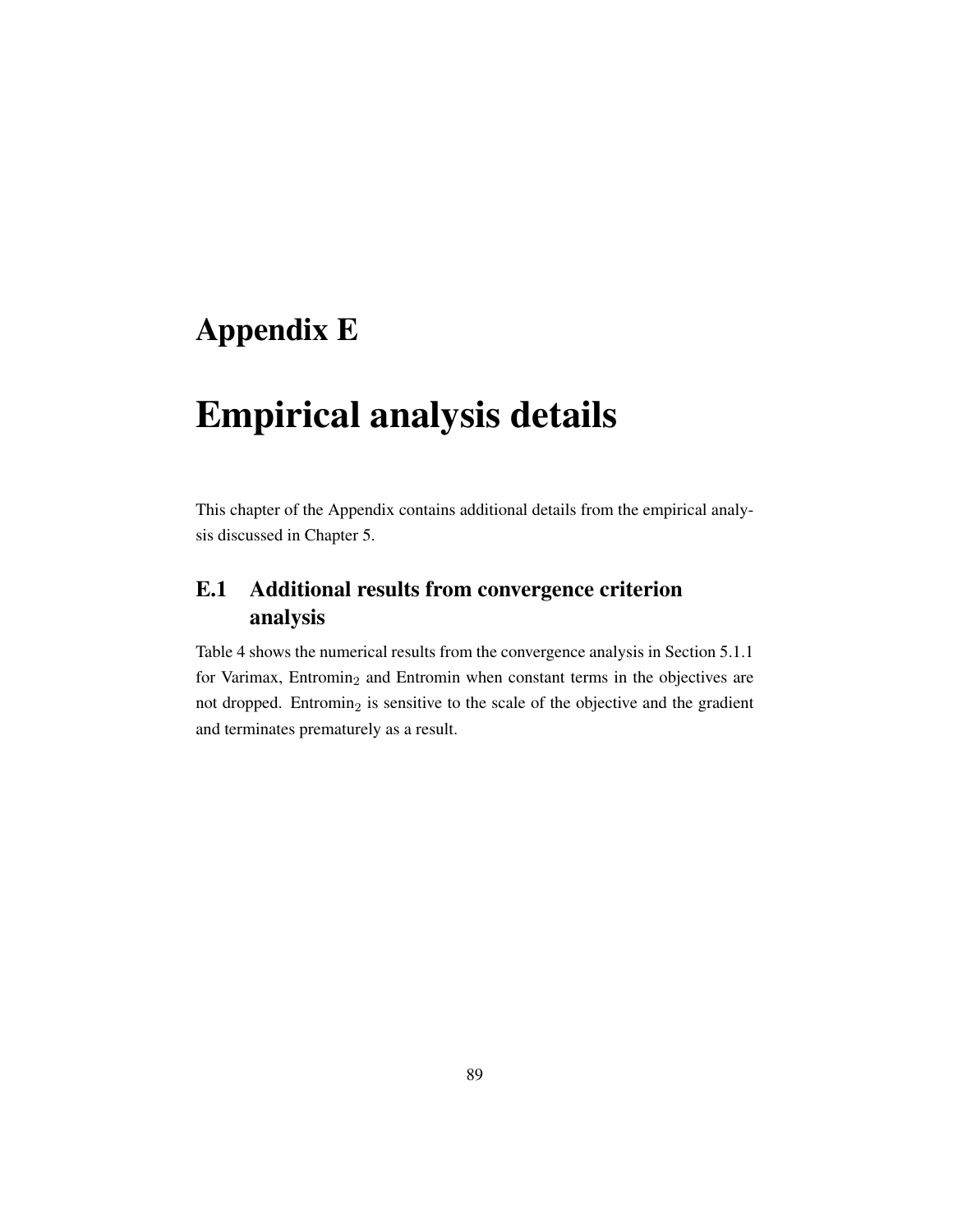<span id="page-107-0"></span>

|                       |                | $v \times 10^8$ | $h_2$  | $h_{-}$ | Soft zeros Iterations |    |
|-----------------------|----------------|-----------------|--------|---------|-----------------------|----|
| Varimax               |                |                 |        |         |                       |    |
|                       | $C_1$          | 3.986           | 29.995 | 188.028 | 39,297                | 17 |
|                       | C <sub>2</sub> | 3.986           | 29.995 | 188.028 | 39,297                | 17 |
| Entromin <sub>2</sub> |                |                 |        |         |                       |    |
|                       | $C_1$          | 3.986           | 29.995 | 188.028 | 39,282                | 22 |
|                       | $C_2$          | 2.011           | 29.997 | 199.927 | 1982                  | 1  |
| Entromin              |                |                 |        |         |                       |    |
|                       | $C_1$          | 3.984           | 29.995 | 187.991 | 103,361               | 92 |
|                       | $C_2$          | 3.984           | 29.995 | 187.992 | 101,470               | 91 |

Table 4: Results from the convergence criterion analysis on a simulated sparse Gaussian dataset  $A \in \mathbb{R}^{50,000 \times 20}$ .  $C_1$  and  $C_2$  are the sum of singular values and the relative objective increase convergence criteria, respectively. The Varimax, Entromin<sub>2</sub> and Entromin criteria are denoted by  $v$ ,  $h_2$  and  $h$ , respectively. The number of soft zeros (threshold  $10^{-5}$ ) in the 20 rotated principal components and the number of iterations until convergence are also shown.

## E.2 Convergence results from sparsity analysis

[Table 5](#page-108-1) shows the numerical convergence results from the sparsity analysis in [Sec](#page-61-0)[tion 5.1.3](#page-61-0) for Varimax, Entromin<sub>2</sub> and Entromin and for varying levels of sparsity.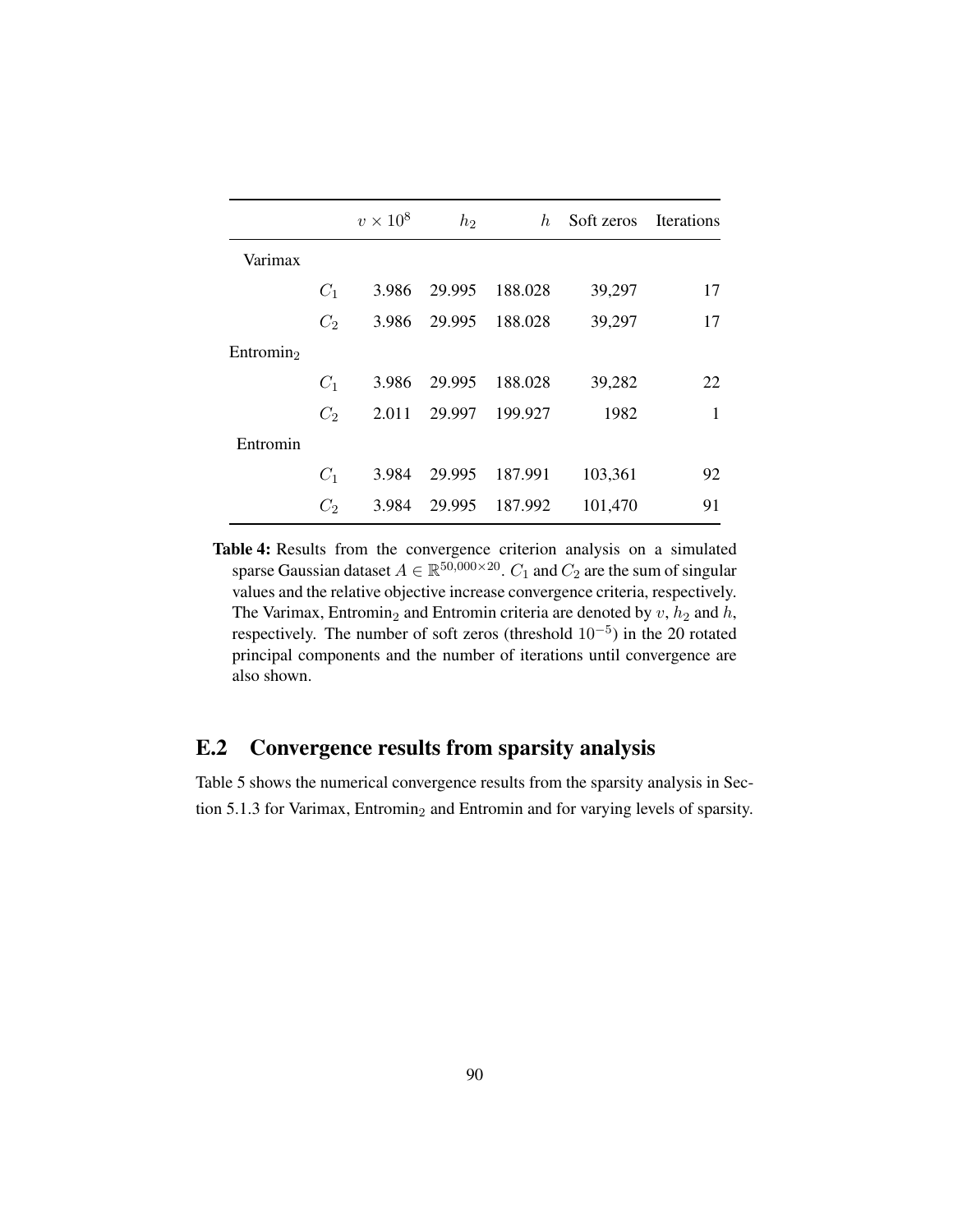|           |                                          | $v \times 10^6$    | $h_2$ |                    | $h$ Soft zeros Iterations |    |
|-----------|------------------------------------------|--------------------|-------|--------------------|---------------------------|----|
| $p = 0.3$ |                                          |                    |       |                    |                           |    |
|           | Varimax                                  |                    |       | 5.419 2.985 12.038 | 6                         | 13 |
|           | Entromin <sub>2</sub> 5.419 2.985 12.038 |                    |       |                    | 7                         | 17 |
|           | Entromin 5.391 2.985 12.035              |                    |       |                    | $\overline{7}$            | 22 |
| $p = 0.4$ |                                          |                    |       |                    |                           |    |
|           | Varimax                                  |                    |       | 5.911 2.984 11.962 | 10                        | 11 |
|           | Entromin <sub>2</sub> 5.911 2.984 11.962 |                    |       |                    | 9                         | 14 |
|           | Entromin                                 | 5.874 2.984 11.957 |       |                    | 13                        | 15 |
| $p = 0.5$ |                                          |                    |       |                    |                           |    |
|           | Varimax                                  |                    |       | 6.791 2.982 11.689 | 75                        | 8  |
|           | Entromin <sub>2</sub>                    |                    |       | 6.791 2.982 11.689 | 71                        | 9  |
|           | Entromin                                 | 6.790              | 2.982 | 11.688             | 109                       | 6  |

Table 5: Results from the sparsity analysis on the simulated sparse Gaussian dataset  $A \in \mathbb{R}^{1000 \times 3}$ . The Varimax, Entromin<sub>2</sub> and Entromin criteria are denoted by  $v$ ,  $h_2$  and  $h$ , respectively. The number of soft zeros (threshold  $10^{-4}$ ) in the two rotated principal components and the number of iterations until convergence are also shown.

## E.3 Additional plots from NYT articles analysis

This section contains the additional plots described in [Section 5.2](#page-63-0) that are used to determine the principal components to retain and rotate in the analysis of the New York Times articles dataset.

[Figure 9](#page-109-0) shows the  $L_4$ -norm of the original 50 principal components. [Rohe and](#page-75-0) [Zeng](#page-75-0) [\(2020\)](#page-75-0) considered principal components with norms that exceeded a threshold of 0.15 as being localized. The localized components are discarded.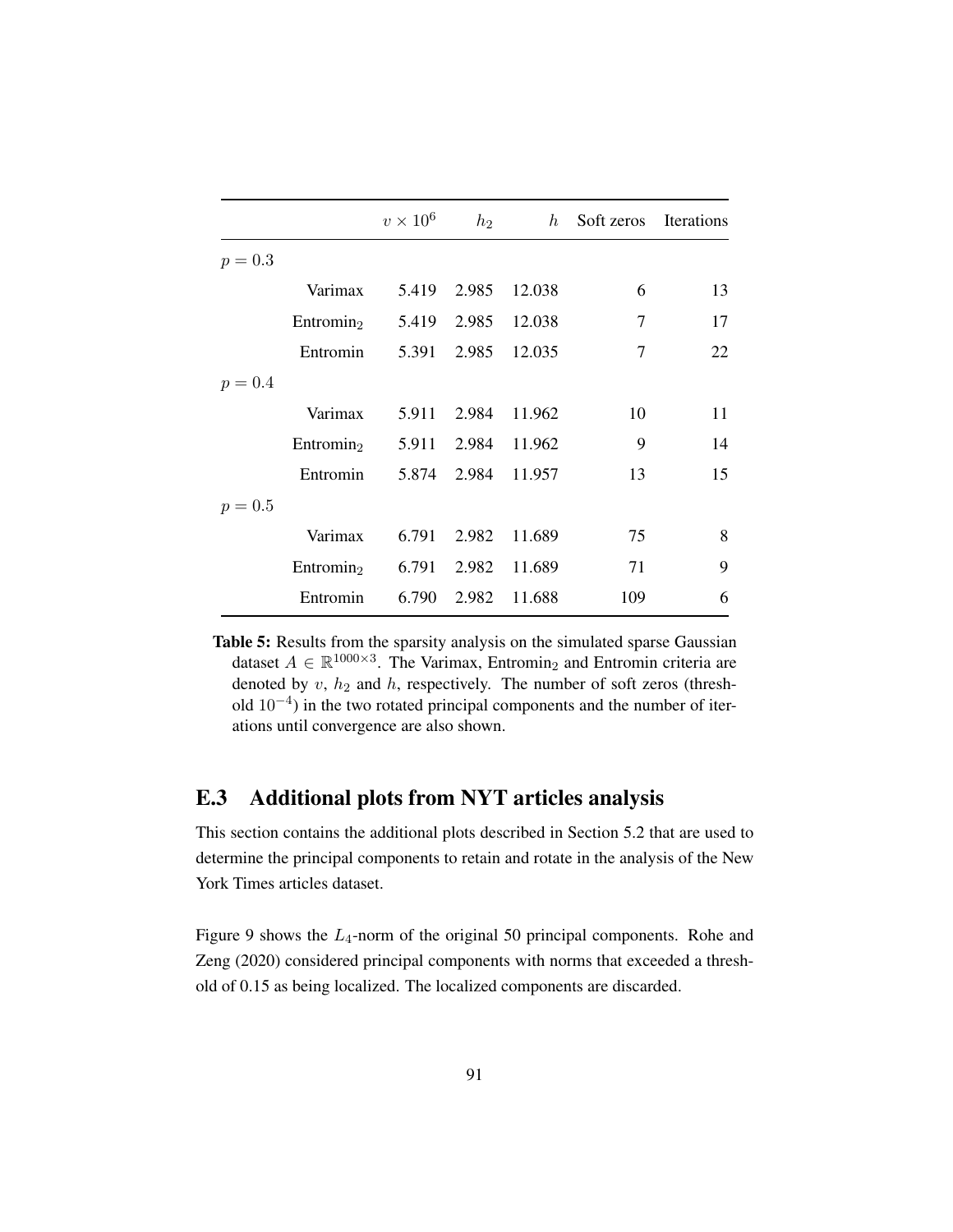<span id="page-109-0"></span>

Figure 9: The  $L_4$ -norms of the first 50 principal components from the New York Times articles dataset. Principal components with norms greater than 0.15 are considered to be localized.

[Figure 10](#page-110-0) shows the leading singular values of the remaining non-localized 38 principal components. There is a notable eigengap after the eighth singular value and so only the first eight principal components are retained and rotated.